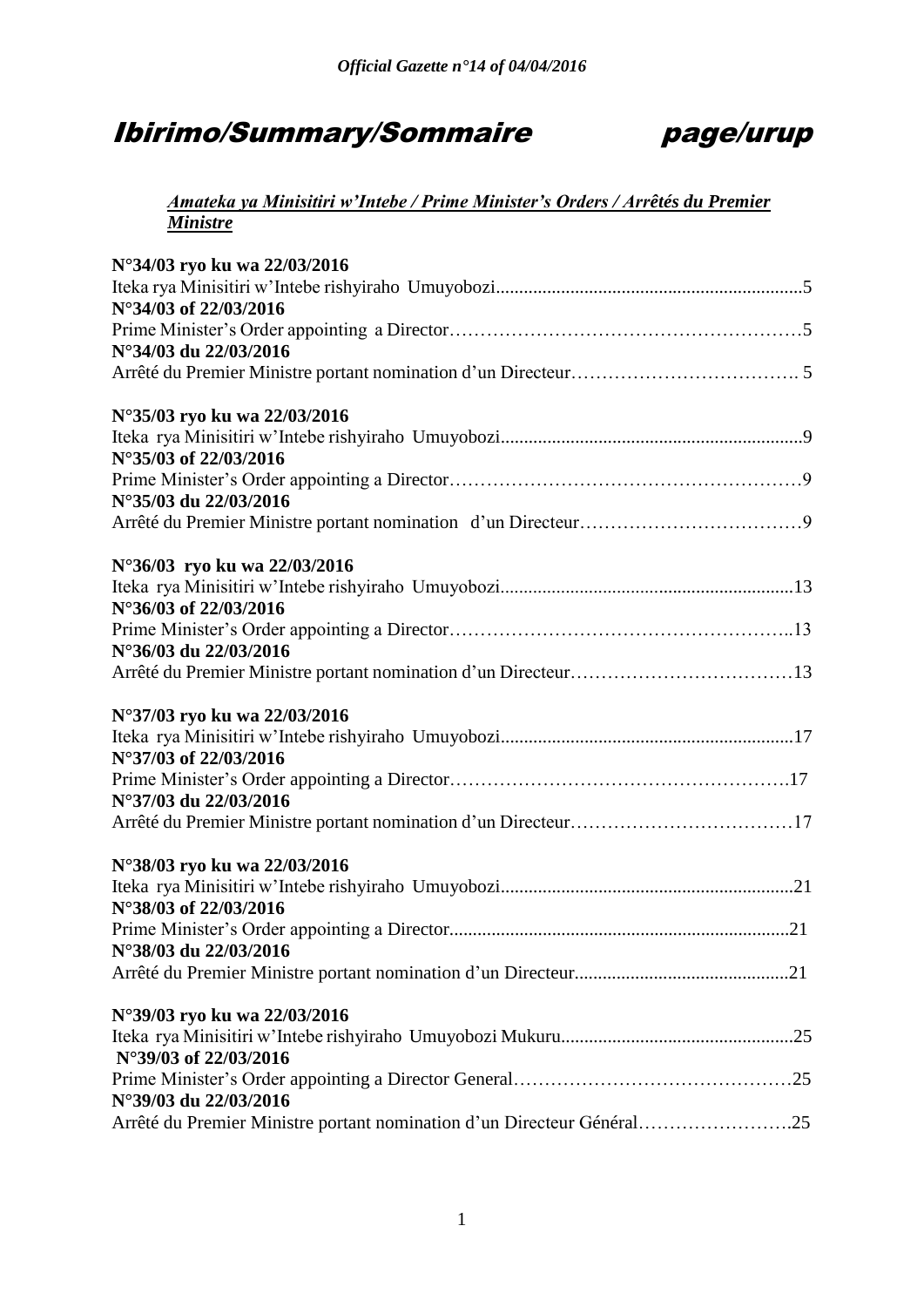| N°40/03 ryo ku wa 22/03/2016 |
|------------------------------|
|                              |
| N°40/03 of 22/03/2016        |
|                              |
| N°40/03 du 22/03/2016        |
|                              |
| N°41/03 ryo ku wa 22/03/2016 |
|                              |
| N°41/03 of 22/03/2016        |
|                              |
| N°41/03 du 22/03/2016        |
|                              |
| N°42/03 ryo ku wa 22/03/2016 |
|                              |
| N°42/03 of 22/03/2016        |
|                              |
| N°42/03 du 22/03/2016        |
|                              |
| N°43/03 ryo ku wa 22/03/2016 |
|                              |
| N°43/03 of 22/03/2016        |
|                              |
| N°43/03 du 22/03/2016        |
|                              |
| N°44/03 ryo ku wa 22/03/2016 |
|                              |
| N°44/03 of 22/03/2016        |
|                              |
| N°44/03 du 22/03/2016        |
|                              |
| N°45/03 ryo ku wa 22/03/2016 |
|                              |
| N°45/03 of 22/03/2016        |
|                              |
| N°45/03 du 22/03/2016        |
|                              |
| N°46/03 ryo ku wa 22/03/2016 |
|                              |
| N°46/03 of 22/03/2016        |
| N°46/03 du 22/03/2016        |
|                              |
|                              |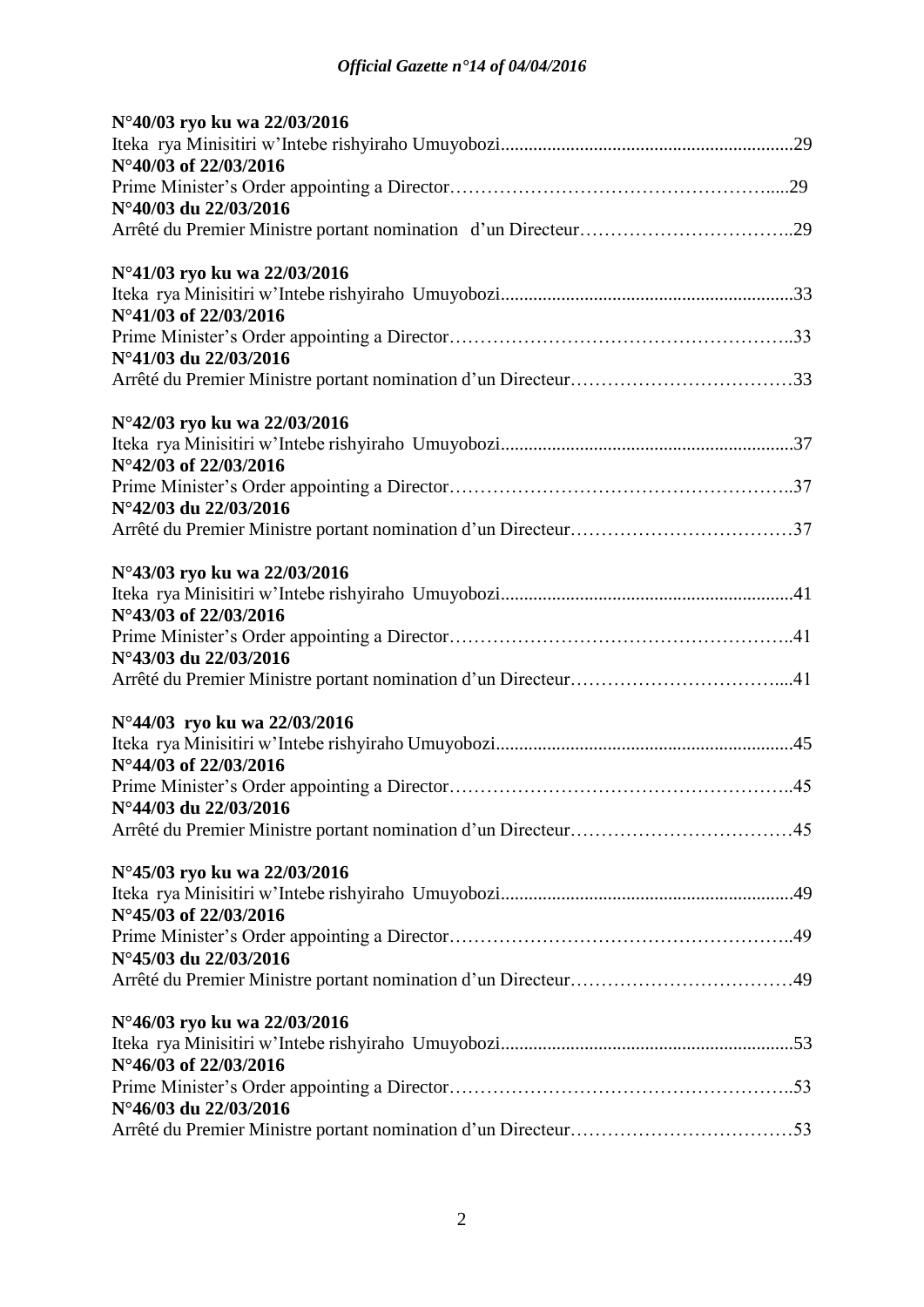| N°47/03 ryo ku wa 22/03/2016 |  |
|------------------------------|--|
|                              |  |
| N°47/03 of 22/03/2016        |  |
|                              |  |
| N°47/03 du 22/03/2016        |  |
|                              |  |
| N°48/03 ryo ku wa 22/03/2016 |  |
|                              |  |
| N°48/03 of 22/03/2016        |  |
|                              |  |
| N°48/03 du 22/03/2016        |  |
|                              |  |
| N°49/03 ryo ku wa 22/03/2016 |  |
|                              |  |
| N°49/03 of 22/03/2016        |  |
|                              |  |
| N°49/03 du 22/03/2016        |  |
|                              |  |
| N°50/03 ryo ku wa 22/03/2016 |  |
|                              |  |
| N°50/03 of 22/03/2016        |  |
|                              |  |
| N°50/03 du 22/03/2016        |  |
|                              |  |
| N°51/03 ryo ku wa 22/03/2016 |  |
|                              |  |
| N°51/03 of 22/03/2016        |  |
|                              |  |
| N°51/03 du 22/03/2016        |  |
|                              |  |
| N°52/03 ryo ku wa 22/03/2016 |  |
|                              |  |
| N°52/03 of 22/03/2016        |  |
|                              |  |
| N°52/03 du 22/03/2016        |  |
|                              |  |
| N°53/03 ryo ku wa 22/03/2016 |  |
|                              |  |
| N°53/03 of 22/03/2016        |  |
|                              |  |
| N°53/03 du 22/03/2016        |  |
|                              |  |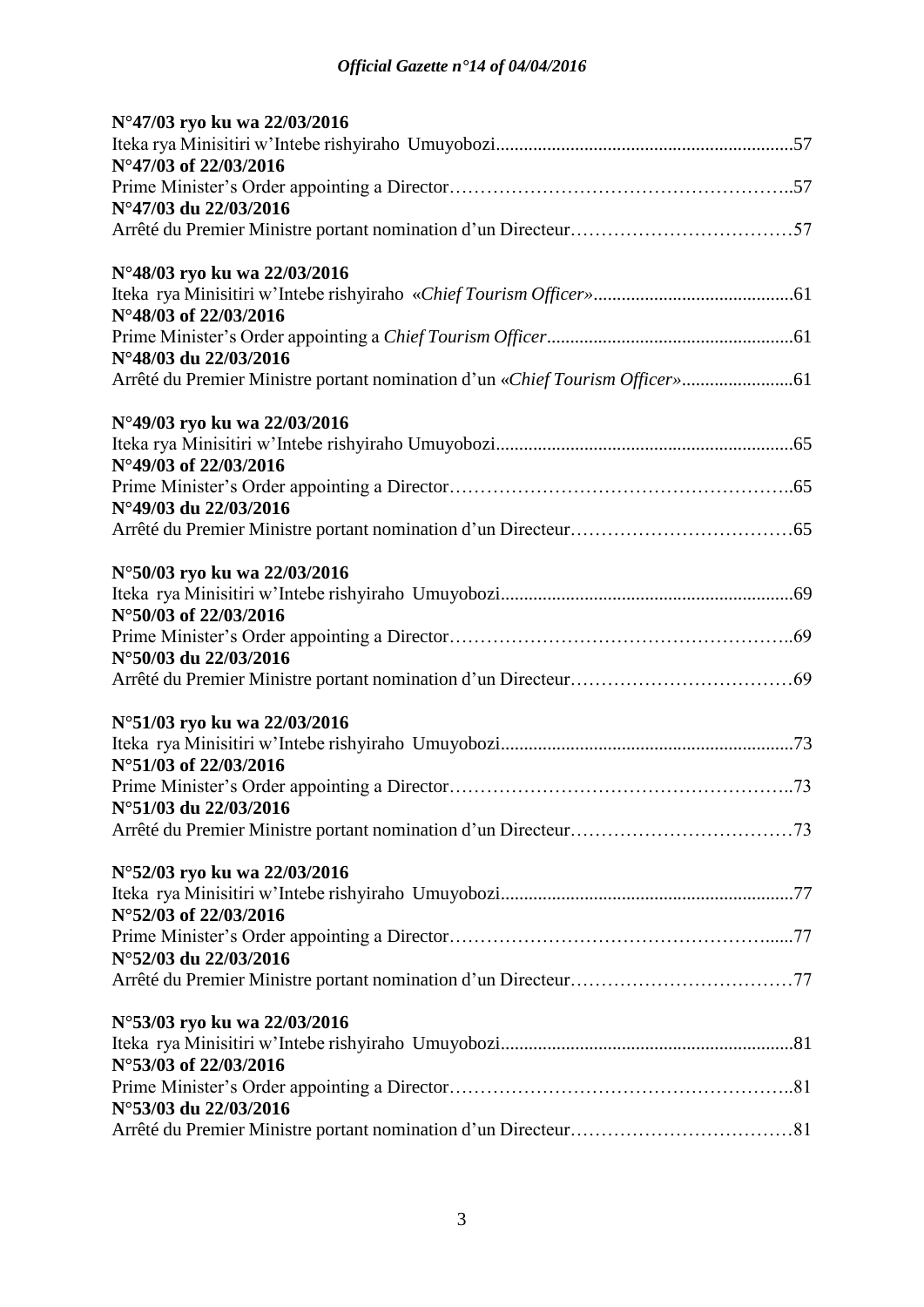| N°54/03 ryo ku wa 22/03/2016 |  |
|------------------------------|--|
|                              |  |
| N°54/03 of 22/03/2016        |  |
|                              |  |
| N°54/03 du 22/03/2016        |  |
|                              |  |
| N°55/03 ryo ku wa 22/03/2016 |  |
|                              |  |
| N°55/03 of 22/03/2016        |  |
|                              |  |
| N°55/03 du 22/03/2016        |  |
|                              |  |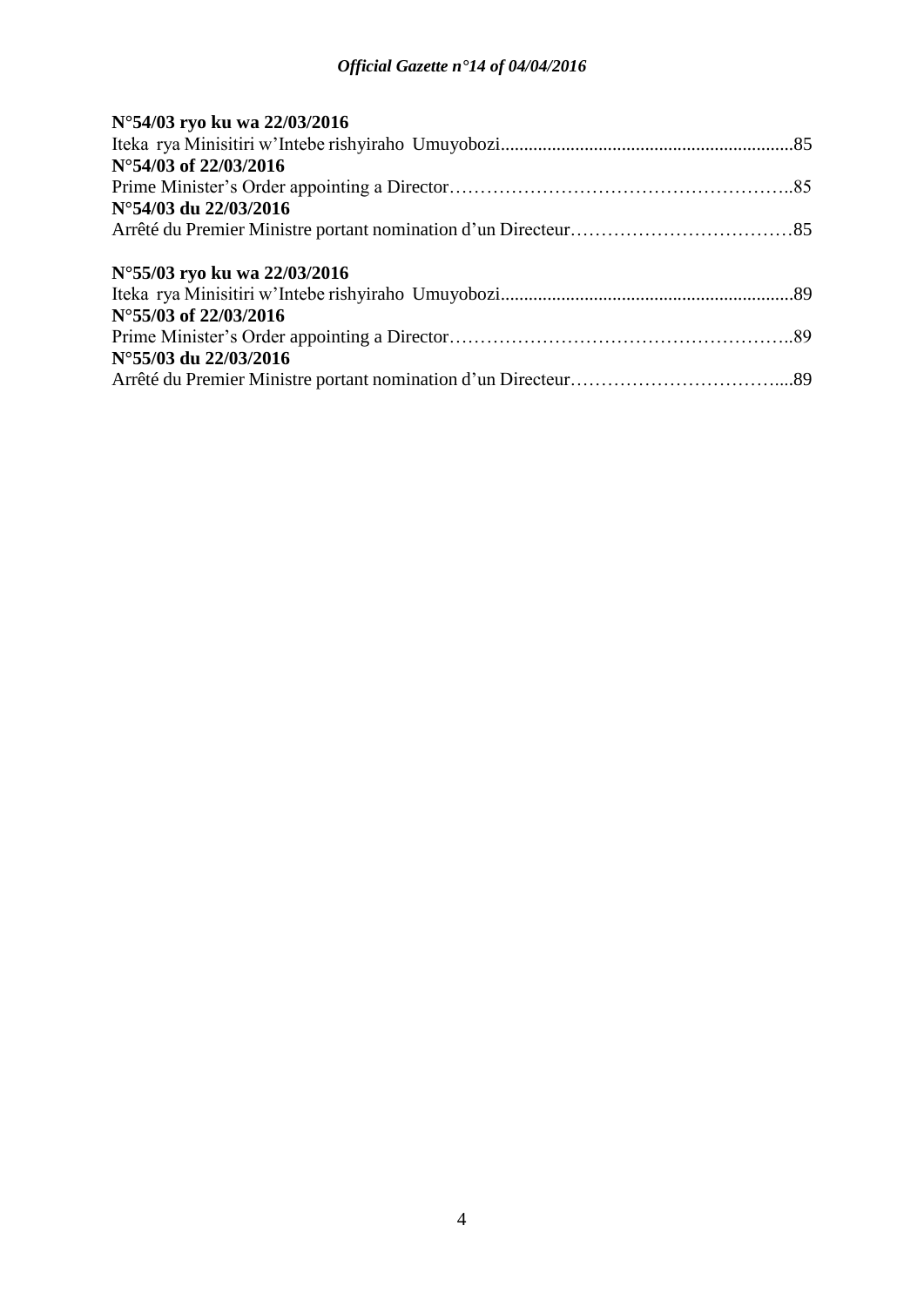#### **ITEKA RYA MINISITIRI W'INTEBE PRIME MINISTER'S ORDER N°34/03 OF ARRETE DU PREMIER MINISTRE N°34/03 N°34/03 RYO KU WA RISHYIRAHO UMUYOBOZI 22/03/2016 APPOINTING A DIRECTOR DU 22/03/2016 PORTANT NOMINATION D'UN DIRECTEUR**

| <b>ISHAKIRO</b>                                                                              | <b>TABLE OF CONTENTS</b>                                                                                                   | <b>TABLE DES MATIERES</b>                  |
|----------------------------------------------------------------------------------------------|----------------------------------------------------------------------------------------------------------------------------|--------------------------------------------|
| Ingingo ya mbere : Ishyirwaho                                                                | <b>Article One: Appointment</b>                                                                                            | <b>Article premier : Nomination</b>        |
| Ingingo ya 2 : Abashinzwe kubahiriza iri teka                                                | Article 2: Authorities responsible for the Article 2: Autorités chargées de l'exécution du<br>implementation of this Order | présent arrêté                             |
| Ingingo ya 3: Ivanwaho ry'ingingo zinyuranyije Article 3 : Repealing provision<br>n'iri teka |                                                                                                                            | <b>Article 3 : Disposition abrogatoire</b> |
|                                                                                              |                                                                                                                            |                                            |

**Ingingo ya 4** : **Igihe iteka ritangira gukurikizwa Article 4 : Commencement**

**Article 4 : Entrée en vigueur**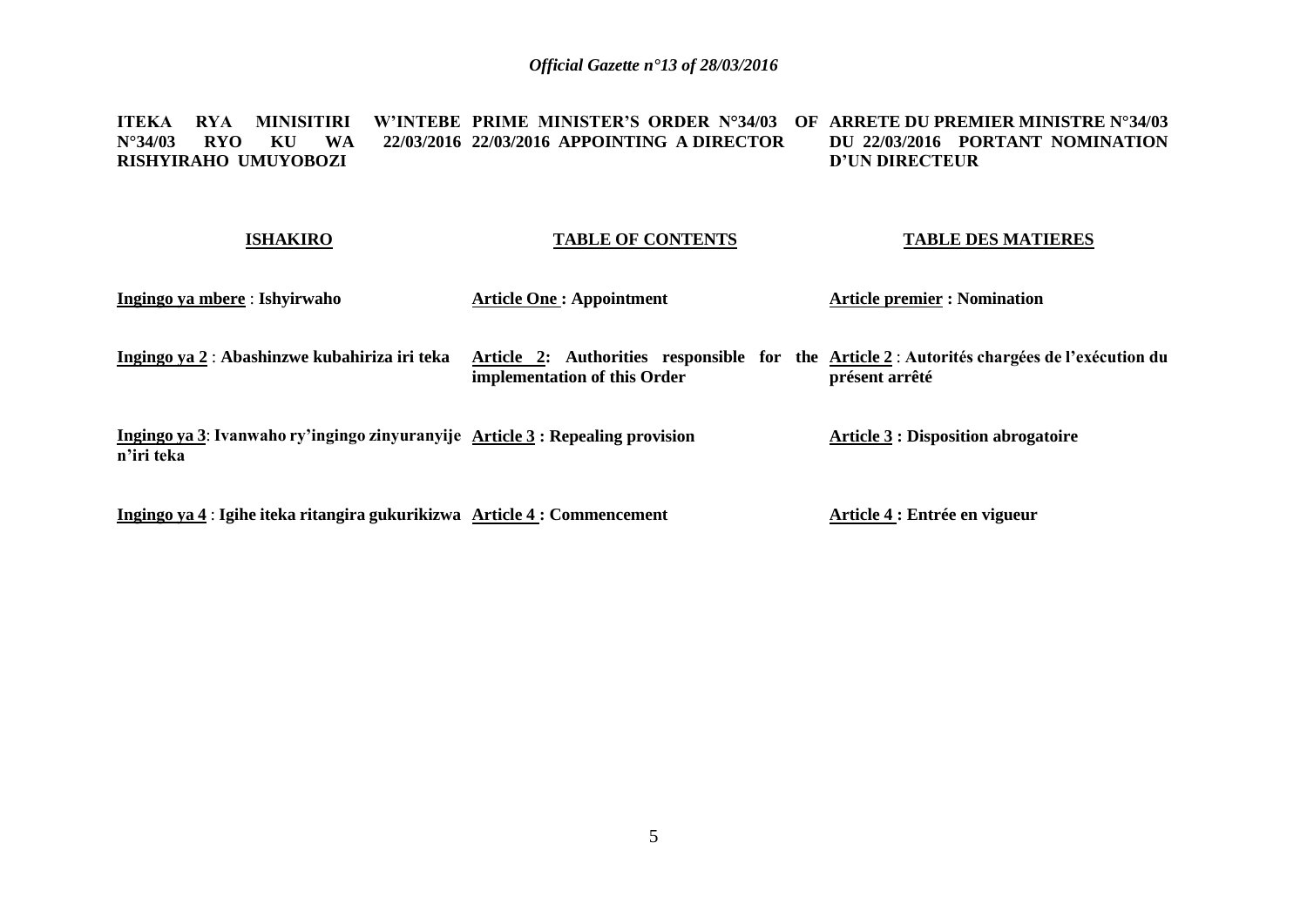#### **ITEKA RYA MINISITIRI W'INTEBE N°34/03 PRIME MINISTER'S ORDER N°34/03 OF ARRETE DU PREMIER MINISTRE N°34/03 RYO KU WA 22/03/2016 RISHYIRAHO 22/03/2016 APPOINTING A DIRECTOR UMUYOBOZI DU 22/03/2016 PORTANT NOMINATION D'UN DIRECTEUR**

| Minisitiri w'Intebe, | The Prime Minister, | Le Premier Ministre, |
|----------------------|---------------------|----------------------|
|                      |                     |                      |

Ashingiye ku Itegeko Nshinga rya Repubulika y'u Pursuant to the Constitution of the Republic of Vu la Constitution de la République du Rwanda Rwanda ryo mu 2003 ryavuguruwe mu 2015, Rwanda of 2003 revised in 2015, especially in de 2003 révisée en 2015, spécialement en ses cyane cyane mu ngingo zaryo, iya 119, iya 120, iya Articles 119, 120, 122 and 176; 122 n'iya 176; articles 119, 120, 122 et 176;

Ashingiye ku Itegeko n° 86/2013 ryo ku wa Pursuant to Law n°86/2013 of 11/09/2013 Vu la Loi n° 86/2013 du 11/09/2013 portant statut 11/09/2013 rishyiraho sitati rusange igenga establishing the general statutes for public service, général de la fonction publique, spécialement en abakozi ba Leta, cyane cyane mu ngingo zaryo, iya especially in Articles 4, 6,7 and 8; 4, iya 6, iya 7 n'iya 8; ses articles 4, 6,7 et 8;

Bisabwe na Minisitiri w'Abakozi ba Leta On proposal by the Minister of Public Service and Sur proposition du Ministre de la Fonction n'Umurimo; Labour; Publique et du Travail ;

Inama y'Abaminisitiri yateranye ku wa After consideration and approval by the Cabinet, in Après examen et adoption par le Conseil des 09/09/2015, imaze kubisuzuma no kubyemeza; its session of 09/09/2015; Ministres en sa séance du 09/09/2015;

**ATEGETSE: Ingingo ya mbere: Ishyirwaho** Bwana AFRIKA Alexis agizwe Umuyobozi ushinzwe ibijyanye no Kongerera Ubushobozi, Kwegereza Ubuyobozi Abaturage n'Imiyoborere **HEREBY ORDERS: Article One: Appointment** Mr. AFRIKA Alexis is hereby appointed Director of Sectoral Decentralization and Local Governance Capacity Building Unit in Rwanda **ARRETE: Article premier: Nomination**

Myiza mu Kigo cy'Igihugu cy'Imiyoborere Governance Board (RGB).

(RGB).

Monsieur AFRIKA Alexis est nommé Directeur de Décentralisation Sectorielle et du Renforcement des Capacités de la Gouvernance Locale à l'Office Rwandais de la Gouvernance (RGB).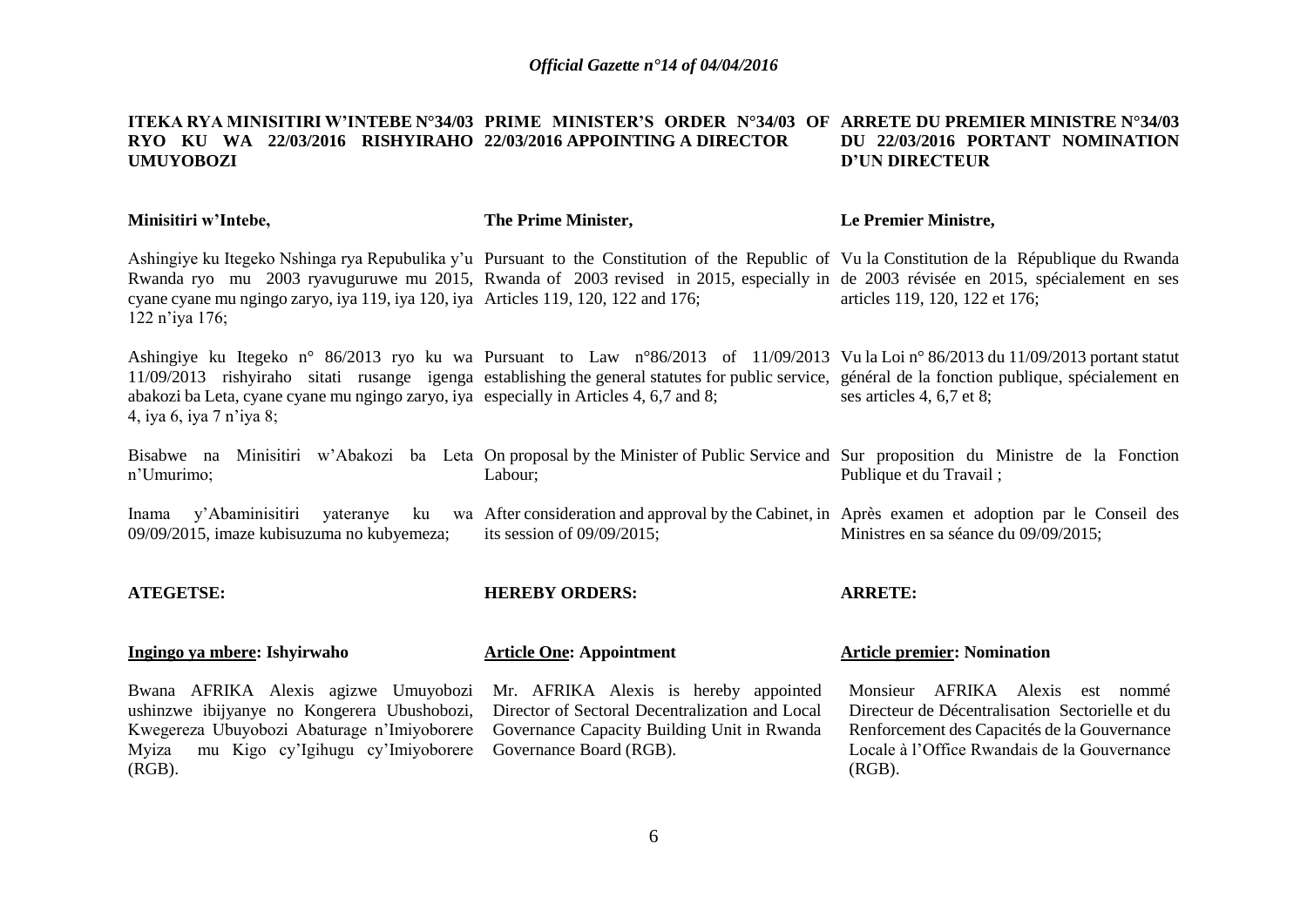| Ingingo ya 2: Abashinzwe kubahiriza iri teka                                                                 | Article 2: Authorities responsible for the Article 2: Autorités chargées de l'exécution du<br>implementation of this Order                                                                                                                                                                                                                      | présent arrêté                                               |
|--------------------------------------------------------------------------------------------------------------|-------------------------------------------------------------------------------------------------------------------------------------------------------------------------------------------------------------------------------------------------------------------------------------------------------------------------------------------------|--------------------------------------------------------------|
| kubahiriza iri teka.                                                                                         | Minisitiri w'Abakozi ba Leta n'Umurimo na The Minister of Public Service and Labour and the Le Ministre de la Fonction Publique et du Travail<br>Minisitiri w'Imari n'Igenamigambi basabwe Minister of Finance and Economic Planning are et le Ministre des Finances et de la Planification<br>entrusted with the implementation of this Order. | Economique sont chargés de l'exécution du<br>présent arrêté. |
| Ingingo ya 3: Ivanwaho ry'ingingo zinyuranyije Article 3: Repealing provision<br>n'iri teka                  |                                                                                                                                                                                                                                                                                                                                                 | <b>Article 3: Disposition abrogatoire</b>                    |
| zinyuranyije naryo zivanyweho.                                                                               | Ingingo zose z'amateka abanziriza iri kandi All prior provisions contrary to this Order are Toutes les dispositions antérieures contraires au<br>hereby repealed.                                                                                                                                                                               | présent arrêté sont abrogées.                                |
| Ingingo ya 4: Igihe iteka ritangira gukurikizwa Article 4: Commencement                                      |                                                                                                                                                                                                                                                                                                                                                 | Article 4 : Entrée en vigueur                                |
| rishyiriweho umukono. Agaciro karyo gahera ku signature. It takes effect as of 09/09/2015.<br>wa 09/09/2015. | Iri teka ritangira gukurikizwa ku munsi This Order shall come into force on the date of its Le présent arrêté entre en vigueur le jour de sa                                                                                                                                                                                                    | signature. Il sort ses effets à partir du 09/09/2015.        |
| Kigali, ku wa 22/03/2016                                                                                     | Kigali, on 22/03/2016                                                                                                                                                                                                                                                                                                                           | Kigali, le 22/03/2016                                        |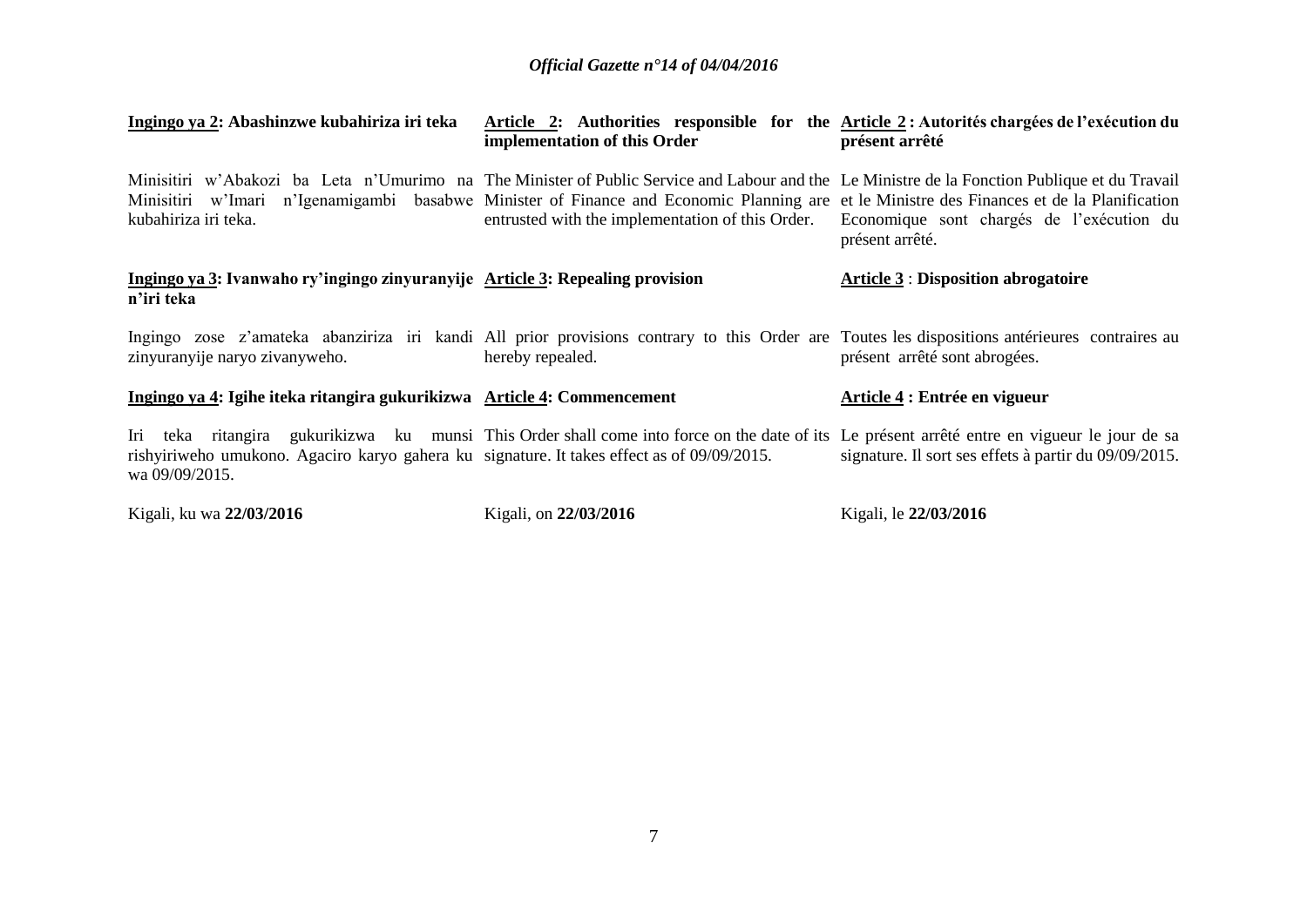**(sé) MUREKEZI Anastase** Minisitiri w'Intebe

**(sé) MUREKEZI Anastase** Prime Minister

**(sé) MUREKEZI Anastase** Premier Ministre

**(sé) UWIZEYE Judith** Minisitiri w'Abakozi ba Leta n'Umurimo

**(sé) UWIZEYE Judith** Minister of Public Service and Labour

**(sé) UWIZEYE Judith** Ministre de la Fonction Publique et du Travail

**Bibonywe kandi bishyizweho Ikirango cya Repubulika:**

**Seen and sealed with the Seal of the Republic:**

**Vu et scellé du Sceau de la République:**

**(sé) BUSINGYE Johnston** Minisitiri w'Ubutabera / Intumwa Nkuru ya Leta

**(sé) BUSINGYE Johnston** Minister of Justice /Attorney General

**(sé) BUSINGYE Johnston** Ministre de la Justice / Garde des Sceaux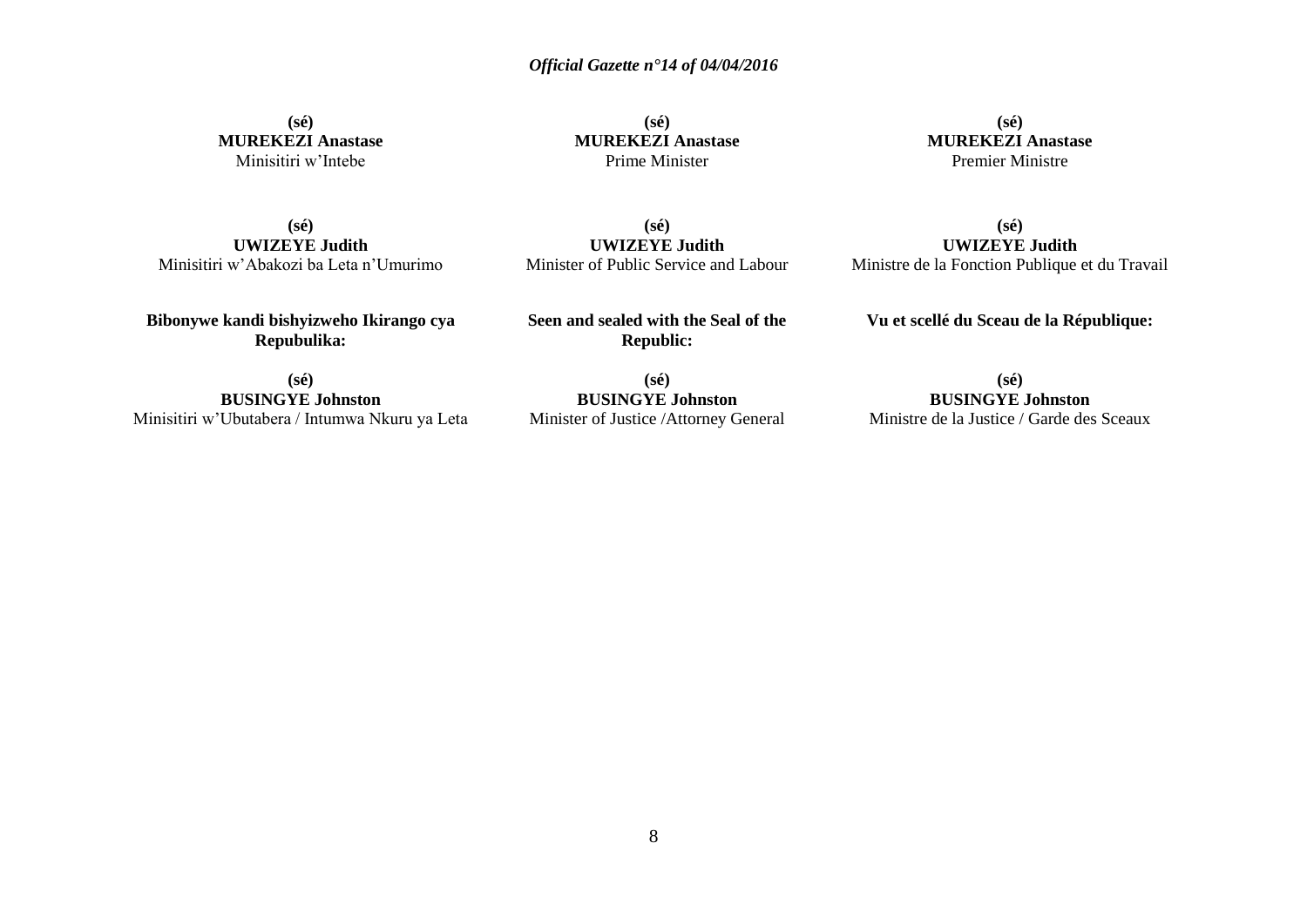**ITEKA RYA MINISITIRI W'INTEBE PRIME MINISTER'S ORDER N°35/03 OF ARRETE DU PREMIER MINISTRE N°35/03 N°35/03 RYO KU WA 22/03/2016 22/03/2016 APPOINTING A DIRECTOR RISHYIRAHO UMUYOBOZI DU 22/03/2016 PORTANT NOMINATION D'UN DIRECTEUR**

| <b>ISHAKIRO</b>                                         | <b>TABLE OF CONTENTS</b>                                                   | <b>TABLE DES MATIERES</b>                                         |
|---------------------------------------------------------|----------------------------------------------------------------------------|-------------------------------------------------------------------|
| Ingingo ya mbere: Ishyirwaho                            | <b>Article One: Appointment</b>                                            | <b>Article premier: Nomination</b>                                |
| Ingingo ya 2: Abashinzwe kubahiriza iri teka            | Article 2: Authorities responsible for the<br>implementation of this Order | Article 2: Autorités chargées de l'exécution du<br>présent arrêté |
| ya 3:<br>Ingingo<br>Ivanwaho<br>zinyuranyije n'iri teka | ry'ingingo Article 3: Repealing provision                                  | <b>Article 3: Disposition abrogatoire</b>                         |
|                                                         |                                                                            |                                                                   |

**Ingingo ya 4**: **Igihe iteka ritangira gukurikizwa Article 4: Commencement**

**Article 4: Entrée en vigueur**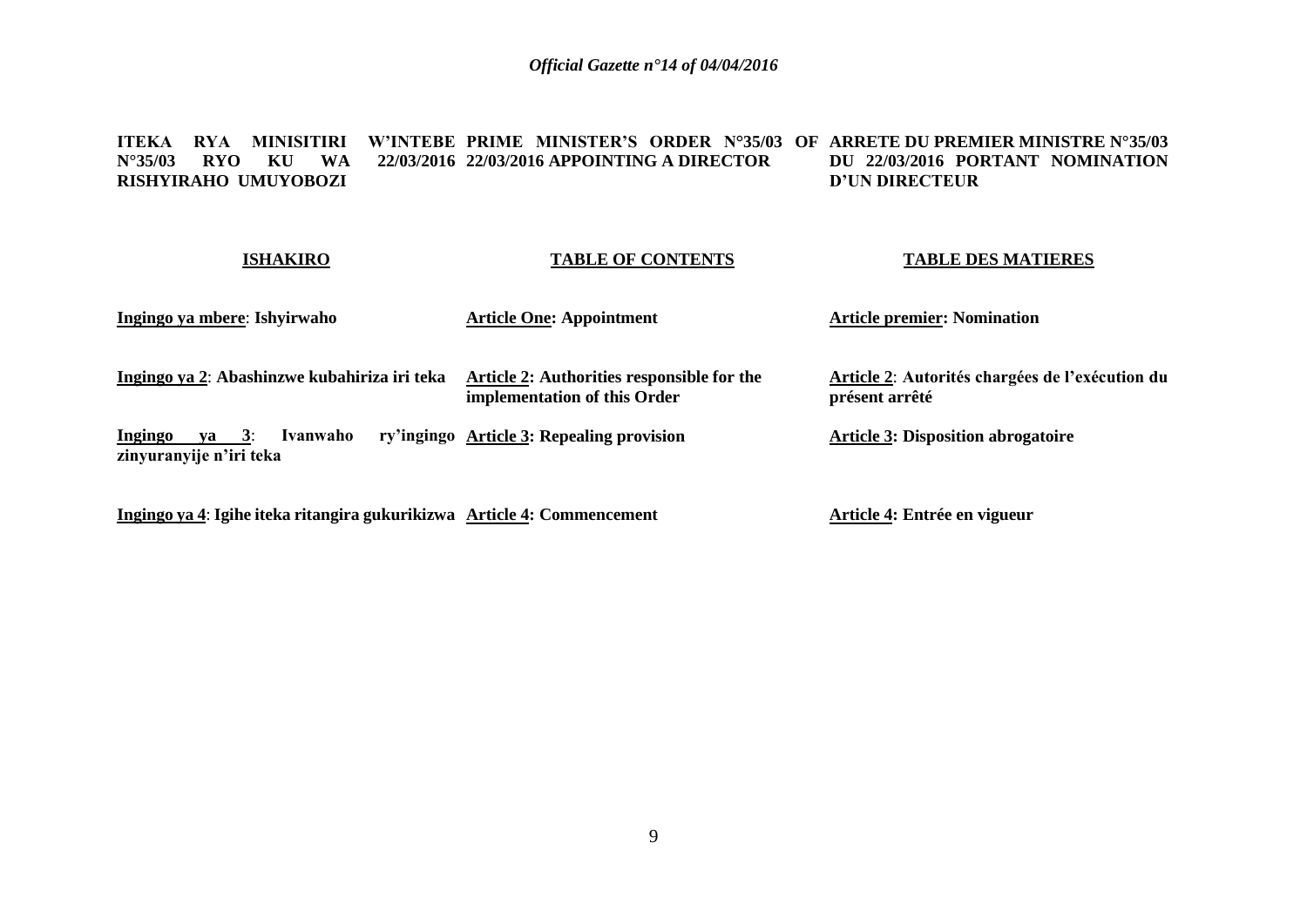#### **ITEKA RYA MINISITIRI W'INTEBE N°35/03 PRIME MINISTER'S ORDER N°35/03 OF ARRETE DU PREMIER MINISTRE N°35/03 DU RYO KU WA 22/03/2016 RISHYIRAHO 22/03/2016 APPOINTING A DIRECTOR UMUYOBOZI 22/03/2016 PORTANT NOMINATION D'UN DIRECTEUR**

| Minisitiri w'Intebe,                                                                                                    | The Prime Minister,                                                                                       | Le Premier Ministre,                                                                                                                                                                                                                                                                                                          |
|-------------------------------------------------------------------------------------------------------------------------|-----------------------------------------------------------------------------------------------------------|-------------------------------------------------------------------------------------------------------------------------------------------------------------------------------------------------------------------------------------------------------------------------------------------------------------------------------|
| cyane mu ngingo zaryo, iya 119, iya 120, iya 122 Articles 119, 120, 122 and 176;<br>n'iya 176;                          |                                                                                                           | Ashingiye ku Itegeko Nshinga rya Repubulika y'u Pursuant to the Constitution of the Republic of Vu la Constitution de la République du Rwanda de<br>Rwanda ryo mu 2003 ryavuguruwe mu 2015, cyane Rwanda of 2003 revised in 2015, especially in 2003 révisée en 2015, spécialement en ses articles<br>119, 120, 122 et 176;   |
| ba Leta, cyane cyane mu ngingo zaryo, iya 4, iya 6 especially in Articles 4, 6, and 8;<br>$n$ 'iya 8;                   |                                                                                                           | Ashingiye ku Itegeko n° 86/2013 ryo ku wa Pursuant to Law n°86/2013 of 11/09/2013 Vu la Loi n° 86/2013 du 11/09/2013 portant statut<br>11/09/2013 rishyiraho sitati rusange igenga abakozi establishing the general statutes for public service, général de la fonction publique, spécialement en ses<br>articles 4, 6, et 8; |
| Bisabwe na<br>$n'$ Umurimo;                                                                                             | Labour;                                                                                                   | Minisitiri w'Abakozi ba Leta On proposal by the Minister of Public Service and Sur proposition du Ministre de la Fonction Publique<br>et du Travail;                                                                                                                                                                          |
| imaze kubisuzuma no kubyemeza;                                                                                          | its session of $15/12/2014$ ;                                                                             | Inama y'Abaminisitiri yateranye ku wa 15/12/2014, After consideration and approval by the Cabinet, in Après examen et adoption par le Conseil des Ministres<br>en sa séance du $15/12/2014$ ;                                                                                                                                 |
| <b>ATEGETSE:</b>                                                                                                        | <b>HEREBY ORDERS:</b>                                                                                     | <b>ARRETE:</b>                                                                                                                                                                                                                                                                                                                |
| Ingingo ya mbere: Ishyirwaho                                                                                            | <b>Article One: Appointment</b>                                                                           | <b>Article premier: Nomination</b>                                                                                                                                                                                                                                                                                            |
| Bwana BIMENYA Théogène agizwe Umuyobozi<br>ushinzwe Imari mu Kigo gishinzwe Iterambere<br>ry'Ubuhinzi n'Ubworozi (RAB). | Mr. BIMENYA Théogène is hereby appointed<br>Director of Finance in the Rwanda Agriculture<br>Board (RAB). | Monsieur BIMENYA Théogène est nommé<br>Directeur des Finances à l'Office Rwandais de<br>Développement Agricole (RAB).                                                                                                                                                                                                         |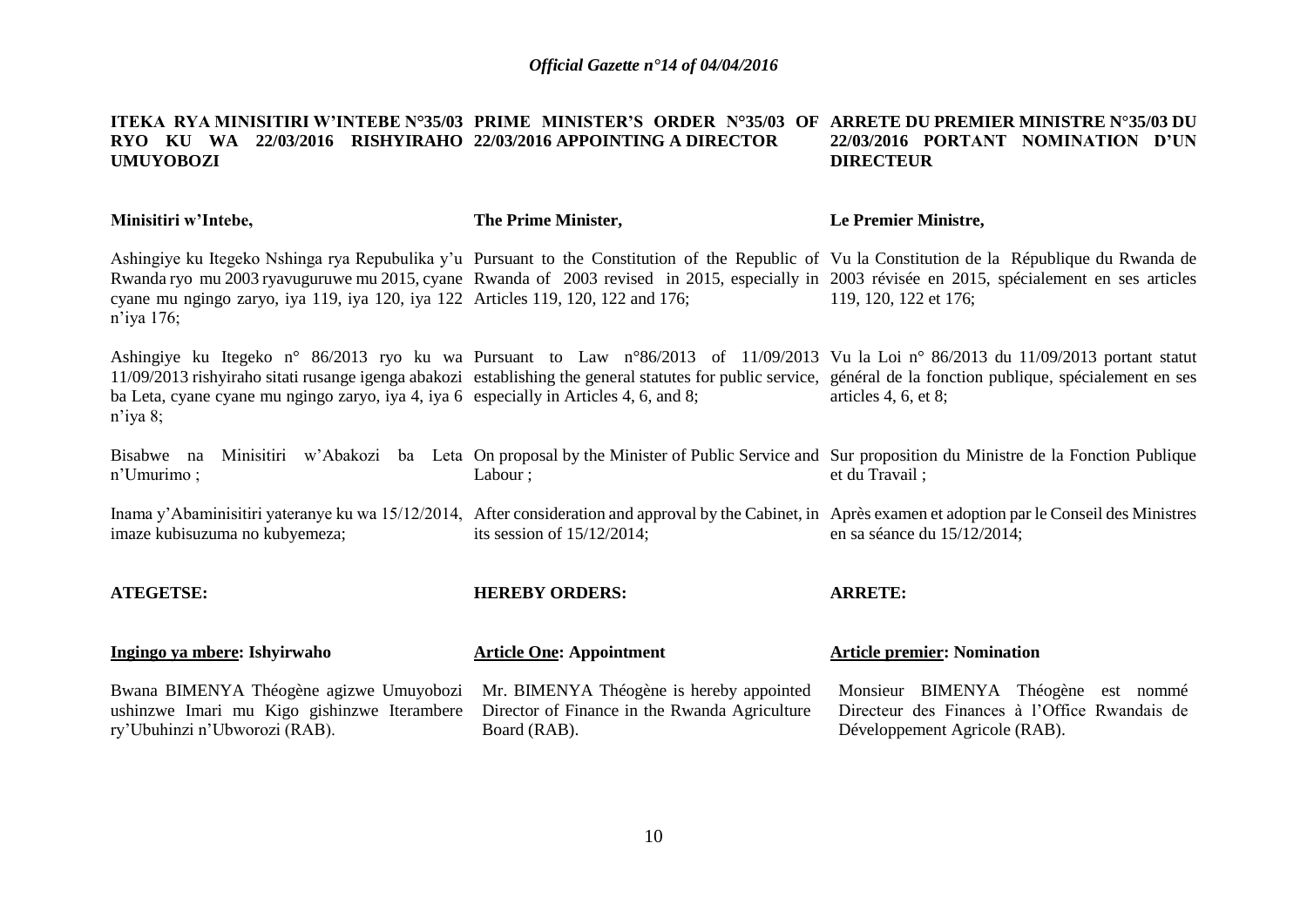| Ingingo ya 2: Abashinzwe kubahiriza iri teka                                                       | <b>Article 2:</b> Authorities responsible for the<br>implementation of this Order | <b>Article 2: Autorités chargées de l'exécution du</b><br>présent arrêté                                                                                                                                                                                                                                                                                      |
|----------------------------------------------------------------------------------------------------|-----------------------------------------------------------------------------------|---------------------------------------------------------------------------------------------------------------------------------------------------------------------------------------------------------------------------------------------------------------------------------------------------------------------------------------------------------------|
| Minisitiri<br>w'Imari<br>kubahiriza iri teka.                                                      | entrusted with the implementation of this Order.                                  | Minisitiri w'Abakozi ba Leta n'Umurimo na The Minister of Public Service and Labour and the Le Ministre de la Fonction Publique et du Travail et le<br>n'Igenamigambi basabwe Minister of Finance and Economic Planning are Ministre des Finances et de la Planification<br>Economique sont chargés de l'exécution du présent<br>arrêté.                      |
| Ingingo ya 3: Ivanwaho ry'ingingo zinyuranyije Article 3: Repealing provision<br>n'iri teka        |                                                                                   | <b>Article 3: Disposition abrogatoire</b>                                                                                                                                                                                                                                                                                                                     |
| zinyuranyije na ryo zivanyweho.                                                                    | hereby repealed.                                                                  | Ingingo zose z'amateka abanziriza iri kandi All prior provisions contrary to this Order are Toutes les dispositions antérieures contraires au<br>présent arrêté sont abrogées.                                                                                                                                                                                |
| Ingingo ya 4: Igihe iteka ritangira gukurikizwa Article 4: Commencement                            |                                                                                   | Article 4 : Entrée en vigueur                                                                                                                                                                                                                                                                                                                                 |
| y'u Rwanda. Agaciro karyo gahera ku wa of Rwanda. It takes effect as of 15/12/2014.<br>15/12/2014. |                                                                                   | Iri teka ritangira gukurikizwa ku munsi This Order shall come into force on the date of its Le présent arrêté entre en vigueur le jour de sa<br>ritangarijweho mu Igazeti ya Leta ya Repubulika publication in the Official Gazette of the Republic publication au Journal Officiel de la République du<br>Rwanda. Il sort ses effets à partir du 15/12/2014. |
| Kigali, ku wa 22/03/2016                                                                           | Kigali, on 22/03/2016                                                             | Kigali, le 22/03/2016                                                                                                                                                                                                                                                                                                                                         |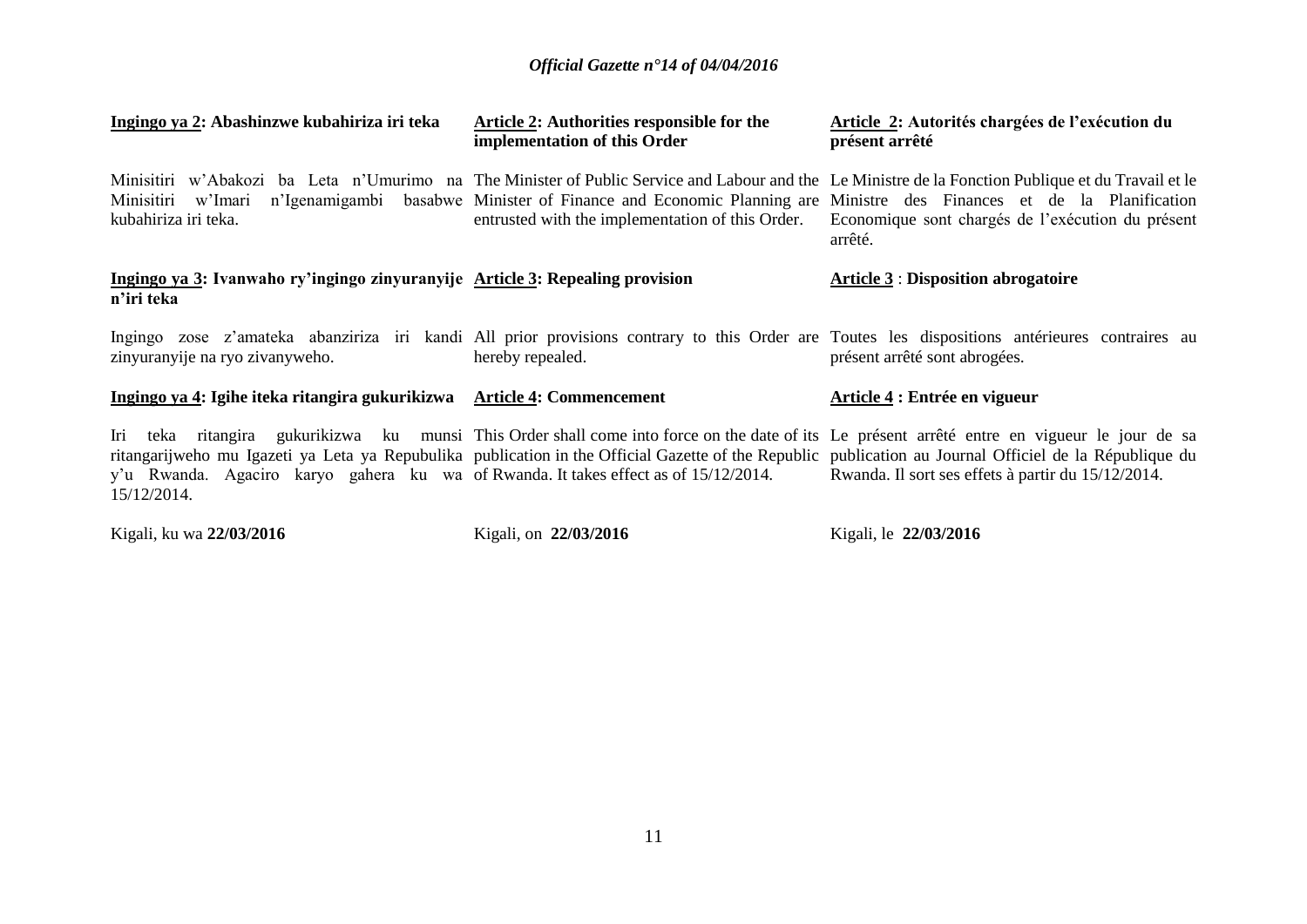**(sé) MUREKEZI Anastase** Minisitiri w'Intebe

**(sé) MUREKEZI Anastase** Prime Minister

**(sé) MUREKEZI Anastase** Premier Ministre

**(sé) UWIZEYE Judith** Minisitiri w'Abakozi ba Leta n'Umurimo

**(sé) UWIZEYE Judith** Minister of Public Service and Labour

**(sé) UWIZEYE Judith** Ministre de la Fonction Publique et du Travail

**Bibonywe kandi bishyizweho Ikirango cya Repubulika:**

**Seen and sealed with the Seal of the Republic:**

**Vu et scellé du Sceau de la République**

**(sé) BUSINGYE Johnston** Minisitiri w'Ubutabera / Intumwa Nkuru ya Leta

**(sé) BUSINGYE Johnston** Minister of Justice /Attorney General

**(sé) BUSINGYE Johnston** Ministre de la Justice / Garde des Sceaux

12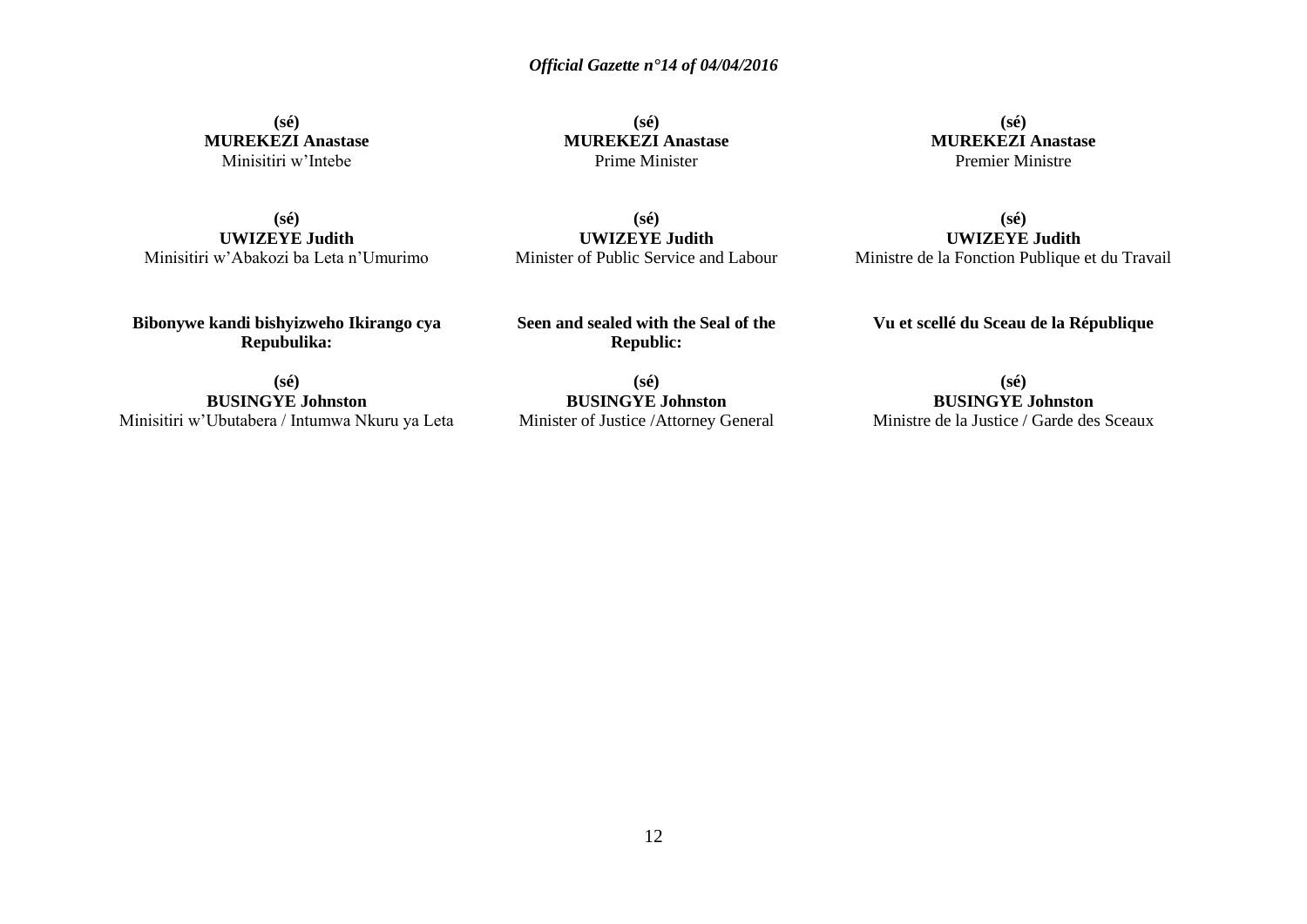#### **ITEKA RYA MINISITIRI W'INTEBE PRIME MINISTER'S ORDER N°36/03 OF ARRETE DU PREMIER MINISTRE N°36/03 N°36/03 RYO KU WA 22/03/2016 22/03/2016 APPOINTING A DIRECTOR RISHYIRAHO UMUYOBOZI DU 22/03/2016 PORTANT NOMINATION D'UN DIRECTEUR**

### **ISHAKIRO**

### **TABLE OF CONTENTS**

### **TABLE DES MATIERES**

| Ingingo ya mbere: Ishyirwaho                                    | <b>Article One: Appointment</b>                                                                                             | <b>Article premier : Nomination</b>       |
|-----------------------------------------------------------------|-----------------------------------------------------------------------------------------------------------------------------|-------------------------------------------|
| Ingingo ya 2: Abashinzwe kubahiriza iri teka                    | Article 2: Authorities responsible for the Article 2 : Autorités chargées de l'exécution du<br>implementation of this Order | présent arrêté                            |
| Ivanwaho<br>$ya \quad 3:$<br>Ingingo<br>zinyuranyije n'iri teka | ry'ingingo Article 3: Repealing provision                                                                                   | <b>Article 3: Disposition abrogatoire</b> |
| Ingingo<br>4 :<br>va                                            | Igihe iteka ritangira Article 4 : Commencement                                                                              | Article 4 : Entrée en vigueur             |

**Ingingo ya 4 : Igihe iteka ritangira Article 4 : Commencement gukurikizwa**

13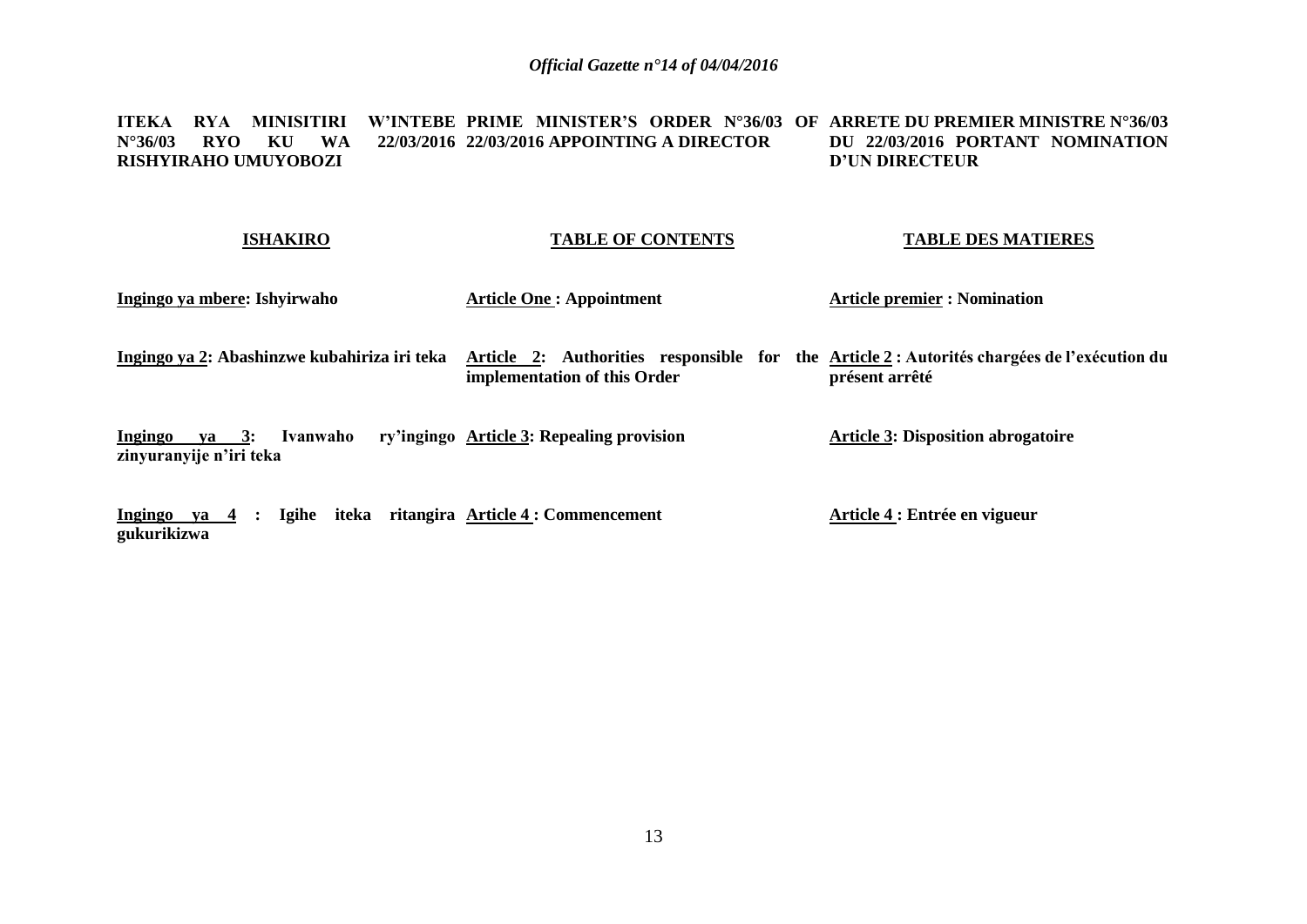#### **ITEKA RYA MINISITIRI W'INTEBE N°36/03 PRIME MINISTER'S ORDER N°36/03 OF ARRETE DU PREMIER MINISTRE N°36/03 RYO KU WA 22/03/2016 RISHYIRAHO 22/03/2016 APPOINTING A DIRECTOR UMUYOBOZI DU 22/03/2016 PORTANT NOMINATION D'UN DIRECTEUR**

| Minisitiri w'Intebe,                                                                                                   | The Prime Minister,                                                                                                                  | Le Premier Ministre,                                                                                                                                                                                                                                                                                                              |
|------------------------------------------------------------------------------------------------------------------------|--------------------------------------------------------------------------------------------------------------------------------------|-----------------------------------------------------------------------------------------------------------------------------------------------------------------------------------------------------------------------------------------------------------------------------------------------------------------------------------|
| cyane mu ngingo zaryo, iya 119, iya 120, iya 122 Articles 119, 120, 122 and 176;<br>$n$ 'iya 176;                      |                                                                                                                                      | Ashingiye ku Itegeko Nshinga rya Repubulika y'u Pursuant to the Constitution of the Republic of Vu la Constitution de la République du Rwanda de<br>Rwanda ryo mu 2003 ryavuguruwe mu 2015, cyane Rwanda of 2003 revised in 2015, especially in 2003 révisée en 2015, spécialement en ses articles<br>119, 120, 122 et 176;       |
| ba Leta, cyane cyane mu ngingo zaryo, iya 4, iya 6, especially in Articles 4, 6,7 and 8;<br>iya 7 n'iya 8;             |                                                                                                                                      | Ashingiye ku Itegeko n° 86/2013 ryo ku wa Pursuant to Law n° 86/2013 of 11/09/2013 Vu la Loi n° 86/2013 du 11/09/2013 portant statut<br>11/09/2013 rishyiraho sitati rusange igenga abakozi establishing the general statutes for public service, général de la fonction publique, spécialement en ses<br>articles 4, $6,7$ et 8; |
| Bisabwe na<br>n'Umurimo;                                                                                               | Labour;                                                                                                                              | Minisitiri w'Abakozi ba Leta On proposal by the Minister of Public Service and Sur proposition du Ministre de la Fonction Publique<br>et du Travail;                                                                                                                                                                              |
| imaze kubisuzuma no kubyemeza;                                                                                         | its session of $09/09/2015$ ;                                                                                                        | Inama y'Abaminisitiri yateranye ku wa 09/09/2015, After consideration and approval by the Cabinet, in Après examen et adoption par le Conseil des Ministres<br>en sa séance du 09/09/2015;                                                                                                                                        |
| <b>ATEGETSE:</b>                                                                                                       | <b>HEREBY ORDERS:</b>                                                                                                                | <b>ARRETE:</b>                                                                                                                                                                                                                                                                                                                    |
| Ingingo ya mbere: Ishyirwaho                                                                                           | <b>Article One: Appointment</b>                                                                                                      | <b>Article premier: Nomination</b>                                                                                                                                                                                                                                                                                                |
| Bwana BIRASA Fiscal Jacques agizwe Umuyobozi<br>ushinzwe Iperereza ryihariye kuri Ruswa mu Biro<br>by'Umuvunyi Mukuru. | Mr. BIRASA Fiscal Jacques is hereby appointed<br>Director of Special Investigation on Corruption<br>Unit in the Office of Ombudsman. | Monsieur BIRASA Fiscal Jacques est nommé<br>Directeur chargé de l'Enquête Spéciale sur la<br>Corruption à l'Office de l'Ombudsman.                                                                                                                                                                                                |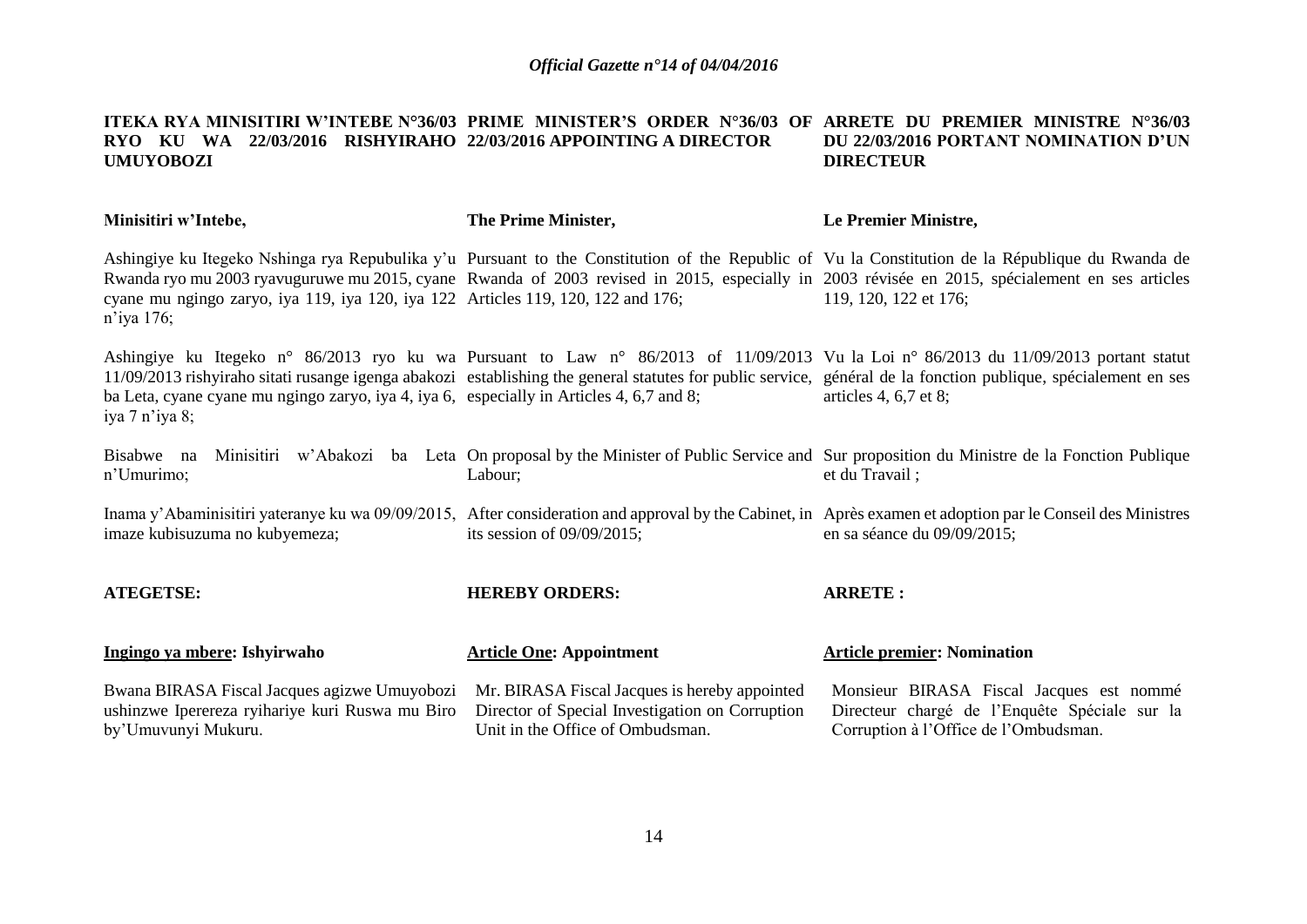| Ingingo ya 2: Abashinzwe kubahiriza iri teka                                                 | implementation of this Order                     | Article 2: Authorities responsible for the Article 2: Autorités chargées de l'exécution du<br>présent arrêté                                                                                                                                                                                                                             |
|----------------------------------------------------------------------------------------------|--------------------------------------------------|------------------------------------------------------------------------------------------------------------------------------------------------------------------------------------------------------------------------------------------------------------------------------------------------------------------------------------------|
| Minisitiri w'Imari<br>kubahiriza iri teka.                                                   | entrusted with the implementation of this Order. | Minisitiri w'Abakozi ba Leta n'Umurimo na The Minister of Public Service and Labour and the Le Ministre de la Fonction Publique et du Travail et le<br>n'Igenamigambi basabwe Minister of Finance and Economic Planning are Ministre des Finances et de la Planification<br>Economique sont chargés de l'exécution du présent<br>arrêté. |
| Ingingo ya 3: Ivanwaho ry'ingingo zinyuranyije Article 3: Repealing provision<br>n'iri teka  |                                                  | <b>Article 3: Disposition abrogatoire</b>                                                                                                                                                                                                                                                                                                |
| zinyuranyije na ryo zivanyweho.                                                              | hereby repealed.                                 | Ingingo zose z'amateka abanziriza iri kandi All prior provisions contrary to this Order are Toutes les dispositions antérieures contraires au<br>présent arrêté sont abrogées.                                                                                                                                                           |
| Ingingo ya 4: Igihe iteka ritangira gukurikizwa Article 4: Commencement                      |                                                  | Article 4 : Entrée en vigueur                                                                                                                                                                                                                                                                                                            |
| umukono. Agaciro karyo gahera ku wa 09/09/2015. signature. It takes effect as of 09/09/2015. |                                                  | Iri teka ritangira gukurikizwa ku munsi rishyiriweho This Order shall come into force on the date of its Le présent arrêté entre en vigueur le jour de sa<br>signature. Il sort ses effets à partir du 09/09/2015.                                                                                                                       |
| Kigali, ku wa 22/03/2016                                                                     | Kigali, on 22/03/2016                            | Kigali, le 22/03/2016                                                                                                                                                                                                                                                                                                                    |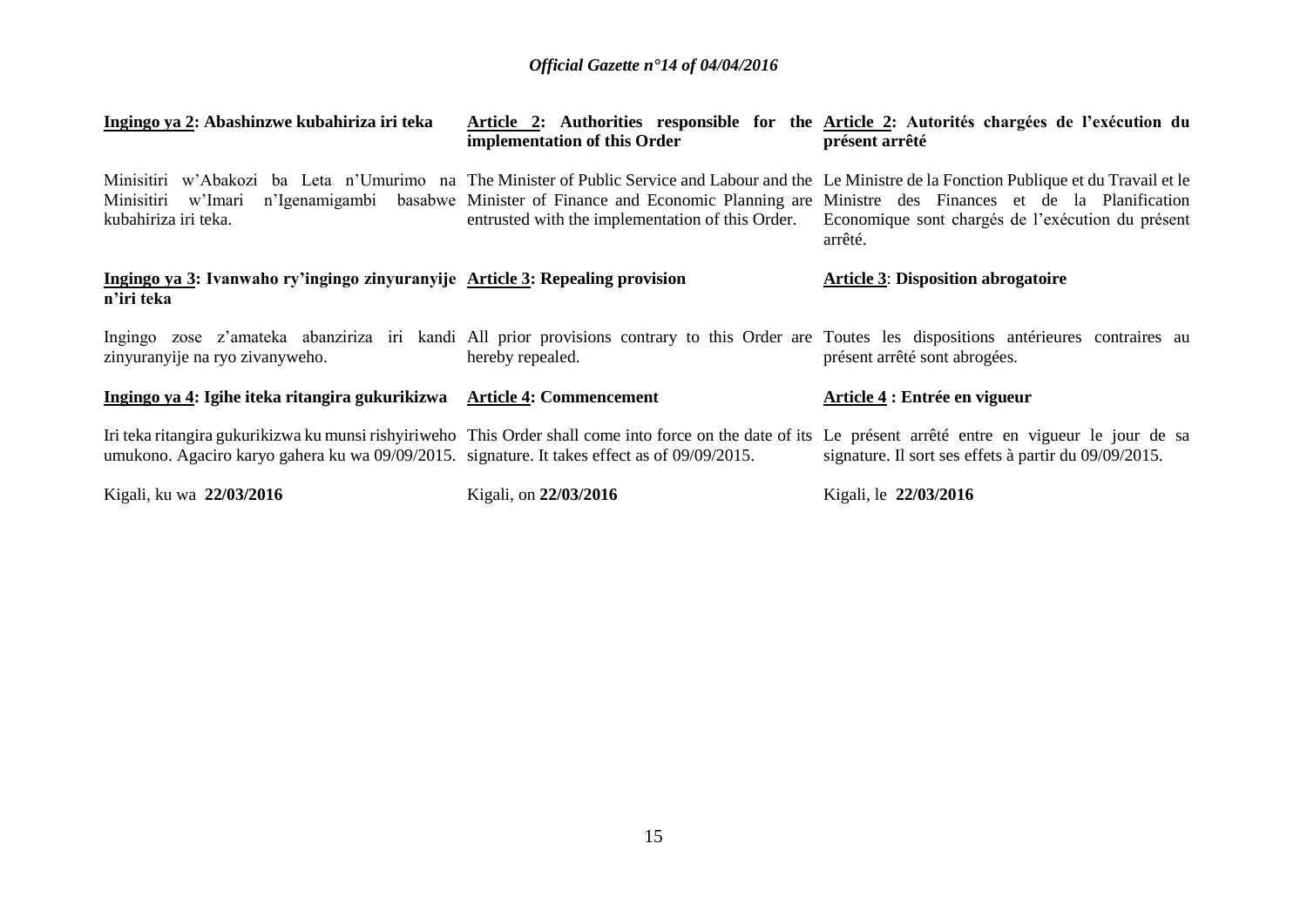**(sé) MUREKEZI Anastase** Prime Minister

**(sé) UWIZEYE Judith** Minister of Public Service and Labour

**Seen and sealed with the Seal of the**

**(sé) MUREKEZI Anastase** Minisitiri w'Intebe

**(sé) UWIZEYE Judith** Minisitiri w'Abakozi ba Leta n'Umurimo

**Bibonywe kandi bishyizweho Ikirango cya Repubulika:**

**(sé)**

**BUSINGYE Johnston Republic:**

Minisitiri w'Ubutabera / Intumwa Nkuru ya Leta

**(sé) BUSINGYE Johnston** Minister of Justice /Attorney General

**(sé) MUREKEZI Anastase** Premier Ministre

**(sé) UWIZEYE Judith** Ministre de la Fonction Publique et du Travail

**Vu et scellé du Sceau de la République**

**(sé) BUSINGYE Johnston** Ministre de la Justice / Garde des Sceaux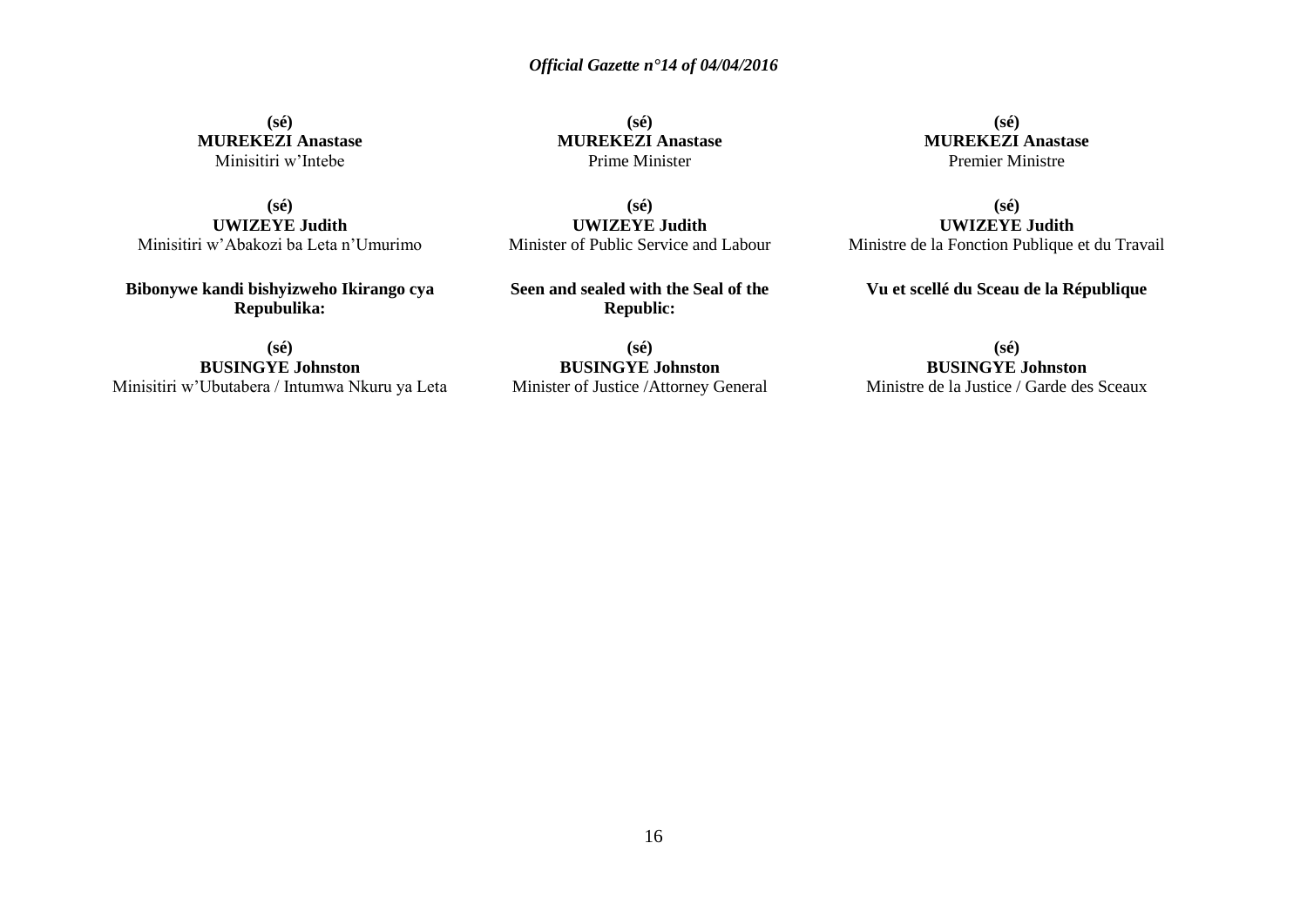**ITEKA RYA MINISITIRI W'INTEBE PRIME MINISTER'S ORDER N°37/03 OF ARRETE DU PREMIER MINISTRE N°37/03 N°37/03 RYO KU WA RISHYIRAHO UMUYOBOZI 22/03/2016 APPOINTING A DIRECTOR DU 22/03/2016 PORTANT NOMINATION D'UN DIRECTEUR** 

| <b>ISHAKIRO</b>                                         | <b>TABLE OF CONTENTS</b>                                                                                                    | <b>TABLE DES MATIERES</b>                  |
|---------------------------------------------------------|-----------------------------------------------------------------------------------------------------------------------------|--------------------------------------------|
| Ingingo ya mbere : Ishyirwaho                           | <b>Article One: Appointment</b>                                                                                             | <b>Article premier: Nomination</b>         |
| Ingingo ya 2 : Abashinzwe kubahiriza iri teka           | Article 2: Authorities responsible for the Article 2 : Autorités chargées de l'exécution du<br>implementation of this Order | présent arrêté                             |
| ya 3:<br>Ingingo<br>Ivanwaho<br>zinyuranyije n'iri teka | ry'ingingo Article 3 : Repealing provision                                                                                  | <b>Article 3 : Disposition abrogatoire</b> |
| Ingingo ya $4$ :<br>gukurikizwa                         | Igihe iteka ritangira Article 4 : Commencement                                                                              | Article 4 : Entrée en vigueur              |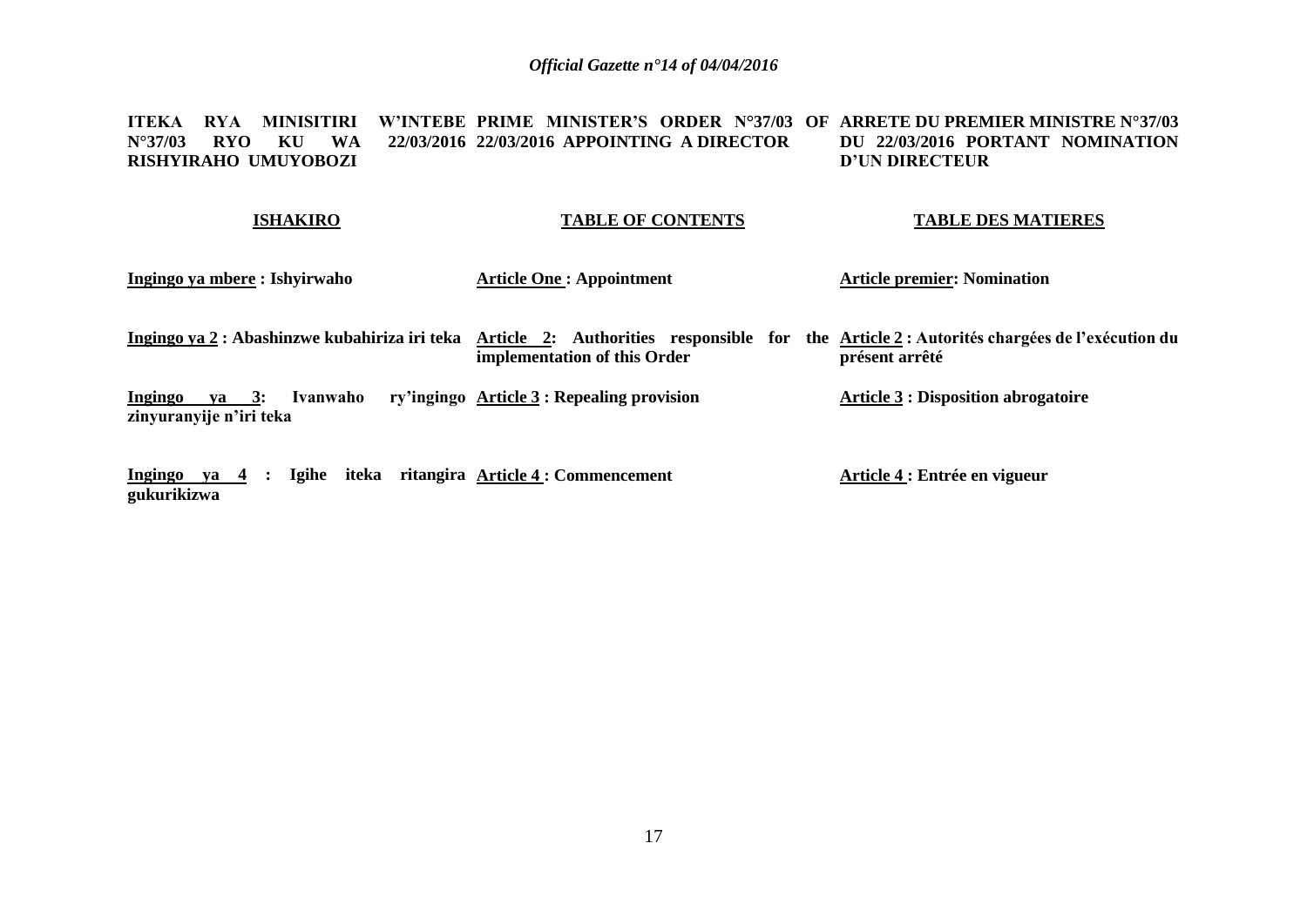#### **ITEKA RYA MINISITIRI W'INTEBE N°37/03 PRIME MINISTER'S ORDER N°37/03 OF ARRETE DU PREMIER MINISTRE N°37/03 DU RYO KU WA 22/03/2016 RISHYIRAHO 22/03/2016 APPOINTING A DIRECTOR UMUYOBOZI 22/03/2016 PORTANT NOMINATION D'UN DIRECTEUR**

| Minisitiri w'Intebe,                                                                                                                                                    | The Prime Minister,                                                                                                      | Le Premier Ministre,                                                                                                                                                                                                                                                                                                              |
|-------------------------------------------------------------------------------------------------------------------------------------------------------------------------|--------------------------------------------------------------------------------------------------------------------------|-----------------------------------------------------------------------------------------------------------------------------------------------------------------------------------------------------------------------------------------------------------------------------------------------------------------------------------|
| cyane cyane mu ngingo zaryo, iya 119, iya 120, iya Articles 119, 120, 122 and 176;<br>$122$ n'iya $176$ ;                                                               |                                                                                                                          | Ashingiye ku Itegeko Nshinga rya Repubulika y'u Pursuant to the Constitution of the Republic of Vu la Constitution de la République du Rwanda de<br>Rwanda ryo mu 2003 ryavuguruwe mu 2015, Rwanda of 2003 revised in 2015, especially in 2003 révisée en 2015, spécialement en ses articles<br>119, 120, 122 et 176;             |
| ba Leta, cyane cyane mu ngingo zaryo, iya 4, iya 6, especially in Articles 4, 6,7 and 8;<br>iya 7 n'iya 8;                                                              |                                                                                                                          | Ashingiye ku Itegeko n° 86/2013 ryo ku wa Pursuant to Law n° 86/2013 of 11/09/2013 Vu la Loi n° 86/2013 du 11/09/2013 portant statut<br>11/09/2013 rishyiraho sitati rusange igenga abakozi establishing the general statutes for public service, général de la fonction publique, spécialement en ses<br>articles 4, $6,7$ et 8; |
| Bisabwe na<br>n'Umurimo;                                                                                                                                                | Labour;                                                                                                                  | Minisitiri w'Abakozi ba Leta On proposal by the Minister of Public Service and Sur proposition du Ministre de la Fonction Publique<br>et du Travail;                                                                                                                                                                              |
| imaze kubisuzuma no kubyemeza;                                                                                                                                          | its session of $09/09/2015$ ;                                                                                            | Inama y'Abaminisitiri yateranye ku wa 09/09/2015, After consideration and approval by the Cabinet, in Après examen et adoption par le Conseil des Ministres<br>en sa séance du 09/09/2015;                                                                                                                                        |
| <b>ATEGETSE:</b>                                                                                                                                                        | <b>HEREBY ORDERS:</b>                                                                                                    | <b>ARRETE:</b>                                                                                                                                                                                                                                                                                                                    |
| Ingingo ya mbere: Ishyirwaho                                                                                                                                            | <b>Article One: Appointment</b>                                                                                          | <b>Article premier: Nomination</b>                                                                                                                                                                                                                                                                                                |
| <b>BISENGIMANA</b><br>Bwana<br>Joseph<br>agizwe<br>Umuyobozi<br>ushinzwe<br>Guhuza<br>ibikorwa<br>n'Ikoranabuhanga<br>cy'Igihugu<br>Kigo<br>mu<br>cy'Imiyoborere (RGB). | Mr. BISENGIMANA Joseph is hereby<br>appointed Director of Planning and ICT Unit in<br>the Rwanda Governance Board (RGB). | Monsieur BISENGIMANA Joseph est nommé<br>Directeur chargé de la Planification et ICT à<br>l'Office Rwandais de la Gouvernance (RGB).                                                                                                                                                                                              |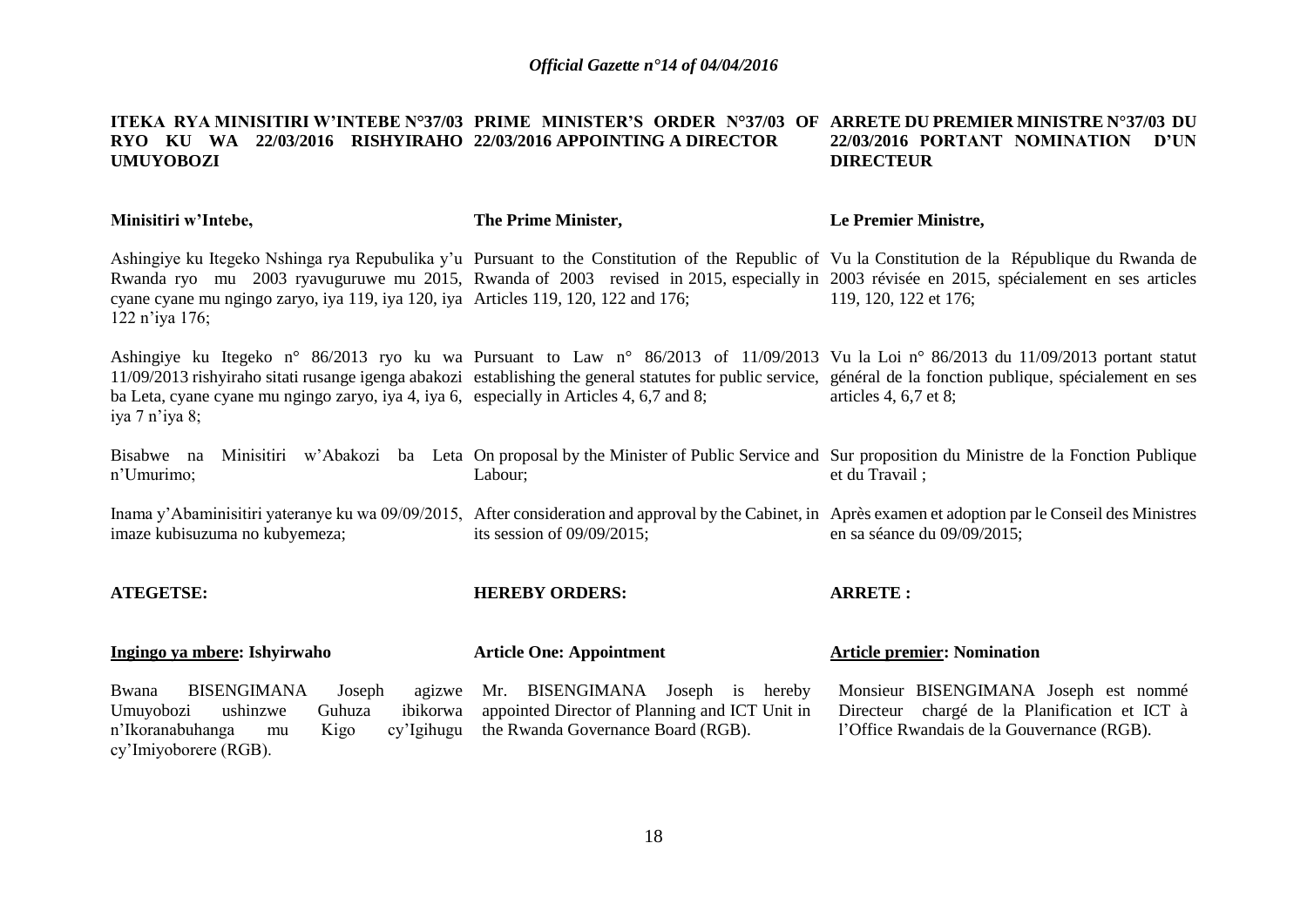| Ingingo ya 2: Abashinzwe kubahiriza iri teka                                                 | implementation of this Order                     | Article 2: Authorities responsible for the Article 2 : Autorités chargées de l'exécution du<br>présent arrêté                                                                                                                                                                                                                            |
|----------------------------------------------------------------------------------------------|--------------------------------------------------|------------------------------------------------------------------------------------------------------------------------------------------------------------------------------------------------------------------------------------------------------------------------------------------------------------------------------------------|
| Minisitiri<br>w'Imari<br>kubahiriza iri teka.                                                | entrusted with the implementation of this Order. | Minisitiri w'Abakozi ba Leta n'Umurimo na The Minister of Public Service and Labour and the Le Ministre de la Fonction Publique et du Travail et le<br>n'Igenamigambi basabwe Minister of Finance and Economic Planning are Ministre des Finances et de la Planification<br>Economique sont chargés de l'exécution du présent<br>arrêté. |
| Ingingo ya 3: Ivanwaho ry'ingingo zinyuranyije Article 3: Repealing provision<br>n'iri teka  |                                                  | <b>Article 3 : Disposition abrogatoire</b>                                                                                                                                                                                                                                                                                               |
| zinyuranyije naryo zivanyweho.                                                               | hereby repealed.                                 | Ingingo zose z'amateka abanziriza iri kandi All prior provisions contrary to this Order are Toutes les dispositions antérieures contraires au<br>présent arrêté sont abrogées.                                                                                                                                                           |
| Ingingo ya 4: Igihe iteka ritangira gukurikizwa Article 4: Commencement                      |                                                  | Article 4 : Entrée en vigueur                                                                                                                                                                                                                                                                                                            |
| umukono. Agaciro karyo gahera ku wa 09/09/2015. signature. It takes effect as of 09/09/2015. |                                                  | Iri teka ritangira gukurikizwa ku munsi rishyiriweho This Order shall come into force on the date of its Le présent arrêté entre en vigueur le jour de sa<br>signature. Il sort ses effets à partir du 09/09/2015.                                                                                                                       |
| Kigali, ku wa 22/03/2016                                                                     | Kigali, on 22/03/2016                            | Kigali, le 22/03/2016                                                                                                                                                                                                                                                                                                                    |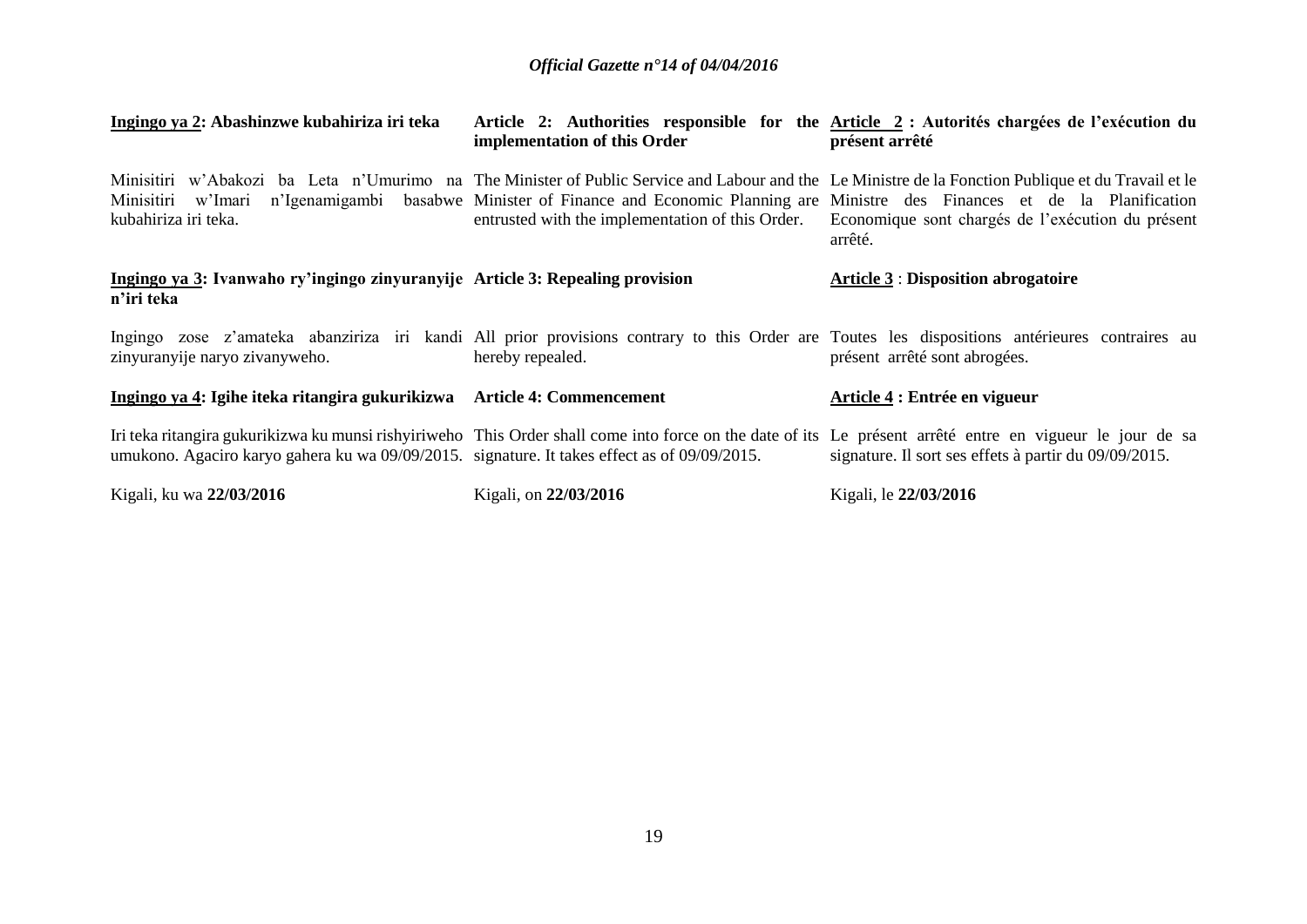**(sé) MUREKEZI Anastase** Minisitiri w'Intebe

**(sé) MUREKEZI Anastase Prime Minister**

**(sé) MUREKEZI Anastase** Premier Ministre

**(sé) UWIZEYE Judith** Minisitiri w'Abakozi ba Leta n'Umurimo

**Bibonywe kandi bishyizweho Ikirango cya Repubulika:**

**(sé) UWIZEYE Judith** Minister of Public Service and Labour

**Seen and sealed with the Seal of the Republic:**

Ministre de la Fonction Publique et du Travail

**(sé**

**UWIZEYE Judith**

**Vu et scellé du Sceau de la République:**

**(sé) BUSINGYE Johnston** Minisitiri w'Ubutabera / Intumwa Nkuru ya Leta

**(sé) BUSINGYE Johnston** Minister of Justice /Attorney General

**(sé) BUSINGYE Johnston** Ministre de la Justice / Garde des Sceaux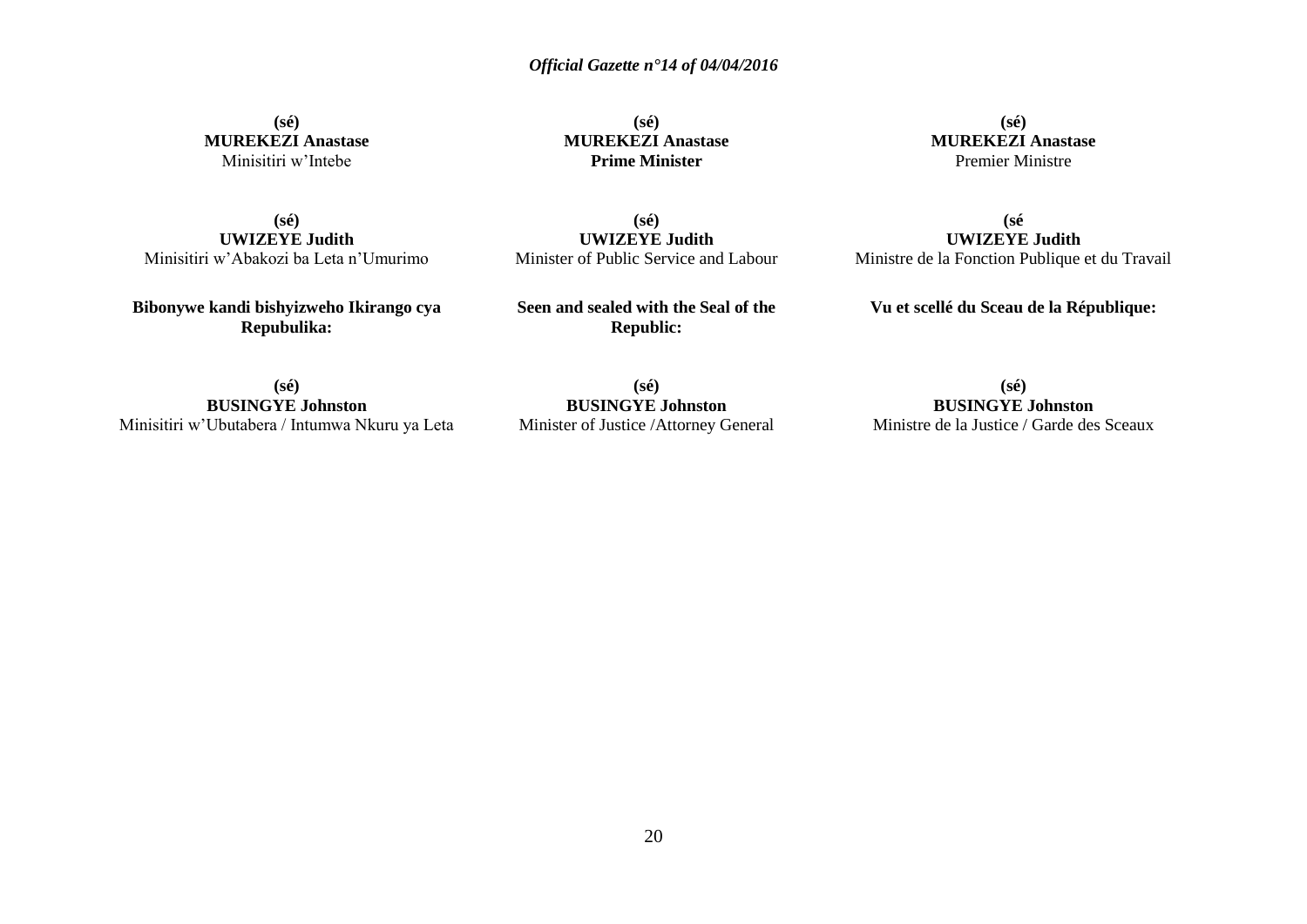**ITEKA RYA MINISITIRI W'INTEBE PRIME MINISTER'S ORDER N°38/03 OF ARRETE DU PREMIER MINISTRE N°38/03 N°38/03 RYO KU WA RISHYIRAHO UMUYOBOZI 22/03/2016 APPOINTING A DIRECTOR DU 22/03/2016 PORTANT NOMINATION D'UN DIRECTEUR** 

#### **ISHAKIRO TABLE OF CONTENTS TABLE DES MATIERES**

- **Ingingo ya mbere** : **Ishyirwaho Article One : Appointment Article premier : Nomination**
- **Ingingo ya 2** : Abashinzwe kubahiriza iri teka Article 2: Authorities responsible for the Article 2 : Autorités chargées de l'exécution du **implementation of this Order présent arrêté**

**Ingingo ya 3**: **Ivanwaho ry'ingingo Article 3 : Repealing provision zinyuranyije n'iri teka Article 3 : Disposition abrogatoire**

**Ingingo ya 4** : **Igihe iteka ritangira Article 4 : Commencement gukurikizwa Article 4 : Entrée en vigueur**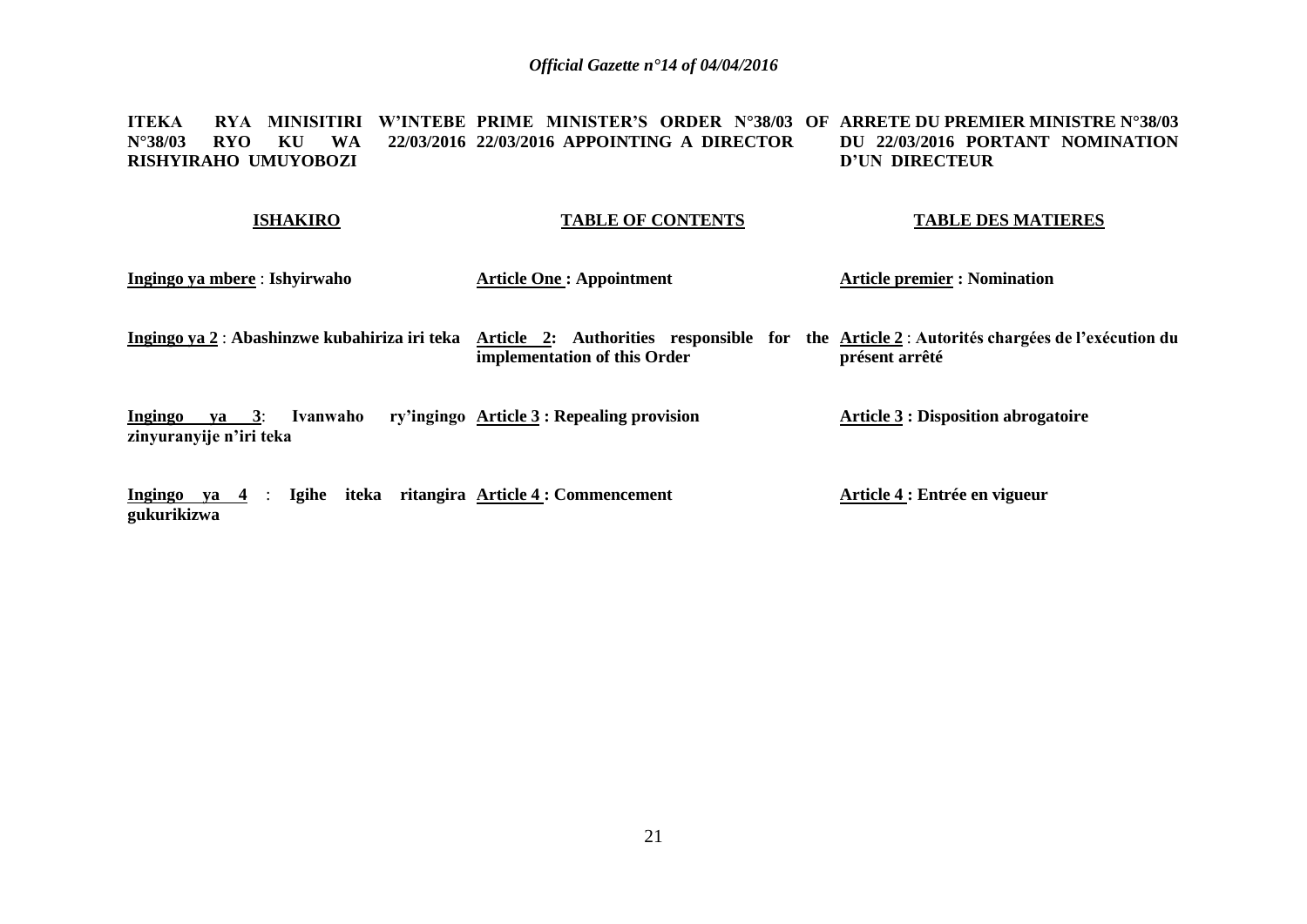#### **ITEKA RYA MINISITIRI W'INTEBE N°38/03 PRIME MINISTER'S ORDER N°38/03 OF ARRETE DU PREMIER MINISTRE N°38/03 DU RYO KU WA 22/03/2016 RISHYIRAHO 22/03/2016 APPOINTING A UMUYOBOZI DIRECTOR 22/03/2016 PORTANT NOMINATION D'UN DIRECTEUR**

| Minisitiri w'Intebe,                                                                                                                                                                                                                                                                     | The Prime Minister,                                                                                                                                                  | Le Premier Ministre,                                                                                                                                                                                                                                                                                                            |
|------------------------------------------------------------------------------------------------------------------------------------------------------------------------------------------------------------------------------------------------------------------------------------------|----------------------------------------------------------------------------------------------------------------------------------------------------------------------|---------------------------------------------------------------------------------------------------------------------------------------------------------------------------------------------------------------------------------------------------------------------------------------------------------------------------------|
| cyane cyane mu ngingo zaryo, iya 119, iya 120, iya Articles 119, 120, 122 and 176;<br>122 n'iya 176;                                                                                                                                                                                     |                                                                                                                                                                      | Ashingiye ku Itegeko Nshinga rya Repubulika y'u Pursuant to the Constitution of the Republic of Vu la Constitution de la République du Rwanda de<br>Rwanda ryo mu 2003 ryavuguruwe mu 2015, Rwanda of 2003 revised in 2015, especially in 2003 révisée en 2015, spécialement en ses articles<br>119, 120, 122 et 176;           |
| ba Leta, cyane cyane mu ngingo zaryo, iya 4, iya 6, especially in Articles 4, 6, and 8;<br>iya 7 n'iya 8;                                                                                                                                                                                |                                                                                                                                                                      | Ashingiye ku Itegeko n° 86/2013 ryo ku wa Pursuant to Law n°86/2013 of 11/09/2013 Vu la Loi n° 86/2013 du 11/09/2013 portant statut<br>11/09/2013 rishyiraho sitati rusange igenga abakozi establishing the general statutes for public service, général de la fonction publique, spécialement en ses<br>articles $4, 6, et 8;$ |
| Bisabwe na<br>n'Umurimo;                                                                                                                                                                                                                                                                 | Labour;                                                                                                                                                              | Minisitiri w'Abakozi ba Leta On proposal by the Minister of Public Service and Sur proposition du Ministre de la Fonction Publique<br>et du Travail;                                                                                                                                                                            |
| imaze kubisuzuma no kubyemeza;                                                                                                                                                                                                                                                           | its session of $09/09/2015$ ;                                                                                                                                        | Inama y'Abaminisitiri yateranye ku wa 09/09/2015, After consideration and approval by the Cabinet, in Après examen et adoption par le Conseil des Ministres<br>en sa séance du 09/09/2015;                                                                                                                                      |
| <b>ATEGETSE:</b>                                                                                                                                                                                                                                                                         | <b>HEREBY ORDERS:</b>                                                                                                                                                | <b>ARRETE:</b>                                                                                                                                                                                                                                                                                                                  |
| Ingingo ya mbere: Ishyirwaho                                                                                                                                                                                                                                                             | <b>Article One: Appointment</b>                                                                                                                                      | <b>Article premier: Nomination</b>                                                                                                                                                                                                                                                                                              |
| Madamu CYIZANYE Allen agizwe Umuyobozi<br>ushinzwe Gukurikirana ibijyanye no Kurwanya<br>Ihohoterwa rishingiye ku Gitsina n'Akandi<br>Karengane mu Rwego rushinzwe Kugenzura<br>iyubahirizwa ry'Uburinganire n'Ubwuzuzanye<br>bw'Abagabo n'Abagore mu Iterambere ry'Igihugu<br>$(GMO)$ . | Ms. CYIZANYE Allen is hereby appointed<br>Director of Monitoring the Fight Against Gender<br>Violence and Other Injustice Unit in Gender<br>Monitoring Office (GMO). | Madame CYIZANYE Allen est nommée Directeur<br>chargée du Suivi de la Lutte contre la Violence<br>relative au Genre et Autres cas d'Injustice à<br>l'Observatoire du Genre (GMO)                                                                                                                                                 |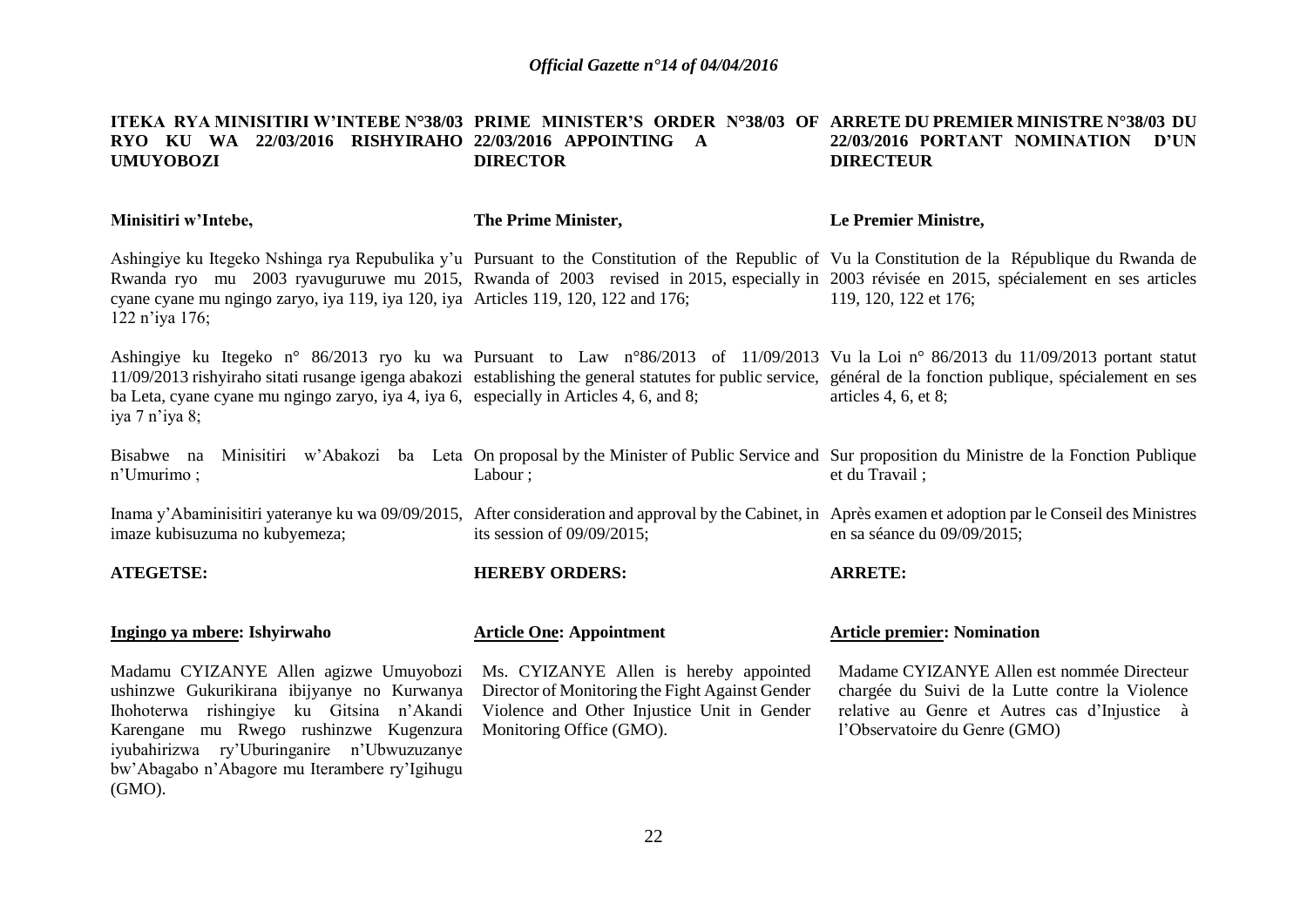| Ingingo ya 2: Abashinzwe kubahiriza iri teka                                                 | implementation of this Order                     | Article 2: Authorities responsible for the Article 2 : Autorités chargées de l'exécution du<br>présent arrêté                                                                                                                                                                                                                            |
|----------------------------------------------------------------------------------------------|--------------------------------------------------|------------------------------------------------------------------------------------------------------------------------------------------------------------------------------------------------------------------------------------------------------------------------------------------------------------------------------------------|
| Minisitiri w'Imari<br>kubahiriza iri teka.                                                   | entrusted with the implementation of this Order. | Minisitiri w'Abakozi ba Leta n'Umurimo na The Minister of Public Service and Labour and the Le Ministre de la Fonction Publique et du Travail et le<br>n'Igenamigambi basabwe Minister of Finance and Economic Planning are Ministre des Finances et de la Planification<br>Economique sont chargés de l'exécution du présent<br>arrêté. |
| Ingingo ya 3: Ivanwaho ry'ingingo zinyuranyije Article 3: Repealing provision<br>n'iri teka  |                                                  | <b>Article 3 : Disposition abrogatoire</b>                                                                                                                                                                                                                                                                                               |
| zinyuranyije na ryo zivanyweho.                                                              | hereby repealed.                                 | Ingingo zose z'amateka abanziriza iri kandi All prior provisions contrary to this Order are Toutes les dispositions antérieures contraires au<br>présent arrêté sont abrogées.                                                                                                                                                           |
| Ingingo ya 4: Igihe iteka ritangira gukurikizwa                                              | <b>Article 4: Commencement</b>                   | Article 4 : Entrée en vigueur                                                                                                                                                                                                                                                                                                            |
| umukono. Agaciro karyo gahera ku wa 09/09/2015. signature. It takes effect as of 09/09/2015. |                                                  | Iri teka ritangira gukurikizwa ku munsi rishyiriweho This Order shall come into force on the date of its Le présent arrêté entre en vigueur le jour de sa<br>signature. Il sort ses effets à partir du 09/09/2015.                                                                                                                       |

Kigali, ku wa **22/03/2016**

Kigali, on **22/03/2016**

Kigali, le **22/03/2016**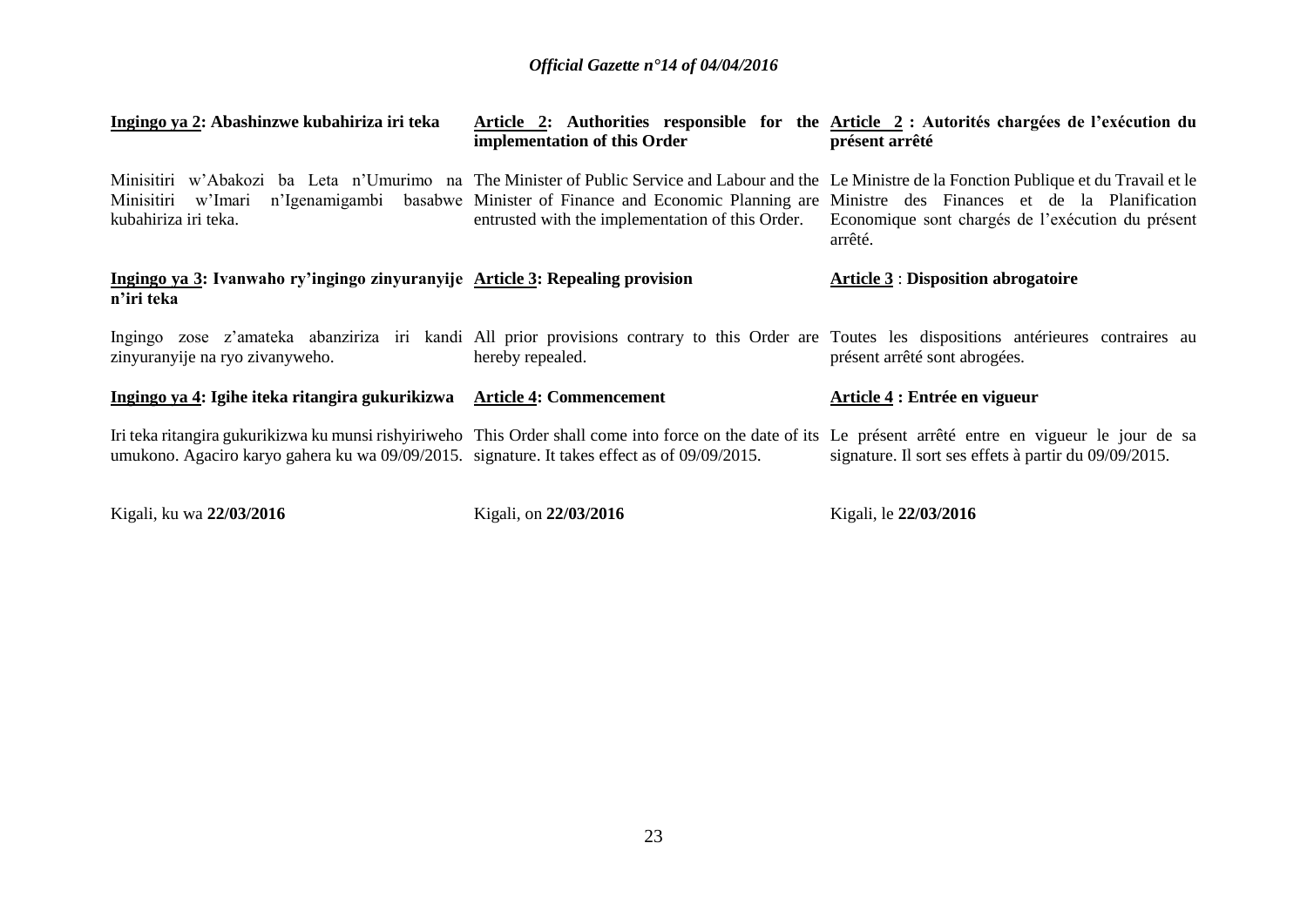**(sé) MUREKEZI Anastase** Minisitiri w'Intebe

**(sé)**

**UWIZEYE Judith** Minisitiri w'Abakozi ba Leta n'Umurimo

**(sé) MUREKEZI Anastase** Prime Minister

**(sé)**

**UWIZEYE Judith** Minister of Public Service and Labour

**(sé) MUREKEZI Anastase** Premier Ministre

**(sé)**

**UWIZEYE Judith** Ministre de la Fonction Publique et du Travail

**Bibonywe kandi bishyizweho Ikirango cya Repubulika:**

**Seen and sealed with the Seal of the Republic:**

**Vu et scellé du Sceau de la République:**

**(sé) BUSINGYE Johnston** Minisitiri w'Ubutabera / Intumwa Nkuru ya Leta

**(sé) BUSINGYE Johnston** Minister of Justice /Attorney General

**(sé) BUSINGYE Johnston** Ministre de la Justice / Garde des Sceaux

24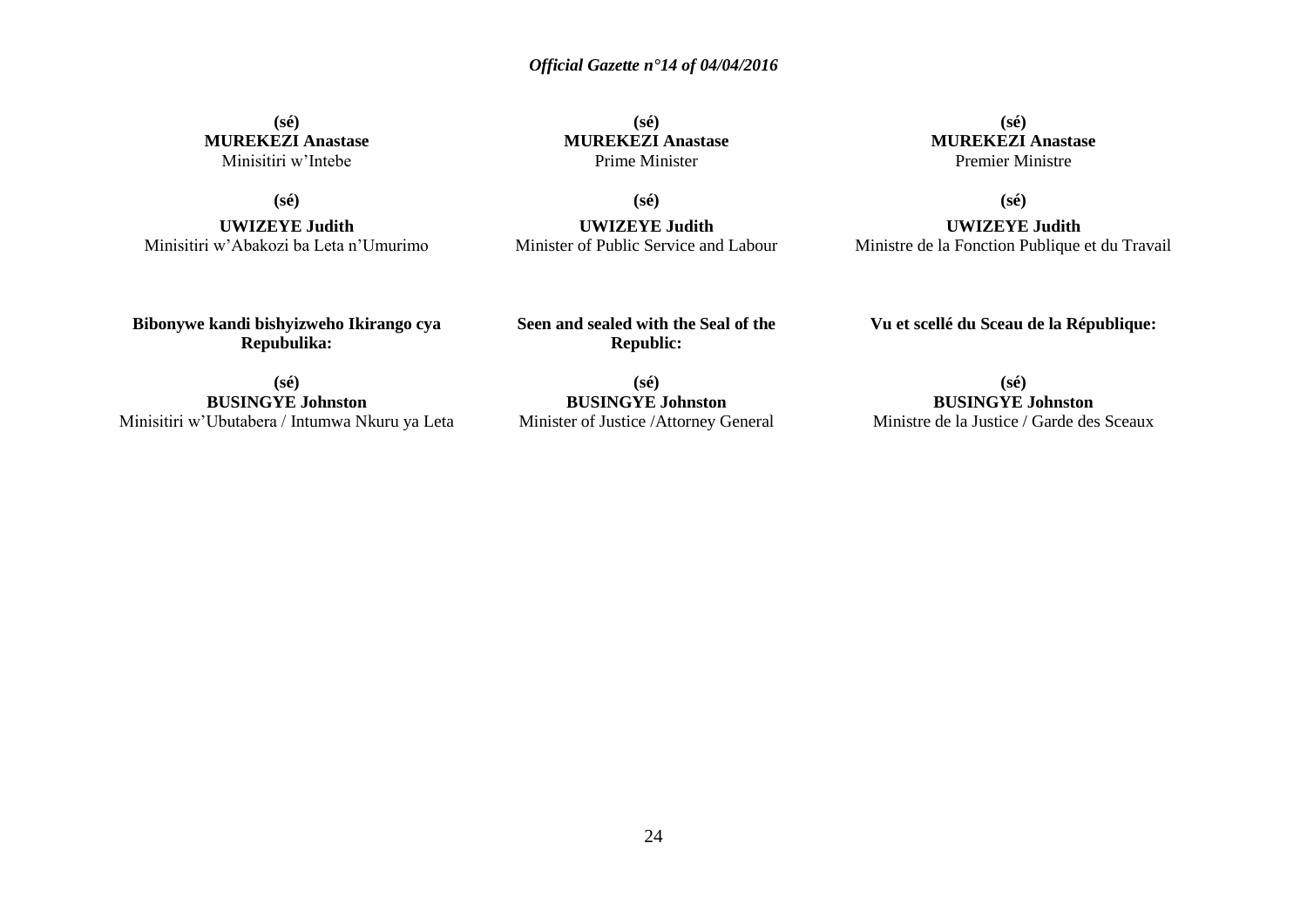**ITEKA – RYA MINISITIRI W'INTEBE PRIME MINISTER'S ORDER N°39/03 OF ARRETE DU PREMIER MINISTRE N°39/03 N°39/03 RYO KU WA 22/03/2016 22/03/2016 APPOINTING A DIRECTOR DU 22/03/2016 PORTANT NOMINATION RISHYIRAHO UMUYOBOZI MUKURU GENERAL D'UN DIRECTEUR GENERAL**

#### **ISHAKIRO TABLE OF CONTENTS TABLE DES MATIERES**

**Ingingo ya mbere** : **Ishyirwaho**

**Article One : Appointment**

**Article premier : Nomination**

Ingingo ya 2 : Abashinzwe kubahiriza iri teka Article 2: Authorities responsible for the Article2 :Autorités chargées de l'exécution du **implementation of this Order présent arrêté**

**Ingingo ya 3**: **Ivanwaho ry'ingingo Article 3 : Repealing provision zinyuranyije n'iri teka Article 3 : Disposition abrogatoire**

**Ingingo ya 4** : **Igihe iteka ritangira Article 4 : Commencement gukurikizwa Article 4 : Entrée en vigueur**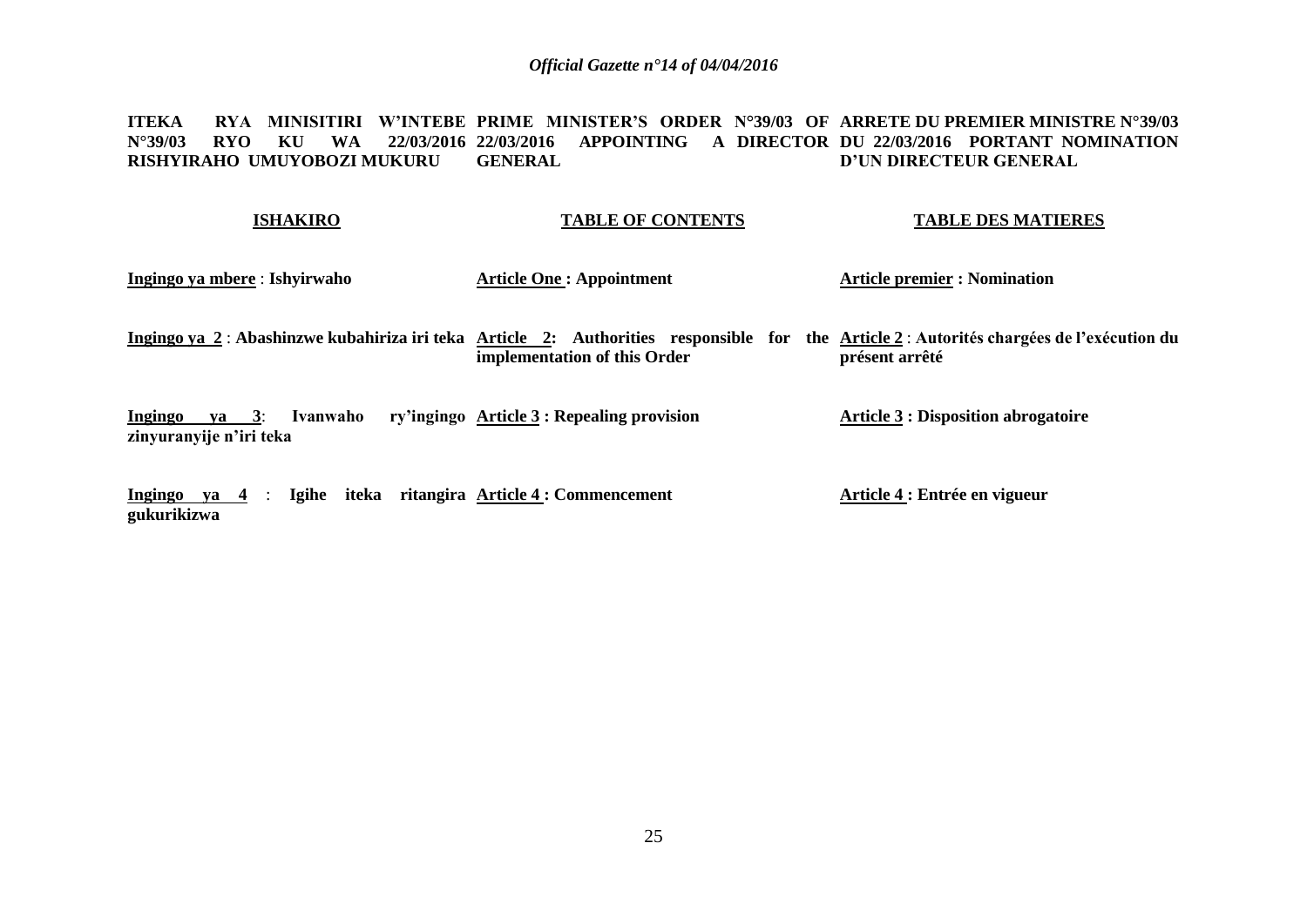#### **TEKA RYA MINISITIRI W'INTEBE N°39/03 PRIME MINISTER'S ORDER N°39/03 OF ARRETE DU PREMIER MINISTRE N°39/03 DU RYO KU WA 22/03/2016 RISHYIRAHO 22/03/2016 APPOINTING A DIRECTOR 22/03/2016 PORTANT NOMINATION D'UN UMUYOBOZI MUKURU GENERAL DIRECTEUR GENERAL**

| Minisitiri w'Intebe,                                                                                                      | The Prime Minister,                                                                                                                                | Le Premier Ministre,                                                                                                                                                                                                                                                                                                             |
|---------------------------------------------------------------------------------------------------------------------------|----------------------------------------------------------------------------------------------------------------------------------------------------|----------------------------------------------------------------------------------------------------------------------------------------------------------------------------------------------------------------------------------------------------------------------------------------------------------------------------------|
| cyane mu ngingo zaryo, iya 119, iya 120, iya 122 Articles 119, 120, 122 and 176;<br>n'iya 176;                            |                                                                                                                                                    | Ashingiye ku Itegeko Nshinga rya Repubulika y'u Pursuant to the Constitution of the Republic of Vu la Constitution de la République du Rwanda de<br>Rwanda ryo mu 2003 ryavuguruwe mu 2015, cyane Rwanda of 2003 revised in 2015, especially in 2003 révisée en 2015, spécialement en ses articles<br>119, 120, 122 et 176;      |
| ba Leta, cyane cyane mu ngingo zaryo, iya 4, iya 6, especially in Articles 4, 6, 7 and 8;<br>iya 7 n'iya 8;               |                                                                                                                                                    | Ashingiye ku Itegeko n° 86/2013 ryo ku wa Pursuant to Law n° 86/2013 of 11/09/2013 Vu la Loi n° 86/2013 du 11/09/2013 portant Statut<br>11/09/2013 rishyiraho sitati rusange igenga abakozi establishing the general statutes for public service, Général de la fonction publique, spécialement en ses<br>articles 4, 6, 7 et 8; |
| Bisabwe na<br>n'Umurimo;                                                                                                  | Labour;                                                                                                                                            | Minisitiri w'Abakozi ba Leta On proposal by the Minister of Public Service and Sur proposition du Ministre de la Fonction Publique<br>et du Travail;                                                                                                                                                                             |
| imaze kubisuzuma no kubyemeza;                                                                                            | its session of $05/08/2015$ ;                                                                                                                      | Inama y'Abaminisitiri yateranye ku wa 05/08/2015, After consideration and approval by the Cabinet, in Après examen et adoption par le Conseil des Ministres<br>en sa séance du 05/08/2015;                                                                                                                                       |
| <b>ATEGETSE:</b>                                                                                                          | <b>HEREBY ORDERS:</b>                                                                                                                              | <b>ARRETE:</b>                                                                                                                                                                                                                                                                                                                   |
| Ingingo ya mbere: Ishyirwaho                                                                                              | <b>Article One: Appointment</b>                                                                                                                    | <b>Article premier: Nomination</b>                                                                                                                                                                                                                                                                                               |
| Dr. MUREKEZI Charles agizwe Umuyobozi<br>Mukuru ushinzwe Iterambere ry'Ubuhinzi muri<br>Minisiteri y'Ubuhinzi n'Ubworozi. | Dr. MUREKEZI Charles is hereby appointed<br>Director General of Agriculture Development in<br>the Ministry of Agriculture and Animal<br>Resources. | Dr. MUREKEZI Charles est nommé Directeur<br>Général du Développement Agricole au Ministère<br>de l'Agriculture et de Ressources Animales.                                                                                                                                                                                        |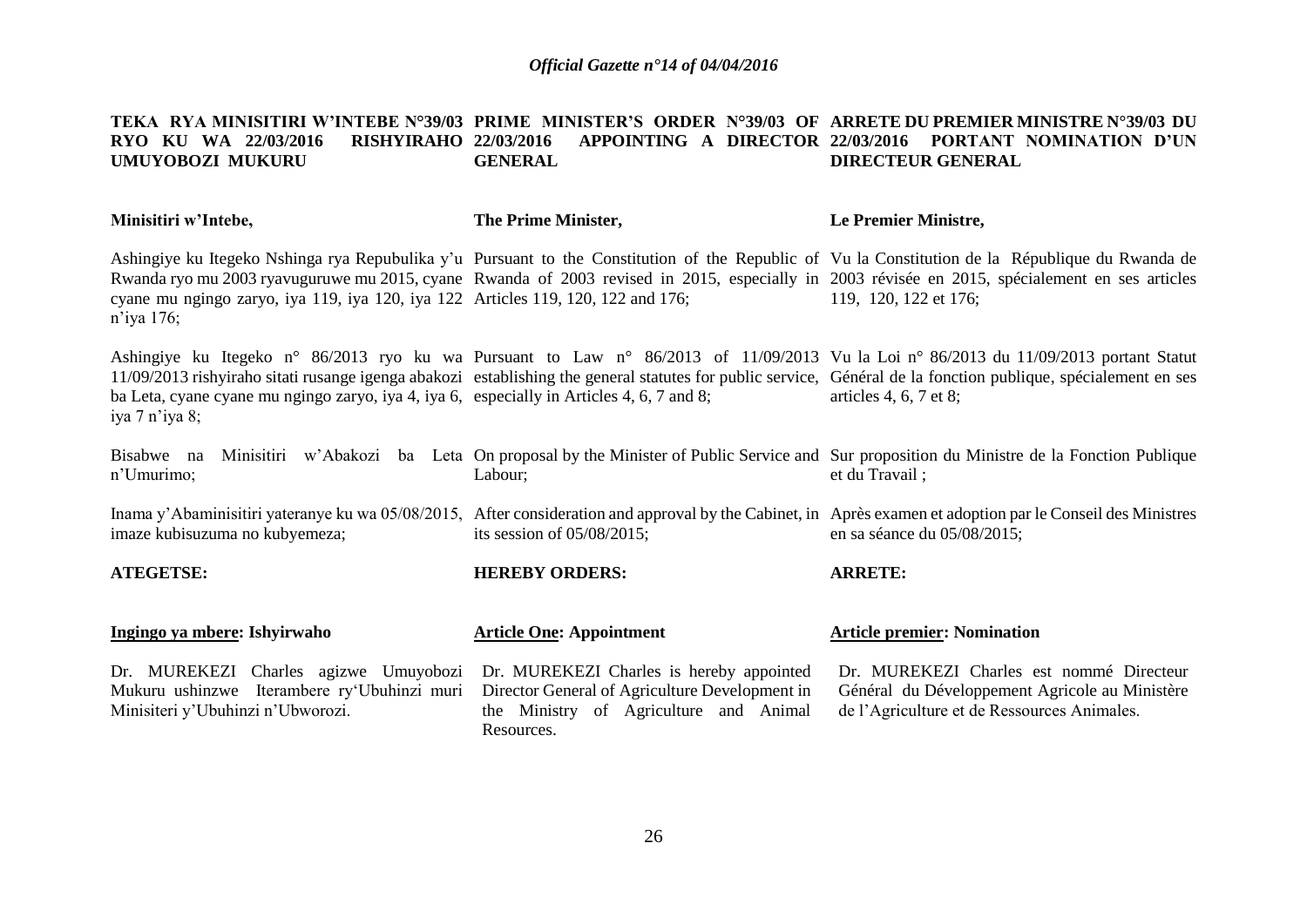| Ingingo ya 2: Abashinzwe kubahiriza iri teka                                                 | implementation of this Order                     | Article 2: Authorities responsible for the Article 2 : Autorités chargées de l'exécution du<br>présent arrêté                                                                                                                                                                                                                            |
|----------------------------------------------------------------------------------------------|--------------------------------------------------|------------------------------------------------------------------------------------------------------------------------------------------------------------------------------------------------------------------------------------------------------------------------------------------------------------------------------------------|
| Minisitiri w'Imari<br>kubahiriza iri teka.                                                   | entrusted with the implementation of this Order. | Minisitiri w'Abakozi ba Leta n'Umurimo na The Minister of Public Service and Labour and the Le Ministre de la Fonction Publique et du Travail et le<br>n'Igenamigambi basabwe Minister of Finance and Economic Planning are Ministre des Finances et de la Planification<br>Economique sont chargés de l'exécution du présent<br>arrêté. |
| Ingingo ya 3: Ivanwaho ry'ingingo zinyuranyije Article 3: Repealing provision<br>n'iri teka  |                                                  | <b>Article 3 : Disposition abrogatoire</b>                                                                                                                                                                                                                                                                                               |
| zinyuranyije na ryo zivanyweho.                                                              | hereby repealed.                                 | Ingingo zose z'amateka abanziriza iri kandi All prior provisions contrary to this Order are Toutes les dispositions antérieures contraires au<br>présent arrêté sont abrogées.                                                                                                                                                           |
| Ingingo ya 4: Igihe iteka ritangira gukurikizwa                                              | <b>Article 4: Commencement</b>                   | Article 4 : Entrée en vigueur                                                                                                                                                                                                                                                                                                            |
| umukono. Agaciro karyo gahera ku wa 05/08/2015. signature. It takes effect as of 05/08/2015. |                                                  | Iri teka ritangira gukurikizwa ku munsi rishyiriweho This Order shall come into force on the date of its Le présent arrêté entre en vigueur le jour de sa<br>signature. Il sort ses effets à partir du 05/08/2015.                                                                                                                       |
| Kigali, ku wa 22/03/2016                                                                     | Kigali, on 22/03/2016                            | Kigali, le 22/03/2016                                                                                                                                                                                                                                                                                                                    |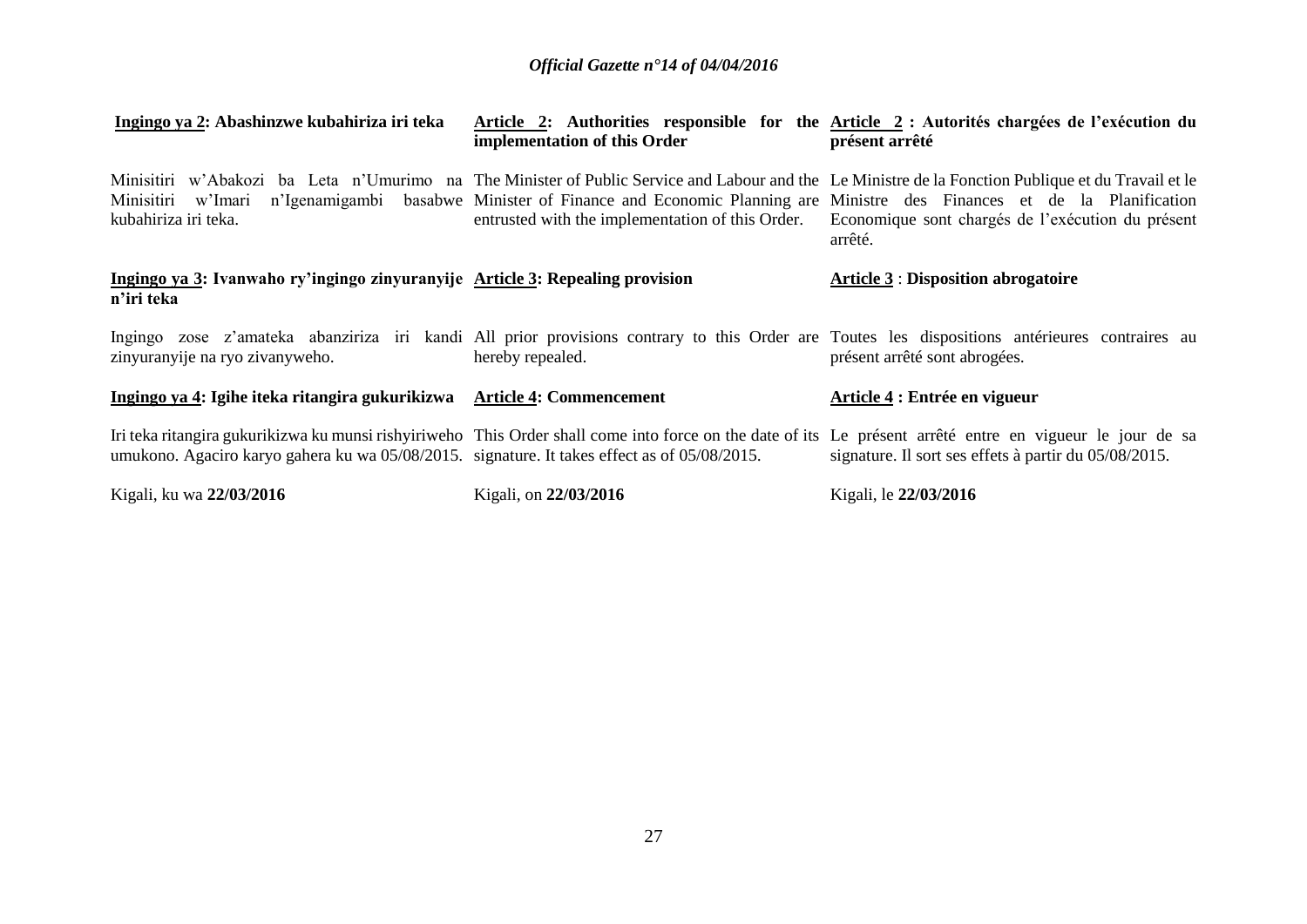**(sé) MUREKEZI Anastase** Minisitiri w'Intebe

**(sé) UWIZEYE Judith** Minisitiri w'Abakozi ba Leta n'Umurimo

**Bibonywe kandi bishyizweho Ikirango cya Repubulika:**

**(sé) MUREKEZI Anastase** Prime Minister

**(sé) UWIZEYE Judith** Minister of Public Service and Labour

**Seen and sealed with the Seal of the Republic:**

**(sé) BUSINGYE Johnston** Minisitiri w'Ubutabera / Intumwa Nkuru ya Leta

**(sé) BUSINGYE Johnston** Minister of Justice /Attorney General

**(sé) MUREKEZI Anastase** Premier Ministre

**(sé) UWIZEYE Judith** Ministre de la Fonction Publique et du Travail

**Vu et scellé du Sceau de la République:**

**(sé) BUSINGYE Johnston** Ministre de la Justice / Garde des Sceaux

28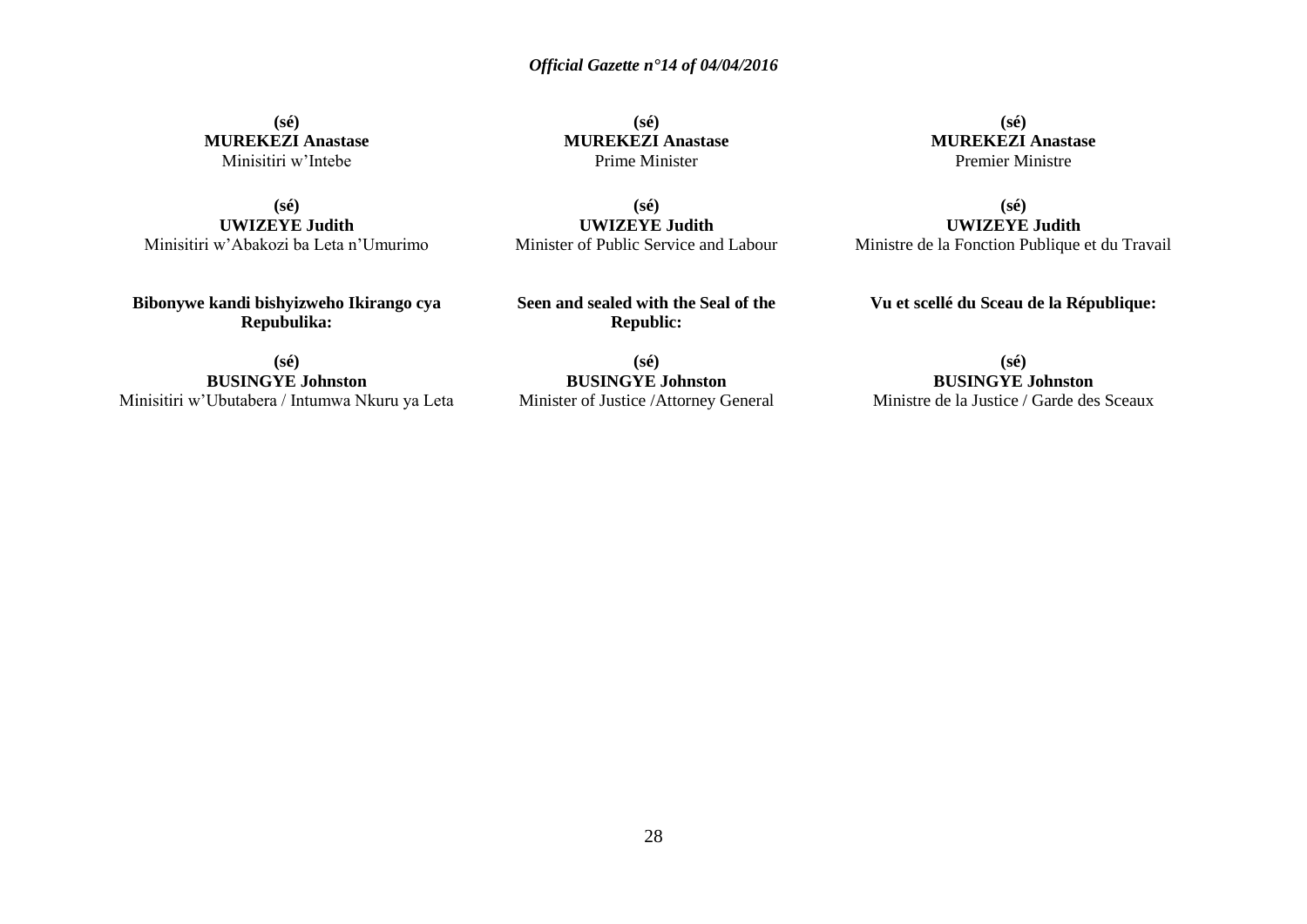#### **ITEKA RYA MINISITIRI W'INTEBE PRIME MINISTER'S ORDER N°40/03 OF ARRETE DU PREMIER MINISTRE N°40/03 N°40/03 RYO KU WA RISHYIRAHO UMUYOBOZI 22/03/2016 APPOINTING A DIRECTOR DU 22/03/2016 PORTANT NOMINATION D'UN DIRECTEUR**

| <b>ISHAKIRO</b>                                              | <b>TABLE OF CONTENTS</b>                                                                                                   | <b>TABLE DES MATIERES</b>                  |
|--------------------------------------------------------------|----------------------------------------------------------------------------------------------------------------------------|--------------------------------------------|
| Ingingo ya mbere: Ishyirwaho                                 | <b>Article One: Appointment</b>                                                                                            | <b>Article premier : Nomination</b>        |
| Ingingo ya 2 : Abashinzwe kubahiriza iri teka                | Article 2: Authorities responsible for the Article 2: Autorités chargées de l'exécution du<br>implementation of this Order | présent arrêté                             |
| $ya = 3$ :<br>Ingingo<br>Ivanwaho<br>zinyuranyije n'iri teka | ry'ingingo Article 3 : Repealing provision                                                                                 | <b>Article 3 : Disposition abrogatoire</b> |
| Ingingo ya $4$ :<br>gukurikizwa                              | Igihe iteka ritangira Article 4 : Commencement                                                                             | Article 4 : Entrée en vigueur              |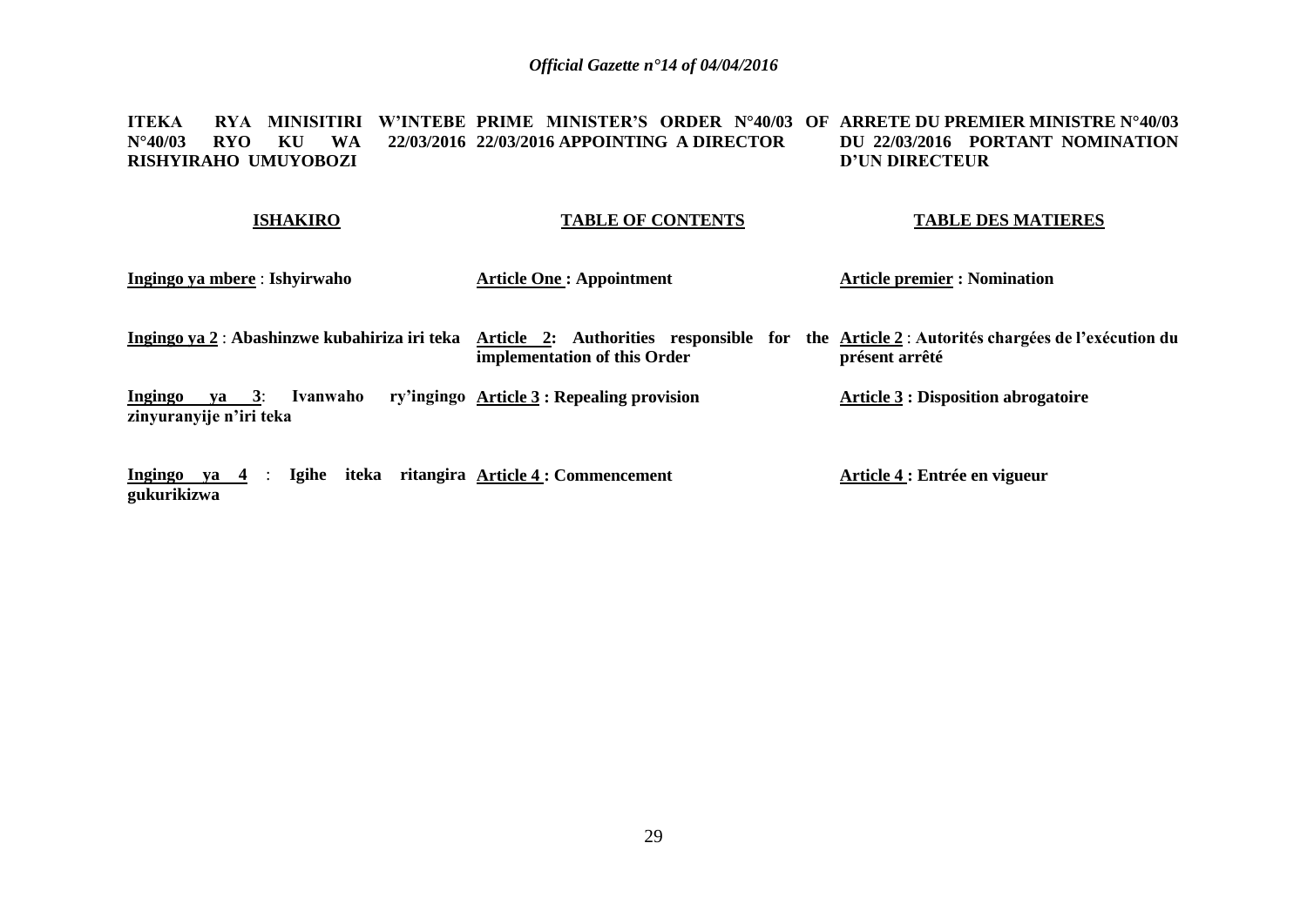#### **ITEKA RYA MINISITIRI W'INTEBE N°40/03 PRIME MINISTER'S ORDER N°40/03 OF ARRETE DU PREMIER MINISTRE N°40/03 DU RYO KU WA 22/03/2016 RISHYIRAHO 22/03/2016 APPOINTING A DIRECTOR UMUYOBOZI 22/03/2016 PORTANT NOMINATION D'UN DIRECTEUR**

| Minisitiri w'Intebe,                                                                                                                                                     | The Prime Minister,                                                                                                         | Le Premier Ministre,                                                                                                                                                                                                                                                                                                           |
|--------------------------------------------------------------------------------------------------------------------------------------------------------------------------|-----------------------------------------------------------------------------------------------------------------------------|--------------------------------------------------------------------------------------------------------------------------------------------------------------------------------------------------------------------------------------------------------------------------------------------------------------------------------|
| cyane cyane mu ngingo zaryo, iya 119, iya 120, iya Articles 119, 120, 122 and 176;<br>122 n'iya 176;                                                                     |                                                                                                                             | Ashingiye ku Itegeko Nshinga rya Repubulika y'u Pursuant to the Constitution of the Republic of Vu la Constitution de la République du Rwanda de<br>Rwanda ryo mu 2003 ryavuguruwe mu 2015, Rwanda of 2003 revised in 2015, especially in 2003 révisée en 2015, spécialement en ses articles<br>119, 120, 122 et 176;          |
| ba Leta, cyane cyane mu ngingo zaryo, iya 4, iya 6, especially in Articles 4, 6, and 8;<br>iya 7 n'iya 8;                                                                |                                                                                                                             | Ashingiye ku Itegeko n° 86/2013 ryo ku wa Pursuant to Law n° 86/2013 of 11/09/2013 Vu la Loi n° 86/2013 du 11/09/2013 portant statut<br>11/09/2013 rishyiraho sitati rusange igenga abakozi establishing the general statutes for public service, général de la fonction publique, spécialement en ses<br>articles 4, 6, et 8; |
| Bisabwe na<br>n'Umurimo;                                                                                                                                                 | Labour;                                                                                                                     | Minisitiri w'Abakozi ba Leta On proposal by the Minister of Public Service and Sur proposition du Ministre de la Fonction Publique<br>et du Travail;                                                                                                                                                                           |
| imaze kubisuzuma no kubyemeza;                                                                                                                                           | its session of $09/09/2015$ ;                                                                                               | Inama y'Abaminisitiri yateranye ku wa 09/09/2015, After consideration and approval by the Cabinet, in Après examen et adoption par le Conseil des Ministres<br>en sa séance du 09/09/2015;                                                                                                                                     |
| <b>ATEGETSE:</b>                                                                                                                                                         | <b>HEREBY ORDERS:</b>                                                                                                       | <b>ARRETE:</b>                                                                                                                                                                                                                                                                                                                 |
| Ingingo ya mbere: Ishyirwaho                                                                                                                                             | <b>Article One: Appointment</b>                                                                                             | <b>Article premier: Nomination</b>                                                                                                                                                                                                                                                                                             |
| DUSABIMANA Syridion<br>agizwe<br>Bwana<br>Umuyobozi ushinzwe Gusakaza Ibikomoka ku<br>mu Kigo gishinzwe Iterambere<br>Matungo<br>ry'Ubuhinzi n'Ubworozi mu Rwanda (RAB). | Mr. DUSABIMANA Syridion is hereby<br>appointed Director of Animal Resources<br>Extension in Rwanda Agriculture Board (RAB). | Monsieur DUSABIMANA Syridion est nommé<br>Directeur de la Vulgarisation des Ressources<br>Animales à l'Office Rwandais<br>le<br>pour<br>Développement de l'Agriculture (RAB).                                                                                                                                                  |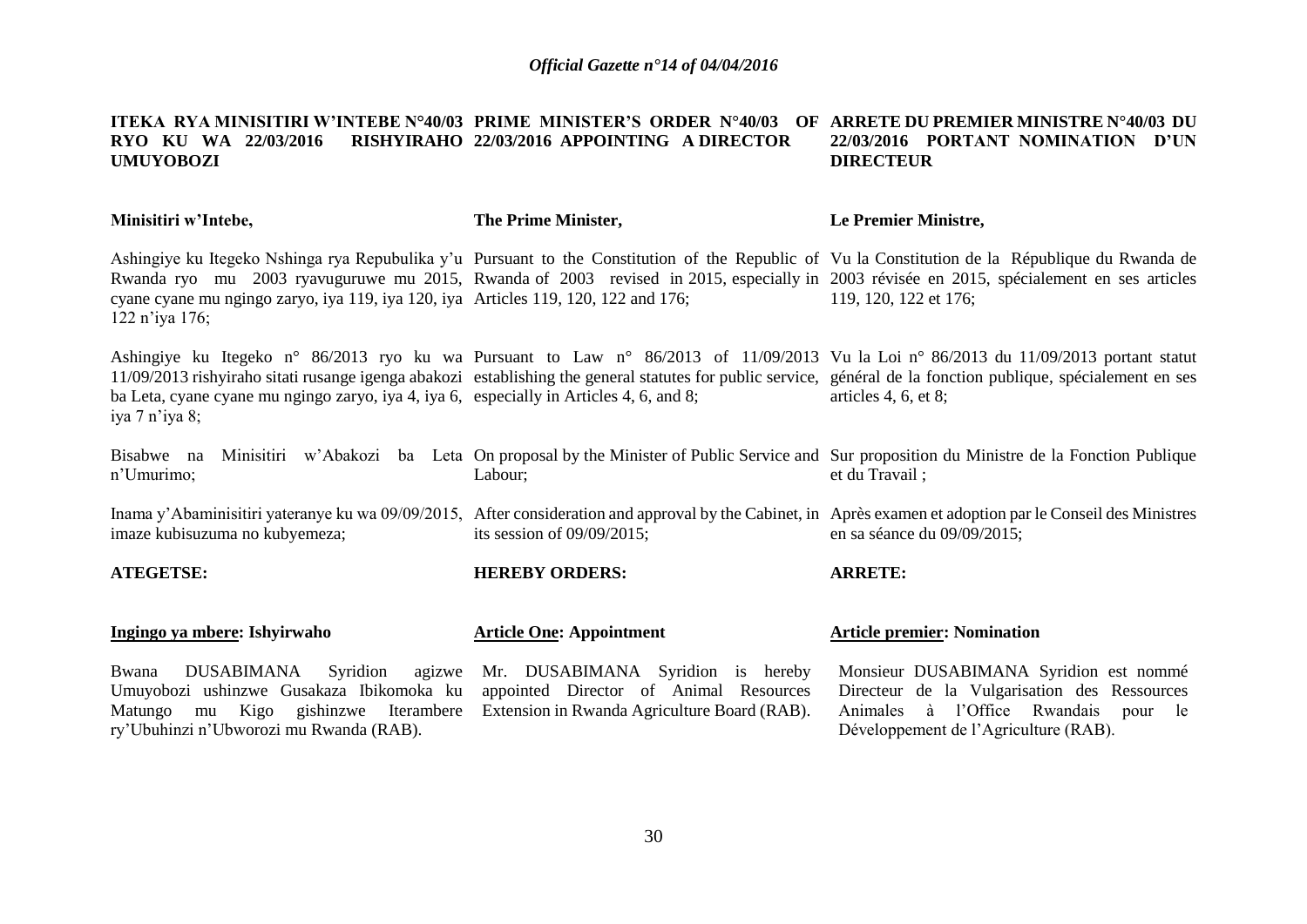| Ingingo ya 2: Abashinzwe kubahiriza iri teka                                                 | implementation of this Order                     | Article 2: Authorities responsible for the Article 2 : Autorités chargées de l'exécution du<br>présent arrêté                                                                                                                                                                                                                            |
|----------------------------------------------------------------------------------------------|--------------------------------------------------|------------------------------------------------------------------------------------------------------------------------------------------------------------------------------------------------------------------------------------------------------------------------------------------------------------------------------------------|
| Minisitiri w'Imari<br>kubahiriza iri teka.                                                   | entrusted with the implementation of this Order. | Minisitiri w'Abakozi ba Leta n'Umurimo na The Minister of Public Service and Labour and the Le Ministre de la Fonction Publique et du Travail et le<br>n'Igenamigambi basabwe Minister of Finance and Economic Planning are Ministre des Finances et de la Planification<br>Economique sont chargés de l'exécution du présent<br>arrêté. |
| Ingingo ya 3: Ivanwaho ry'ingingo zinyuranyije Article 3: Repealing provision<br>n'iri teka  |                                                  | <b>Article 3 : Disposition abrogatoire</b>                                                                                                                                                                                                                                                                                               |
| zinyuranyije na ryo zivanyweho.                                                              | hereby repealed.                                 | Ingingo zose z'amateka abanziriza iri kandi All prior provisions contrary to this Order are Toutes les dispositions antérieures contraires au<br>présent arrêté sont abrogées.                                                                                                                                                           |
| Ingingo ya 4: Igihe iteka ritangira gukurikizwa                                              | <b>Article 4: Commencement</b>                   | Article 4 : Entrée en vigueur                                                                                                                                                                                                                                                                                                            |
| umukono. Agaciro karyo gahera ku wa 09/09/2015. signature. It takes effect as of 09/09/2015. |                                                  | Iri teka ritangira gukurikizwa ku munsi rishyiriweho This Order shall come into force on the date of its Le présent arrêté entre en vigueur le jour de sa<br>signature. Il sort ses effets à partir du 09/09/2015.                                                                                                                       |
| Kigali, ku wa 22/03/2016                                                                     | Kigali, on 22/03/2016                            | Kigali, le 22/03/2016                                                                                                                                                                                                                                                                                                                    |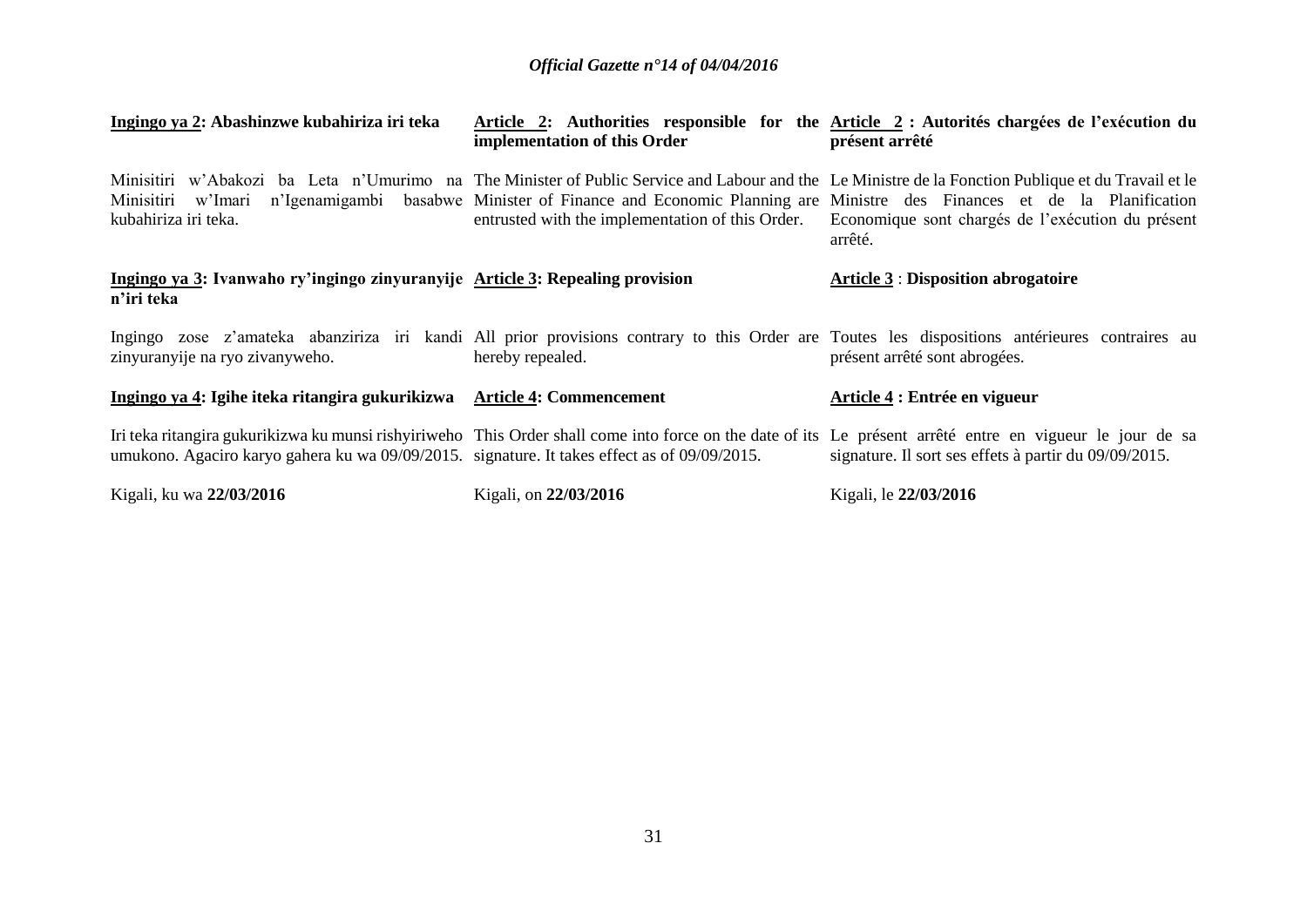**(sé) MUREKEZI Anastase** Minisitiri w'Intebe

**(sé) UWIZEYE Judith** Minisitiri w'Abakozi ba Leta n'Umurimo

**Bibonywe kandi bishyizweho Ikirango cya Repubulika:**

**(sé) MUREKEZI Anastase** Prime Minister

**(sé) UWIZEYE Judith** Minister of Public Service and Labour

**Seen and sealed with the Seal of the Republic:**

**(sé) BUSINGYE Johnston** Minisitiri w'Ubutabera / Intumwa Nkuru ya Leta

**(sé) BUSINGYE Johnston** Minister of Justice /Attorney General

**(sé) MUREKEZI Anastase** Premier Ministre

**(sé) UWIZEYE Judith** Ministre de la Fonction Publique et du Travail

**Vu et scellé du Sceau de la République:**

**(sé) BUSINGYE Johnston** Ministre de la Justice / Garde des Sceaux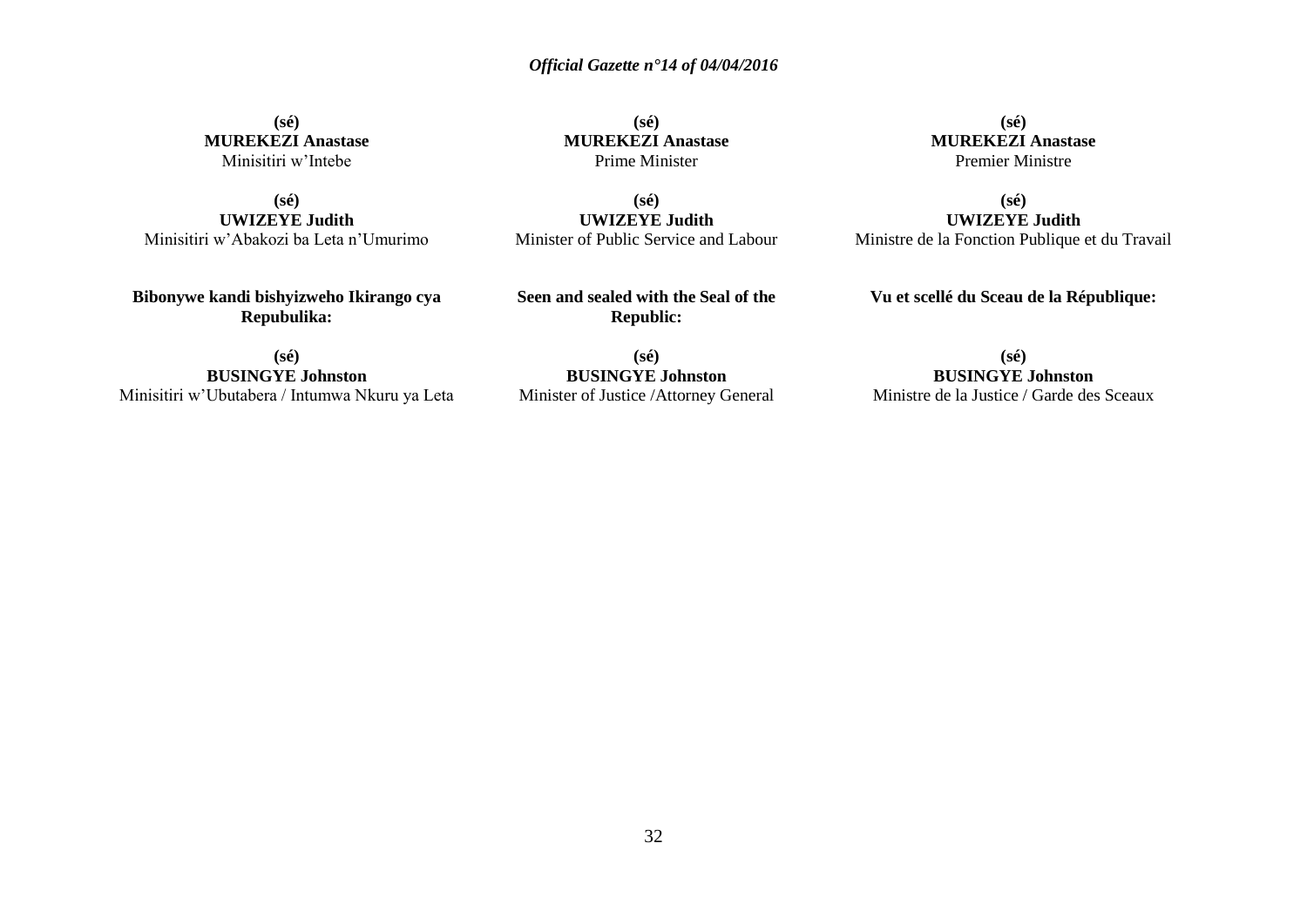**ITEKA RYA MINISITIRI W'INTEBE PRIME MINISTER'S ORDER N°41/03 OF ARRETE DU PREMIER MINISTRE N°41/03 N°41/03 RYO KU WA RISHYIRAHO UMUYOBOZI 22/03/2016 APPOINTING A DIRECTOR DU 22/03/2016 PORTANT NOMINATION D'UN DIRECTEUR** 

| <b>ISHAKIRO</b>               | <b>TABLE OF CONTENTS</b>        | <b>TABLE DES MATIERES</b>           |
|-------------------------------|---------------------------------|-------------------------------------|
| Ingingo ya mbere : Ishyirwaho | <b>Article One: Appointment</b> | <b>Article premier : Nomination</b> |

Ingingo ya 2 : Abashinzwe kubahiriza iri teka Article 2: Authorities responsible for the Article 2 : Autorités chargées de l'exécution du **implementation of this Order présent arrêté**

**Ingingo ya 3: Ivanwaho ry'ingingo Article 3 : Repealing provision zinyuranyije n'iri teka Article 3 : Disposition abrogatoire**

**Ingingo ya 4 : Igihe iteka ritangira Article 4 : Commencement gukurikizwa Article 4 : Entrée en vigueur**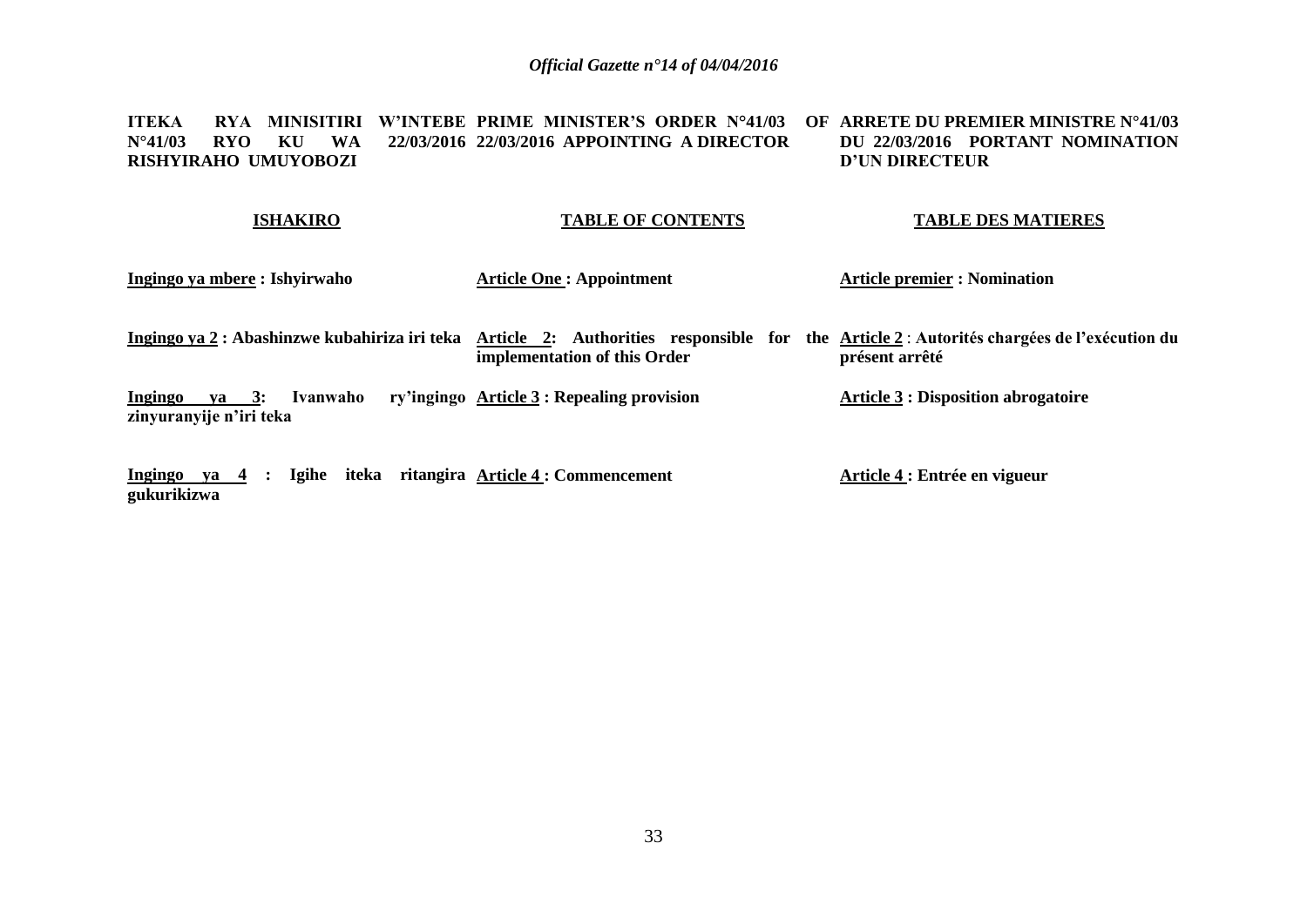#### **ITEKA RYA MINISITIRI W'INTEBE PRIME MINISTER'S ORDER N°41/03 OF ARRETE DU PREMIER MINISTRE N°41/03 N°41/03 RYO KU WA 22/03/2016 22/03/2016 APPOINTING A DIRECTOR RISHYIRAHO UMUYOBOZI DU 22/03/2016 PORTANT NOMINATION D'UN DIRECTEUR**

| Minisitiri w'Intebe,                                                                                                                                                 | The Prime Minister,                                                                                                                                                                                                                                                                          | Le Premier Ministre,                                                                                                                                                  |
|----------------------------------------------------------------------------------------------------------------------------------------------------------------------|----------------------------------------------------------------------------------------------------------------------------------------------------------------------------------------------------------------------------------------------------------------------------------------------|-----------------------------------------------------------------------------------------------------------------------------------------------------------------------|
| cyane cyane mu ngingo zaryo, iya 119, iya 120, Articles 119, 120, 122 and 176;<br>iya 122 n'iya 176;                                                                 | Ashingiye ku Itegeko Nshinga rya Repubulika y'u Pursuant to the Constitution of the Republic of Vu la Constitution de la République du Rwanda de<br>Rwanda ryo mu 2003 ryavuguruwe mu 2015, Rwanda of 2003 revised in 2015, especially in 2003 révisée en 2015, spécialement en ses articles | 119, 120, 122 et 176;                                                                                                                                                 |
| abakozi ba Leta, cyane cyane mu ngingo zaryo, especially in Articles 4, 6, and 8;<br>iya 4, iya 6, iya 7 n'iya 8;                                                    | Ashingiye ku Itegeko n° 86/2013 ryo ku wa Pursuant to Law n° 86/2013 of 11/09/2013 Vu la Loi n° 86/2013 du 11/09/2013 portant statut<br>11/09/2013 rishyiraho sitati rusange igenga establishing the general statutes for public service, général de la fonction publique, spécialement en   | ses articles 4, 6, et 8;                                                                                                                                              |
| n'Umurimo;                                                                                                                                                           | Bisabwe na Minisitiri w'Abakozi ba Leta On proposal by the Minister of Public Service and Sur proposition du Ministre de la Fonction<br>Labour;                                                                                                                                              | Publique et du Travail;                                                                                                                                               |
| 09/09/2015, imaze kubisuzuma no kubyemeza;                                                                                                                           | Inama y'Abaminisitiri yateranye ku wa After consideration and approval by the Cabinet, in Après examen et adoption par le Conseil des<br>its session of $09/09/2015$ ;                                                                                                                       | Ministres en sa séance du 09/09/2015;                                                                                                                                 |
| <b>ATEGETSE:</b>                                                                                                                                                     | <b>HEREBY ORDERS:</b>                                                                                                                                                                                                                                                                        | <b>ARRETE:</b>                                                                                                                                                        |
| Ingingo ya mbere: Ishyirwaho                                                                                                                                         | <b>Article One: Appointment</b>                                                                                                                                                                                                                                                              | <b>Article premier: Nomination</b>                                                                                                                                    |
| Bwana DUSHIMIMANA Jean de Dieu agizwe<br>Umuyobozi ushinzwe Gusakaza Ibikomoka ku<br>Buhinzi mu Kigo gishinzwe Iterambere<br>ry'Ubuhinzi n'Ubworozi mu Rwanda (RAB). | Mr. DUSHIMIMANA Jean de Dieu is hereby<br>appointed Director of Agriculture Extension in<br>the Rwanda Agriculture Board (RAB).                                                                                                                                                              | Monsieur DUSHIMIMANA Jean de Dieu est<br>nommé Directeur de la Vulgarisation de<br>l'Agriculture à l'Office Rwandais pour le<br>Développement de l'Agriculture (RAB). |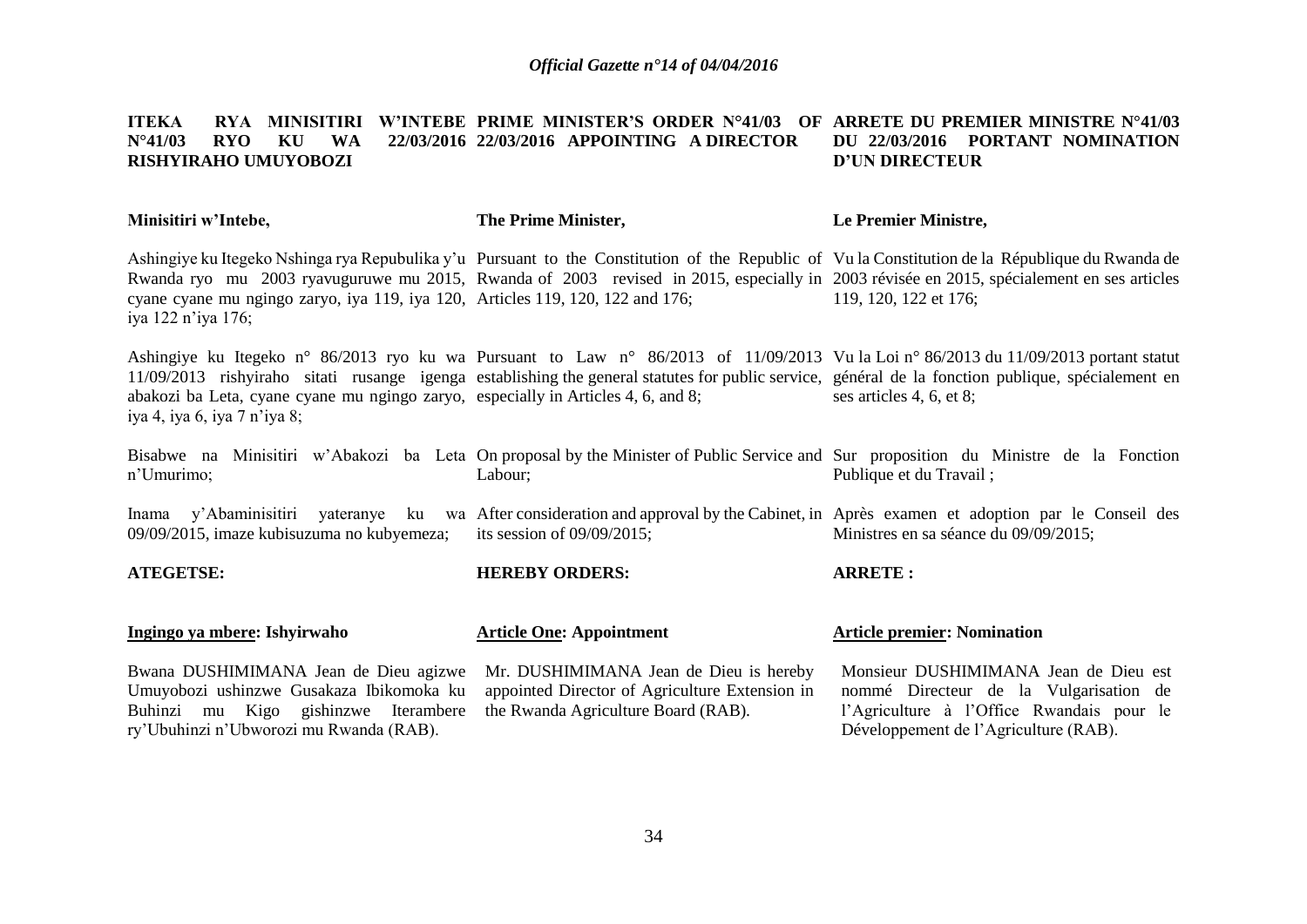| Ingingo ya 2: Abashinzwe kubahiriza iri teka                                                                 | implementation of this Order                                                                                                                                                                                                                                                                                                                    | Article 2: Authorities responsible for the Article 2: Autorités chargées de l'exécution du<br>présent arrêté |
|--------------------------------------------------------------------------------------------------------------|-------------------------------------------------------------------------------------------------------------------------------------------------------------------------------------------------------------------------------------------------------------------------------------------------------------------------------------------------|--------------------------------------------------------------------------------------------------------------|
| kubahiriza iri teka.                                                                                         | Minisitiri w'Abakozi ba Leta n'Umurimo na The Minister of Public Service and Labour and the Le Ministre de la Fonction Publique et du Travail<br>Minisitiri w'Imari n'Igenamigambi basabwe Minister of Finance and Economic Planning are et le Ministre des Finances et de la Planification<br>entrusted with the implementation of this Order. | Economique sont chargés de l'exécution du présent<br>arrêté.                                                 |
| Ivanwaho<br>Ingingo ya 3:<br>zinyuranyije n'iri teka                                                         | ry'ingingo Article 3: Repealing provision                                                                                                                                                                                                                                                                                                       | <b>Article 3 : Disposition abrogatoire</b>                                                                   |
| zinyuranyije na ryo zivanyweho.                                                                              | Ingingo zose z'amateka abanziriza iri kandi All prior provisions contrary to this Order are Toutes les dispositions antérieures contraires au<br>hereby repealed.                                                                                                                                                                               | présent arrêté sont abrogées.                                                                                |
| Ingingo ya 4: Igihe iteka ritangira gukurikizwa Article 4: Commencement                                      |                                                                                                                                                                                                                                                                                                                                                 | Article 4 : Entrée en vigueur                                                                                |
| rishyiriweho umukono. Agaciro karyo gahera ku signature. It takes effect as of 09/09/2015.<br>wa 09/09/2015. | Iri teka ritangira gukurikizwa ku munsi This Order shall come into force on the date of its Le présent arrêté entre en vigueur le jour de sa                                                                                                                                                                                                    | signature. Il sort ses effets à partir du 09/09/2015.                                                        |
| Kigali, ku wa 22/03/2016                                                                                     | Kigali, on 22/03/2016                                                                                                                                                                                                                                                                                                                           | Kigali, le 22/03/2016                                                                                        |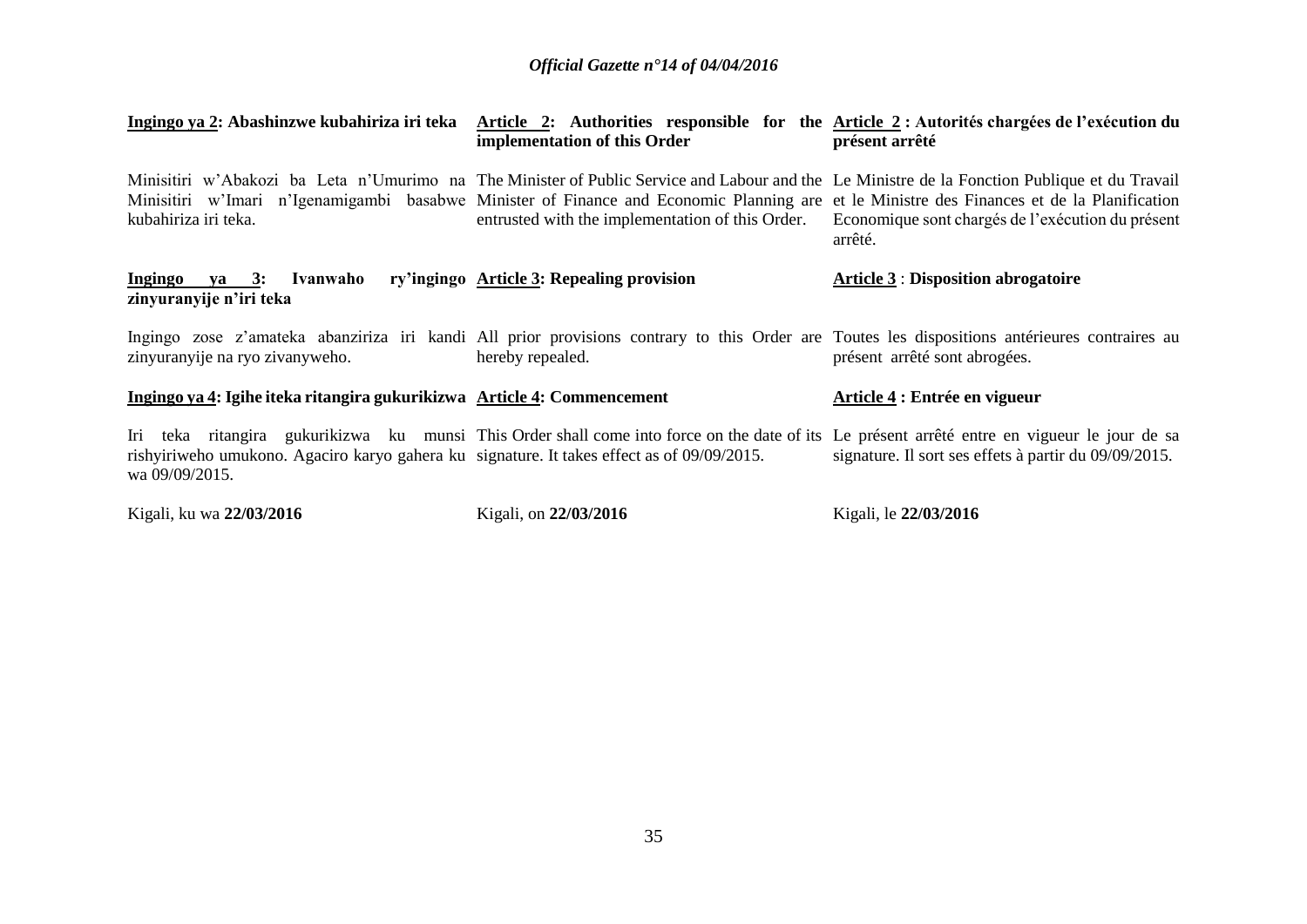**(sé) MUREKEZI Anastase** Minisitiri w'Intebe

**(sé) UWIZEYE Judith** Minisitiri w'Abakozi ba Leta n'Umurimo

**Bibonywe kandi bishyizweho Ikirango cya Repubulika:**

**(sé) BUSINGYE Johnston** Minisitiri w'Ubutabera / Intumwa Nkuru ya Leta

**(sé) MUREKEZI Anastase** Prime Minister

**(sé) UWIZEYE Judith** Minister of Public Service and Labour

**Seen and sealed with the Seal of the Republic:**

**(sé) BUSINGYE Johnston** Minister of Justice /Attorney General

**(sé) MUREKEZI Anastase** Premier Ministre

**(sé) UWIZEYE Judith** Ministre de la Fonction Publique et du Travail

**Vu et scellé du Sceau de la République:**

**(sé) BUSINGYE Johnston** Ministre de la Justice / Garde des Sceaux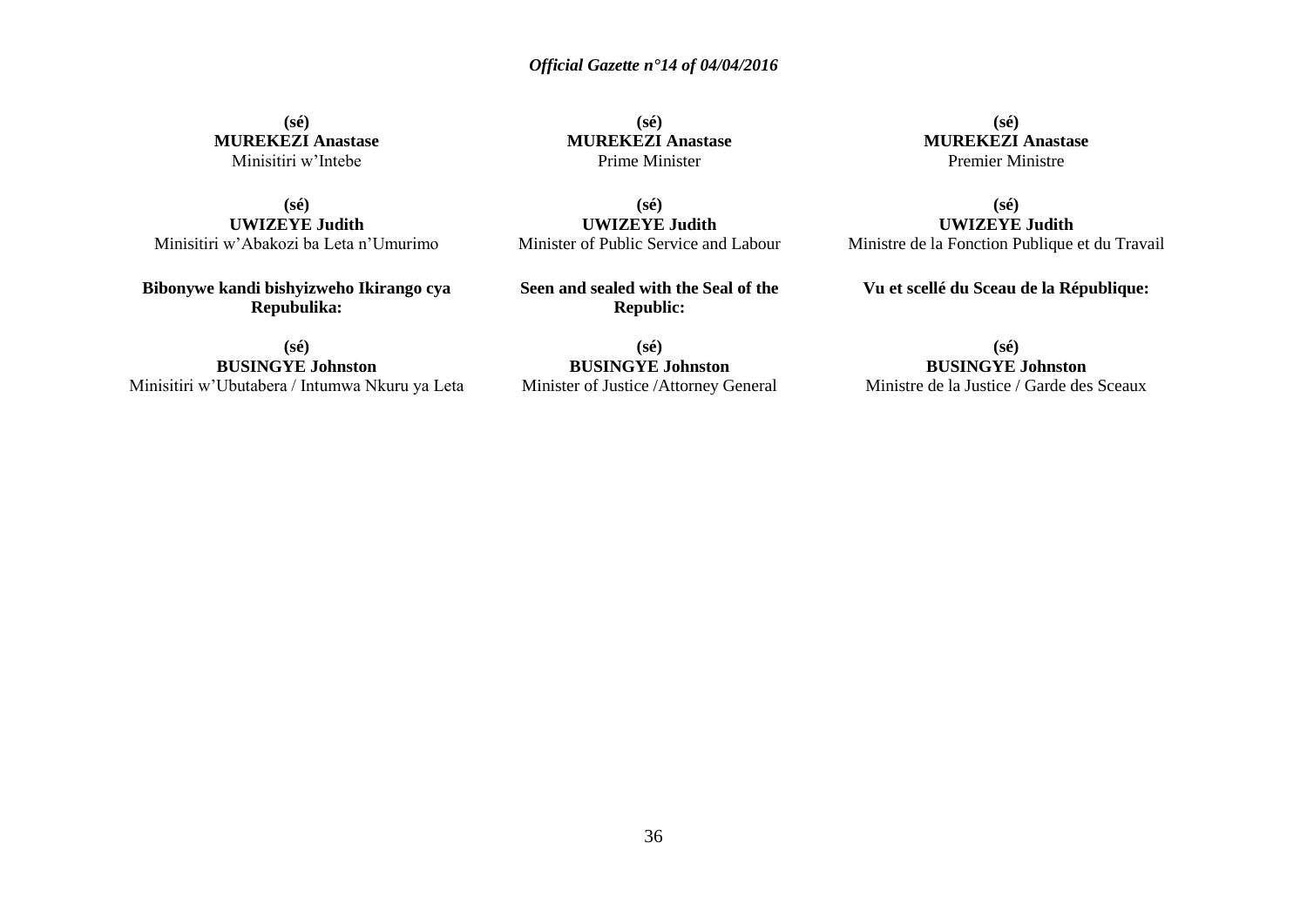**ITEKA RYA MINISITIRI W'INTEBE PRIME MINISTER'S ORDER N°42/03 OF ARRETE DU PREMIER MINISTRE N°42/03 N°4203 RYO KU WA 22/03/2016 RISHYIRAHO UMUYOBOZI 22/03/2016 APPOINTING A DIRECTOR DU 22/03/2016 PORTANT NOMINATION D'UN DIRECTEUR** 

| <b>ISHAKIRO</b>                                                                       | <b>TABLE OF CONTENTS</b>                                                                                                   | <b>TABLE DES MATIERES</b>                 |
|---------------------------------------------------------------------------------------|----------------------------------------------------------------------------------------------------------------------------|-------------------------------------------|
| Ingingo ya mbere: Ishyirwaho                                                          | <b>Article One: Appointment</b>                                                                                            | <b>Article premier: Nomination</b>        |
| Ingingo ya 2: Abashinzwe kubahiriza iri teka                                          | Article 2: Authorities responsible for the Article 2: Autorités chargées de l'exécution du<br>implementation of this Order | présent arrêté                            |
| $\mathbf{v}\mathbf{a} = 3$ :<br><b>Ingingo</b><br>Ivanwaho<br>zinyuranyije n'iri teka | ry'ingingo Article 3: Repealing provision                                                                                  | <b>Article 3: Disposition abrogatoire</b> |
| Ingingo ya 4: Igihe iteka ritangira gukurikizwa Article 4: Commencement               |                                                                                                                            | Article 4: Entrée en vigueur              |

**ITEKA RYA MINISITIRI W'INTEBE N°42/03 PRIME MINISTER'S ORDER N°42/03 OF ARRETE DU PREMIER MINISTRE N°42/03 DU RYO KU WA 22/03/2016 RISHYIRAHO 22/03/2016 APPOINTING A DIRECTOR UMUYOBOZI 22/03/2016 PORTANT NOMINATION D'UN DIRECTEUR**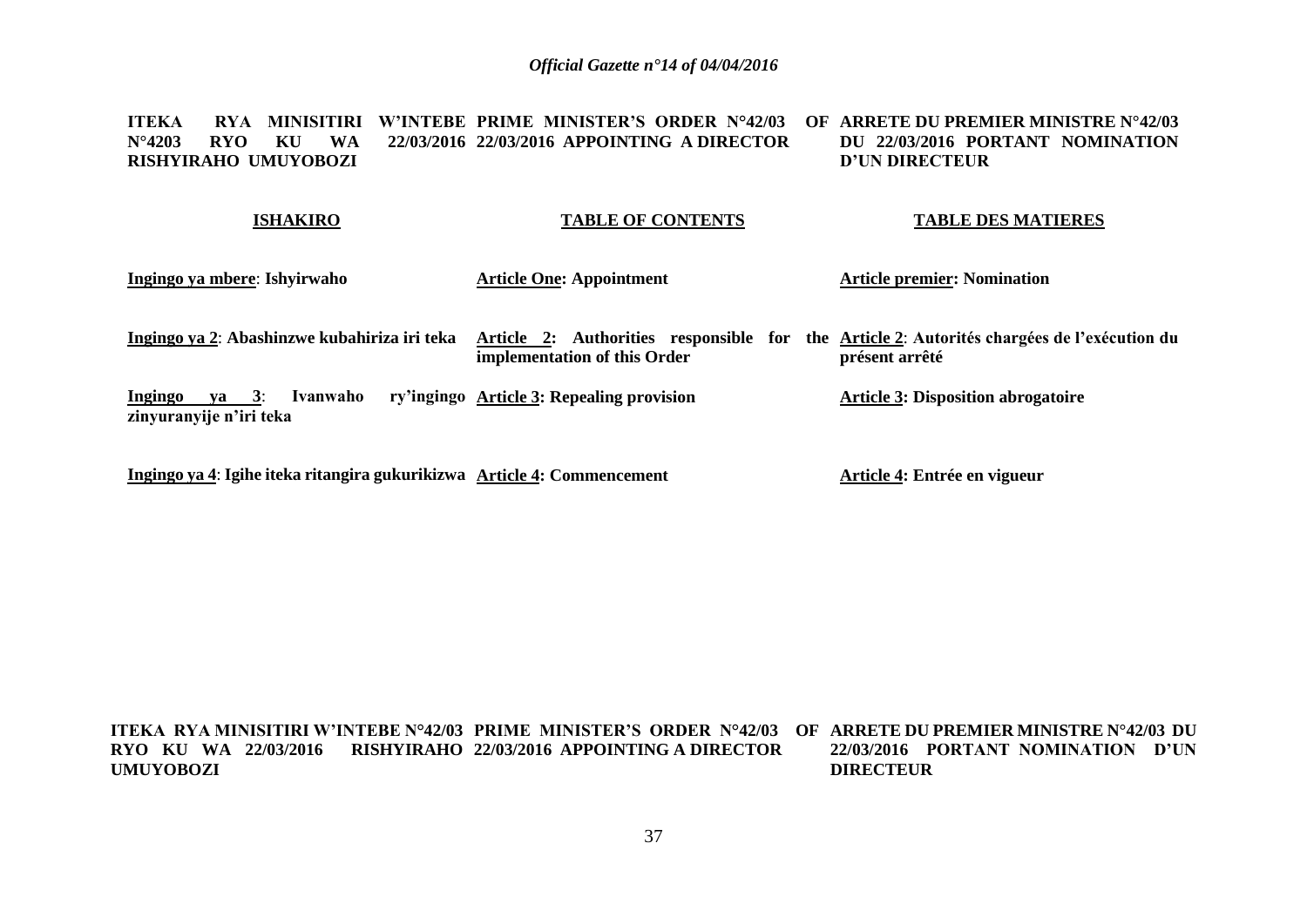| Minisitiri w'Intebe,                                                                                                                                                                | The Prime Minister,                                                                                                                               | Le Premier Ministre,                                                                                                                                                                                                                                                                                                         |
|-------------------------------------------------------------------------------------------------------------------------------------------------------------------------------------|---------------------------------------------------------------------------------------------------------------------------------------------------|------------------------------------------------------------------------------------------------------------------------------------------------------------------------------------------------------------------------------------------------------------------------------------------------------------------------------|
| cyane cyane mu ngingo zaryo iya 119, iya 120, iya Articles 119, 120, 122 and 176;<br>122 n'iya 176;                                                                                 |                                                                                                                                                   | Ashingiye ku Itegeko Nshinga rya Repubulika y'u Pursuant to the Constitution of the Republic of Vu la Constitution de la République du Rwanda de<br>Rwanda ryo mu 2003 ryavuguruwe mu 2015, Rwanda of 2003 revised in 2015, especially in 2003 révisée en 2015, spécialement en ses articles<br>119, 120, 122 et 176;        |
| ba Leta, cyane cyane mu ngingo zaryo iya 4, iya 6 especially in Articles 4, 6, and 8;<br>$n$ 'iya 8;                                                                                |                                                                                                                                                   | Ashingiye ku Itegeko n°86/2013 ryo ku wa Pursuant to Law n°86/2013 of 11/09/2013 Vu la Loi n° 86/2013 du 11/09/2013 portant Statut<br>11/09/2013 rishyiraho sitati rusange igenga abakozi establishing the general statutes for public service, général de la fonction publique, spécialement en ses<br>articles 4, 6, et 8; |
| Bisabwe na<br>n'Umurimo;                                                                                                                                                            | Labour;                                                                                                                                           | Minisitiri w'Abakozi ba Leta On proposal by the Minister of Public Service and Sur proposition du Ministre de la Fonction Publique<br>et du Travail;                                                                                                                                                                         |
| imaze kubisuzuma no kubyemeza;                                                                                                                                                      | its session of $15/12/2014$ ;                                                                                                                     | Inama y'Abaminisitiri yateranye ku wa 15/12/2014, After consideration and approval by the Cabinet, in Après examen et adoption par le Conseil des Ministres<br>en sa séance du 15/12/2014;                                                                                                                                   |
| <b>ATEGETSE:</b>                                                                                                                                                                    | <b>HEREBY ORDERS:</b>                                                                                                                             | <b>ARRETE:</b>                                                                                                                                                                                                                                                                                                               |
| Ingingo ya mbere: Ishyirwaho                                                                                                                                                        | <b>Article One: Appointment</b>                                                                                                                   | <b>Article premier: Nomination</b>                                                                                                                                                                                                                                                                                           |
| Bwana GAFARASI MAPENDO Isidore agizwe<br>ushinzwe<br>Serivisi<br>Umuyobozi<br>z'Ubuvuzi<br>bw'Amatungo na Laboratwari mu Kigo gishinzwe<br>Iterambere ry'Ubuhinzi n'Ubworozi (RAB). | Mr GAFARASI MAPENDO Isidore is hereby<br>appointed Director of Veterinary and Laboratory<br>Services in the Rwanda Agriculture Board<br>$(RAB)$ . | Monsieur GAFARASI MAPENDO Isidore<br>est<br>nommé Directeur de Services de Vétérinaire et<br>Laboratoire à l'Office Rwandais de Développement<br>Agricole (RAB).                                                                                                                                                             |
| Ingingo ya 2: Abashinzwe kubahiriza iri teka                                                                                                                                        | implementation of this Order                                                                                                                      | Article 2: Authorities responsible for the Article 2: Autorités chargées de l'exécution du<br>présent arrêté                                                                                                                                                                                                                 |
|                                                                                                                                                                                     |                                                                                                                                                   | Le Ministre de la Fonction Publique et du Travail et le<br>Ministre des Finances et de la Planification                                                                                                                                                                                                                      |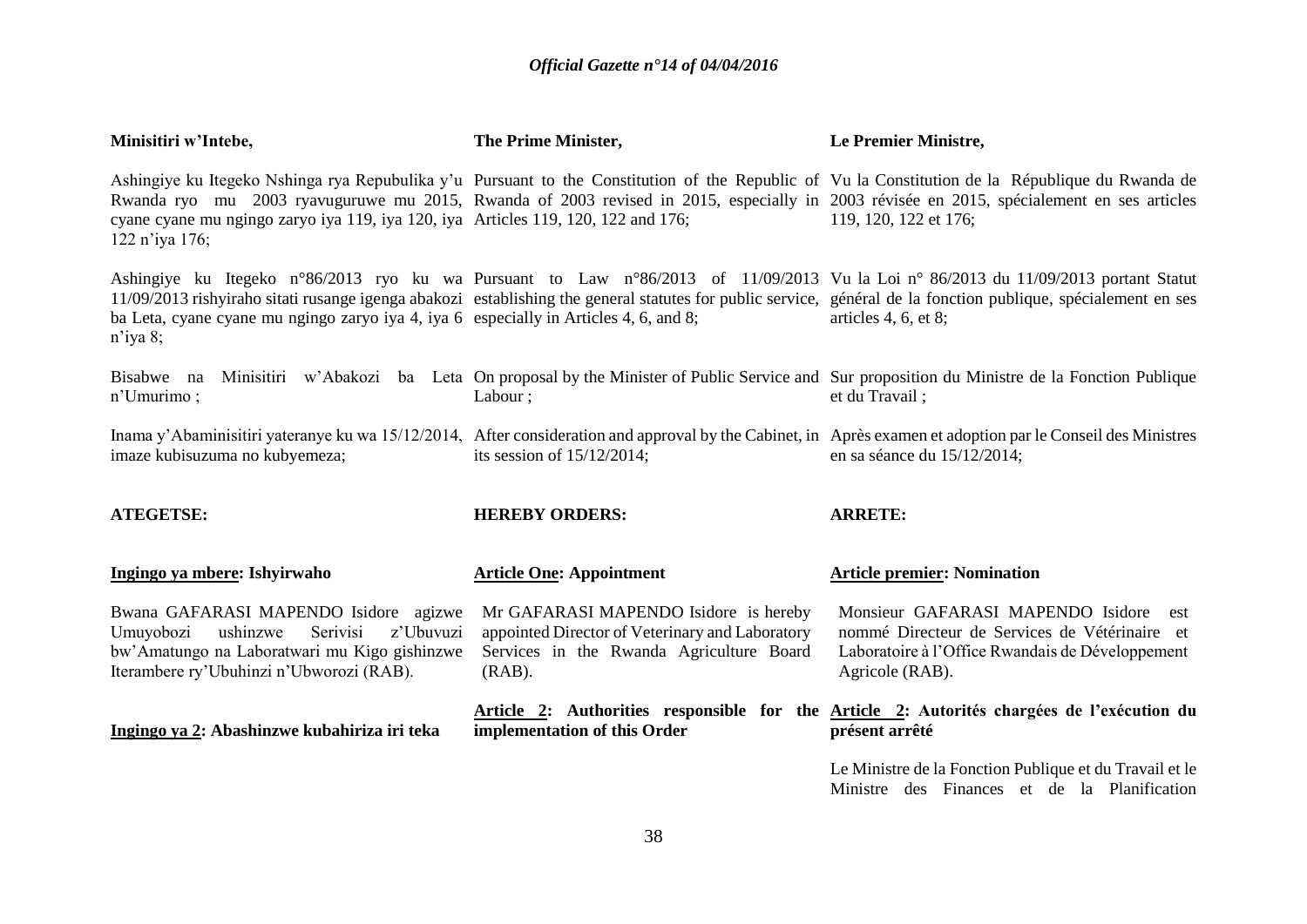| Minisitiri w'Imari<br>kubahiriza iri teka.                                                                                                                                                 | n'Igenamigambi basabwe Minister of Finance and Economic Planning are arrêté.<br>entrusted with the implementation of this Order. | Minisitiri w'Abakozi ba Leta n'Umurimo na The Minister of Public Service and Labour and the Economique sont chargés de l'exécution du présent<br><b>Article 3: Disposition abrogatoire</b> |
|--------------------------------------------------------------------------------------------------------------------------------------------------------------------------------------------|----------------------------------------------------------------------------------------------------------------------------------|--------------------------------------------------------------------------------------------------------------------------------------------------------------------------------------------|
| Ingingo ya 3: Ivanwaho ry'ingingo zinyuranyije Article 3: Repealing provision                                                                                                              |                                                                                                                                  |                                                                                                                                                                                            |
| n'iri teka                                                                                                                                                                                 |                                                                                                                                  | Toutes les dispositions antérieures contraires au<br>présent arrêté sont abrogées.                                                                                                         |
| Ingingo zose z'amateka abanziriza iri kandi All prior provisions contrary to this Order are<br>zinyuranyije na ryo zivanyweho.                                                             | hereby repealed.                                                                                                                 | Article 4: Entrée en vigueur                                                                                                                                                               |
| Ingingo ya 4: Igihe iteka ritangira gukurikizwa Article 4: Commencement                                                                                                                    |                                                                                                                                  | Le présent arrêté entre en vigueur le jour de sa<br>publication au Journal Officiel de la République du                                                                                    |
| Iri teka ritangira gukurikizwa ku munsi This Order shall come into force on the date of its Rwanda. Il sort ses effets à partir du 15/12/2014.                                             |                                                                                                                                  |                                                                                                                                                                                            |
| ritangarijweho mu Igazeti ya Leta ya Repubulika publication in the Official Gazette of the Republic<br>y'u Rwanda. Agaciro karyo gahera ku wa of Rwanda. It takes effect as of 15/12/2014. |                                                                                                                                  |                                                                                                                                                                                            |
| 15/12/2014.                                                                                                                                                                                |                                                                                                                                  | Kigali, le 22/03/2016                                                                                                                                                                      |
| Kigali, ku wa 22/03/2016                                                                                                                                                                   | Kigali, on 22/03/2016                                                                                                            |                                                                                                                                                                                            |

**MUREKEZI Anastase** Minisitiri w'Intebe

**(sé)**

**(sé) MUREKEZI Anastase** Prime Minister

**(sé) MUREKEZI Anastase** Premier Ministre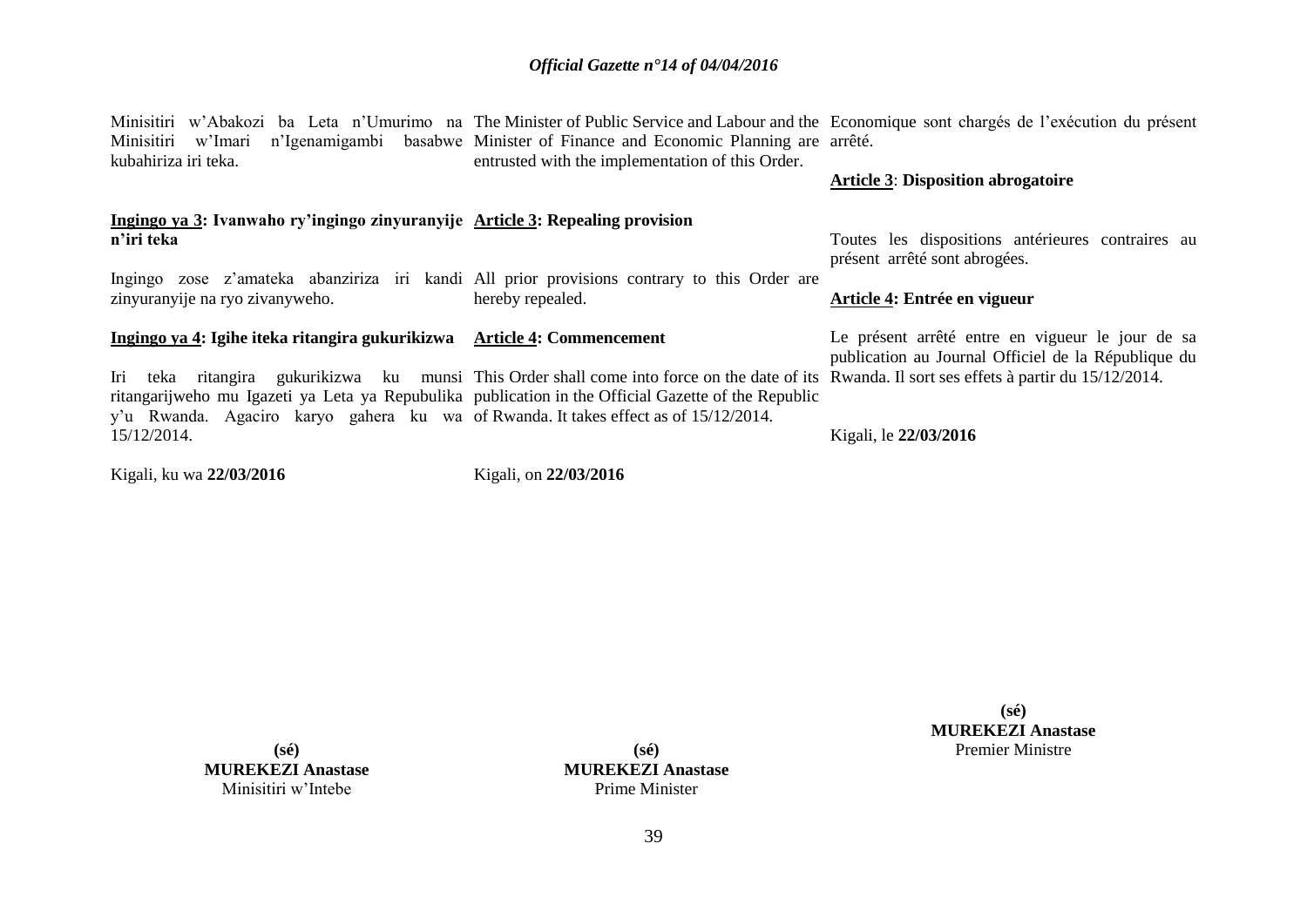**(sé) UWIZEYE Judith** Minisitiri w'Abakozi ba Leta n'Umurimo

**Bibonywe kandi bishyizweho Ikirango cya Repubulika:**

**(sé) UWIZEYE Judith** Minister of Public Service and Labour

**Seen and sealed with the Seal of the Republic:**

**(sé) UWIZEYE Judith** Ministre de la Fonction Publique et du Travail

**Vu et scellé du Sceau de la République:**

**(sé) BUSINGYE Johnston** Minisitiri w'Ubutabera / Intumwa Nkuru ya Leta

**(sé) BUSINGYE Johnston** Minister of Justice /Attorney General

## **(sé) BUSINGYE Johnston** Ministre de la Justice / Garde des Sceaux

**ITEKA RYA MINISITIRI W'INTEBE PRIME MINISTER'S ORDER N°43/03 OF N°43/03 RYO KU WA 22/03/2016 22/03/2016 APPOINTING A DIRECTOR RISHYIRAHO UMUYOBOZI ARRETE DU PREMIER MINISTRE N°43/03 DU 22/03/2016 PORTANT NOMINATION D'UN DIRECTEUR** 

## **ISHAKIRO**

### **TABLE OF CONTENTS**

## **TABLE DES MATIERES**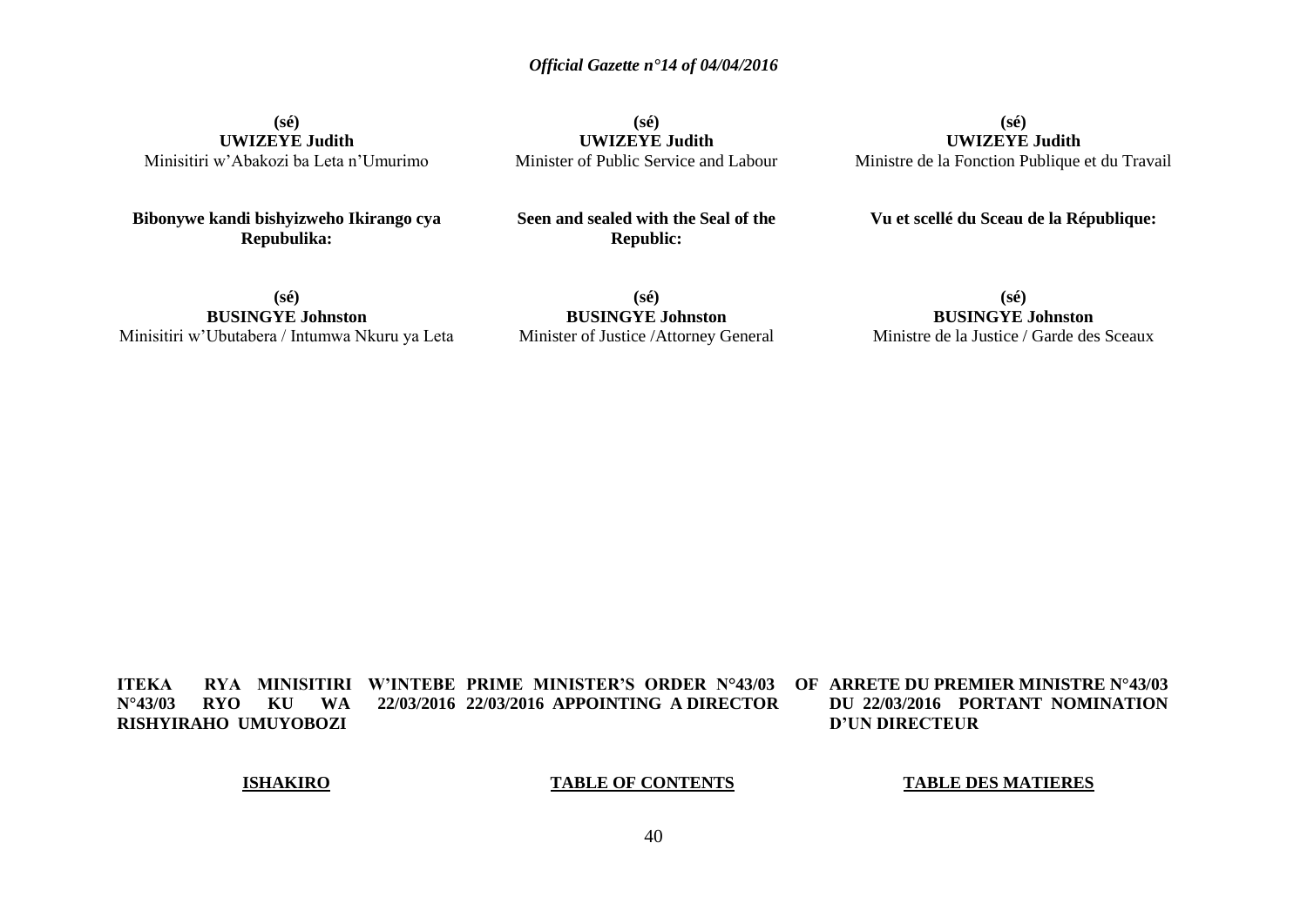| Ingingo ya mbere : Ishyirwaho                                       | <b>Article One: Appointment</b>                                                                                                                                           | <b>Article premier : Nomination</b>        |
|---------------------------------------------------------------------|---------------------------------------------------------------------------------------------------------------------------------------------------------------------------|--------------------------------------------|
|                                                                     | Ingingo ya 2 : Abashinzwe kubahiriza iri teka Article 2: Authorities responsible for the Article 2 : Autorités chargées de l'exécution du<br>implementation of this Order | présent arrêté                             |
| <b>Ingingo</b><br>Ivanwaho<br>$ya = 3$ :<br>zinyuranyije n'iri teka | ry'ingingo Article 3 : Repealing provision                                                                                                                                | <b>Article 3 : Disposition abrogatoire</b> |
| Ingingo ya $4$ :<br>gukurikizwa                                     | Igihe iteka ritangira Article 4 : Commencement                                                                                                                            | Article 4 : Entrée en vigueur              |

### **ITEKA – RYA MINISITIRI W'INTEBE PRIME MINISTER'S ORDER N°43/03 OF ARRETE DU PREMIER MINISTRE N°43/03 N°43/03 RYO KU WA 22/03/2016 22/03/2016 APPOINTING A DIRECTOR DU 22/03/2016 PORTANT NOMINATION RISHYIRAHO UMUYOBOZI D'UN DIRECTEUR**

| Minisitiri w'Intebe,                                                           | The Prime Minister, | Le Premier Ministre,                                                                                                                             |
|--------------------------------------------------------------------------------|---------------------|--------------------------------------------------------------------------------------------------------------------------------------------------|
|                                                                                |                     | Ashingiye ku Itegeko Nshinga rya Repubulika y'u Pursuant to the Constitution of the Republic of Vu la Constitution de la République du Rwanda de |
|                                                                                |                     | Rwanda ryo mu 2003 ryavuguruwe mu 2015, Rwanda of 2003 revised in 2015, especially in 2003 révisée en 2015, spécialement en ses articles         |
| cyane cyane mu ngingo zaryo, iya 119, iya 120, Articles 119, 120, 122 and 176; |                     | 119, 120, 122 et 176;                                                                                                                            |
| iya 122 n'iya 176;                                                             |                     |                                                                                                                                                  |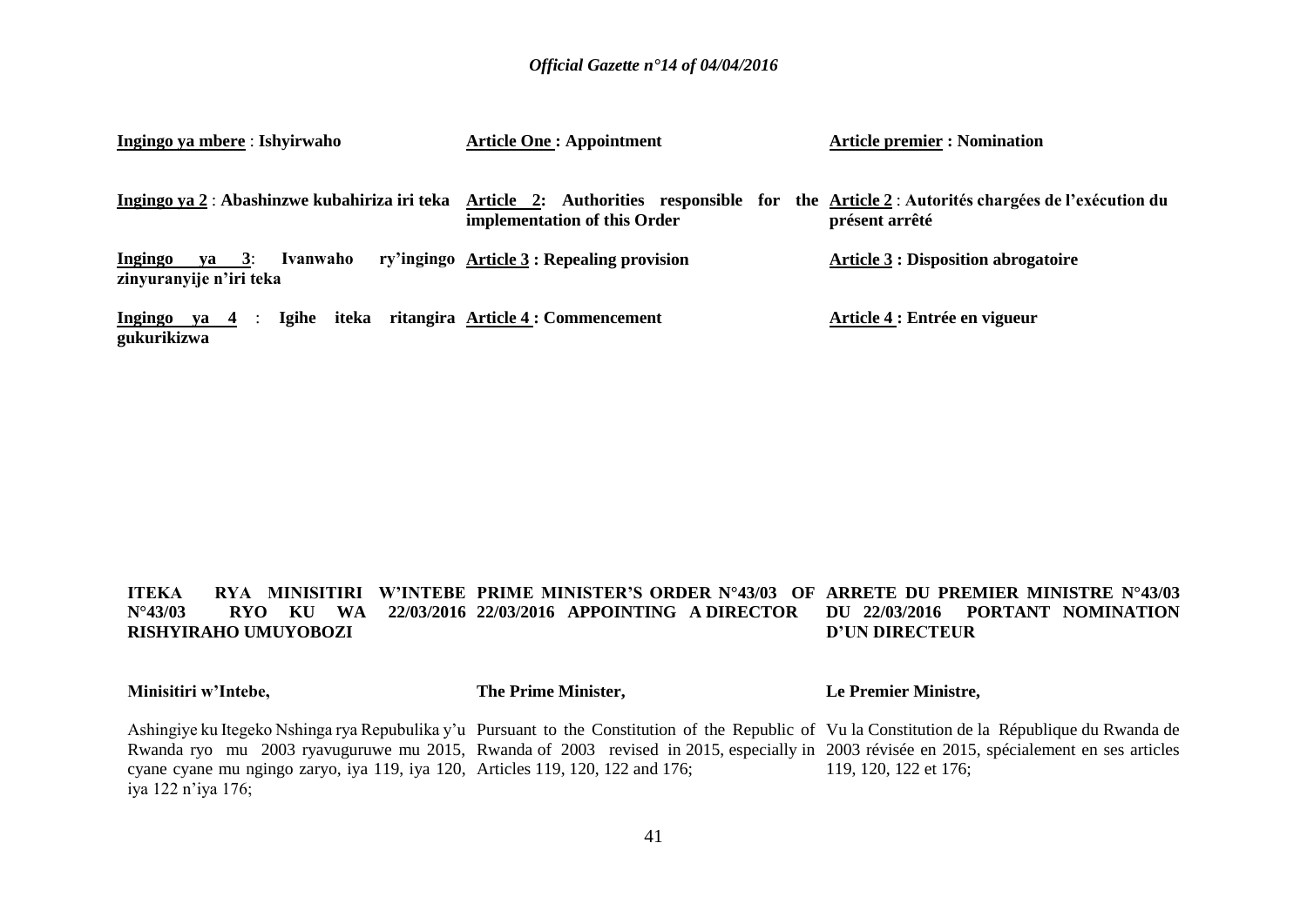| abakozi ba Leta, cyane cyane mu ngingo zaryo, especially in Articles 4, 6, and 8;<br>iya 4, iya 6, iya 7 n'iya 8;                                                                                                                                               |                                                                                                                                                                                                 | Ashingiye ku Itegeko n° 86/2013 ryo ku wa Pursuant to Law n° 86/2013 of 11/09/2013 Vu la Loi n° 86/2013 du 11/09/2013 portant statut<br>11/09/2013 rishyiraho sitati rusange igenga establishing the general statutes for public service, général de la fonction publique, spécialement en ses<br>articles $4, 6, et 8$ ;                                                                             |
|-----------------------------------------------------------------------------------------------------------------------------------------------------------------------------------------------------------------------------------------------------------------|-------------------------------------------------------------------------------------------------------------------------------------------------------------------------------------------------|-------------------------------------------------------------------------------------------------------------------------------------------------------------------------------------------------------------------------------------------------------------------------------------------------------------------------------------------------------------------------------------------------------|
| n'Umurimo;                                                                                                                                                                                                                                                      | Labour;                                                                                                                                                                                         | Bisabwe na Minisitiri w'Abakozi ba Leta On proposal by the Minister of Public Service and Sur proposition du Ministre de la Fonction Publique<br>et du Travail ;                                                                                                                                                                                                                                      |
| Inama y'Abaminisitiri<br>09/09/2015, imaze kubisuzuma no kubyemeza;                                                                                                                                                                                             | in its session of $09/09/2015$ ;                                                                                                                                                                | yateranye ku wa After consideration and approval by the Cabinet, Après examen et adoption par le Conseil des<br>Ministres en sa séance du 09/09/2015;                                                                                                                                                                                                                                                 |
| <b>ATEGETSE:</b>                                                                                                                                                                                                                                                | <b>HEREBY ORDERS:</b>                                                                                                                                                                           | <b>ARRETE:</b>                                                                                                                                                                                                                                                                                                                                                                                        |
| Ingingo ya mbere: Ishyirwaho                                                                                                                                                                                                                                    | <b>Article One: Appointment</b>                                                                                                                                                                 | <b>Article premier: Nomination</b>                                                                                                                                                                                                                                                                                                                                                                    |
| Madamu GATAYIRE Marie Claire agizwe<br>Umuyobozi ushinzwe Ubushakashatsi, Gusakaza<br>no Gushyingura ibyavuye mu Bushakashatsi mu<br>gishinzwe Iterambere<br>ry'Ubuhinzi<br>Kigo<br>n'Ubworozi mu Rwanda (RAB).<br>Ingingo ya 2: Abashinzwe kubahiriza iri teka | Ms. GATAYIRE Marie Claire is hereby<br>appointed Director of Research, Extension<br>Publication and Documentation<br>Unit in<br>Rwanda Agriculture Board (RAB).<br>implementation of this Order | Madame GATAYIRE Marie Claire est nommée<br>Directeur chargé de la Recherche, de la<br>Publication de la Vulgarisation et de la<br>Documentation à l'Office Rwandais pour le<br>Développement de l'Agriculture (RAB).<br>Article 2: Authorities responsible for the Article 2 : Autorités chargées de l'exécution du<br>présent arrêté                                                                 |
| kubahiriza iri teka.                                                                                                                                                                                                                                            | Order.                                                                                                                                                                                          | The Minister of Public Service and Labour and Le Ministre de la Fonction Publique et du Travail et<br>Minisitiri w'Abakozi ba Leta n'Umurimo na the Minister of Finance and Economic Planning le Ministre des Finances et de la Planification<br>Minisitiri w'Imari n'Igenamigambi basabwe are entrusted with the implementation of this Economique sont chargés de l'exécution du présent<br>arrêté. |
| Ivanwaho<br>ry'ingingo<br>Ingingo ya 3:<br>zinyuranyije n'iri teka                                                                                                                                                                                              | <b>Article 3: Repealing provision</b>                                                                                                                                                           | <b>Article 3 : Disposition abrogatoire</b>                                                                                                                                                                                                                                                                                                                                                            |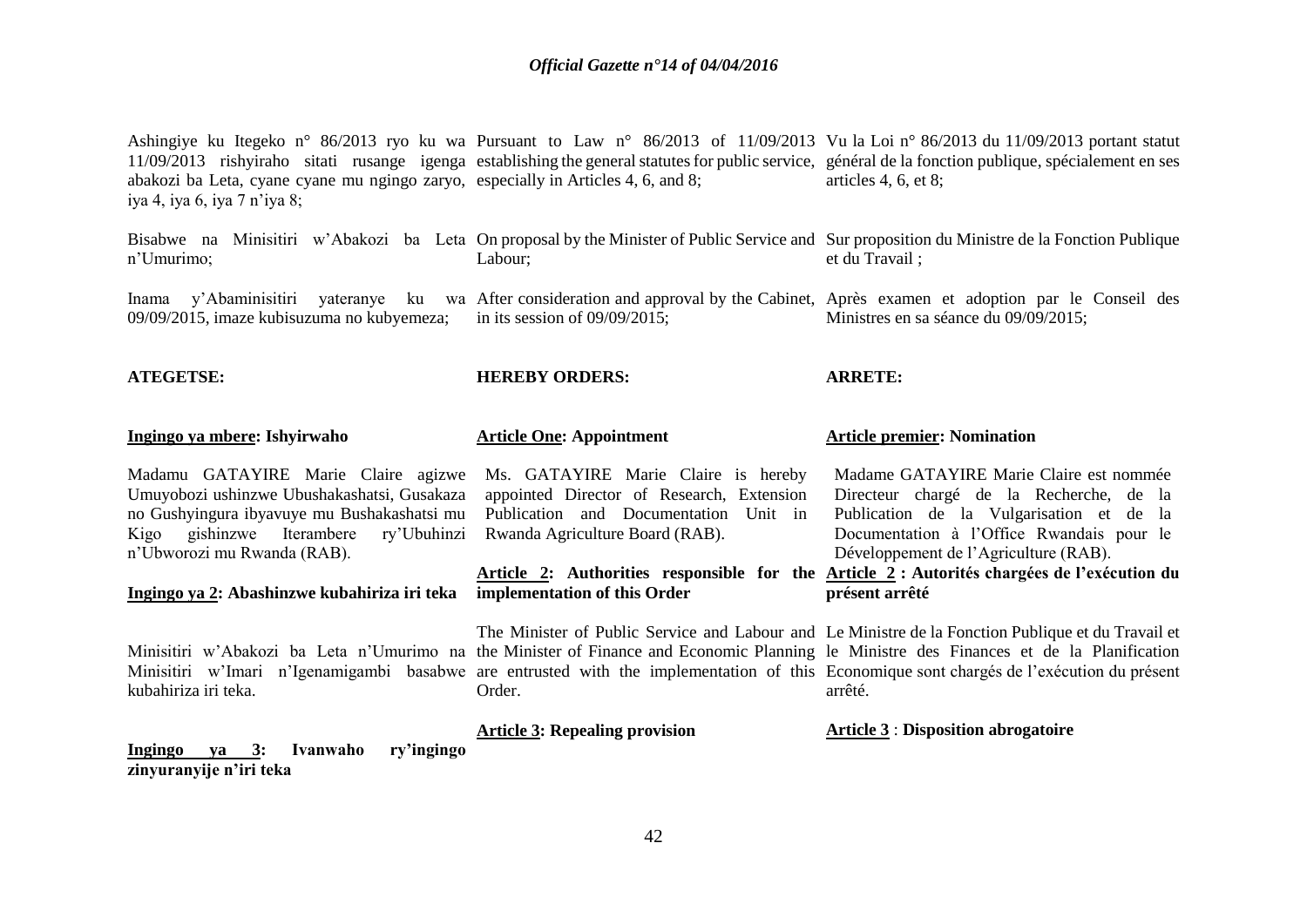Ingingo zose z'amateka abanziriza iri kandi All prior provisions contrary to this Order are Toutes les dispositions antérieures contraires au zinyuranyije na ryo zivanyweho. hereby repealed. présent arrêté sont abrogées.

### **Ingingo ya 4: Igihe iteka ritangira gukurikizwa Article 4: Commencement**

Iri teka ritangira gukurikizwa ku munsi This Order shall come into force on the date of its Le présent arrêté entre en vigueur le jour de sa rishyiriweho umukono. Agaciro karyo gahera ku signature. It takes effect as of 09/09/2015. wa 09/09/2015. signature. Il sort ses effets à partir du 09/09/2015.

Kigali, ku wa **22/03/2016**

Kigali, on **22/03/2016**

Kigali, le **22/03/2016**

**Article 4 : Entrée en vigueur**

**(sé) MUREKEZI Anastase** Minisitiri w'Intebe

**(sé) MUREKEZI Anastase** Prime Minister

**(sé) MUREKEZI Anastase** Premier Ministre

**(sé) UWIZEYE Judith** Minisitiri w'Abakozi ba Leta n'Umurimo

**(sé) UWIZEYE Judith** Minister of Public Service and Labour

**(sé) UWIZEYE Judith** Ministre de la Fonction Publique et du Travail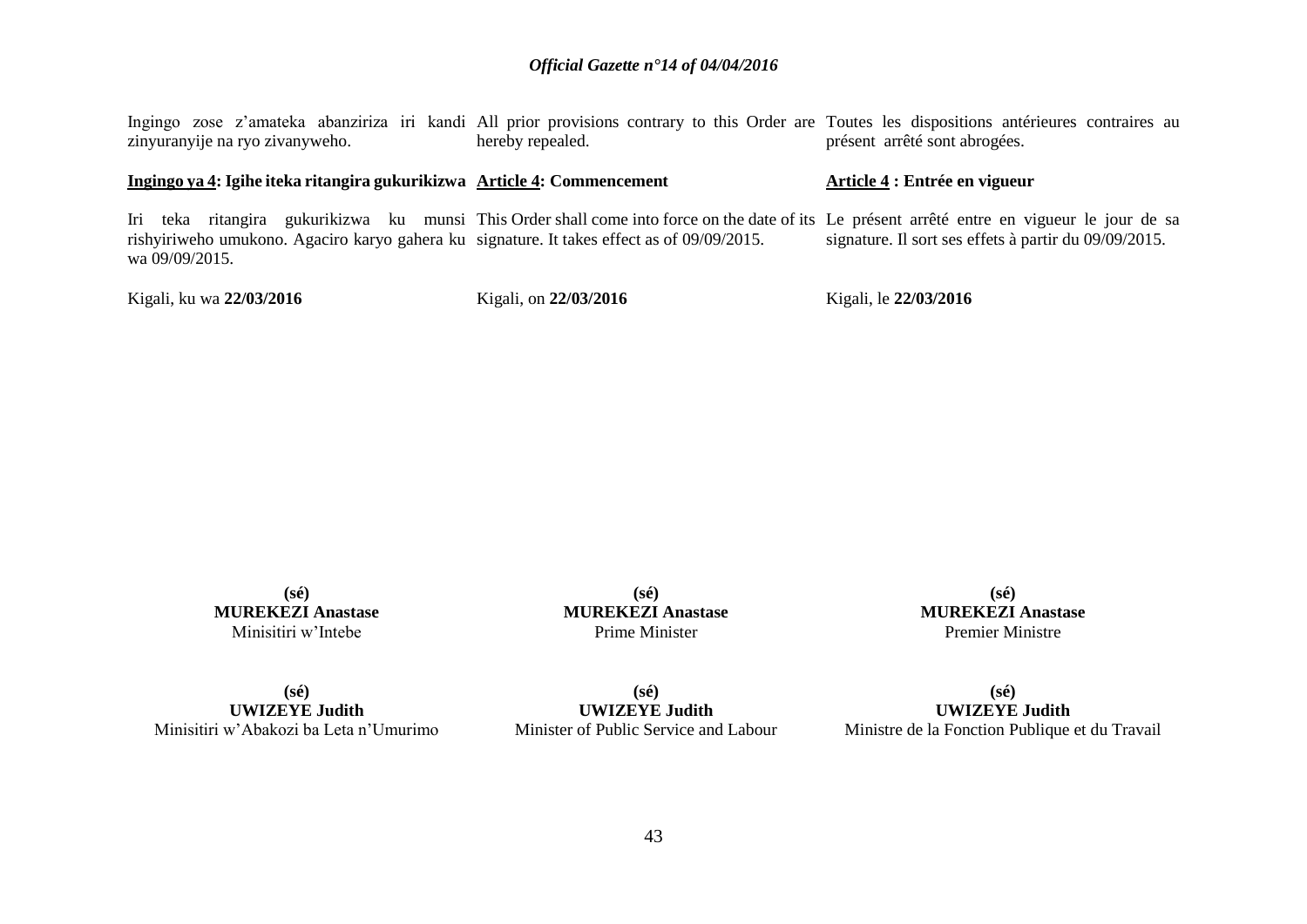**Bibonywe kandi bishyizweho Ikirango cya Repubulika:**

**Seen and sealed with the Seal of the Republic:**

**Vu et scellé du Sceau de la République:**

**(sé) BUSINGYE Johnston** Minisitiri w'Ubutabera / Intumwa Nkuru ya Leta

**(sé) BUSINGYE Johnston** Minister of Justice /Attorney General

**(sé) BUSINGYE Johnston** Ministre de la Justice / Garde des Sceaux

**ITEKA RYA MINISITIRI W'INTEBE PRIME MINISTER'S ORDER N°44/03 OF N°44/03 RYO KU WA 22/03/2016 22/03/2016 APPOINTING A DIRECTOR RISHYIRAHO UMUYOBOZI OF ARRETE DU PREMIER MINISTRE N°44/03 DU 22/03/2016 PORTANT NOMINATION D'UN DIRECTEUR**

**ISHAKIRO**

## **TABLE OF CONTENTS**

### **TABLE DES MATIERES**

**Ingingo ya mbere**: **Ishyirwaho**

**Article One: Appointment**

**Article premier: Nomination**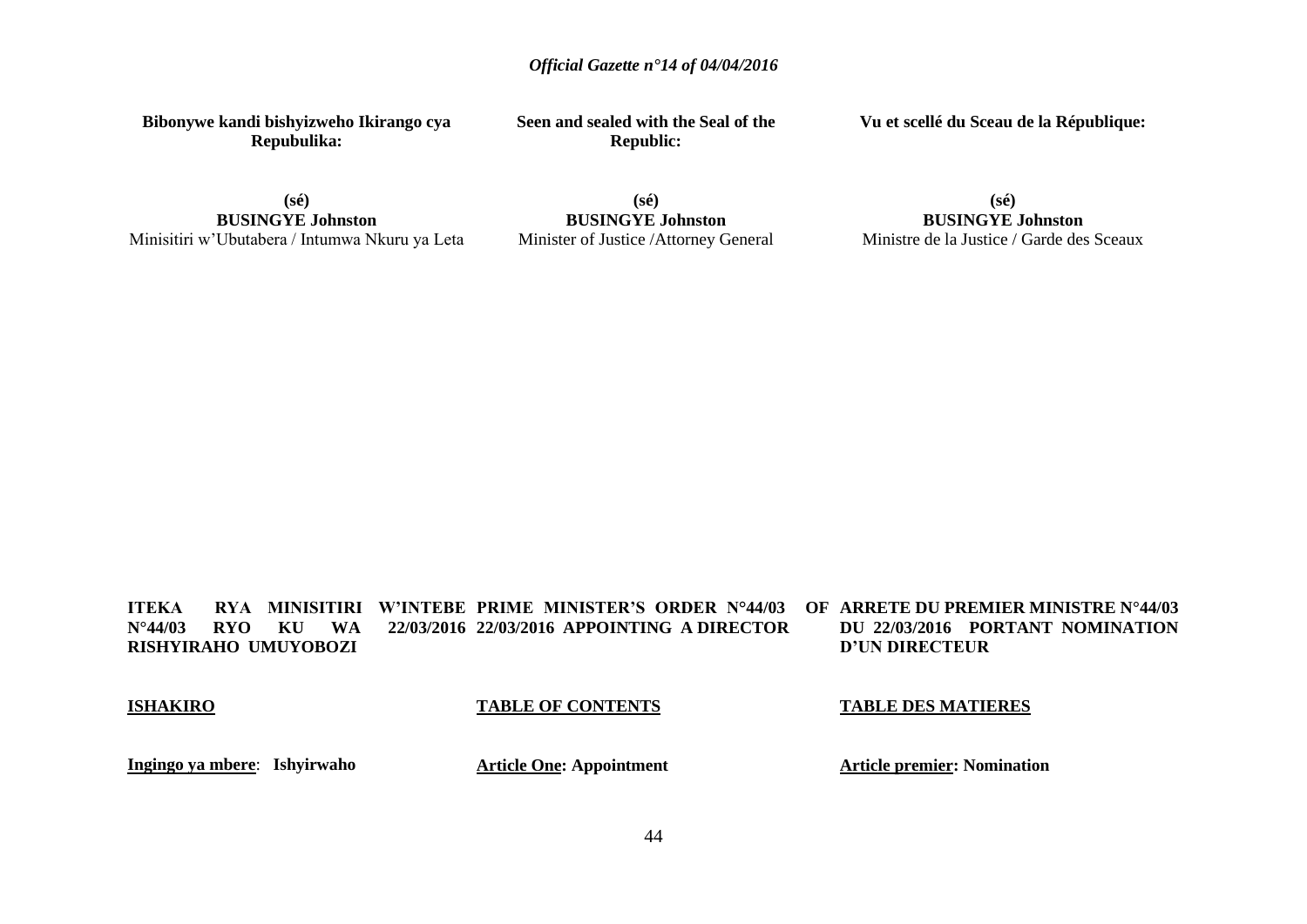| Ingingoya 2: Abashinzwe kubahiriza iri teka                             | Article 2: Authorities responsible for the Article 2: Autorités chargées de l'exécution du<br>implementation of this Order | présent arrêté                            |
|-------------------------------------------------------------------------|----------------------------------------------------------------------------------------------------------------------------|-------------------------------------------|
| Ivanwaho<br>3:<br>Ingingo<br>va<br>zinyuranyije n'iri teka              | ry'ingingo Article 3: Repealing provision                                                                                  | <b>Article 3: Disposition abrogatoire</b> |
| Ingingo ya 4: Igihe iteka ritangira gukurikizwa Article 4: Commencement |                                                                                                                            | Article 4: Entrée en vigueur              |

#### **ITEKA RYA MINISITIRI W'INTEBE N°44/03 PRIME MINISTER'S ORDER N°44/03 OF ARRETE DU PREMIER MINISTRE N°44/03 DU RYO KU WA 22/03/2016 UMUYOBOZI 22/03/2016 APPOINTING A DIRECTOR 22/03/2016 PORTANT NOMINATION D'UN DIRECTEUR**

### **Minisitiri w'Intebe,**

**The Prime Minister,**

**Le Premier Ministre,**

Ashingiye ku Itegeko Nshinga rya Repubulika y'u Pursuant to the Constitution of the Republic of Vu la Constitution de la République du Rwanda de Rwanda ryo mu 2003 ryavuguruwe mu 2015, Rwanda of 2003 revised in 2015, especially in 2003 révisée en 2015, spécialement en ses articles cyane cyane mu ngingo zaryo. iya 119, iya 120, iya Articles 119, 120, 122 and 176; 122 n'iya 176; 119, 120, 122 et 176;

Ashingiye ku Itegeko n° 86/2013 ryo ku wa 11/09/2013 rishyiraho sitati rusange igenga abakozi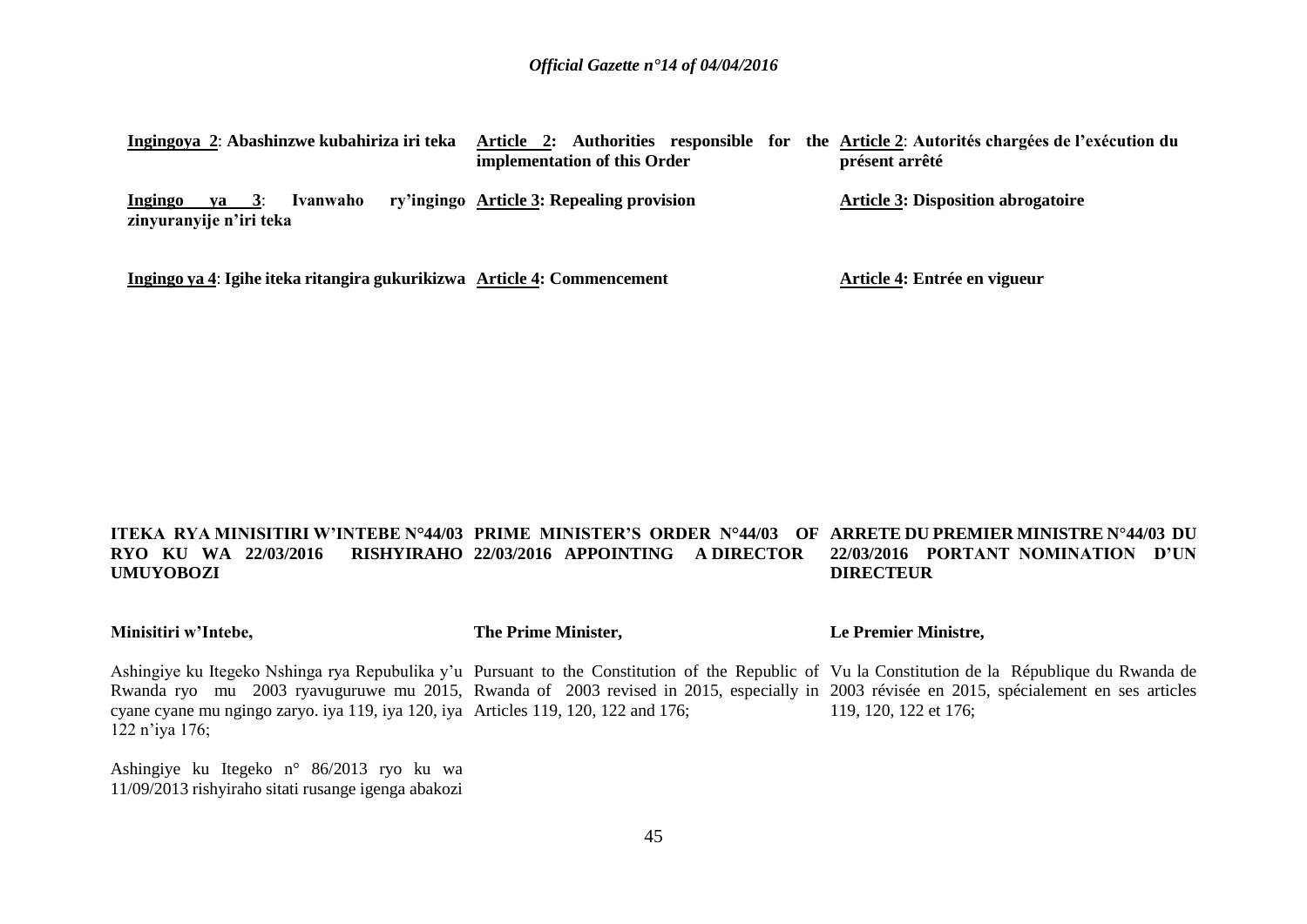| $n$ 'iya 8;<br>Minisitiri w'Abakozi ba Leta<br>Bisabwe na                                                                                                                                        | especially in Articles 4, 6, and 8;                                                                                                                                                                                                          | ba Leta, cyane cyane mu ngingo zaryo, iya 4, iya 6 Pursuant to Law n°86/2013 of 11/09/2013 Vu la Loi n° 86/2013 du 11/09/2013 portant Statut<br>establishing the general statutes for public service, général de la fonction publique, spécialement en ses<br>articles $4, 6, et 8;$ |
|--------------------------------------------------------------------------------------------------------------------------------------------------------------------------------------------------|----------------------------------------------------------------------------------------------------------------------------------------------------------------------------------------------------------------------------------------------|--------------------------------------------------------------------------------------------------------------------------------------------------------------------------------------------------------------------------------------------------------------------------------------|
| n'Umurimo;<br>Inama y'Abaminisitiri yateranye ku wa 15/12/2014, Labour;<br>imaze kubisuzuma no kubyemeza;<br><b>ATEGETSE:</b>                                                                    | its session of $15/12/2014$ ;                                                                                                                                                                                                                | On proposal by the Minister of Public Service and Sur proposition du Ministre de la Fonction Publique<br>et du Travail;<br>After consideration and approval by the Cabinet, in Après examen et adoption par le Conseil des Ministres<br>en sa séance du 15/12/2014;                  |
| Ingingo ya mbere: Ishyirwaho                                                                                                                                                                     | <b>HEREBY ORDERS:</b>                                                                                                                                                                                                                        | <b>ARRETE:</b>                                                                                                                                                                                                                                                                       |
| Madamu HARERIMANA Margueritte agizwe <b>Article One: Appointment</b><br>Umuyobozi ushinzwe Iyandikwa ry'Abaturage no<br>Gukurikirana Amakuru mu Kigo cy'lgihugu<br>gishinzwe Irangamuntu (NIDA). | Mrs. HARERIMANA Margueritte is hereby<br>appointed Director of Civil Registration and<br>Data Collection in the National Identification<br>Agency (NIDA).                                                                                    | <b>Article premier: Nomination</b><br>Madame HARERIMANA Margueritte est nommée<br>Directeur de «Civil Registration and Data<br>Collection» à l'Agence Nationale d'Identification<br>(NIDA).                                                                                          |
| Ingingo ya 2: Abashinzwe kubahiriza iri teka<br>Minisitiri w'Abakozi ba Leta n'Umurimo na<br>n'Igenamigambi<br>w'Imari<br>Minisitiri<br>kubahiriza iri teka.                                     | Article 2: Authorities responsible for the<br>implementation of this Order<br>basabwe The Minister of Public Service and Labour and the<br>Minister of Finance and Economic Planning are<br>entrusted with the implementation of this Order. | Article 2 : Autorités chargées de l'exécution du<br>présent arrêté<br>Le Ministre de la Fonction Publique et du Travail et<br>le Ministre des Finances et de la Planification<br>Economique sont chargés de l'exécution du présent<br>arrêté.                                        |
| Ingingo ya 3: Ivanwaho ry'ingingo zinyuranyije<br>n'iri teka                                                                                                                                     | <b>Article 3: Repealing provision</b>                                                                                                                                                                                                        | <b>Article 3: Disposition abrogatoire</b><br>Toutes les dispositions antérieures contraires au                                                                                                                                                                                       |
| Ingingo zose z'amateka abanziriza iri kandi<br>zinyuranyije na ryo zivanyweho.                                                                                                                   | All prior provisions contrary to this Order are<br>hereby repealed.<br>46.                                                                                                                                                                   | présent arrêté sont abrogées.<br>Article 4: Entrée en vigueur                                                                                                                                                                                                                        |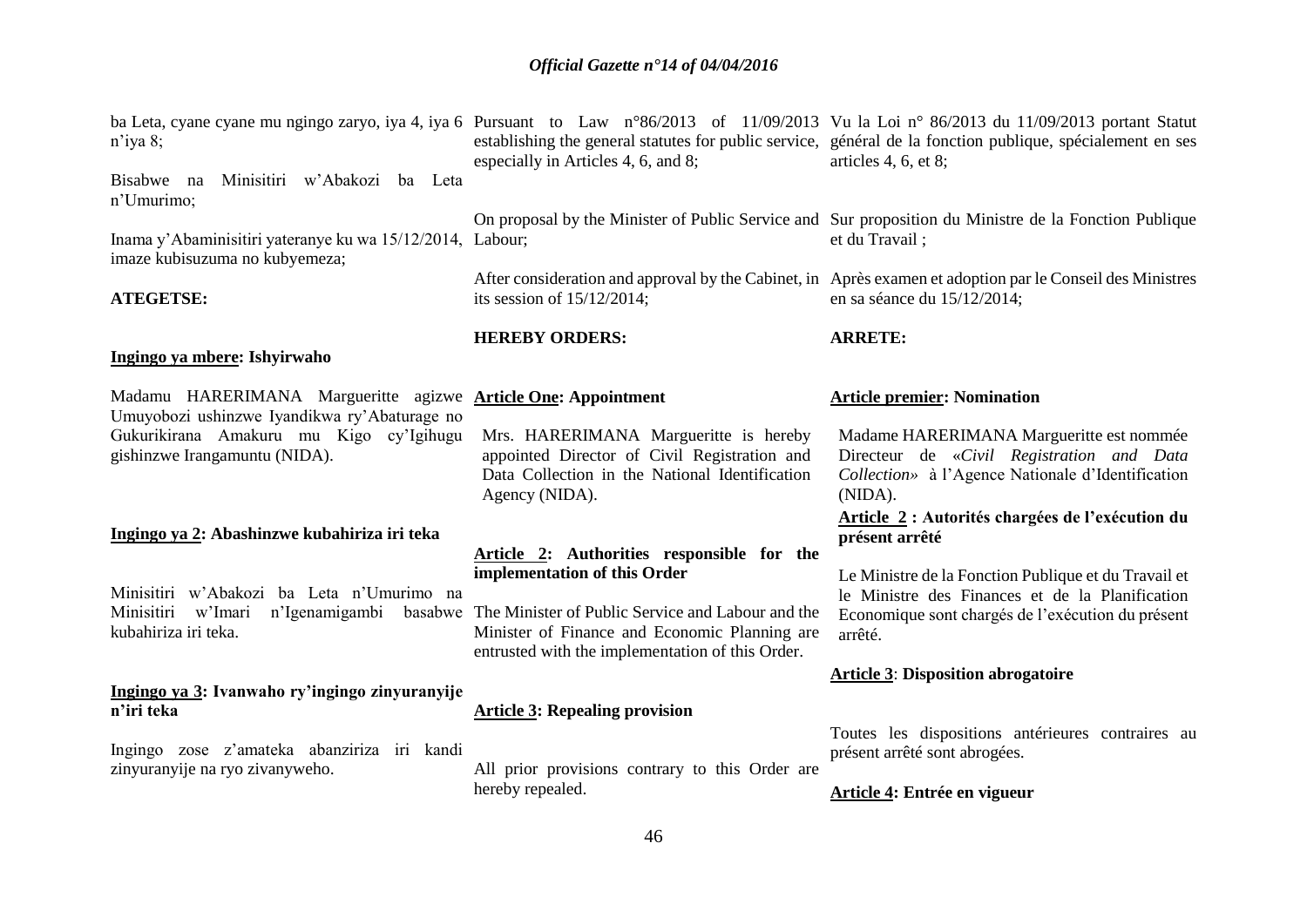### **Ingingo ya 4: Igihe iteka ritangira gukurikizwa** Iri teka ritangira gukurikizwa ku munsi ritangarijweho mu Igazeti ya Leta ya Repubulika This Order shall come into force on the date of its Rwanda. Il sort ses effets à partir du 15/12/2014. y'u Rwanda. Agaciro karyo gahera ku wa publication in the Official Gazette of the Republic 15/12/2014. Kigali, ku wa **22/03/2016 Article 4: Commencement** of Rwanda. It takes effect as of 15/12/2014. Le présent arrêté entre en vigueur le jour de sa publication au Journal Officiel de la République du Kigali, le **22/03/2016**

Kigali, on **22/03/2016**

**(sé) MUREKEZI Anastase** Minisitiri w'Intebe

**(sé)**

**UWIZEYE Judith** Minisitiri w'Abakozi ba Leta n'Umurimo

**(sé) MUREKEZI Anastase** Prime Minister

**(sé) UWIZEYE Judith** Minister of Public Service and Labour

**(sé) MUREKEZI Anastase** Premier Ministre

**(sé)**

**UWIZEYE Judith** Ministre de la Fonction Publique et du Travail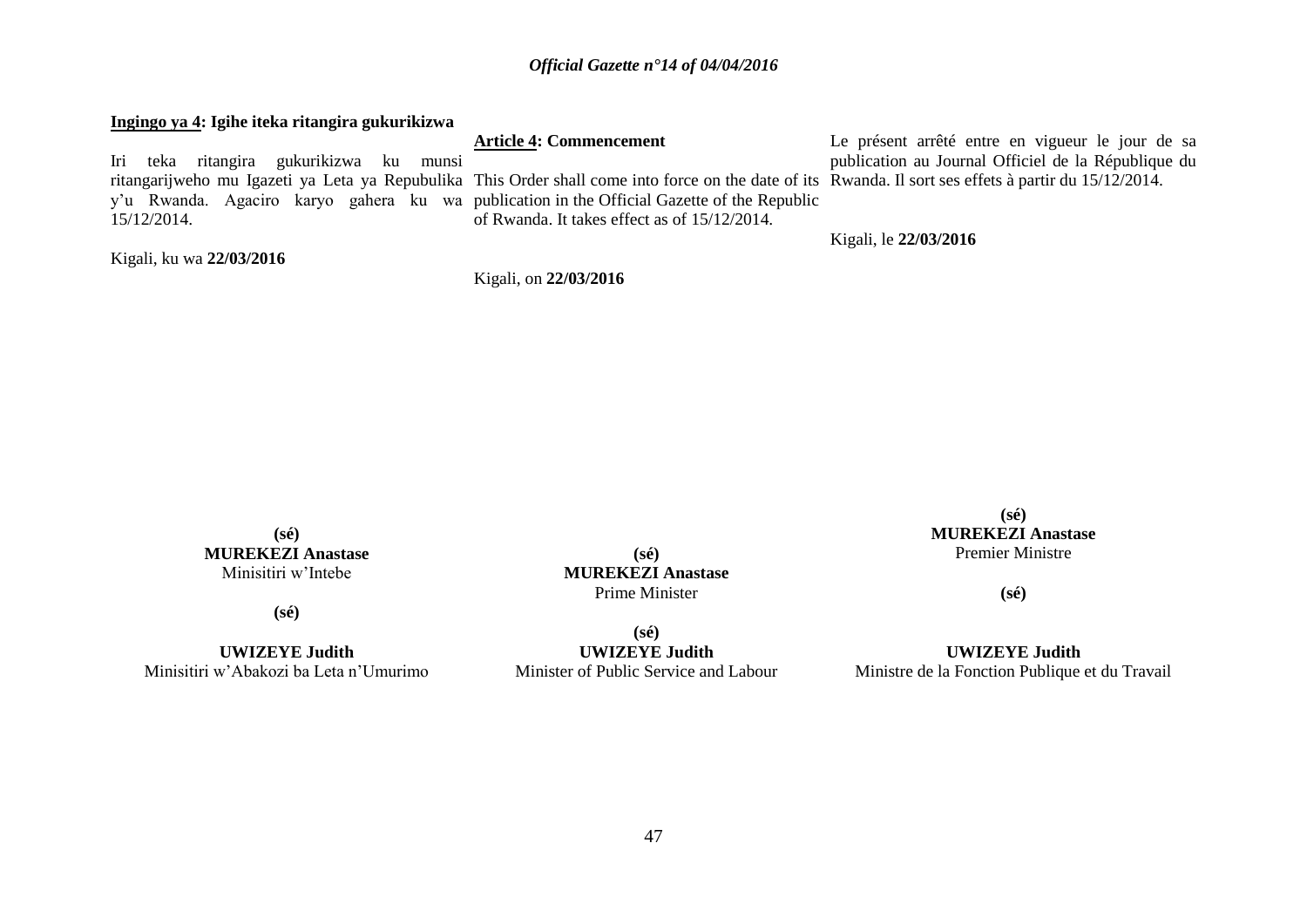**Bibonywe kandi bishyizweho Ikirango cya Repubulika:**

**(sé) BUSINGYE Johnston** Minisitiri w'Ubutabera / Intumwa Nkuru ya Leta **Seen and sealed with the Seal of the Republic:**

**Vu et scellé du Sceau de la République:**

**(sé) BUSINGYE Johnston** Minister of Justice /Attorney General

**(sé) BUSINGYE Johnston** Ministre de la Justice / Garde des Sceaux

**ITEKA – RYA MINISITIRI W'INTEBE PRIME MINISTER'S ORDER N°45/03 OF ARRETE DU PREMIER MINISTRE N°45/03 N°45/03 RYO KU WA 22/03/2016 22/03/2016 APPOINTING A DIRECTOR RISHYIRAHO UMUYOBOZI DU 22/03/2016 PORTANT NOMINATION D'UN DIRECTEUR**

**ISHAKIRO**

## **TABLE OF CONTENTS**

### **TABLE DES MATIERES**

**Ingingo ya mbere**: **Ishyirwaho**

**Article One: Appointment**

**Article premier: Nomination**

**Ingingo ya 2**: **Abashinzwe kubahiriza iri teka**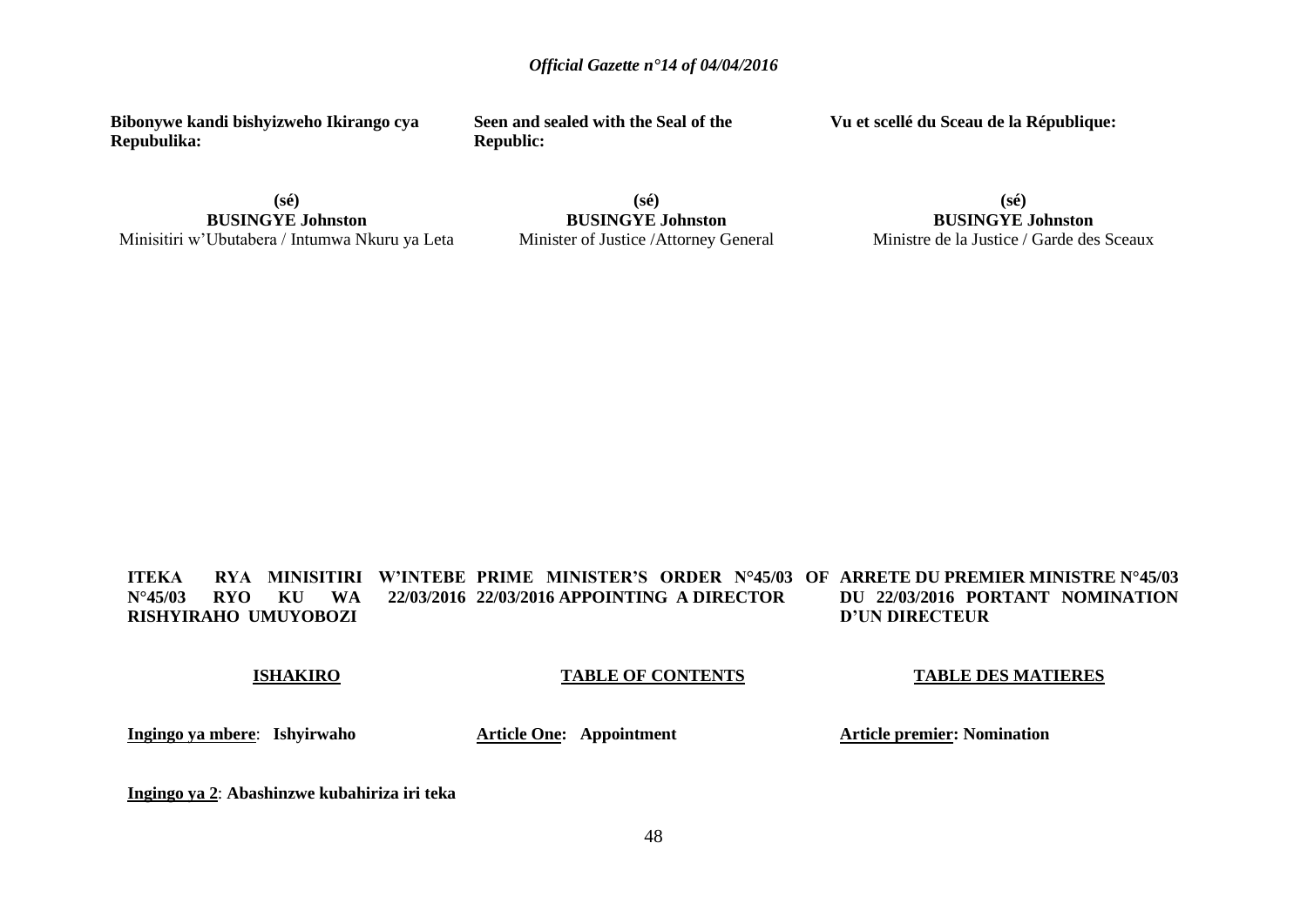|                                                                                      | Article 2: Authorities responsible for the<br>implementation of this Order | Article 2: Autorités chargées de l'exécution du<br>présent arrêté |
|--------------------------------------------------------------------------------------|----------------------------------------------------------------------------|-------------------------------------------------------------------|
| ry'ingingo<br>Ivanwaho<br>Ingingo<br>va<br>$\mathbf{3}$ :<br>zinyuranyije n'iri teka | <b>Article 3: Repealing provision</b>                                      | <b>Article 3: Disposition abrogatoire</b>                         |

**Ingingo ya 4**: **Igihe iteka ritangira gukurikizwa**

**Article 4: Commencement**

**Article 4: Entrée en vigueur**

#### **ITEKA RYA MINISITIRI W'INTEBE N°45/03 PRIME MINISTER'S ORDER N°45/03 OF ARRETE DU PREMIER MINISTRE N°45/03 DU RYO KU WA 22/03/2016 RISHYIRAHO 22/03/2016 APPOINTING A DIRECTOR UMUYOBOZI 22/03/2016 PORTANT NOMINATION D'UN DIRECTEUR**

| Minisitiri w'Intebe,                                                                                   | The Prime Minister, | Le Premier Ministre,                                                                                                                                                                                                                                                                                                  |
|--------------------------------------------------------------------------------------------------------|---------------------|-----------------------------------------------------------------------------------------------------------------------------------------------------------------------------------------------------------------------------------------------------------------------------------------------------------------------|
| cyane cyane mu ngingo zaryo, iya 119, iya 120, iya Articles 119, 120, 122 and 176;<br>$122$ n'iya 176; |                     | Ashingiye ku Itegeko Nshinga rya Repubulika y'u Pursuant to the Constitution of the Republic of Vu la Constitution de la République du Rwanda de<br>Rwanda ryo mu 2003 ryavuguruwe mu 2015, Rwanda of 2003 revised in 2015, especially in 2003 révisée en 2015, spécialement en ses articles<br>119, 120, 122 et 176; |
| 11/09/2013 rishyiraho sitati rusange igenga abakozi establishing the general st                        |                     | Ashingiye ku Itegeko n° 86/2013 ryo ku wa Pursuant to Law n° 86/2013 of 11/09/2013 Vu la Loi n° 86/2013 du 11/09/2013 portant Statut<br>général de la fonction publique, spécialement en ses<br>articles 4, 6, et 8;                                                                                                  |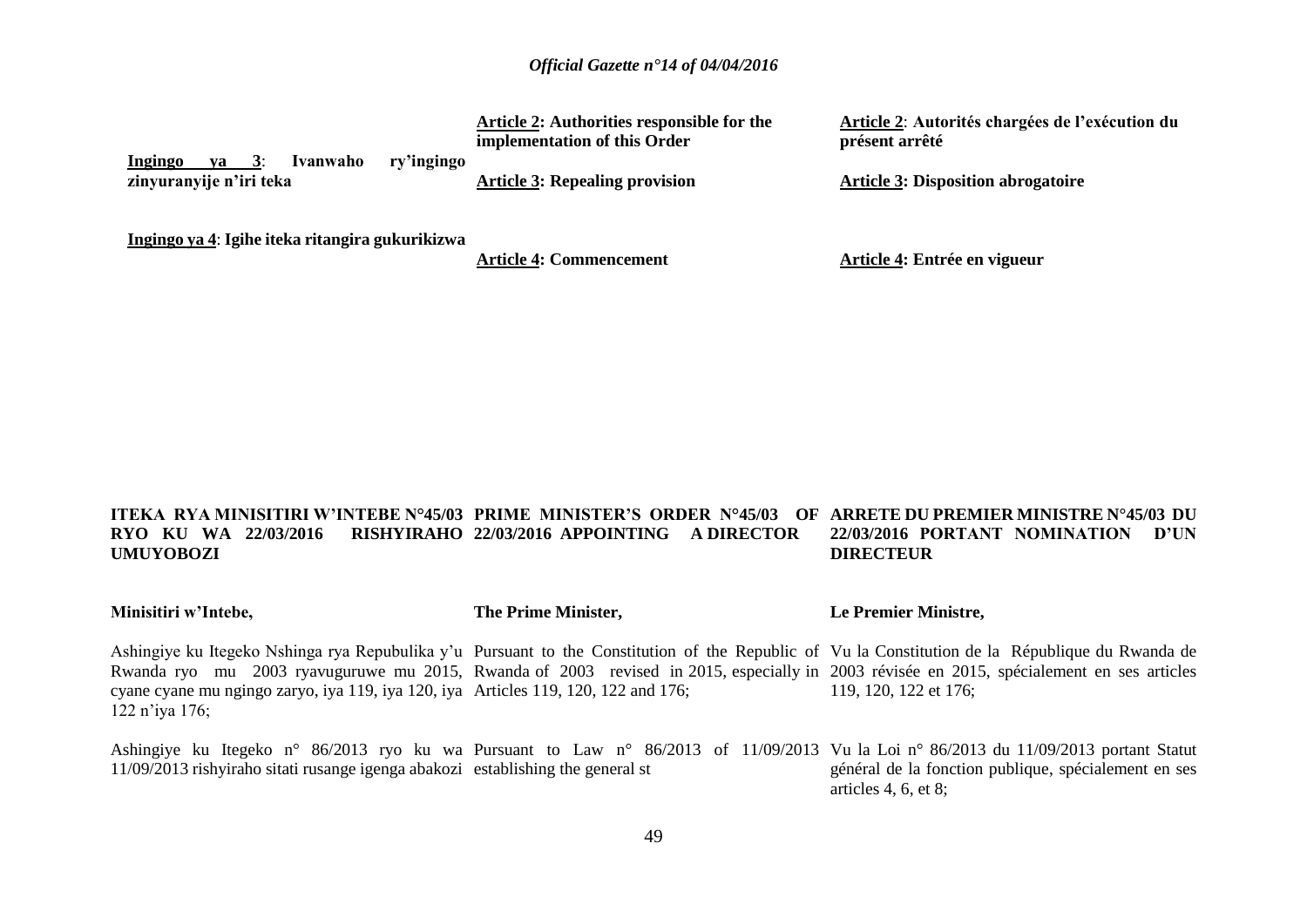| $n$ 'iya 8;                                                                                                                                                         | ba Leta, cyane cyane mu ngingo zaryo, iya 4, iya 6 atutes for public service, especially in Articles 4, 6,<br>and $8$ ;                                  |                                                                                                                                                                                                                                                                |
|---------------------------------------------------------------------------------------------------------------------------------------------------------------------|----------------------------------------------------------------------------------------------------------------------------------------------------------|----------------------------------------------------------------------------------------------------------------------------------------------------------------------------------------------------------------------------------------------------------------|
| Bisabwe na<br>n'Umurimo;                                                                                                                                            | Minisitiri w'Abakozi ba Leta On proposal by the Minister of Public Service and et du Travail;<br>Labour;                                                 | Sur proposition du Ministre de la Fonction Publique                                                                                                                                                                                                            |
| Inama y'Abaminisitiri yateranye ku wa 15/12/2014, After consideration and approval by the Cabinet, in en sa séance du 15/12/2014;<br>imaze kubisuzuma no kubyemeza; | its session of $15/12/2014$ ;                                                                                                                            | Après examen et adoption par le Conseil des Ministres                                                                                                                                                                                                          |
| <b>ATEGETSE:</b>                                                                                                                                                    | <b>HEREBY ORDERS:</b>                                                                                                                                    | <b>ARRETE:</b>                                                                                                                                                                                                                                                 |
| Ingingo ya mbere: Ishyirwaho<br>Bwana KABERA Vedaste agizwe Umuyobozi<br>ushinzwe Imiyoborere Myiza n'Imibereho<br>mu<br>Ntara y'Amajyepfo.                         | <b>Article One: Appointment</b><br>Mr. KABERA Vedaste is hereby appointed<br>Director of Good Governance and Social Affairs<br>in the Southern Province. | <b>Article premier: Nomination</b><br>Monsieur KABERA Vedaste est nommé Directeur<br>de Bonne Gouvernance et Affaires Sociales au sein<br>du Province du Sud.                                                                                                  |
|                                                                                                                                                                     |                                                                                                                                                          |                                                                                                                                                                                                                                                                |
| Ingingo ya 2: Abashinzwe kubahiriza iri teka                                                                                                                        | Article 2: Authorities responsible for the présent arrêté<br>implementation of this Order                                                                | Article 2 : Autorités chargées de l'exécution du<br>Le Ministre de la Fonction Publique et du Travail et le                                                                                                                                                    |
| Minisitiri w'Imari<br>n'Igenamigambi<br>kubahiriza iri teka.                                                                                                        | entrusted with the implementation of this Order.                                                                                                         | Minisitiri w'Abakozi ba Leta n'Umurimo na The Minister of Public Service and Labour and the Ministre des Finances et de la Planification<br>basabwe Minister of Finance and Economic Planning are Economique sont chargés de l'exécution du présent<br>arrêté. |
| Ingingo ya 3: Ivanwaho ry'ingingo zinyuranyije Article 3: Repealing provision<br>n'iri teka                                                                         |                                                                                                                                                          | <b>Article 3: Disposition abrogatoire</b>                                                                                                                                                                                                                      |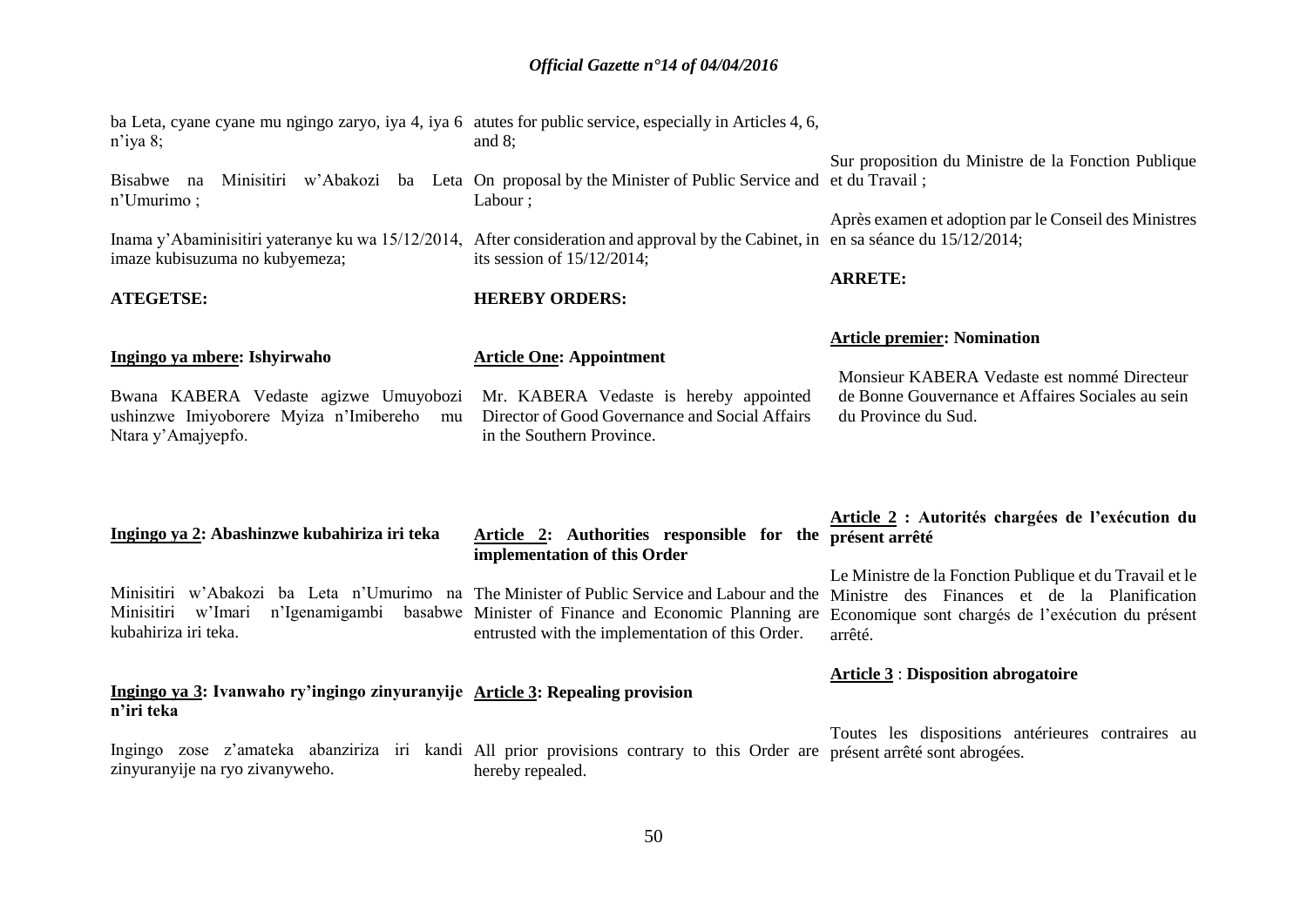## **Ingingo ya 4: Igihe iteka ritangira gukurikizwa Article 4: Commencement**

**Article 4 : Entrée en vigueur**

Iri teka ritangira gukurikizwa ku munsi This Order shall come into force on the date of its publication au Journal Officiel de la République du ritangarijweho mu Igazeti ya Leta ya Repubulika publication in the Official Gazette of the Republic Rwanda. Il sort ses effets à partir du 15/12/2014. y'u Rwanda. Agaciro karyo gahera ku wa of Rwanda. It takes effect as of 15/12/2014. 15/12/2014. Le présent arrêté entre en vigueur le jour de sa

Kigali, ku wa **22/03/2016**

Kigali, on **22/03/2016**

Kigali, le **22/03/2016**

**(sé) MUREKEZI Anastase** Minisitiri w'Intebe

**(sé) MUREKEZI Anastase** Prime Minister

**(sé) MUREKEZI Anastase** Premier Ministre

**(sé)**

**UWIZEYE Judith** Ministre de la Fonction Publique et du Travail

**(sé) UWIZEYE Judith**

Minisitiri w'Abakozi ba Leta n'Umurimo

**(sé) UWIZEYE Judith** Minister of Public Service and Labour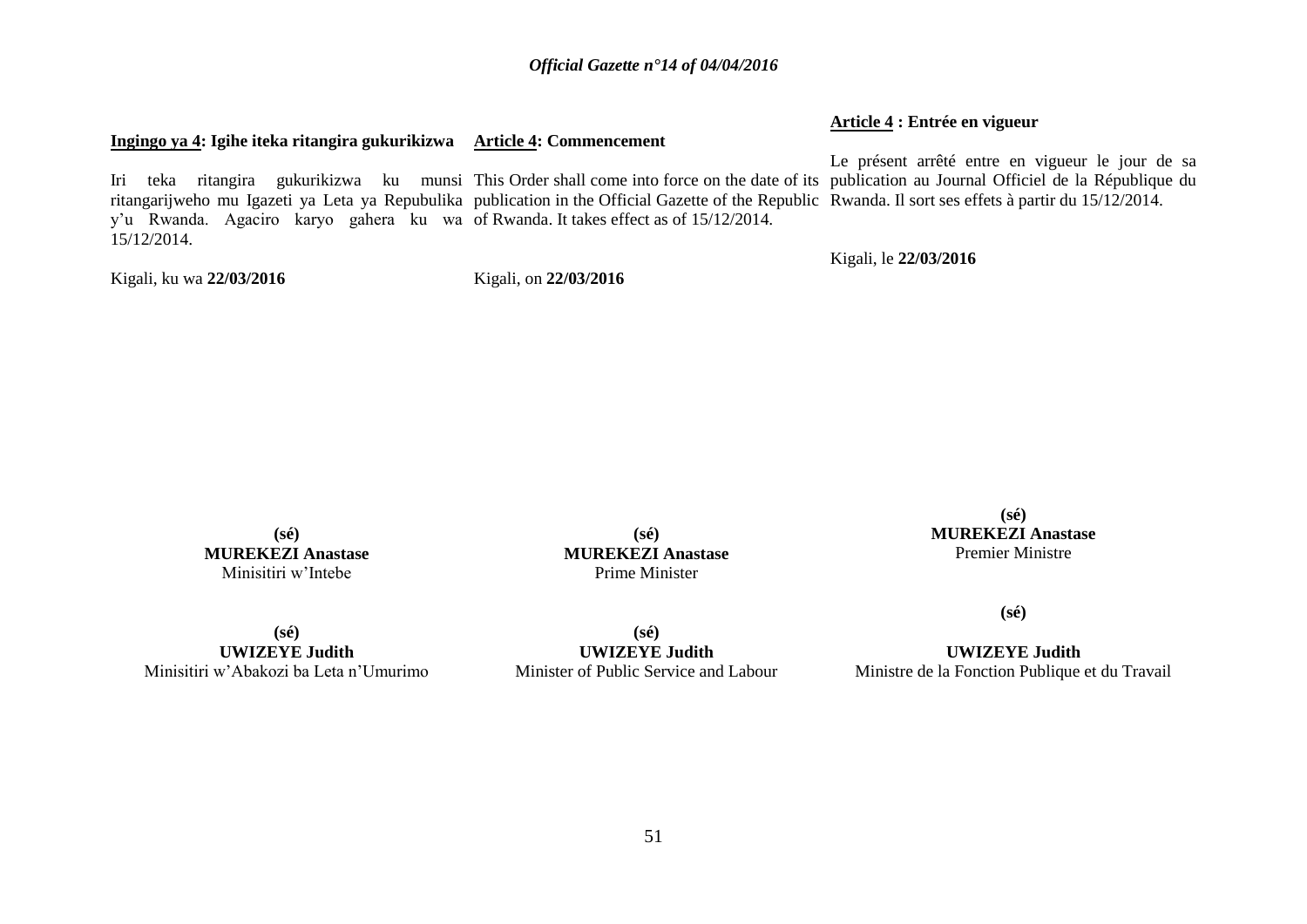**Bibonywe kandi bishyizweho Ikirango cya Repubulika:**

**BUSINGYE Johnston** Minisitiri w'Ubutabera / Intumwa Nkuru ya Leta **Seen and sealed with the Seal of the Republic:**

**Vu et scellé du Sceau de la République:**

**(sé)**

**(sé) BUSINGYE Johnston** Minister of Justice /Attorney General

**(sé) BUSINGYE Johnston** Ministre de la Justice / Garde des Sceaux

**ITEKA RYA MINISITIRI W'INTEBE PRIME MINISTER'S ORDER N°46/03 OF ARRETE DU PREMIER MINISTRE N°46/03 N°46/03 RYO KU WA 22/03/2016 22/03/2016 APPOINTING A DIRECTOR RISHYIRAHO UMUYOBOZI DU 22/03/2016 PORTANT NOMINATION D'UN DIRECTEUR** 

### **ISHAKIRO**

### **TABLE OF CONTENTS**

**TABLE DES MATIERES**

**Ingingo ya mbere**: **Ishyirwaho**

**Article One: Appointment**

**Article premier: Nomination**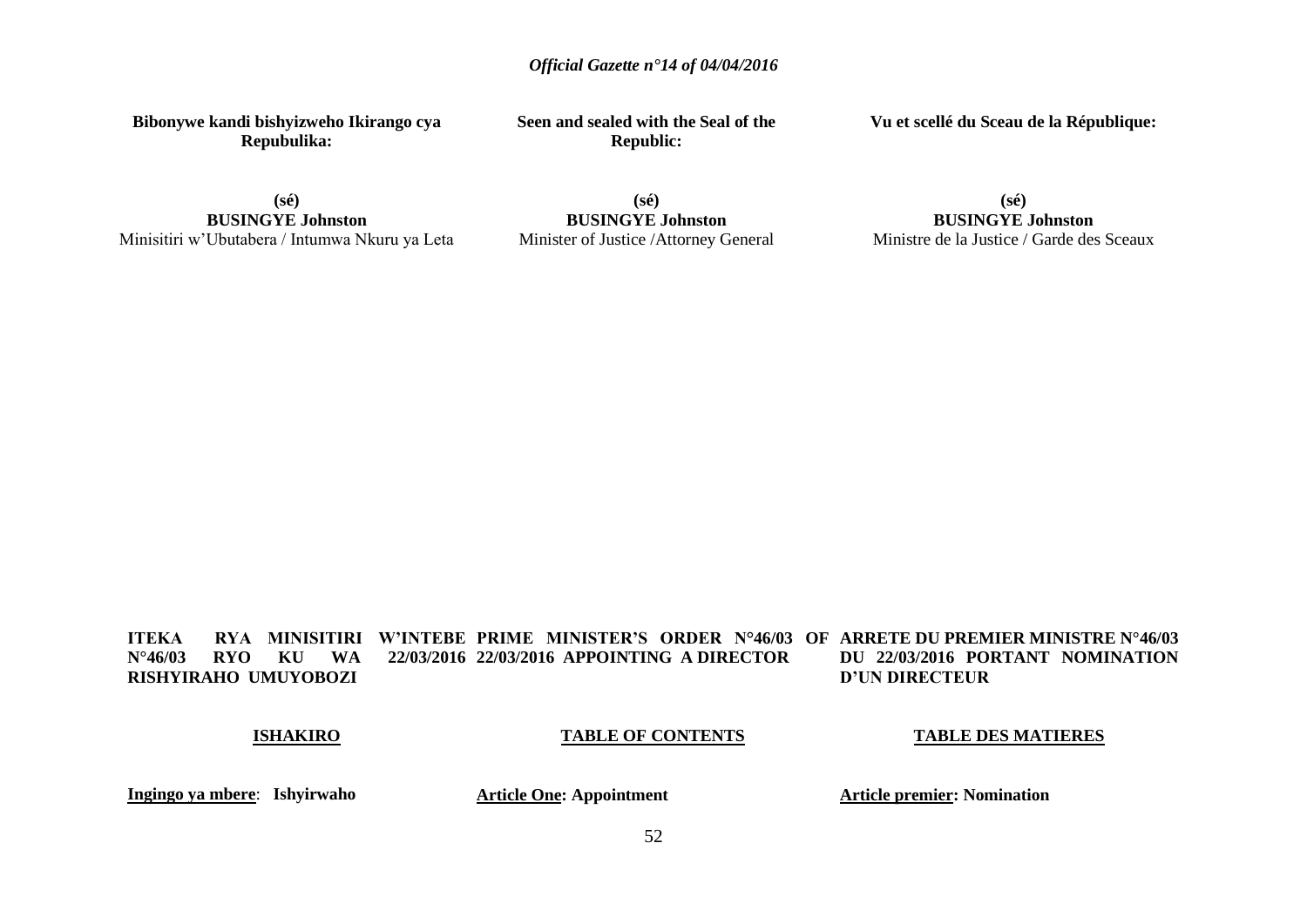| Ingingo ya 2: Abashinzwe kubahiriza iri teka                            | Article 2: Authorities responsible for the<br>implementation of this Order | Article 2: Autorités chargées de l'exécution du<br>présent arrêté |
|-------------------------------------------------------------------------|----------------------------------------------------------------------------|-------------------------------------------------------------------|
| Ivanwaho<br><b>Ingingo</b><br>$va = 3$ :<br>zinyuranyije n'iri teka     | ry'ingingo Article 3: Repealing provision                                  | <b>Article 3: Disposition abrogatoire</b>                         |
| Ingingo ya 4: Igihe iteka ritangira gukurikizwa Article 4: Commencement |                                                                            | Article 4: Entrée en vigueur                                      |

#### **ITEKA RYA MINISITIRI W'INTEBE N°46/03 PRIME MINISTER'S ORDER N°46/03 OF ARRETE DU PREMIER MINISTRE N°46/03 DU RYO KU WA 22/03/2016 UMUYOBOZI 22/03/2016 APPOINTING A DIRECTOR 22/03/2016 PORTANT NOMINATION D'UN DIRECTEUR**

**Minisitiri w'Intebe,**

**The Prime Minister,**

**Le Premier Ministre,**

Ashingiye ku Itegeko Nshinga rya Repubulika y'u Pursuant to the Constitution of the Republic of Vu la Constitution de la République du Rwanda de Rwanda ryo mu 2003 ryavuguruwe mu 2015, Rwanda of 2003 revised in 2015, especially in 2003 révisée en 2015, spécialement en ses articles 119, cyane cyane mu ngingo zaryo iya 119, iya 120, iya Articles 119, 120, 122 and 176; 122 n'iya 176; 120, 122 et 176;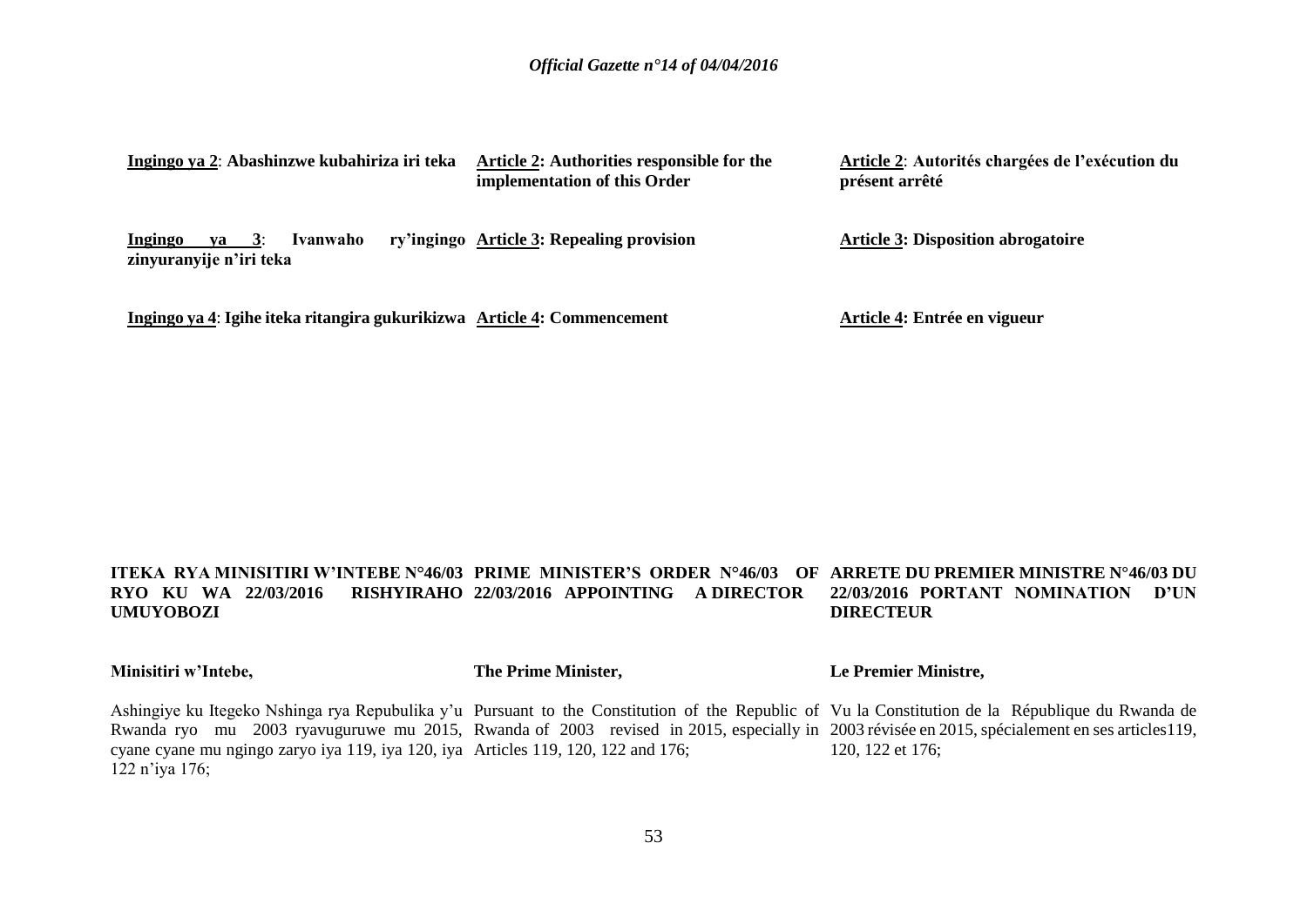| ba Leta, cyane cyane mu ngingo zaryo iya 4, iya 6 especially in Articles 4, 6, and 8;<br>$n'$ iya 8;                                                                                           |                                                                                                                                                                | Ashingiye ku Itegeko n° 86/2013 ryo ku wa Pursuant to Law n° 86/2013 of 11/09/2013 Vu la Loi n° 86/2013 du 11/09/2013 portant statut<br>11/09/2013 rishyiraho sitati rusange igenga abakozi establishing the general statutes for public service, général de la fonction publique, spécialement en ses<br>articles $4, 6, et 8$ ; |
|------------------------------------------------------------------------------------------------------------------------------------------------------------------------------------------------|----------------------------------------------------------------------------------------------------------------------------------------------------------------|-----------------------------------------------------------------------------------------------------------------------------------------------------------------------------------------------------------------------------------------------------------------------------------------------------------------------------------|
| Bisabwe na<br>n'Umurimo;                                                                                                                                                                       | Labour ;                                                                                                                                                       | Minisitiri w'Abakozi ba Leta On proposal by the Minister of Public Service and Sur proposition du Ministre de la Fonction Publique<br>et du Travail;                                                                                                                                                                              |
| imaze kubisuzuma no kubyemeza;                                                                                                                                                                 | its session of $15/12/2014$ ;                                                                                                                                  | Inama y'Abaminisitiri yateranye ku wa 15/12/2014, After consideration and approval by the Cabinet, in Après examen et adoption par le Conseil des Ministres<br>en sa séance du 15/12/2014;                                                                                                                                        |
| <b>ATEGETSE:</b>                                                                                                                                                                               | <b>HEREBY ORDERS:</b>                                                                                                                                          | <b>ARRETE:</b>                                                                                                                                                                                                                                                                                                                    |
| Ingingo ya mbere: Ishyirwaho                                                                                                                                                                   | <b>Article One: Appointment</b>                                                                                                                                | <b>Article premier: Nomination</b>                                                                                                                                                                                                                                                                                                |
| <b>KANAMUGIRE</b><br>Olivier<br>Bwana<br>agizwe<br>Umuyobozi ushinzwe Imicungire y'Abakozi no<br>Gukurikirana ibyerekeye Itangwa rya Serivisi muri<br>Komisiyo ishinzwe Abakozi ba Leta (PSC). | Mr. KANAMUGIRE Olivier is<br>hereby<br>appointed Director of Human Resources and<br>Service Delivery Oversight Unit in the Public<br>Service Commission (PSC). | Monsieur KANAMUGIRE Olivier est nommé<br>Directeur chargée des Ressources Humaines et<br>Contrôle des Services à la Commission de la<br>Fonction Publique (PSC).                                                                                                                                                                  |
| Ingingo ya 2: Abashinzwe kubahiriza iri teka                                                                                                                                                   | implementation of this Order                                                                                                                                   | Article 2: Authorities responsible for the Article 2 : Autorités chargées de l'exécution du<br>présent arrêté                                                                                                                                                                                                                     |
| n'Igenamigambi<br>Minisitiri<br>w'Imari<br>kubahiriza iri teka.                                                                                                                                | entrusted with the implementation of this Order.                                                                                                               | Minisitiri w'Abakozi ba Leta n'Umurimo na The Minister of Public Service and Labour and the Le Ministre de la Fonction Publique et du Travail et le<br>basabwe Minister of Finance and Economic Planning are Ministre des Finances et de la Planification<br>Economique sont chargés de l'exécution du présent<br>arrêté.         |
| Ingingo ya 3: Ivanwaho ry'ingingo zinyuranyije Article 3: Repealing provision<br>n'iri teka                                                                                                    |                                                                                                                                                                | <b>Article 3: Disposition abrogatoire</b>                                                                                                                                                                                                                                                                                         |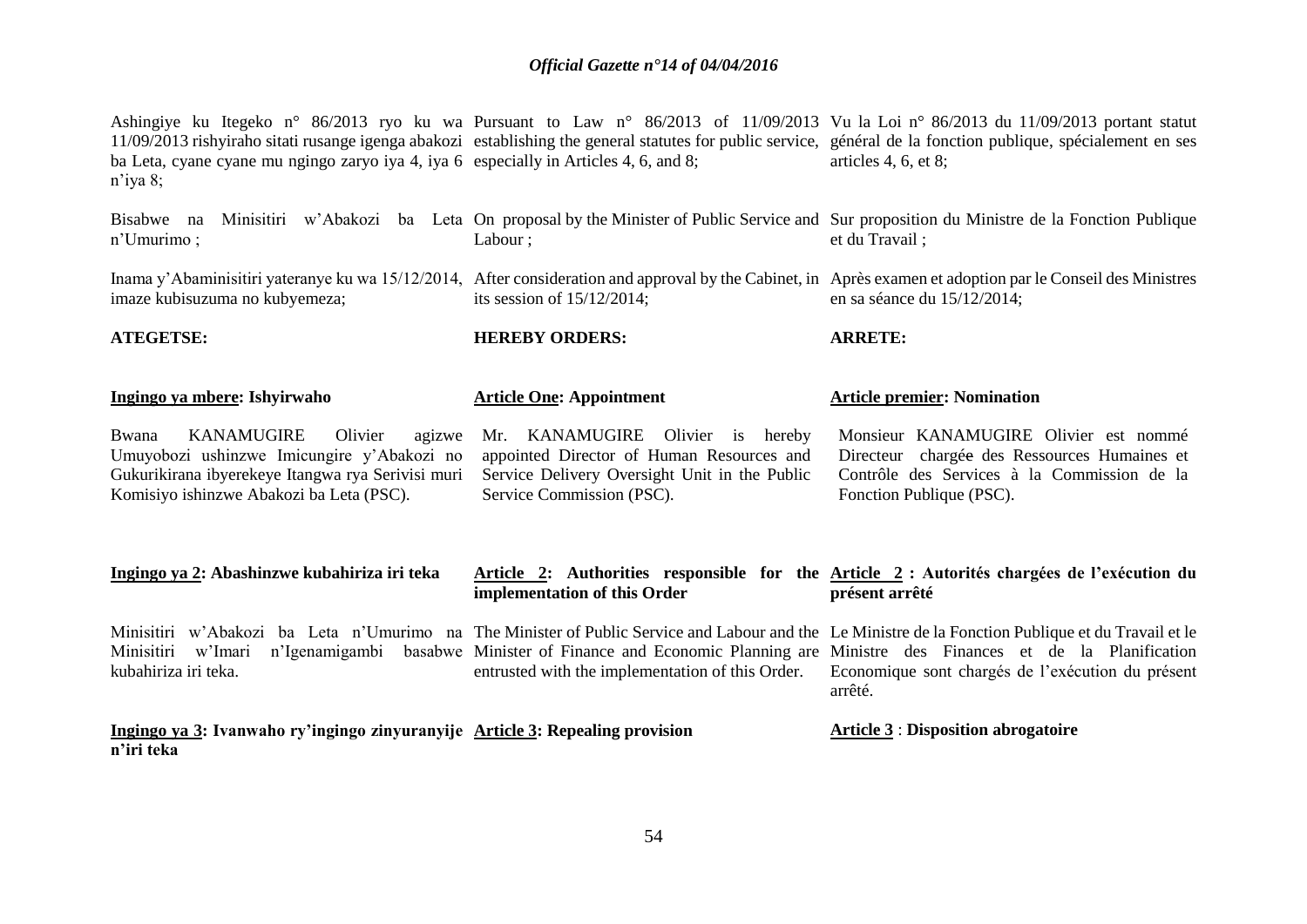| Kigali, ku wa 22/03/2016                                                                                       | Kigali, on 22/03/2016 | Kigali, le 22/03/2016                                                                                                                                                                                                                                                                                                                                |
|----------------------------------------------------------------------------------------------------------------|-----------------------|------------------------------------------------------------------------------------------------------------------------------------------------------------------------------------------------------------------------------------------------------------------------------------------------------------------------------------------------------|
| Iri teka<br>y'u Rwanda. Agaciro karyo gahera ku wa of Rwanda. It takes effect as of 15/12/2014.<br>15/12/2014. |                       | ritangira gukurikizwa ku munsi This Order shall come into force on the date of its Le présent arrêté entre en vigueur le jour de sa<br>ritangarijweho mu Igazeti ya Leta ya Repubulika publication in the Official Gazette of the Republic publication au Journal Officiel de la République du<br>Rwanda. Il sort ses effets à partir du 15/12/2014. |
| Ingingo ya 4: Igihe iteka ritangira gukurikizwa Article 4: Commencement                                        |                       | Article 4 : Entrée en vigueur                                                                                                                                                                                                                                                                                                                        |
| zinyuranyije naryo zivanyweho.                                                                                 | hereby repealed.      | Ingingo zose z'amateka abanziriza iri kandi All prior provisions contrary to this Order are Toutes les dispositions antérieures contraires au<br>présent arrêté sont abrogées.                                                                                                                                                                       |

**(sé) MUREKEZI Anastase** Minisitiri w'Intebe

**(sé) UWIZEYE Judith** Minisitiri w'Abakozi ba Leta n'Umurimo

**(sé) MUREKEZI Anastase** Prime Minister

**(sé)**

**UWIZEYE Judith** Minister of Public Service and Labour

**(sé) MUREKEZI Anastase** Premier Ministre

**(sé) UWIZEYE Judith** Ministre de la Fonction Publique et du Travail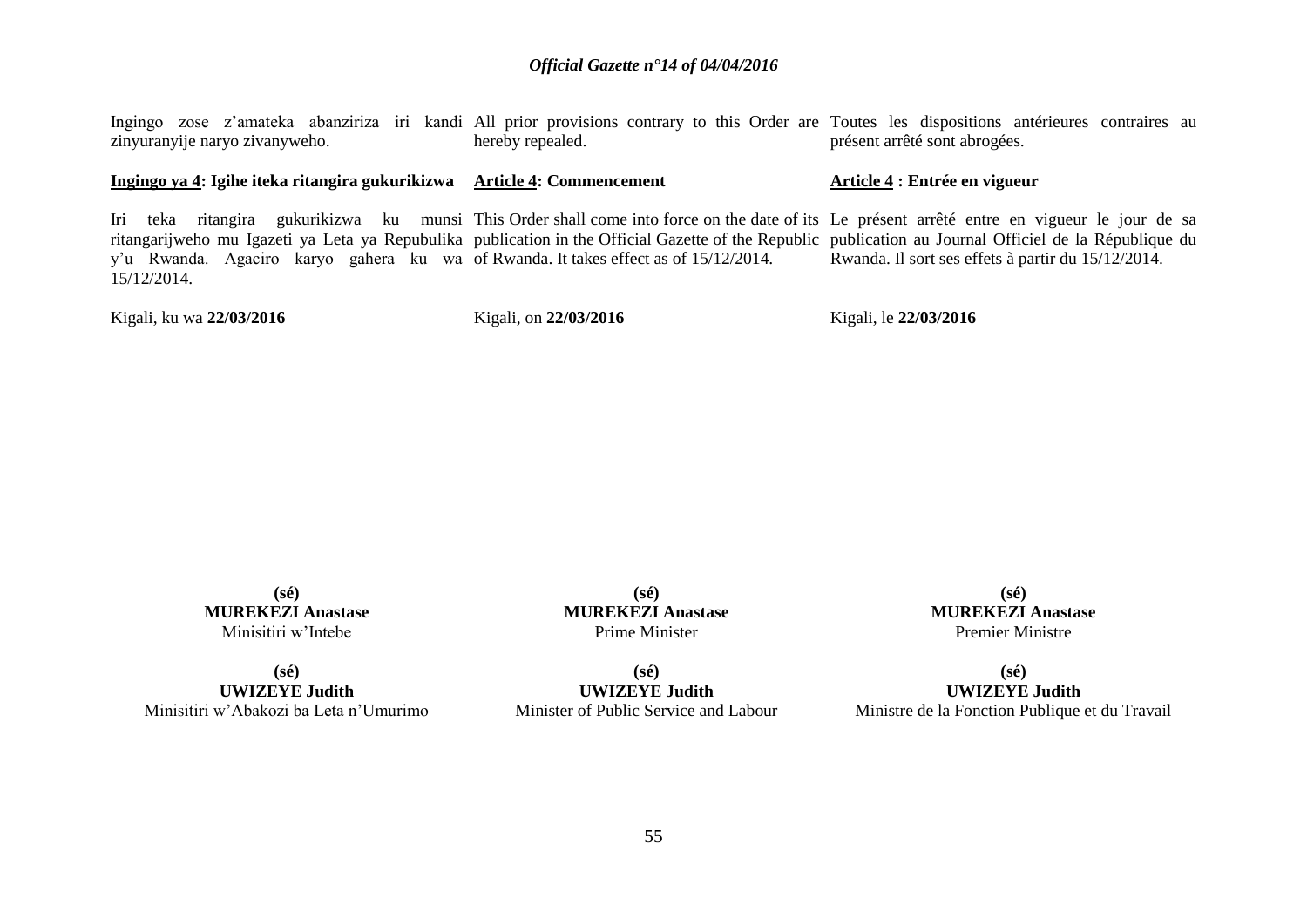**Bibonywe kandi bishyizweho Ikirango cya Repubulika:**

**(sé) BUSINGYE Johnston** Minisitiri w'Ubutabera / Intumwa Nkuru ya Leta **Seen and sealed with the Seal of the Republic:**

**(sé) BUSINGYE Johnston** Minister of Justice /Attorney General **Vu et scellé du Sceau de la République:**

**(sé) BUSINGYE Johnston** Ministre de la Justice / Garde des Sceaux

**ITEKA – RYA MINISITIRI W'INTEBE PRIME MINISTER'S ORDER N°47/03 OF ARRETE DU PREMIER MINISTRE N°47/03 N°47/03 RYO KU WA 22/03/2016 22/03/2016 APPOINTING A DIRECTOR RISHYIRAHO UMUYOBOZI DU 22/03/2016 PORTANT NOMINATION D'UN DIRECTEUR** 

### **ISHAKIRO**

### **TABLE OF CONTENTS**

**TABLE DES MATIERES**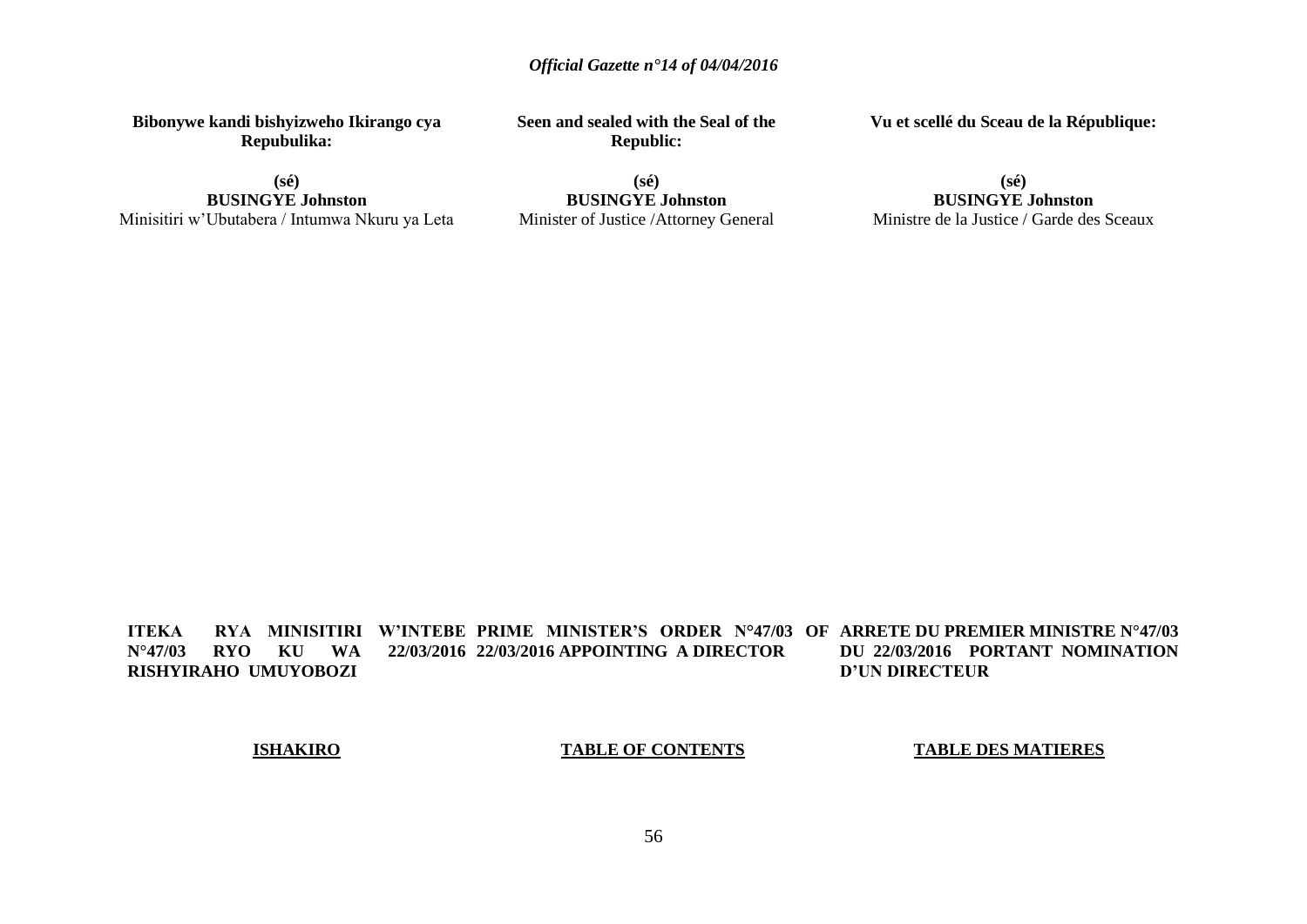| Ingingo ya mbere: Ishyirwaho                                            | <b>Article One: Appointment</b>                                            | <b>Article premier: Nomination</b>                                |
|-------------------------------------------------------------------------|----------------------------------------------------------------------------|-------------------------------------------------------------------|
| Ingingo ya 2: Abashinzwe kubahiriza iri teka                            | Article 2: Authorities responsible for the<br>implementation of this Order | Article 2: Autorités chargées de l'exécution du<br>présent arrêté |
| va $3:$<br>Ivanwaho<br>Ingingo<br>zinyuranyije n'iri teka               | ry'ingingo Article 3: Repealing provision                                  | <b>Article 3: Disposition abrogatoire</b>                         |
| Ingingo ya 4: Igihe iteka ritangira gukurikizwa Article 4: Commencement |                                                                            | Article 4: Entrée en vigueur                                      |

#### **ITEKA RYA MINISITIRI W'INTEBE N°47/03 PRIME MINISTER'S ORDER N°47/03 OF ARRETE DU PREMIER MINISTRE N°47/03 DU RYO KU WA 22/03/2016 RISHYIRAHO 22/03/2016 APPOINTING A DIRECTOR UMUYOBOZI 22/03/2016 PORTANT NOMINATION D'UN DIRECTEUR**

**Minisitiri w'Intebe,**

**The Prime Minister,**

**Le Premier Ministre,**

Ashingiye ku Itegeko Nshinga rya Repubulika y'u Pursuant to the Constitution of the Republic of Vu la Constitution de la République du Rwanda de Rwanda ryo mu 2003 ryavuguruwe mu 2015, Rwanda of 2003 revised in 2015, especially in 2003 révisée en 2015, spécialement en ses articles cyane cyane mu ngingo zaryo iya 119, iya 120, iya Articles 119, 120, 122 and 176; 122 n'iya 176; 119, 120, 122 et 176;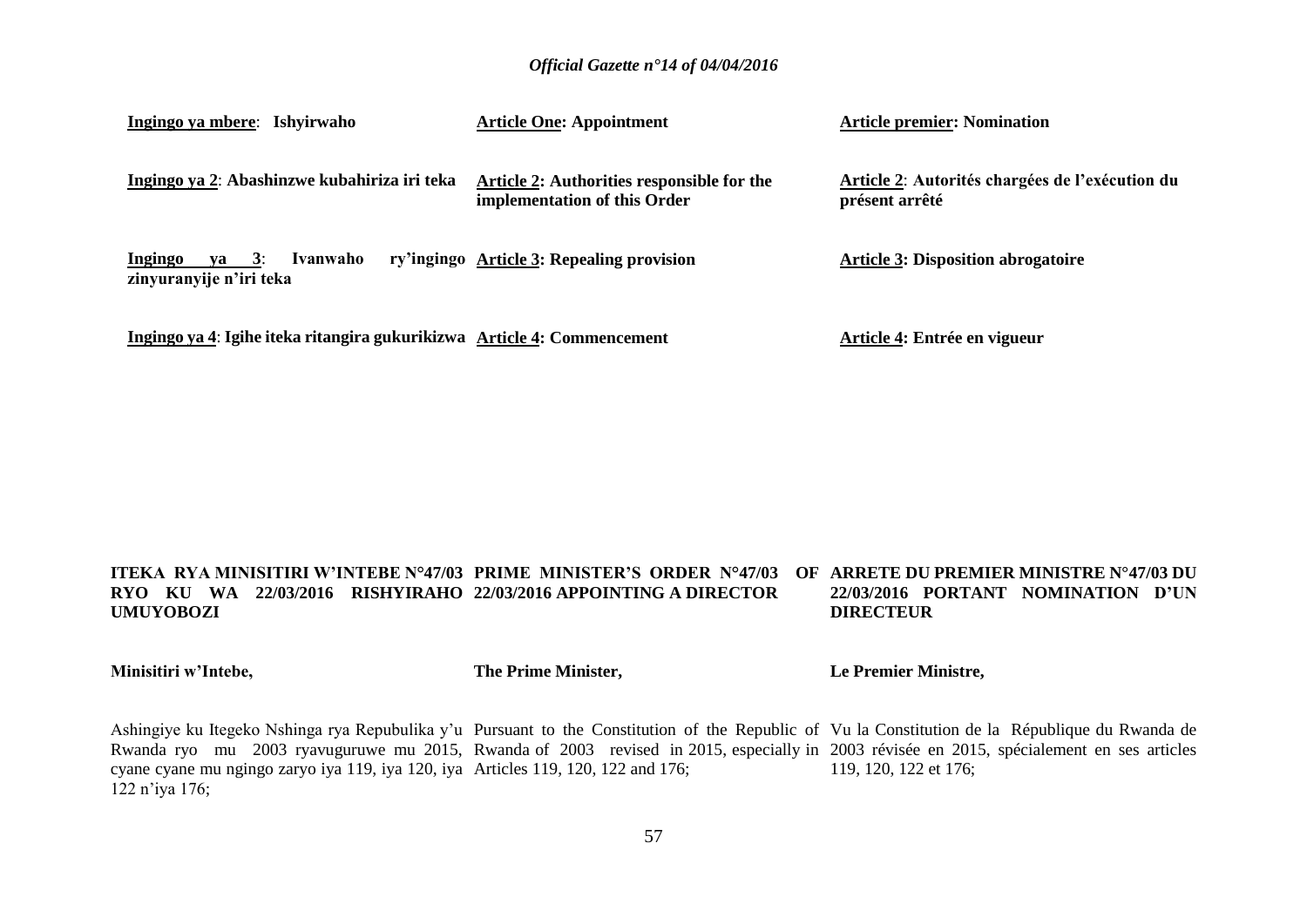| Ingingo ya 3: Ivanwaho ry'ingingo zinyuranyije Article 3: Repealing provision<br>n'iri teka          |                                                                                               | <b>Article 3: Disposition abrogatoire</b>                                                                                                                                                                                                                                                                                      |
|------------------------------------------------------------------------------------------------------|-----------------------------------------------------------------------------------------------|--------------------------------------------------------------------------------------------------------------------------------------------------------------------------------------------------------------------------------------------------------------------------------------------------------------------------------|
| Minisitiri<br>w'Imari<br>n'Igenamigambi<br>kubahiriza iri teka.                                      | entrusted with the implementation of this Order.                                              | Minisitiri w'Abakozi ba Leta n'Umurimo na The Minister of Public Service and Labour and the Le Ministre de la Fonction Publique et du Travail et le<br>basabwe Minister of Finance and Economic Planning are Ministre des Finances et de la Planification<br>Economique sont chargés de l'exécution du présent<br>arrêté.      |
| Ingingo ya 2: Abashinzwe kubahiriza iri teka                                                         | implementation of this Order                                                                  | Article 2: Authorities responsible for the Article 2: Autorités chargées de l'exécution du<br>présent arrêté                                                                                                                                                                                                                   |
| Madamu KANKINDI Dorothée agizwe Umuyobozi<br>ushinzwe Imari muri Minisiteri y'Ubutabera.             | Mrs. KANKINDI Dorothée is hereby appointed<br>Director of Finance in the Ministry of Justice. | KANKINDI<br>Madame<br>Dorothée<br>est nommée<br>Directeur des Finances au Ministère de la Justice.                                                                                                                                                                                                                             |
| Ingingo ya mbere: Ishyirwaho                                                                         | <b>Article One: Appointment</b>                                                               | <b>Article premier: Nomination</b>                                                                                                                                                                                                                                                                                             |
| <b>ATEGETSE:</b>                                                                                     | <b>HEREBY ORDERS</b>                                                                          | <b>ARRETE:</b>                                                                                                                                                                                                                                                                                                                 |
| imaze kubisuzuma no kubyemeza;                                                                       | its session of $15/12/2014$ ;                                                                 | Inama y'Abaminisitiri yateranye ku wa 15/12/2014, After consideration and approval by the Cabinet, in Après examen et adoption par le Conseil des Ministres<br>en sa séance du 15/12/2014;                                                                                                                                     |
| Bisabwe na<br>n'Umurimo;                                                                             | Labour ;                                                                                      | Minisitiri w'Abakozi ba Leta On proposal by the Minister of Public Service and Sur proposition du Ministre de la Fonction Publique<br>et du Travail;                                                                                                                                                                           |
| ba Leta, cyane cyane mu ngingo zaryo iya 4, iya 6 especially in Articles 4, 6, and 8;<br>$n$ 'iya 8; |                                                                                               | Ashingiye ku Itegeko n° 86/2013 ryo ku wa Pursuant to Law n° 86/2013 of 11/09/2013 Vu la Loi n° 86/2013 du 11/09/2013 portant statut<br>11/09/2013 rishyiraho sitati rusange igenga abakozi establishing the general statutes for public service, général de la fonction publique, spécialement en ses<br>articles 4, 6, et 8; |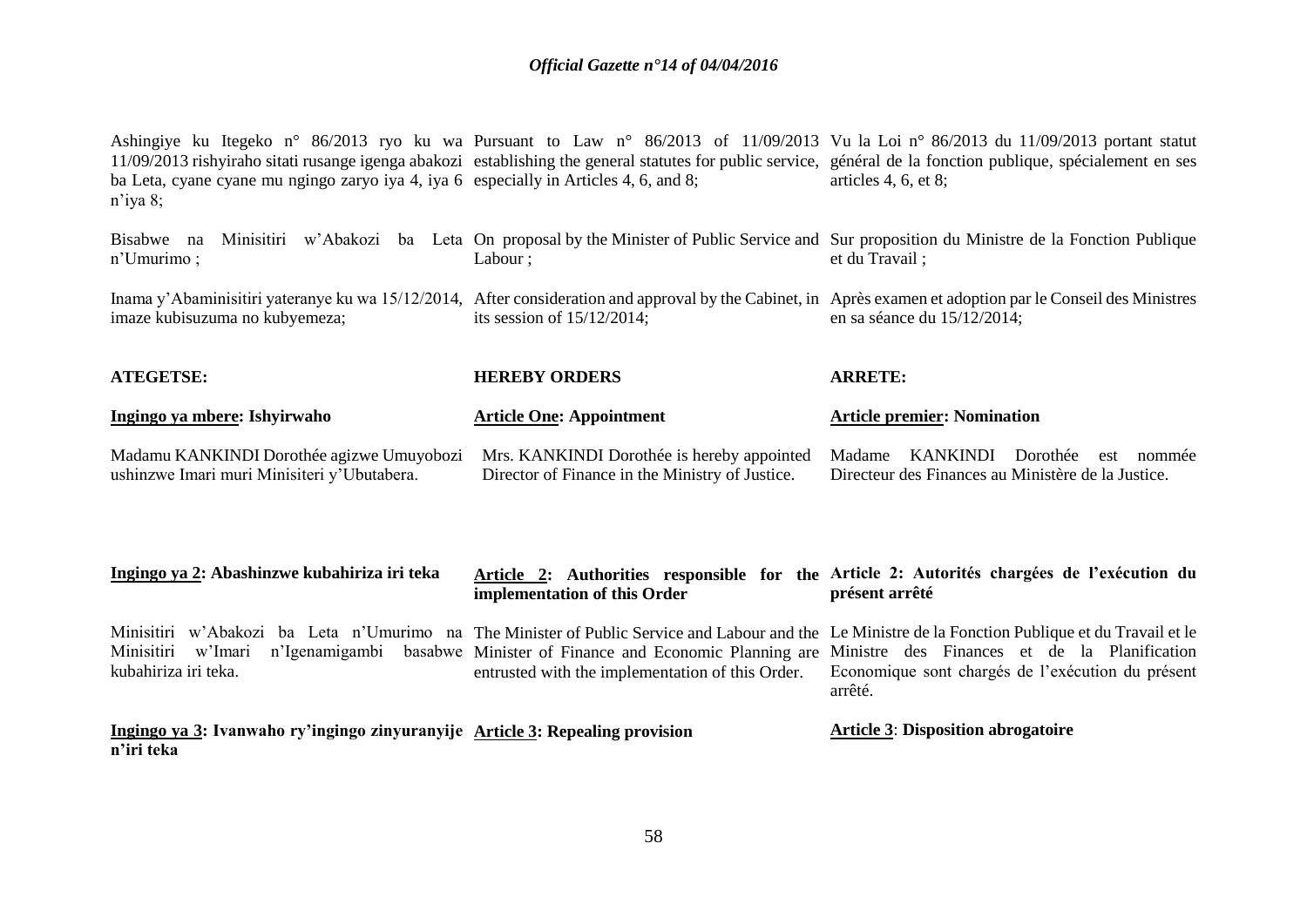| zinyuranyije na ryo zivanyweho.                                                                                | hereby repealed.      | Ingingo zose z'amateka abanziriza iri kandi All prior provisions contrary to this Order are Toutes les dispositions antérieures contraires au<br>présent arrêté sont abrogées.                                                                                                                                                                       |
|----------------------------------------------------------------------------------------------------------------|-----------------------|------------------------------------------------------------------------------------------------------------------------------------------------------------------------------------------------------------------------------------------------------------------------------------------------------------------------------------------------------|
| Ingingo ya 4: Igihe iteka ritangira gukurikizwa Article 4: Commencement                                        |                       | Article 4 : Entrée en vigueur                                                                                                                                                                                                                                                                                                                        |
| Iri teka<br>y'u Rwanda. Agaciro karyo gahera ku wa of Rwanda. It takes effect as of 15/12/2014.<br>15/12/2014. |                       | ritangira gukurikizwa ku munsi This Order shall come into force on the date of its Le présent arrêté entre en vigueur le jour de sa<br>ritangarijweho mu Igazeti ya Leta ya Repubulika publication in the Official Gazette of the Republic publication au Journal Officiel de la République du<br>Rwanda. Il sort ses effets à partir du 15/12/2014. |
| Kigali, ku wa 22/03/2016                                                                                       | Kigali, on 22/03/2016 | Kigali, le 22/03/2016                                                                                                                                                                                                                                                                                                                                |

**(sé) MUREKEZI Anastase** Minisitiri w'Intebe

**(sé) UWIZEYE Judith** Minisitiri w'Abakozi ba Leta n'Umurimo

**(sé) MUREKEZI Anastase** Prime Minister

**(sé)**

**UWIZEYE Judith** Minister of Public Service and Labour

**(sé) MUREKEZI Anastase** Premier Ministre

**(sé) UWIZEYE Judith** Ministre de la Fonction Publique et du Travail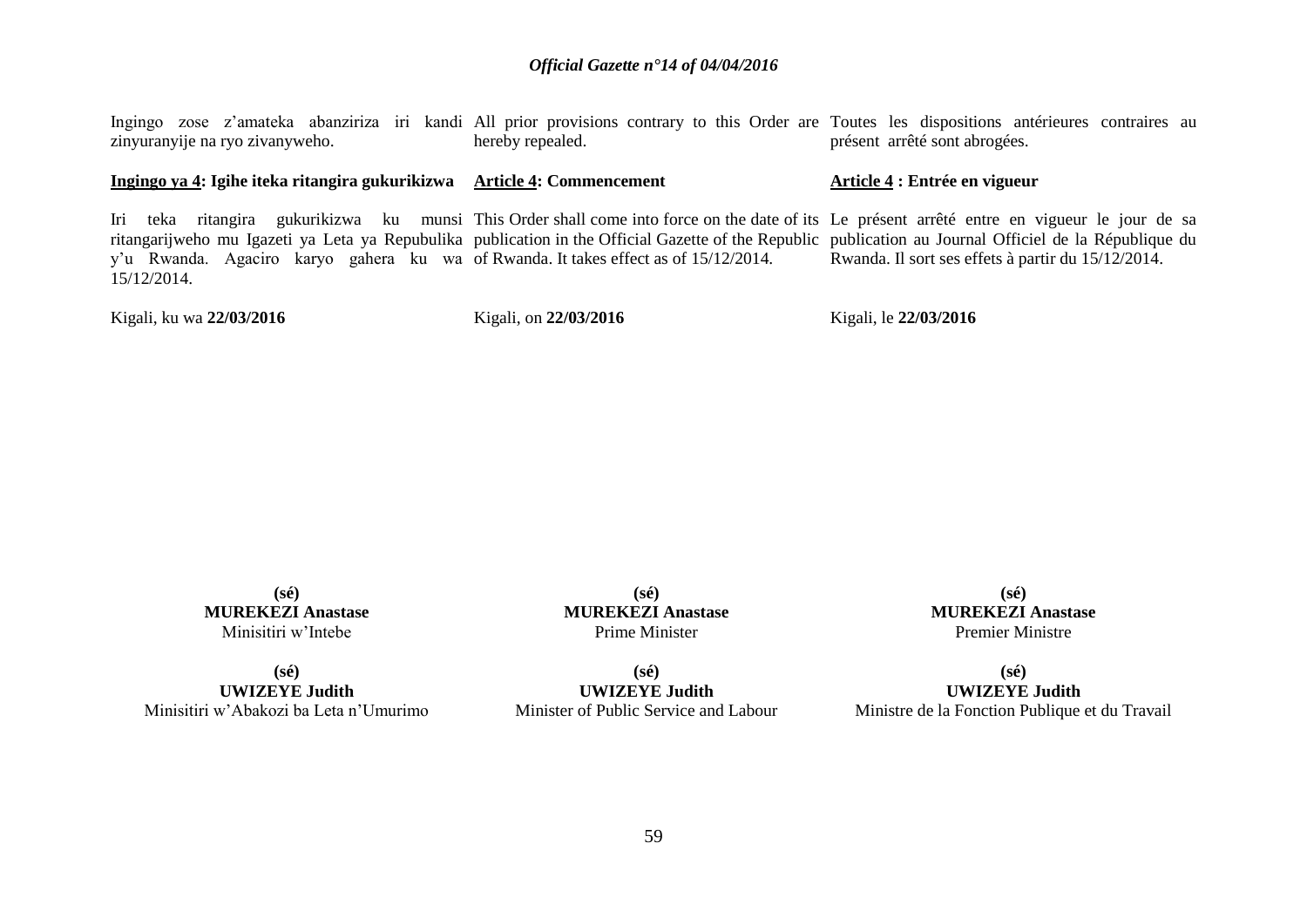**Bibonywe kandi bishyizweho Ikirango cya Repubulika:**

**(sé) BUSINGYE Johnston** Minisitiri w'Ubutabera / Intumwa Nkuru ya Leta **Seen and sealed with the Seal of the Republic:**

**(sé) BUSINGYE Johnston** Minister of Justice /Attorney General **Vu et scellé du Sceau de la République:**

**(sé) BUSINGYE Johnston** Ministre de la Justice / Garde des Sceaux

**ITEKA RYA MINISITIRI W'INTEBE PRIME MINISTER'S ORDER N°48/03 OF ARRETE DU PREMIER MINISTRE N°48/03 N°48/03 RYO KU WA 22/03/2016 22/03/2016 APPOINTING A** *CHIEF TOURISM* **DU 22/03/2016 PORTANT NOMINATION RISHYIRAHO** «*CHIEF OFFICER»* **TOURISM OFFICER D'UN «***CHIEF TOURISM OFFICER»*

### **ISHAKIRO**

### **TABLE OF CONTENTS**

**TABLE DES MATIERES**

**Ingingo ya mbere : Ishyirwaho**

 **Article One : Appointment**

**Article premier : Nomination**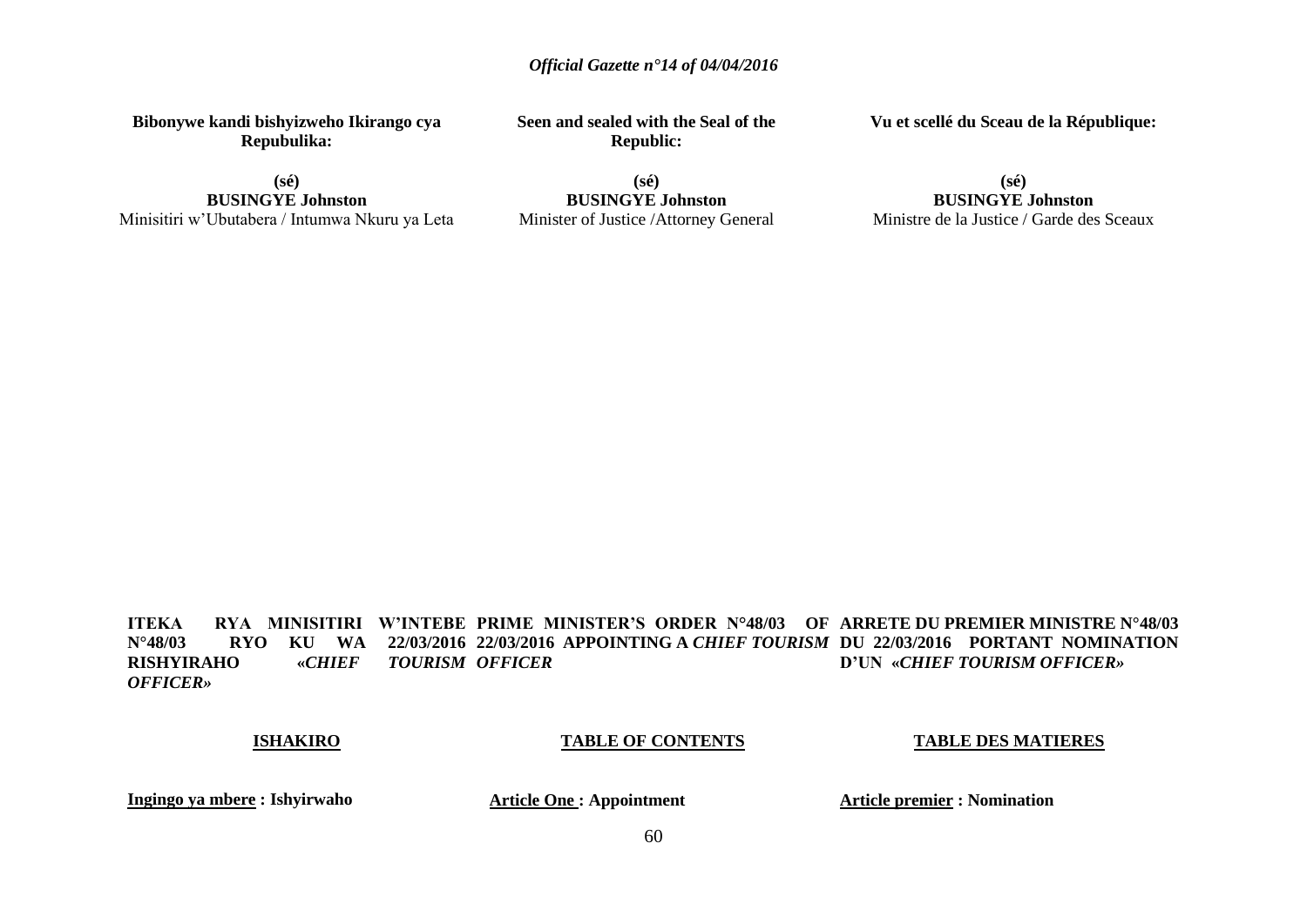|  |                              |  | Ingingo ya 2 : Abashinzwe kubahiriza iri teka Article 2: Authorities responsible for the Article 2: Autorités chargées de l'exécution du |
|--|------------------------------|--|------------------------------------------------------------------------------------------------------------------------------------------|
|  | implementation of this Order |  | présent arrêté                                                                                                                           |

**Ingingo va 3: Ivanwaho zinyuranyije n'iri teka ry'ingingo Article 3 : Repealing provision Article 3 : Disposition abrogatoire**

**Ingingo ya 4: Igihe iteka ritangira gukurikizwa Article 4 : Commencement**

**Article 4 : Entrée en vigueur**

#### **ITEKA RYA MINISITIRI W'INTEBE PRIME MINISTER'S ORDER N°48/03 OF ARRETE DU PREMIER MINISTRE N°48/03 N°48/03 RYO KU WA RISHYIRAHO** «*CHIEF OFFICER»* **22/03/2016 APPOINTING A** *CHIEF*  **DU 22/03/2016 PORTANT NOMINATION D'UN**  *TOURISM OFFICER* **«***CHIEF TOURISM OFFICER»*

**Minisitiri w'Intebe,**

**The Prime Minister,**

**Le Premier Ministre,**

Ashingiye ku Itegeko Nshinga rya Repubulika y'u Pursuant to the Constitution of the Republic of Vu la Constitution de la République du Rwanda de Rwanda ryo mu 2003 ryavuguruwe mu 2015, Rwanda of 2003 revised in 2015, especially in 2003 révisée en 2015, spécialement en ses articles cyane cyane mu ngingo zaryo, iya 119, iya 120, Articles 119, 120, 122 and 176; iya 122 n'iya 176; 119, 120, 122 et 176;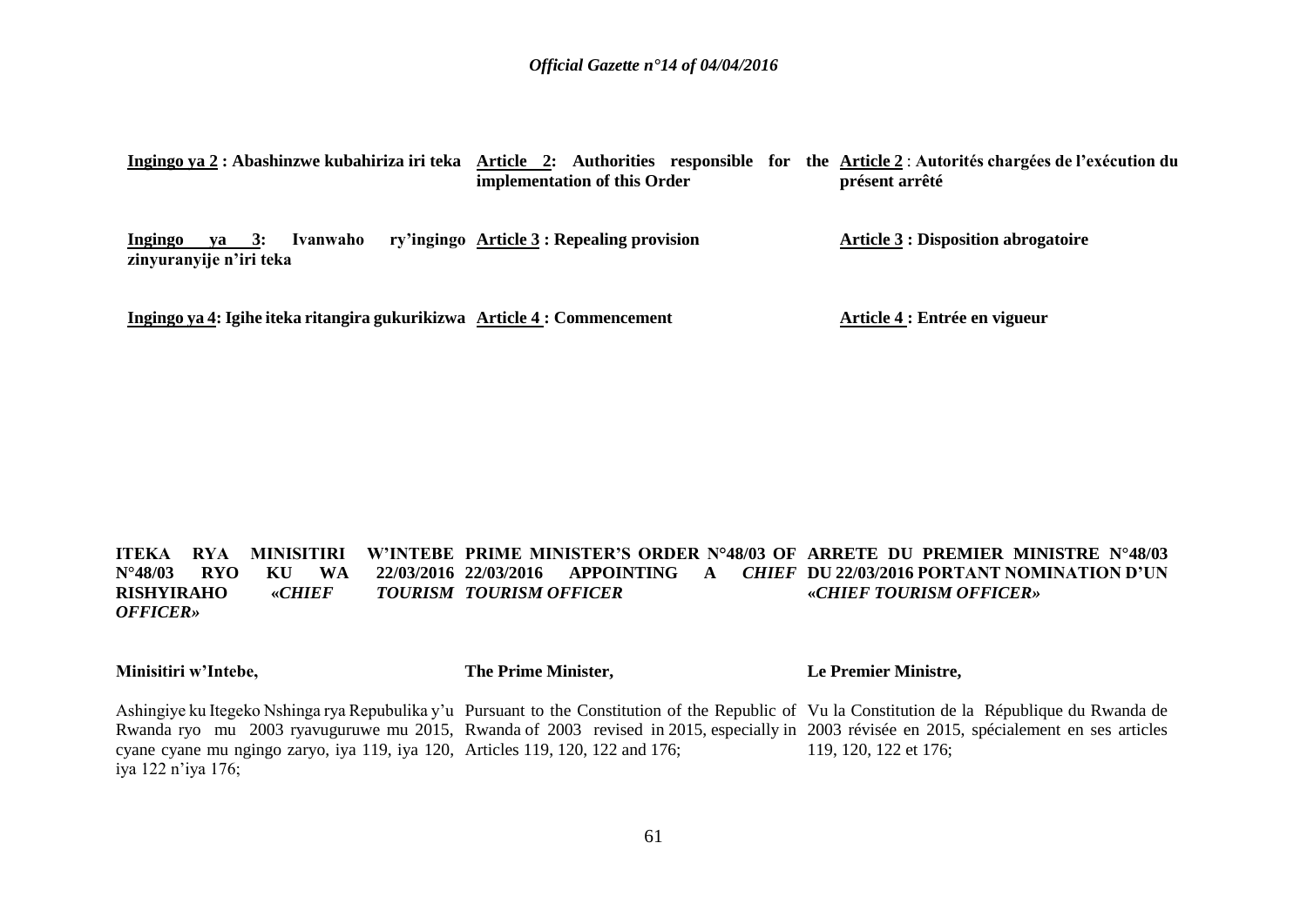| 16/06/2013<br>inshingano, imiterere n'imikorere byarwo, cyane functioning, especially in Articles 19 and 21;<br>cyane mu ngingo zaryo, iya 19 n'iya 21;                                                    |                                                                                                                  | Ashingiye ku Itegeko n° 46/2013 ryo ku wa Pursuant to Law n° 46/2013 of 16/06/2013 Vu la Loi n° 46/2013 du 16/06/2013 portant création<br>rishyiraho Urwego rushinzwe establishing Rwanda Development Board (RDB) de l'Office Pour la Promotion du Développement au<br>Iterambere mu Rwanda (RDB) rikanagena and determining its mission, organization and Rwanda (RDB) et déterminant ses missions, son<br>organisation et son fonctionnement, spécialement en<br>ses articles 19 et 21; |
|------------------------------------------------------------------------------------------------------------------------------------------------------------------------------------------------------------|------------------------------------------------------------------------------------------------------------------|-------------------------------------------------------------------------------------------------------------------------------------------------------------------------------------------------------------------------------------------------------------------------------------------------------------------------------------------------------------------------------------------------------------------------------------------------------------------------------------------|
| n'Umurimo;                                                                                                                                                                                                 | and Labour;                                                                                                      | Bisabwe na Minisitiri w'Abakozi ba Leta On proposal by the Minister of Public Service Sur proposition du Ministre de la Fonction Publique<br>et du Travail;                                                                                                                                                                                                                                                                                                                               |
| y'Abaminisitiri yateranye<br>Inama<br>09/09/2015, imaze kubisuzuma no kubyemeza;                                                                                                                           | in its session of $09/09/2015$ ;                                                                                 | ku wa After consideration and approval by the Cabinet, Après examen et adoption par le Conseil des<br>Ministres en sa séance du 09/09/2015;                                                                                                                                                                                                                                                                                                                                               |
| <b>ATEGETSE:</b>                                                                                                                                                                                           | <b>HEREBY ORDERS:</b>                                                                                            | <b>ARRETE:</b>                                                                                                                                                                                                                                                                                                                                                                                                                                                                            |
| Ingingo ya mbere: Ishyirwaho                                                                                                                                                                               | <b>Article One: Appointment</b>                                                                                  | <b>Article premier: Nomination</b>                                                                                                                                                                                                                                                                                                                                                                                                                                                        |
| Madamu KARIZA Belise agizwe «Chief Tourism<br>Officer» mu Rwego rushinzwe Iterambere mu<br>Rwanda (RDB).                                                                                                   | Ms. KARIZA Belise is hereby appointed<br>Officer<br>Rwanda<br>Chief<br>Tourism<br>in<br>Development Board (RDB). | Madame KARIZA Belise est nommée «Chief<br>Tourism Officer» à l'Office pour la Promotion du<br>Développement au Rwanda (RDB).                                                                                                                                                                                                                                                                                                                                                              |
| Ingingo ya 2: Abashinzwe kubahiriza iri teka                                                                                                                                                               | implementation of this Order                                                                                     | Article 2: Authorities responsible for the Article 2: Autorités chargées de l'exécution du<br>présent arrêté                                                                                                                                                                                                                                                                                                                                                                              |
| Minisitiri w'Abakozi ba Leta n'Umurimo na the Minister of Finance and Economic Planning<br>Minisitiri w'Imari n'Igenamigambi basabwe are entrusted with the implementation of this<br>kubahiriza iri teka. | The Minister of Public Service and Labour and<br>Order.                                                          | Le Ministre de la Fonction Publique et du Travail et<br>le Ministre des Finances et de la Planification<br>Economique sont chargés de l'exécution du présent<br>arrêté.                                                                                                                                                                                                                                                                                                                   |
| ry'ingingo<br>Ingingo ya 3:<br>Ivanwaho                                                                                                                                                                    | <b>Article 3: Repealing provision</b>                                                                            | <b>Article 3: Disposition abrogatoire</b>                                                                                                                                                                                                                                                                                                                                                                                                                                                 |
| zinyuranyije n'iri teka<br>Ingingo zose z'amateka abanziriza iri kandi hereby repealed.<br>zinyuranyije na ryo zivanyweho.                                                                                 |                                                                                                                  | All prior provisions contrary to this Order are Toutes les dispositions antérieures contraires au<br>présent arrêté sont abrogées.                                                                                                                                                                                                                                                                                                                                                        |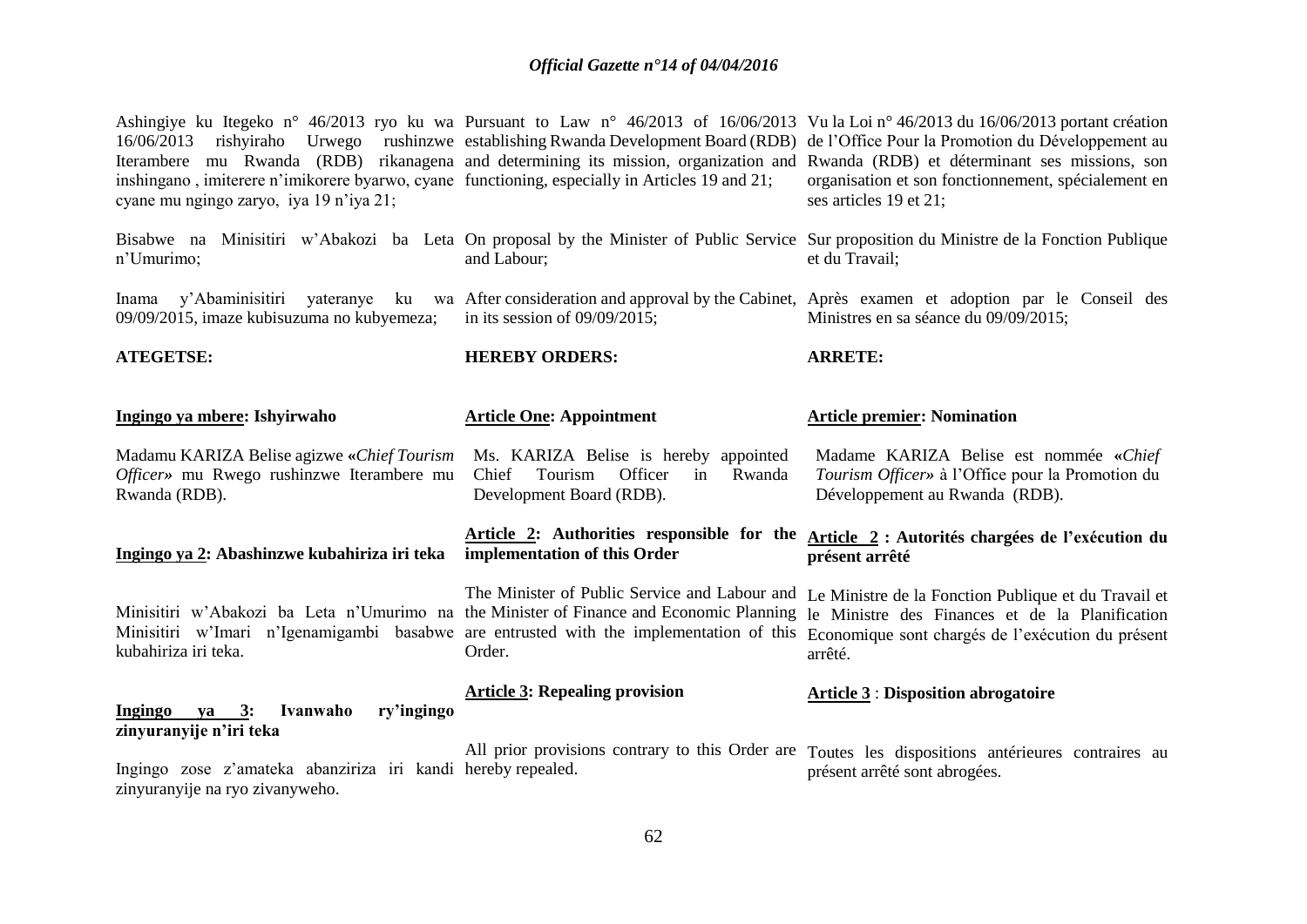|                                                                                                                                           | <b>Article 4: Commencement</b> | Article 4 : Entrée en vigueur                                                                                                                             |
|-------------------------------------------------------------------------------------------------------------------------------------------|--------------------------------|-----------------------------------------------------------------------------------------------------------------------------------------------------------|
| Ingingo ya 4: Igihe iteka ritangira gukurikizwa                                                                                           |                                |                                                                                                                                                           |
| Iri teka ritangira gukurikizwa ku munsi its signature. It takes effect as of 09/09/2015.<br>rishyiriweho umukono. Agaciro karyo gahera ku |                                | This Order shall come into force on the date of Le présent arrêté entre en vigueur le jour de sa<br>signature. Il sort ses effets à partir du 09/09/2015. |
| wa 09/09/2015.                                                                                                                            | Kigali, on 22/03/2016          | Kigali, le 22/03/2016                                                                                                                                     |
| Kigali, ku wa 22/03/2016                                                                                                                  |                                |                                                                                                                                                           |

**(sé) MUREKEZI Anastase** Minisitiri w'Intebe

**(sé) MUREKEZI Anastase** Prime Minister

**(sé) MUREKEZI Anastase** Premier Ministre

**(sé) UWIZEYE Judith** Minisitiri w'Abakozi ba Leta n'Umurimo

**UWIZEYE Judith** Minister of Public Service and Labour

**(sé)**

**(sé)**

**UWIZEYE Judith** Ministre de la Fonction Publique et du Travail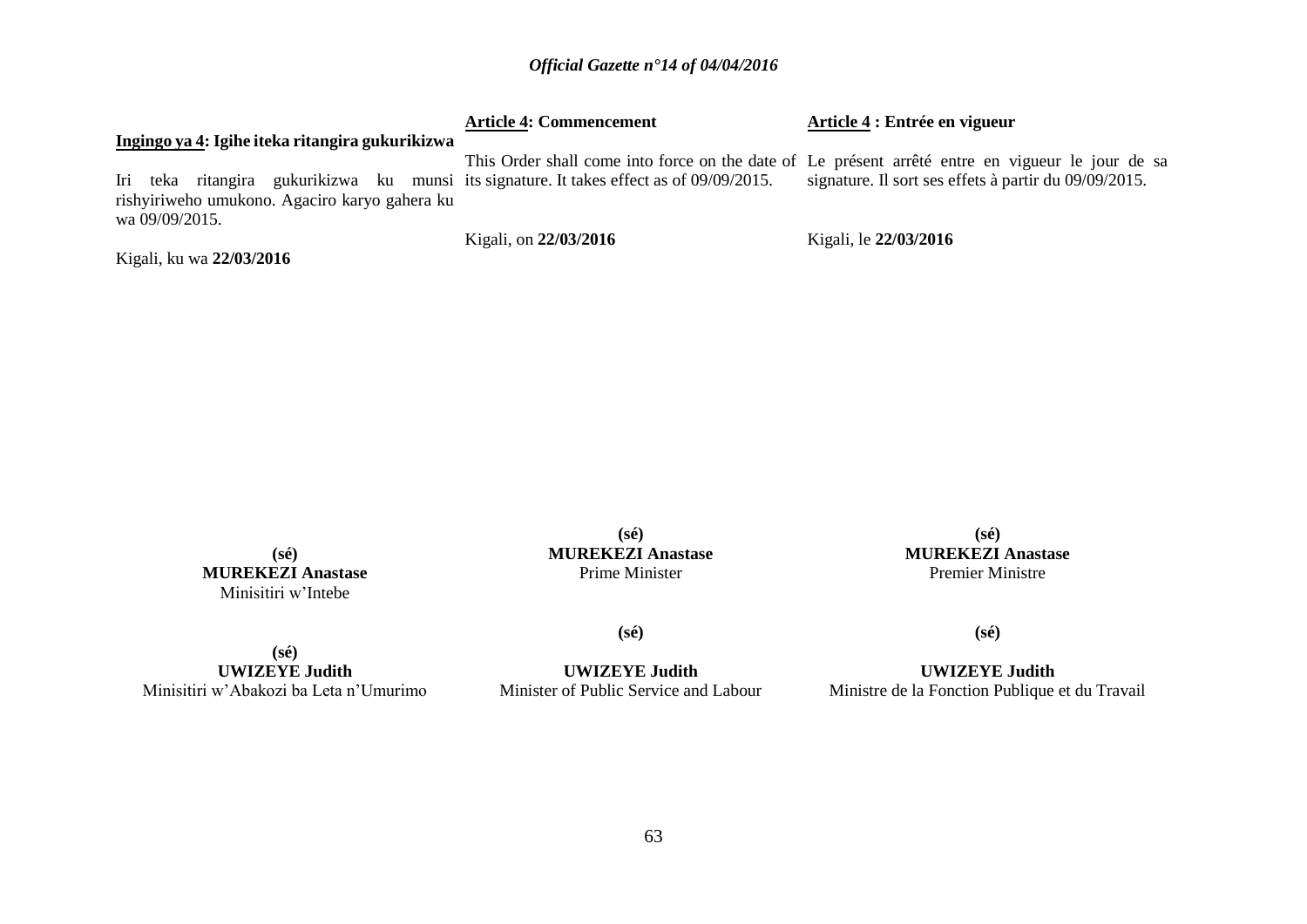**Bibonywe kandi bishyizweho Ikirango cya Repubulika:**

**Seen and sealed with the Seal of the Republic:**

**Vu et scellé du Sceau de la République:**

**(sé) BUSINGYE Johnston** Minisitiri w'Ubutabera / Intumwa Nkuru ya Leta

**(sé) BUSINGYE Johnston** Minister of Justice /Attorney General

**(sé) BUSINGYE Johnston** Ministre de la Justice / Garde des Sceaux

**ITEKA RYA MINISITIRI W'INTEBE N°49/03 PRIME MINISTER'S ORDER N°49/03 OF RYO KU WA 22/03/2016 RISHYIRAHO 22/03/2016 APPOINTING A DIRECTOR UMUYOBOZI ARRETE DU PREMIER MINISTRE N°49/03 DU 22/03/2016 PORTANT NOMINATION D'UN DIRECTEUR** 

**ISHAKIRO**

**TABLE OF CONTENTS**

**TABLE DES MATIERES**

**Ingingo ya mbere** : **Ishyirwaho**

**Article One : Appointment**

**Article premier : Nomination**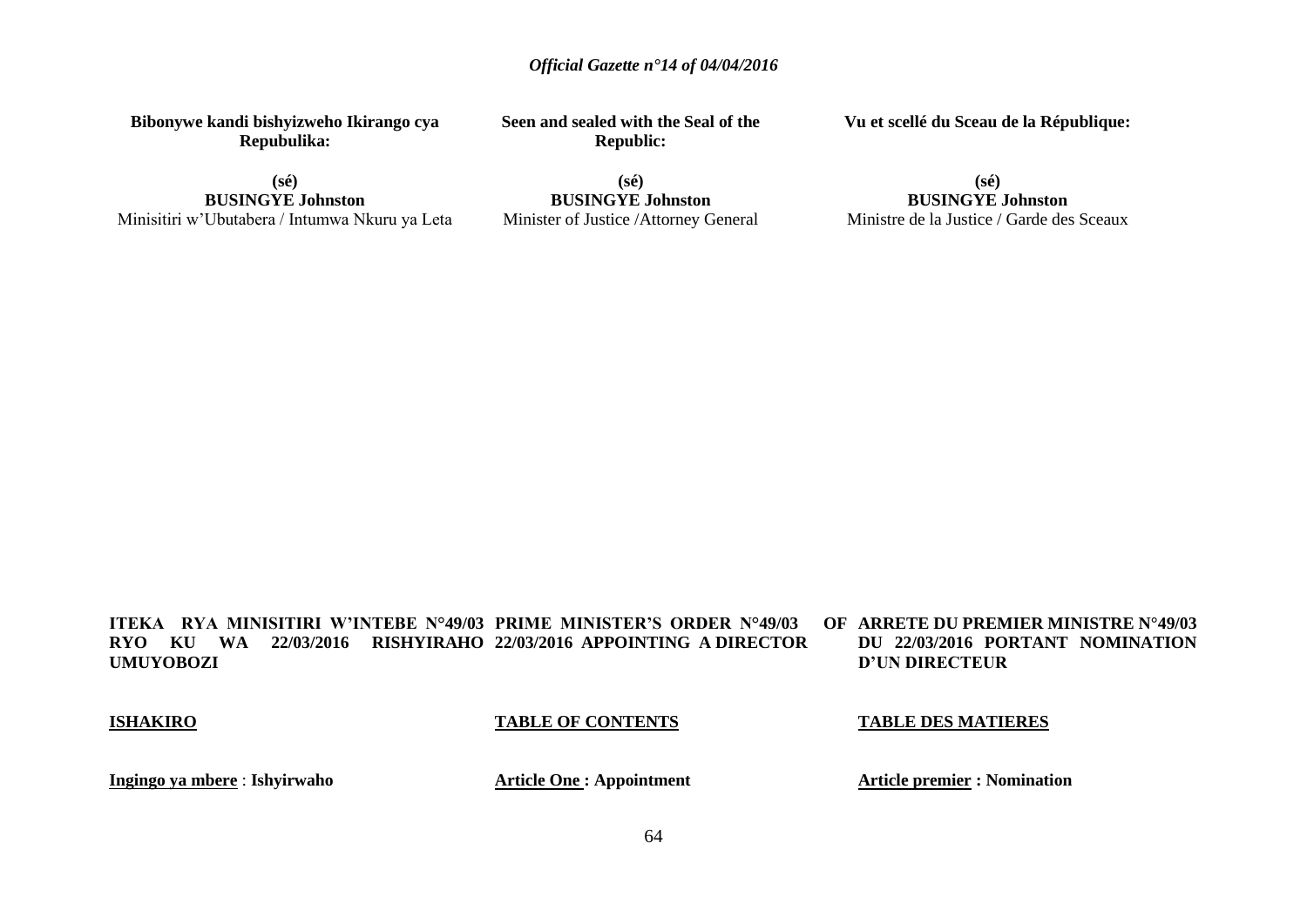| Ingingo ya 2 : Abashinzwe kubahiriza iri teka                                               | Authorities responsible for<br>Article 2:<br>implementation of this Order | the Article 2 : Autorités chargées de l'exécution du<br>présent arrêté |
|---------------------------------------------------------------------------------------------|---------------------------------------------------------------------------|------------------------------------------------------------------------|
| Ingingo ya 3: Ivanwaho ry'ingingo zinyuranyije Article 3: Repealing provision<br>n'iri teka |                                                                           | <b>Article 3 : Disposition abrogatoire</b>                             |
| Ingingo ya 4: Igihe iteka ritangira gukurikizwa                                             | <b>Article 4 : Commencement</b>                                           | Article 4 : Entrée en vigueur                                          |

#### **ITEKA RYA MINISITIRI W'INTEBE N°49/03 PRIME MINISTER'S ORDER N°49/03 OF ARRETE DU PREMIER MINISTRE N°49/03 RYO KU WA 22/03/2016 RISHYIRAHO 22/03/2016 APPOINTING A DIRECTOR UMUYOBOZI DU 22/03/2016 PORTANT NOMINATION D'UN DIRECTEUR**

**Minisitiri w'Intebe,**

**The Prime Minister,**

**Le Premier Ministre,**

Ashingiye ku Itegeko Nshinga rya Repubulika y'u Pursuant to the Constitution of the Republic of Vu la Constitution de la République du Rwanda de Rwanda ryo mu 2003 ryavuguruwe mu 2015, Rwanda of 2003 revised in 2015, especially in 2003 révisée en 2015, spécialement en ses articles cyane cyane mu ngingo zaryo, iya 119, iya 120, iya Articles 119, 120, 122 and 176; 122 n'iya 176; 119, 120, 122 et 176;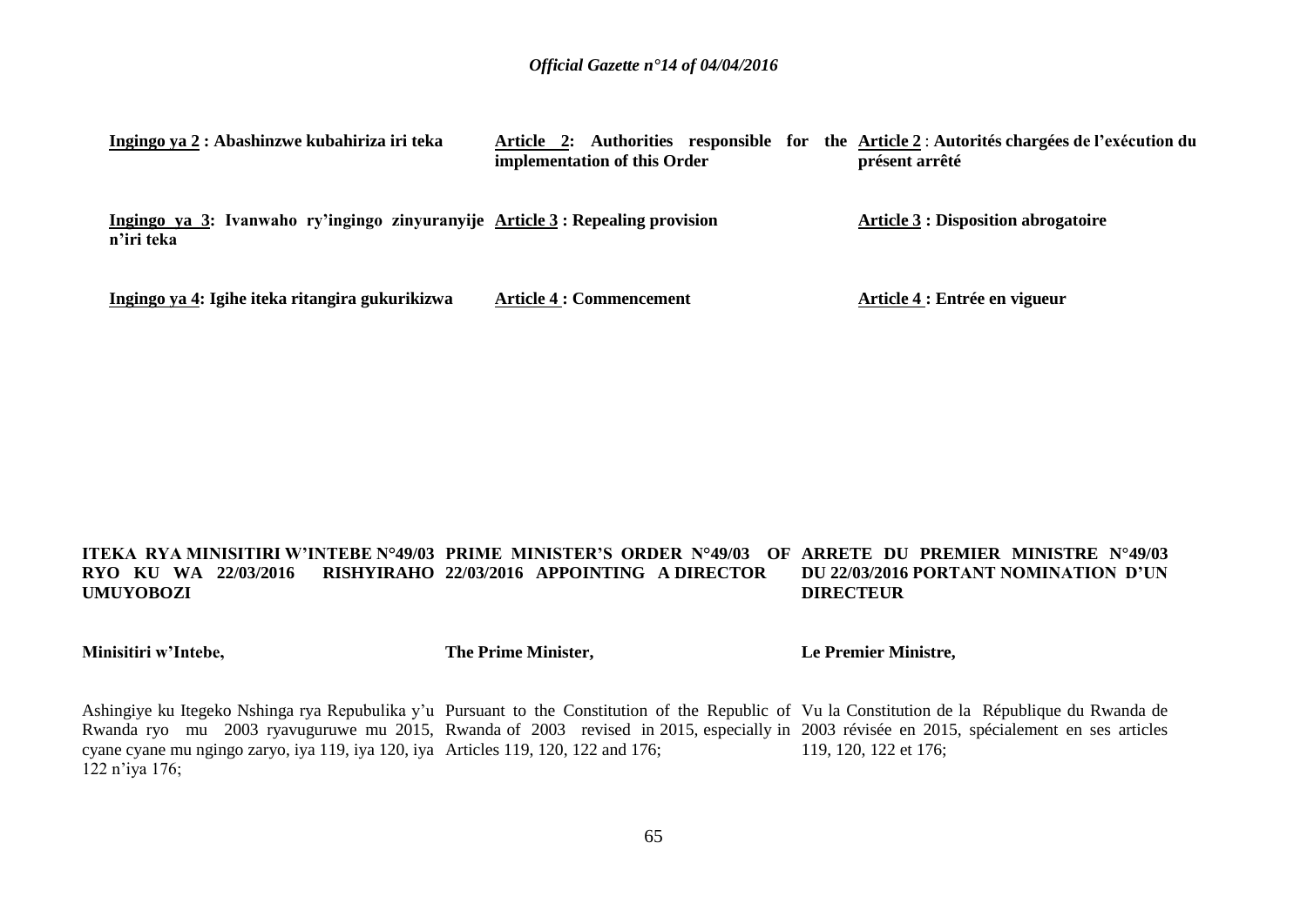| Abakozi ba Leta, cyane cyane mu ngingo zaryo, iya Service, especially in Articles 4, 6, and 8;<br>4, iya 6, iya 7 n'iya 8; |                               | Ashingiye ku Itegeko n° 86/2013 ryo ku wa Pursuant to Law n° 86/2013 of 11/09/2013 Vu la Loi n° 86/2013 du 11/09/2013 portant Statut<br>11/09/2013 rishyiraho Sitati Rusange igenga establishing the General Statutes for Public Général de la Fonction Publique, spécialement en ses<br>articles 4, 6, et 8; |
|----------------------------------------------------------------------------------------------------------------------------|-------------------------------|---------------------------------------------------------------------------------------------------------------------------------------------------------------------------------------------------------------------------------------------------------------------------------------------------------------|
| Bisabwe na Minisitiri w'Abakozi<br>ba<br>n'Umurimo;                                                                        | Labour:                       | Leta On proposal by the Minister of Public Service and Sur proposition du Ministre de la Fonction Publique<br>et du Travail :                                                                                                                                                                                 |
| imaze kubisuzuma no kubyemeza;                                                                                             | its session of $09/09/2015$ ; | Inama y'Abaminisitiri yateranye ku wa 09/09/2015, After consideration and approval by the Cabinet, in Après examen et adoption par le Conseil des Ministres<br>en sa séance du $09/09/2015$ ;                                                                                                                 |

**ARRETE:**

**ATEGETSE:**

**n'iri teka**

**Ingingo ya mbere: Ishyirwaho** Bwana NZIRWANABAKE Fidéle agizwe **Article One: Appointment** Mr. NZIRWANABAKE Fidéle is hereby **Article premier: Nomination**  Monsieur NZIRWANABAKE Fidéle est nommé

**HEREBY ORDERS:**

Umuyobozi ushinzwe Imari muri Minisiteri y'Ibikorwaremezo. appointed Director of Finance Unit in the Ministry of Infrastructure. Directeur chargé des Finances au Ministère des Infrastructures.

| Ingingo ya 2: Abashinzwe kubahiriza iri teka                                  | implementation of this Order | Article 2: Authorities responsible for the Article 2 : Autorités chargées de l'exécution du<br>présent arrêté                                                                                                                                                                                                                                                                             |
|-------------------------------------------------------------------------------|------------------------------|-------------------------------------------------------------------------------------------------------------------------------------------------------------------------------------------------------------------------------------------------------------------------------------------------------------------------------------------------------------------------------------------|
| Minisitiri w'Imari<br>kubahiriza iri teka.                                    |                              | Minisitiri w'Abakozi ba Leta n'Umurimo na The Minister of Public Service and Labour and the Le Ministre de la Fonction Publique et du Travail et le<br>n'Igenamigambi basabwe Minister of Finance and Economic Planning are Ministre des Finances et de la Planification<br>entrusted with the implementation of this Order. Economique sont chargés de l'exécution du présent<br>arrêté. |
| Ingingo ya 3: Ivanwaho ry'ingingo zinyuranyije Article 3: Repealing provision |                              | <b>Article 3: Disposition abrogatoire</b>                                                                                                                                                                                                                                                                                                                                                 |

Ingingo zose z'amateka abanziriza iri kandi All prior provisions contrary to this Order are Toutes les dispositions antérieures contraires au zinyuranyije naryo zivanyweho. hereby repealed. présent arrêté sont abrogées.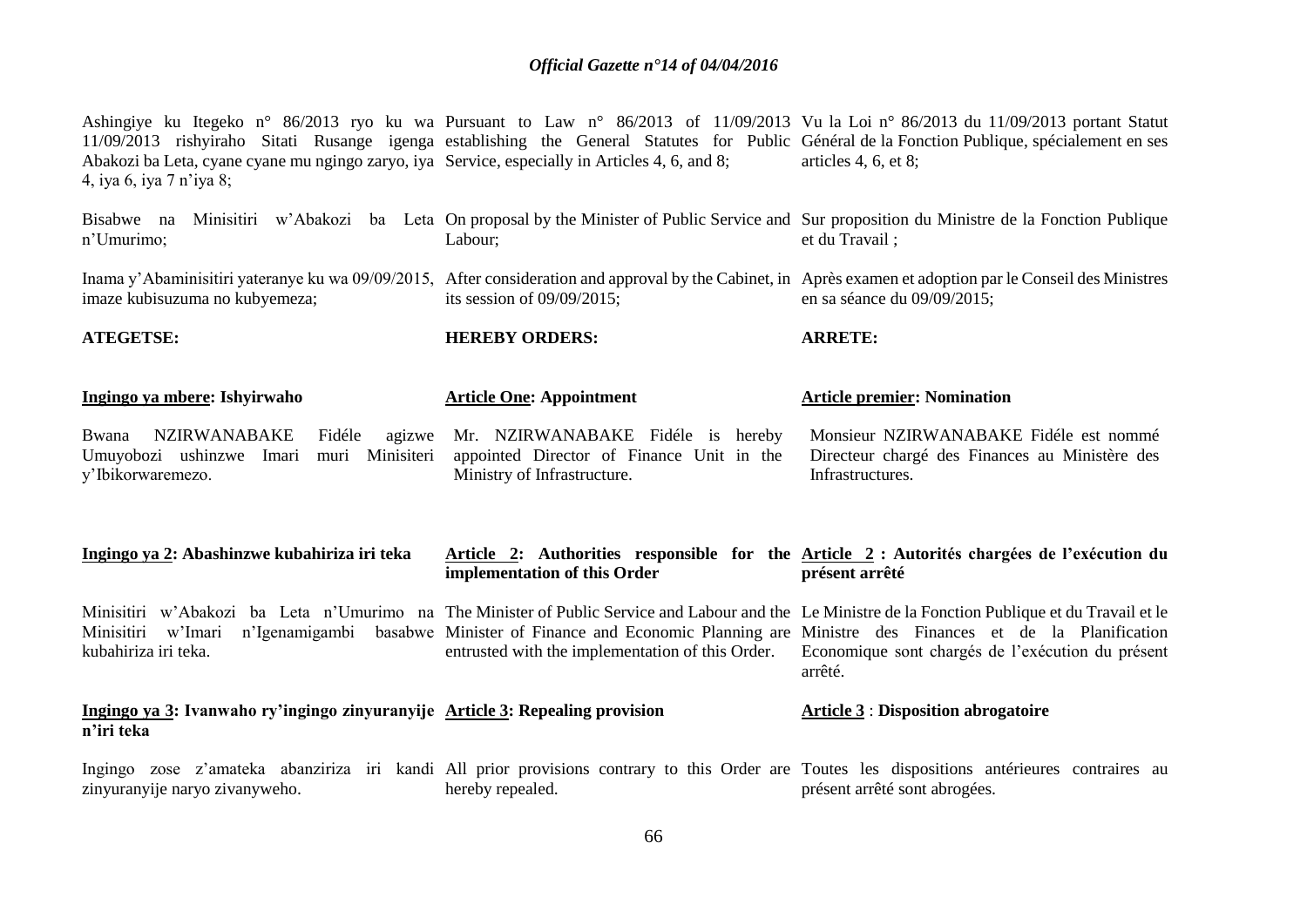| Ingingo ya 4: Igihe iteka ritangira gukurikizwa                                              | <b>Article 4: Commencement</b> | Article 4 : Entrée en vigueur                                                                                                                                                                                      |
|----------------------------------------------------------------------------------------------|--------------------------------|--------------------------------------------------------------------------------------------------------------------------------------------------------------------------------------------------------------------|
| umukono. Agaciro karyo gahera ku wa 09/09/2015. signature. It takes effect as of 09/09/2015. |                                | Iri teka ritangira gukurikizwa ku munsi rishyiriweho This Order shall come into force on the date of its Le présent arrêté entre en vigueur le jour de sa<br>signature. Il sort ses effets à partir du 09/09/2015. |
| Kigali, ku wa 22/03/2016                                                                     | Kigali, on 22/03/2016          | Kigali, le 22/03/2016                                                                                                                                                                                              |

**(sé) MUREKEZI Anastase** Minisitiri w'Intebe **(sé) UWIZEYE Judith** Minisitiri w'Abakozi ba Leta n'Umurimo

**(sé) MUREKEZI Anastase** Prime Minister **(sé)**

**UWIZEYE Judith** Minister of Public Service and Labour

**(sé) MUREKEZI Anastase** Premier Ministre **(sé) UWIZEYE Judith** Ministre de la Fonction Publique et du Travail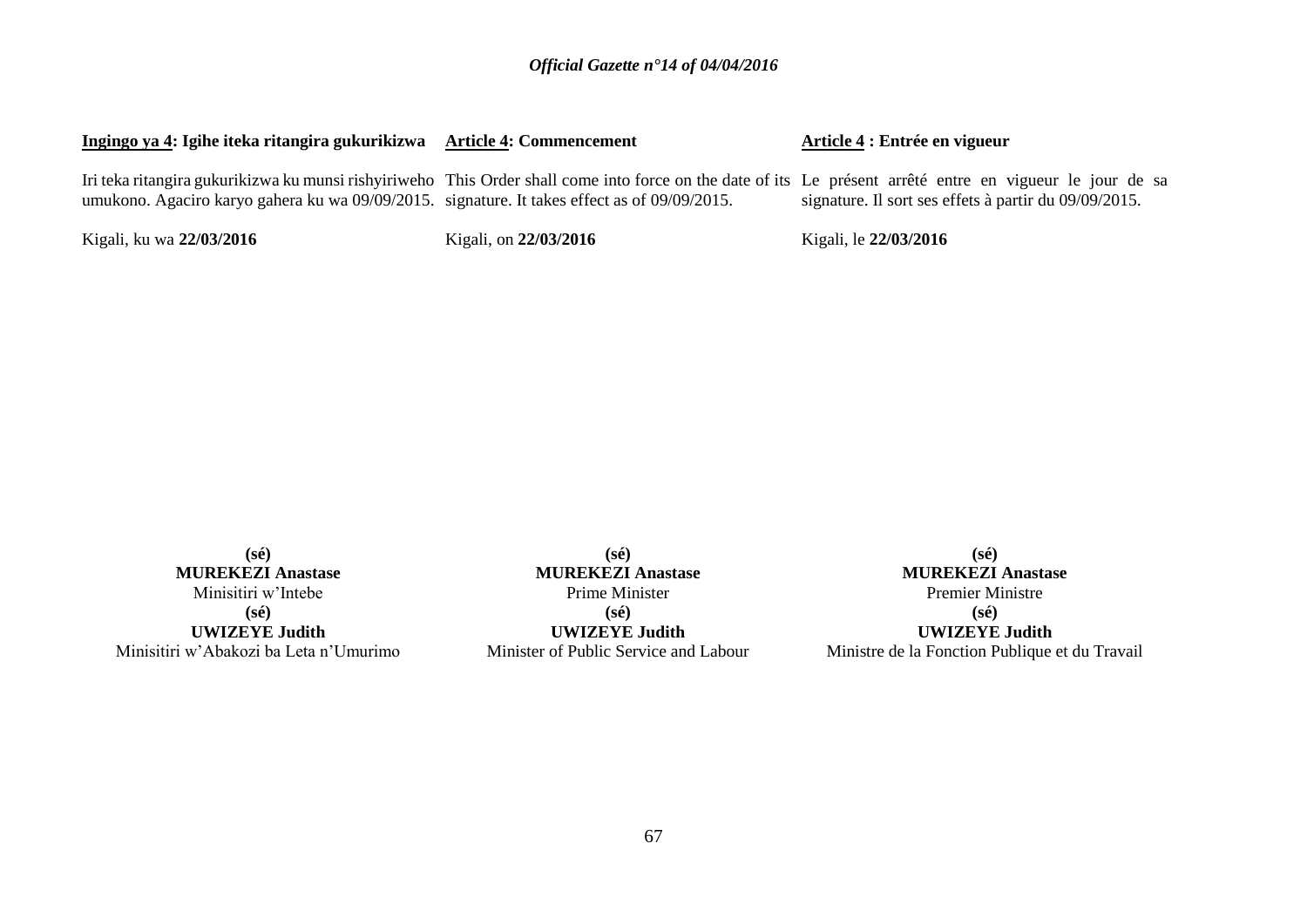**Bibonywe kandi bishyizweho Ikirango cya Repubulika:**

**Seen and sealed with the Seal of the Republic:**

**Vu et scellé du Sceau de la République:**

**(sé) BUSINGYE Johnston** Minisitiri w'Ubutabera / Intumwa Nkuru ya Leta

**(sé) BUSINGYE Johnston** Minister of Justice /Attorney General

**(sé) BUSINGYE Johnston** Ministre de la Justice / Garde des Sceaux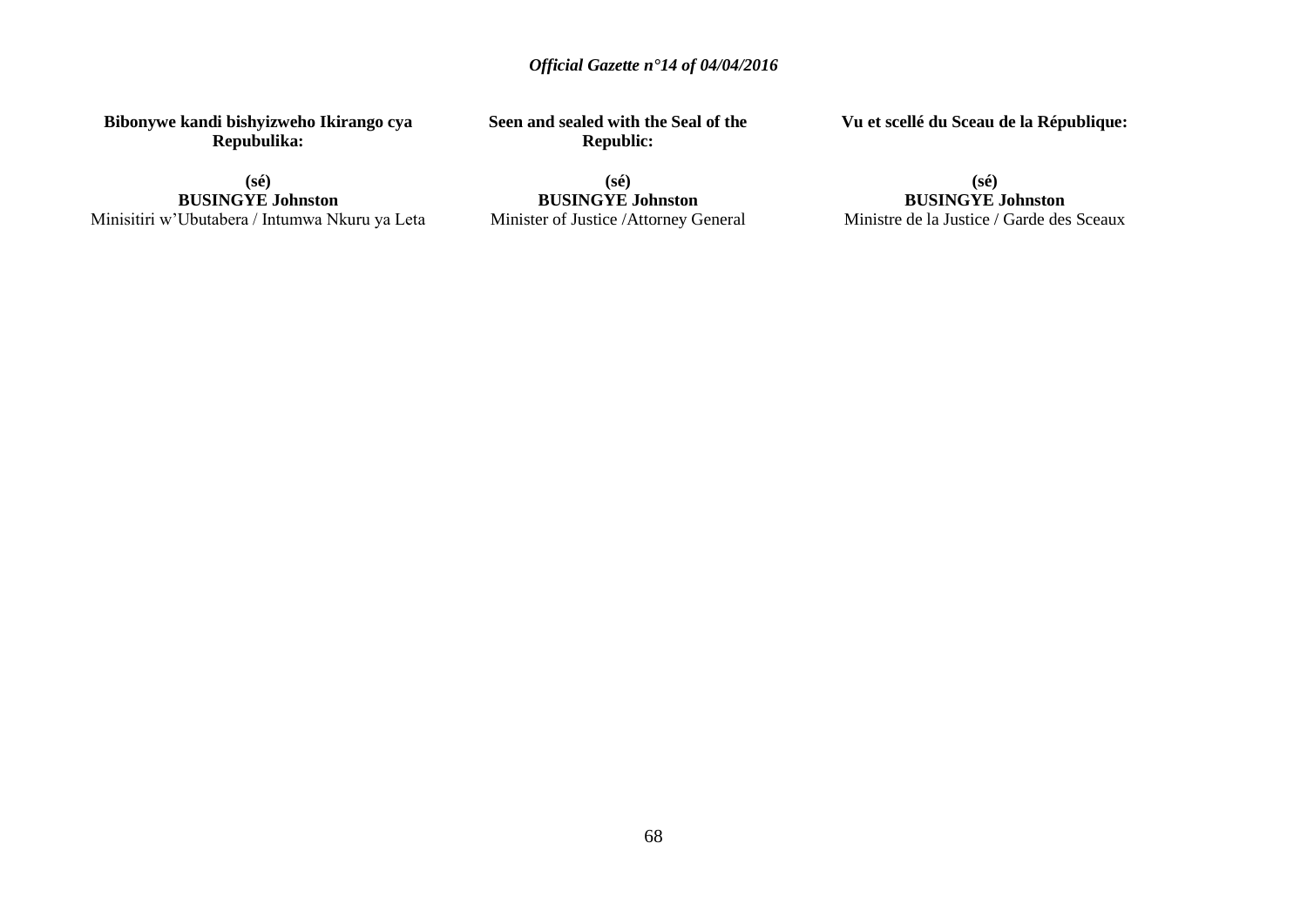**ITEKA RYA MINISITIRI W'INTEBE PRIME MINISTER'S ORDER N°50/03 OF ARRETE DU PREMIER MINISTRE N°50/03 N°50/03 RYO KU WA RISHYIRAHO UMUYOBOZI 22/03/2016 APPOINTING A DIRECTOR DU 22/03/2016 PORTANT NOMINATION D'UN DIRECTEUR** 

#### **ISHAKIRO TABLE OF CONTENTS TABLE DES MATIERES**

- **Ingingo ya mbere : Ishyirwaho Article One : Appointment Article premier : Nomination**
- **Ingingo ya 2 : Abashinzwe kubahiriza iri teka Article 2: Authorities responsible for the Article 2 : Autorités chargées de l'exécution du implementation of this Order présent arrêté**

**Ingingo ya 3: Ivanwaho ry'ingingo Article 3 : Repealing provision zinyuranyije n'iri teka Article 3 : Disposition abrogatoire**

**Ingingo ya 4 : Igihe iteka ritangira Article 4 : Commencement gukurikizwa Article 4 : Entrée en vigueur**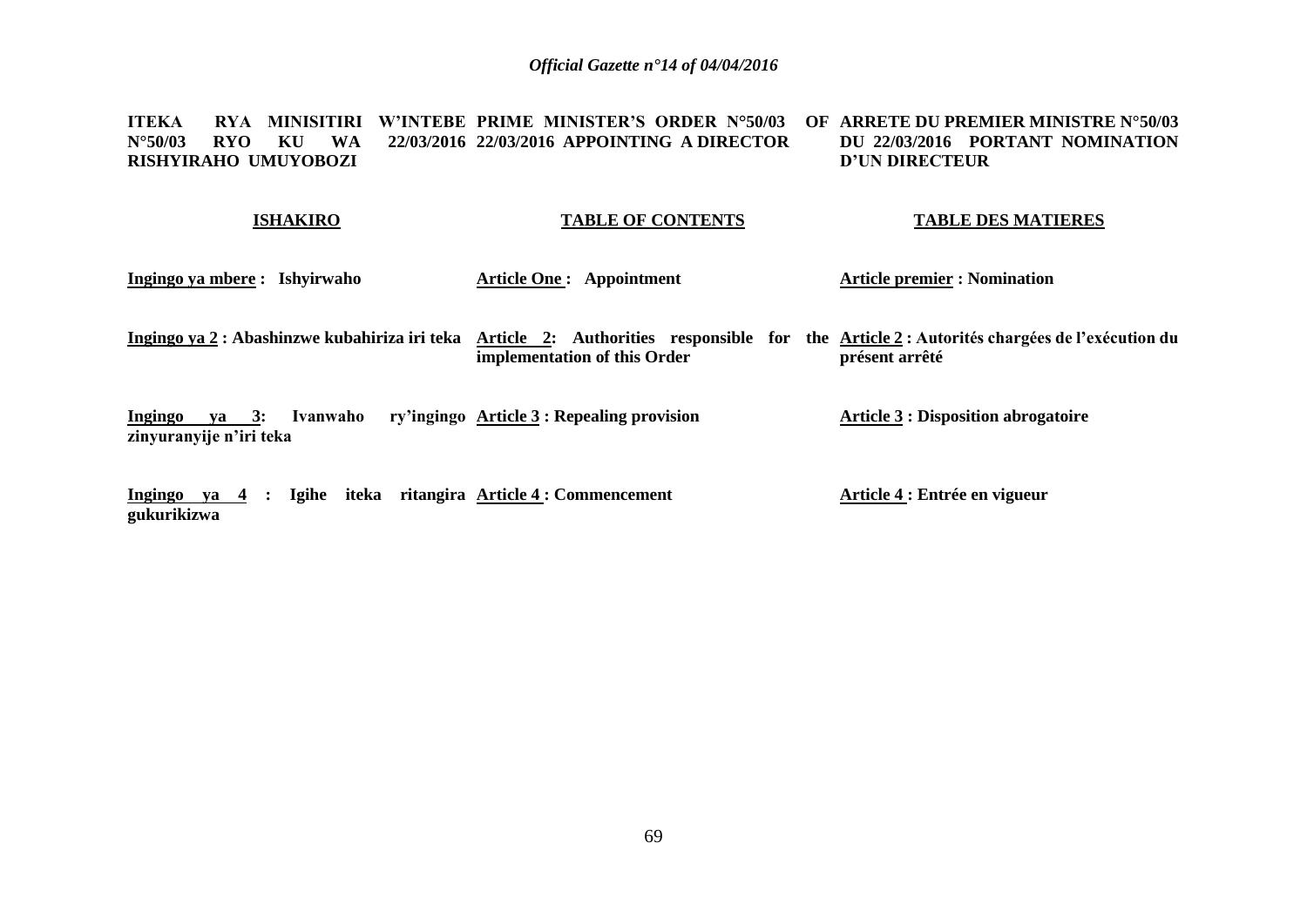#### **ITEKA – RYA MINISITIRI W'INTEBE PRIME MINISTER'S ORDER N°50/03 OF ARRETE DU PREMIER MINISTRE N°50/03 N°50/03 RYO KU WA RISHYIRAHO UMUYOBOZI 22/03/2016 APPOINTING A DIRECTOR DU 22/03/2016 PORTANT NOMINATION D'UN DIRECTEUR**

| The Prime Minister,                                                                                                                                     | Le Premier Ministre,                                                                                                                                                                                                                                                                                                   |
|---------------------------------------------------------------------------------------------------------------------------------------------------------|------------------------------------------------------------------------------------------------------------------------------------------------------------------------------------------------------------------------------------------------------------------------------------------------------------------------|
|                                                                                                                                                         | Ashingiye ku Itegeko Nshinga rya Repubulika y'u Pursuant to the Constitution of the Republic of Vu la Constitution de la République du Rwanda de<br>Rwanda ryo mu 2003 ryavuguruwe mu 2015, Rwanda of 2003 revised in 2015, especially in 2003 révisée en 2015, spécialement en ses articles<br>119, 120, 122 et 176;  |
|                                                                                                                                                         | Ashingiye ku Itegeko n° 86/2013 ryo ku wa Pursuant to Law n° 86/2013 of 11/09/2013 Vu la Loi n° 86/2013 du 11/09/2013 portant statut<br>11/09/2013 rishyiraho sitati rusange igenga establishing the general statutes for public service, général de la fonction publique, spécialement en ses<br>articles 4, 6, et 8; |
| Labour;                                                                                                                                                 | Bisabwe na Minisitiri w'Abakozi ba Leta On proposal by the Minister of Public Service and Sur proposition du Ministre de la Fonction Publique<br>et du Travail;                                                                                                                                                        |
| in its session of $09/09/2015$ ;                                                                                                                        | yateranye ku wa After consideration and approval by the Cabinet, Après examen et adoption par le Conseil des<br>Ministres en sa séance du 09/09/2015;                                                                                                                                                                  |
| <b>HEREBY ORDERS:</b>                                                                                                                                   | <b>ARRETE:</b>                                                                                                                                                                                                                                                                                                         |
| <b>Article One: Appointment</b>                                                                                                                         | <b>Article premier: Nomination</b>                                                                                                                                                                                                                                                                                     |
| Mr. RUBULIKA Anthony is hereby appointed<br>Director of Citizen's Engagement and Good<br>Governance Promotion Unit in Rwanda<br>Governance Board (RGB). | Monsieur RUBULIKA Anthony est nommé<br>Directeur de l'Engagement des Citoyens et de la<br>Promotion de la Bonne Gouvernance à l'Office<br>Rwandais de la Gouvernance (RGB).                                                                                                                                            |
|                                                                                                                                                         | cyane cyane mu ngingo zaryo, iya 119, iya 120, Articles 119, 120, 122 and 176;<br>abakozi ba Leta, cyane cyane mu ngingo zaryo, especially in Articles 4, 6, and 8;                                                                                                                                                    |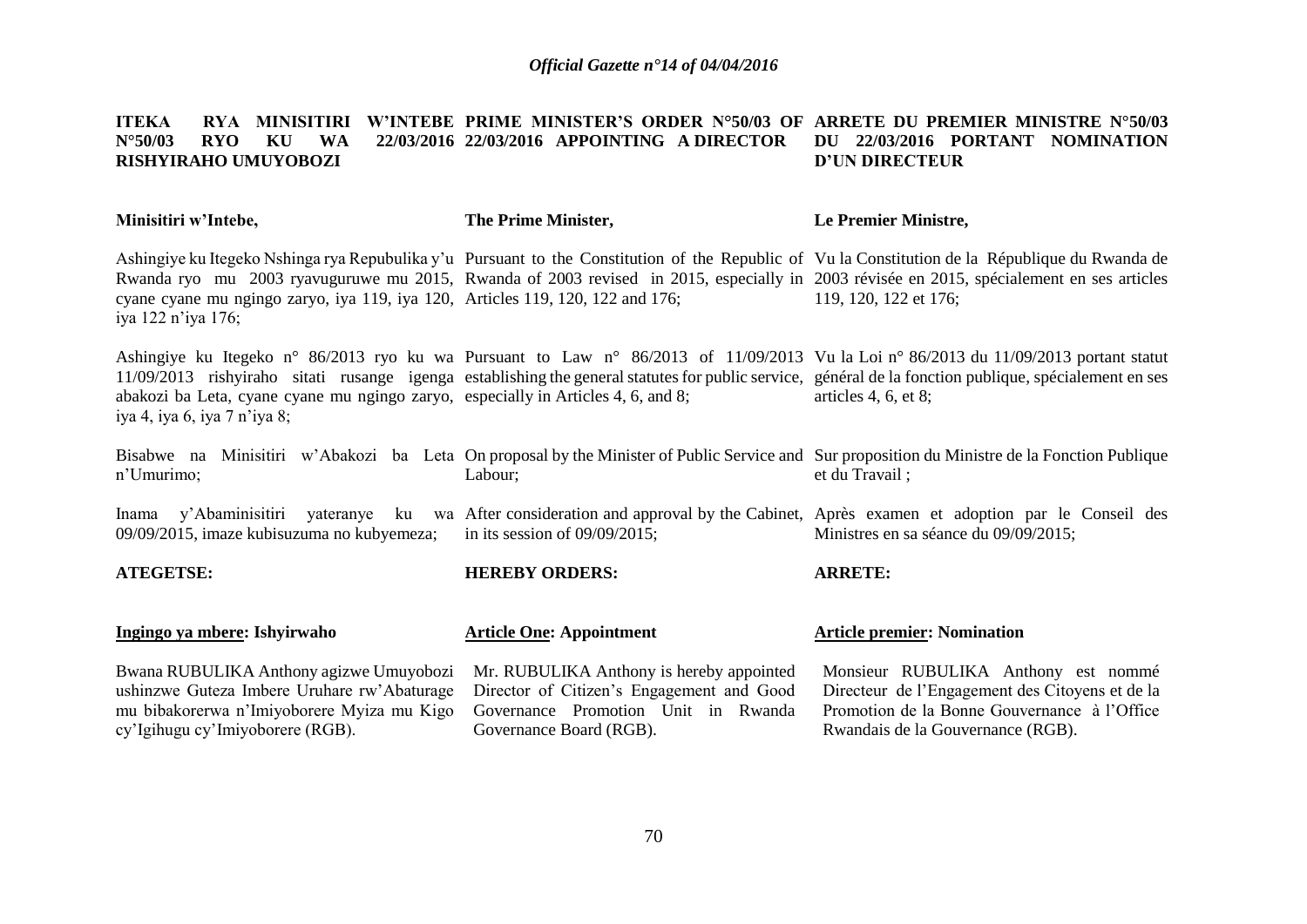| Ingingo ya 2: Abashinzwe kubahiriza iri teka                                                                 | implementation of this Order              | Article 2: Authorities responsible for the Article 2: Autorités chargées de l'exécution du<br>présent arrêté                                                                                                                                                                                                                                                                                          |
|--------------------------------------------------------------------------------------------------------------|-------------------------------------------|-------------------------------------------------------------------------------------------------------------------------------------------------------------------------------------------------------------------------------------------------------------------------------------------------------------------------------------------------------------------------------------------------------|
| kubahiriza iri teka.                                                                                         | Order.                                    | Minisitiri w'Abakozi ba Leta n'Umurimo na The Minister of Public Service and Labour and Le Ministre de la Fonction Publique et du Travail et<br>Minisitiri w'Imari n'Igenamigambi basabwe the Minister of Finance and Economic Planning le Ministre des Finances et de la Planification<br>are entrusted with the implementation of this Economique sont chargés de l'exécution du présent<br>arrêté. |
| Ingingo ya 3:<br>Ivanwaho<br>zinyuranyije n'iri teka                                                         | ry'ingingo Article 3: Repealing provision | <b>Article 3 : Disposition abrogatoire</b>                                                                                                                                                                                                                                                                                                                                                            |
| zinyuranyije na ryo zivanyweho.                                                                              | hereby repealed.                          | Ingingo zose z'amateka abanziriza iri kandi All prior provisions contrary to this Order are Toutes les dispositions antérieures contraires au<br>présent arrêté sont abrogées.                                                                                                                                                                                                                        |
| Ingingo ya 4: Igihe iteka ritangira gukurikizwa Article 4: Commencement                                      |                                           | Article 4 : Entrée en vigueur                                                                                                                                                                                                                                                                                                                                                                         |
| rishyiriweho umukono. Agaciro karyo gahera ku signature. It takes effect as of 09/09/2015.<br>wa 09/09/2015. |                                           | Iri teka ritangira gukurikizwa ku munsi This Order shall come into force on the date of its Le présent arrêté entre en vigueur le jour de sa<br>signature. Il sort ses effets à partir du 09/09/2015.                                                                                                                                                                                                 |
| Kigali, ku wa 22/03/2016                                                                                     | Kigali, on 22/03/2016                     | Kigali, le 22/03/2016                                                                                                                                                                                                                                                                                                                                                                                 |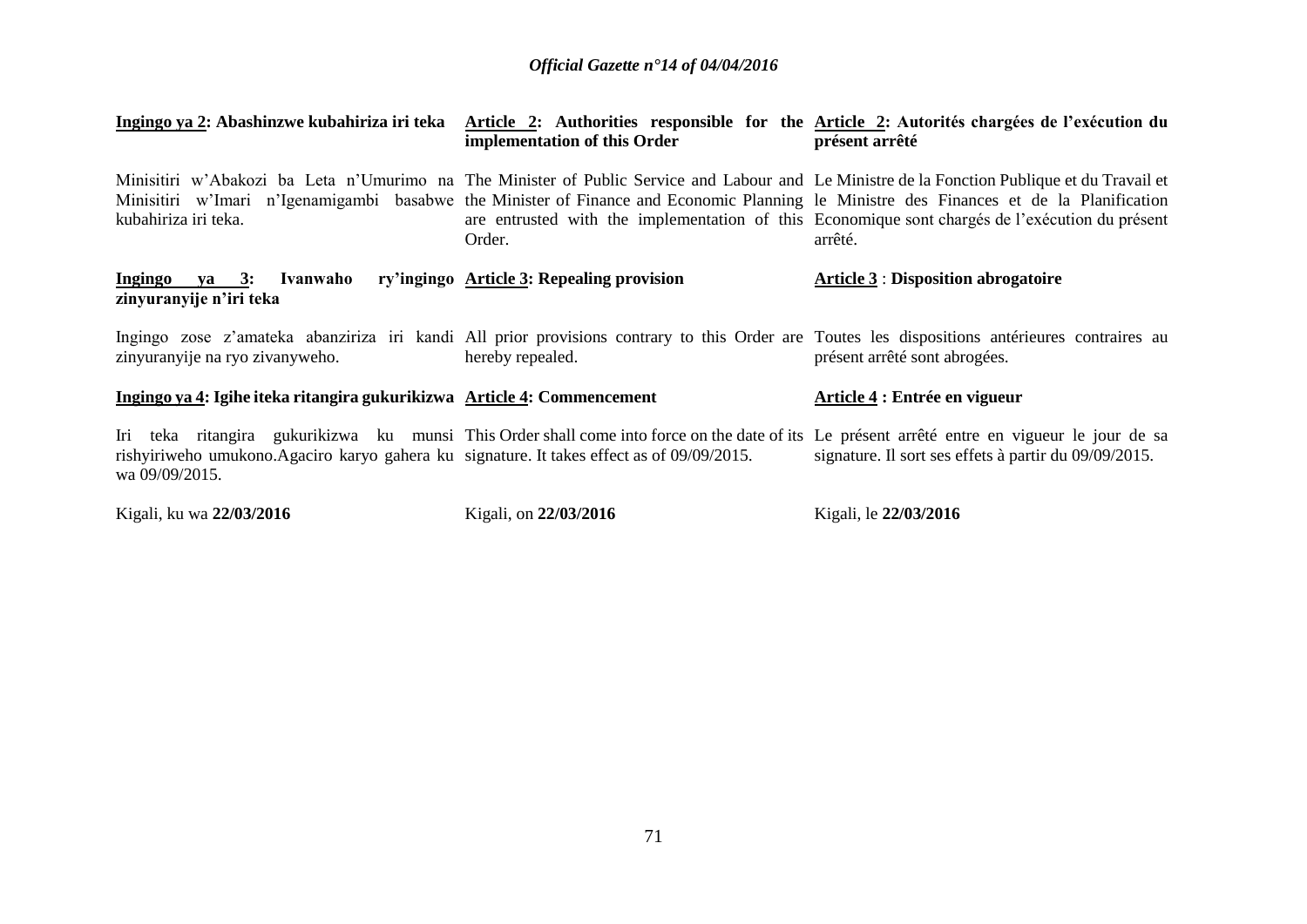**(sé) MUREKEZI Anastase** Minisitiri w'Intebe

**(sé) MUREKEZI Anastase** Prime Minister

**(sé) MUREKEZI Anastase** Premier Ministre

**(sé) UWIZEYE Judith** Minisitiri w'Abakozi ba Leta n'Umurimo

**(sé) UWIZEYE Judith** Minister of Public Service and Labour

**(sé) UWIZEYE Judith** Ministre de la Fonction Publique et du Travail

**Bibonywe kandi bishyizweho Ikirango cya Repubulika:**

**Seen and sealed with the Seal of the Republic:**

**Vu et scellé du Sceau de la République:**

**(sé) BUSINGYE Johnston** Minisitiri w'Ubutabera / Intumwa Nkuru ya Leta

**(sé) BUSINGYE Johnston** Minister of Justice /Attorney General

**(sé) BUSINGYE Johnston** Ministre de la Justice / Garde des Sceaux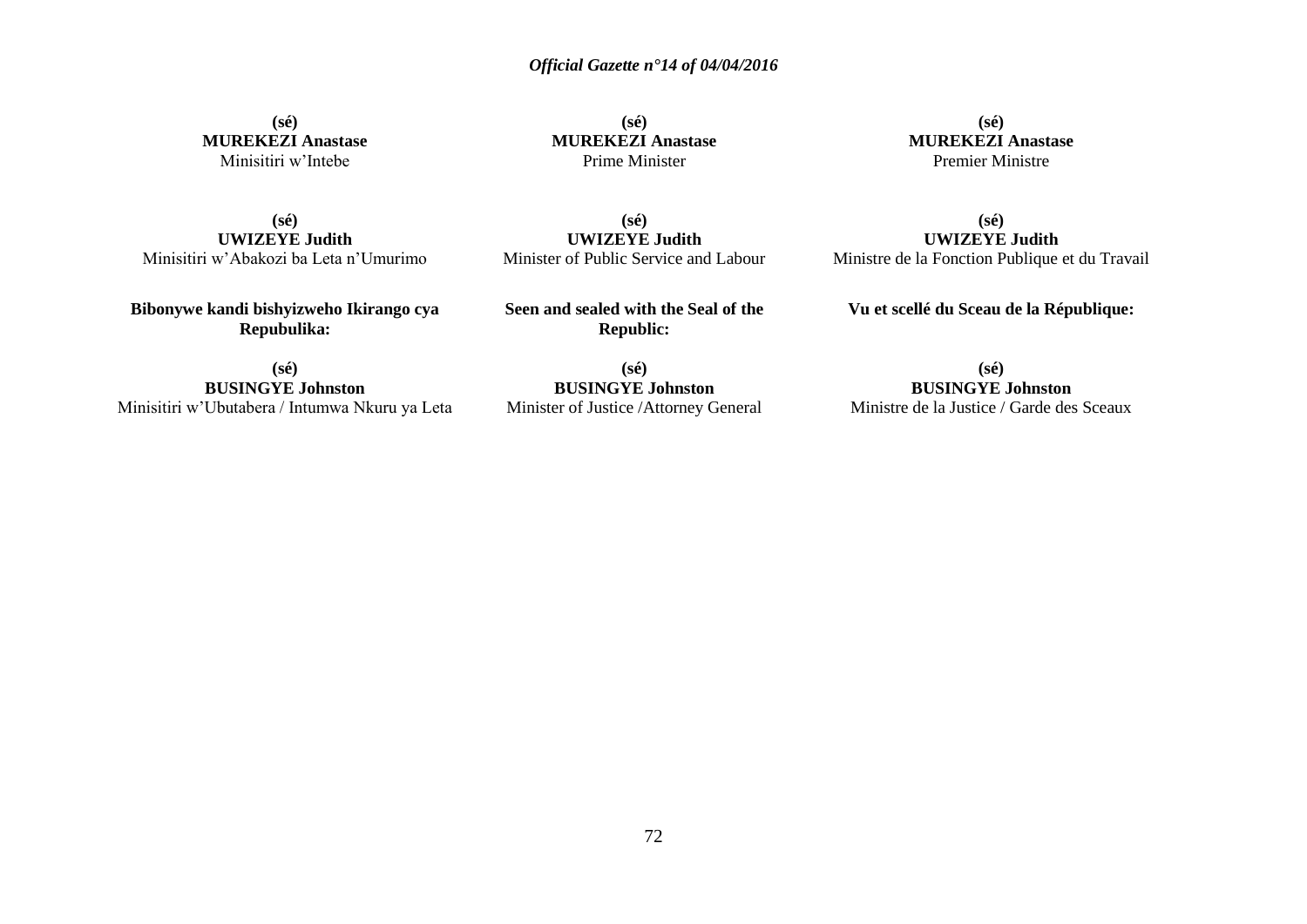**ITEKA RYA MINISITIRI W'INTEBE PRIME MINISTER'S ORDER N°51/03 OF ARRETE DU PREMIER MINISTRE N°51/03 N°51/03 RYO KU WA 22/03/2016 22/03/2016 APPOINTING A DIRECTOR RISHYIRAHO UMUYOBOZI DU 22/03/2016 PORTANT NOMINATION D'UN DIRECTEUR** 

| <b>ISHAKIRO</b>                                                   | <b>TABLE OF CONTENTS</b>                                                   | <b>TABLE DES MATIERES</b>                                         |
|-------------------------------------------------------------------|----------------------------------------------------------------------------|-------------------------------------------------------------------|
| Ingingo ya mbere: Ishyirwaho                                      | <b>Article One: Appointment</b>                                            | <b>Article premier: Nomination</b>                                |
| Ingingo ya 2: Abashinzwe kubahiriza iri teka                      | Article 2: Authorities responsible for the<br>implementation of this Order | Article 2: Autorités chargées de l'exécution du<br>présent arrêté |
| ya $3$ :<br><b>Ingingo</b><br>Ivanwaho<br>zinyuranyije n'iri teka | ry'ingingo Article 3: Repealing provision                                  | <b>Article 3: Disposition abrogatoire</b>                         |

**Ingingo ya 4**: **Igihe iteka ritangira gukurikizwa Article 4: Commencement**

**Article 4: Entrée en vigueur**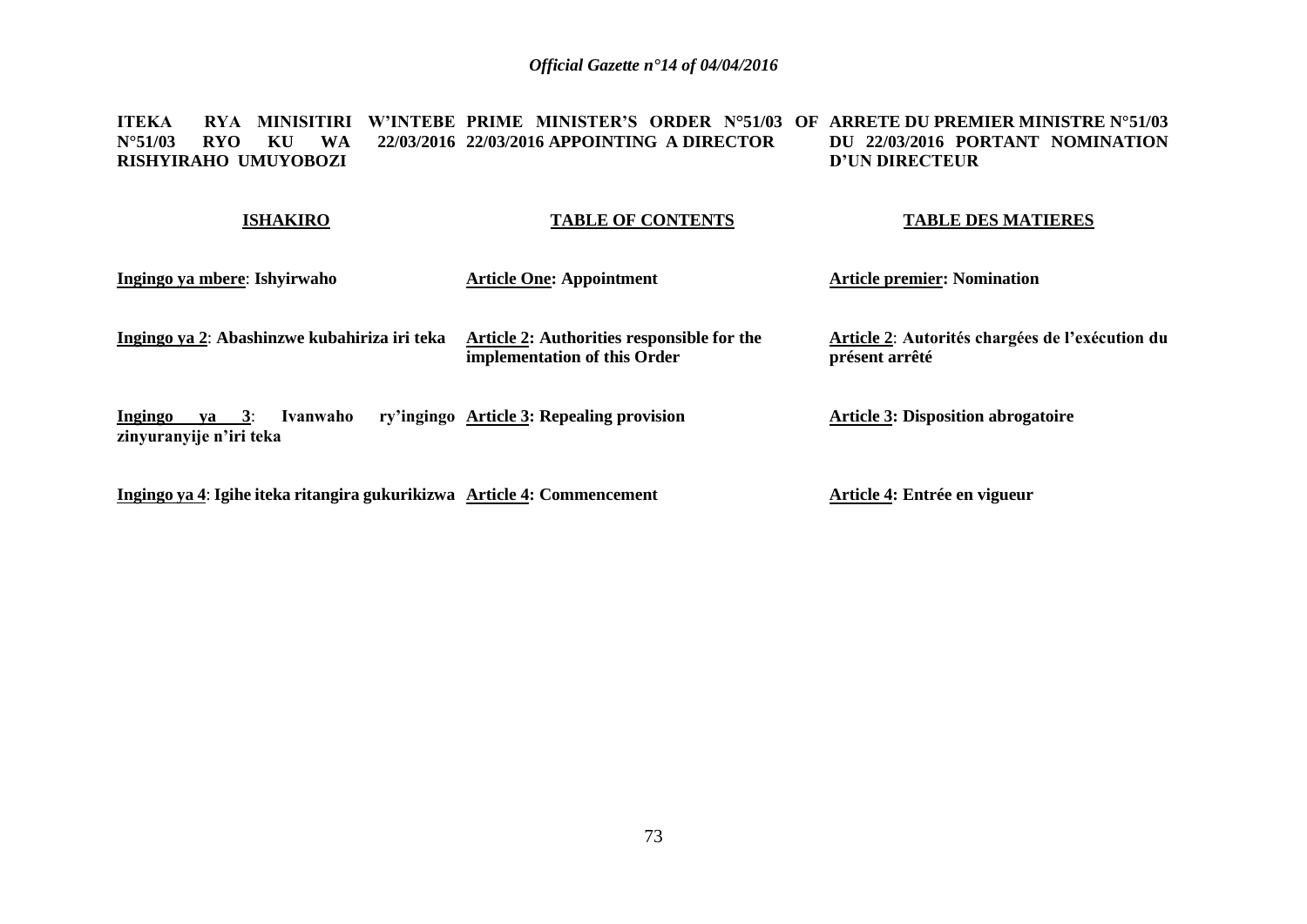## **ITEKA RYA MINISITIRI W'INTEBE N°51/03 PRIME MINISTER'S ORDER N°51/03 OF ARRETE DU PREMIER MINISTRE N°51/03 DU RYO KU WA 22/03/2016 RISHYIRAHO 22/03/2016 APPOINTING A DIRECTOR UMUYOBOZI 22/03/2016 PORTANT NOMINATION D'UN DIRECTEUR**

| Minisitiri w'Intebe,                                                                                                                 | The Prime Minister,                                                                                                                                  | Le Premier Ministre,                                                                                                                                                                                                                                                                                                          |
|--------------------------------------------------------------------------------------------------------------------------------------|------------------------------------------------------------------------------------------------------------------------------------------------------|-------------------------------------------------------------------------------------------------------------------------------------------------------------------------------------------------------------------------------------------------------------------------------------------------------------------------------|
| cyane cyane mu ngingo zaryo, iya 119, iya 120, iya Articles 119, 120, 122 and 176;<br>122 n'iya 176;                                 |                                                                                                                                                      | Ashingiye ku Itegeko Nshinga rya Repubulika y'u Pursuant to the Constitution of the Republic of Vu la Constitution de la République du Rwanda de<br>Rwanda ryo mu 2003 ryavuguruwe mu 2015, Rwanda of 2003 revised in 2015, especially in 2003 révisée en 2015, spécialement en ses articles<br>119, 120, 122 et 176;         |
| ba Leta, cyane cyane mu ngingo zaryo iya 4, iya 6 especially in Articles 4, 6 and 8;<br>$n$ 'iya 8;                                  |                                                                                                                                                      | Ashingiye ku Itegeko n° 86/2013 ryo ku wa Pursuant to Law n° 86/2013 of 11/09/2013 Vu la Loi n° 86/2013 du 11/09/2013 portant statut<br>11/09/2013 rishyiraho sitati rusange igenga abakozi establishing the general statutes for public service, général de la fonction publique, spécialement en ses<br>articles 4, 6 et 8; |
| Bisabwe na<br>$n'$ Umurimo;                                                                                                          | Labour;                                                                                                                                              | Minisitiri w'Abakozi ba Leta On proposal by the Minister of Public Service and Sur proposition du Ministre de la Fonction Publique<br>et du Travail;                                                                                                                                                                          |
| imaze kubisuzuma no kubyemeza;                                                                                                       | its session of $15/12/2014$ ;                                                                                                                        | Inama y'Abaminisitiri yateranye ku wa 15/12/2014, After consideration and approval by the Cabinet, in Après examen et adoption par le Conseil des Ministres<br>en sa séance du $15/12/2014$ ;                                                                                                                                 |
| <b>ATEGETSE:</b>                                                                                                                     | <b>HEREBY ORDERS:</b>                                                                                                                                | <b>ARRETE:</b>                                                                                                                                                                                                                                                                                                                |
| Ingingo ya mbere: Ishyirwaho                                                                                                         | <b>Article One: Appointment</b>                                                                                                                      | <b>Article premier: Nomination</b>                                                                                                                                                                                                                                                                                            |
| Bwana TUMWIINE Symplice agizwe Umuyobozi<br>ushinzwe Imicungire y'Abakozi n'Ubutegetsi mu<br>Kigo Gishinzwe Ubuzima mu Rwanda (RBC). | Mr. TUMWIINE Symplice is hereby appointed<br>of<br>Human<br>Resources<br>Director<br>and<br>Administration in the Rwanda Biomedical<br>Center (RBC). | Monsieur TUMWIINE Symplice est nommé<br>des Ressources Humaines et de<br>Directeur<br>l'Administration au Centre Biomédical du Rwanda<br>$(RBC)$ .                                                                                                                                                                            |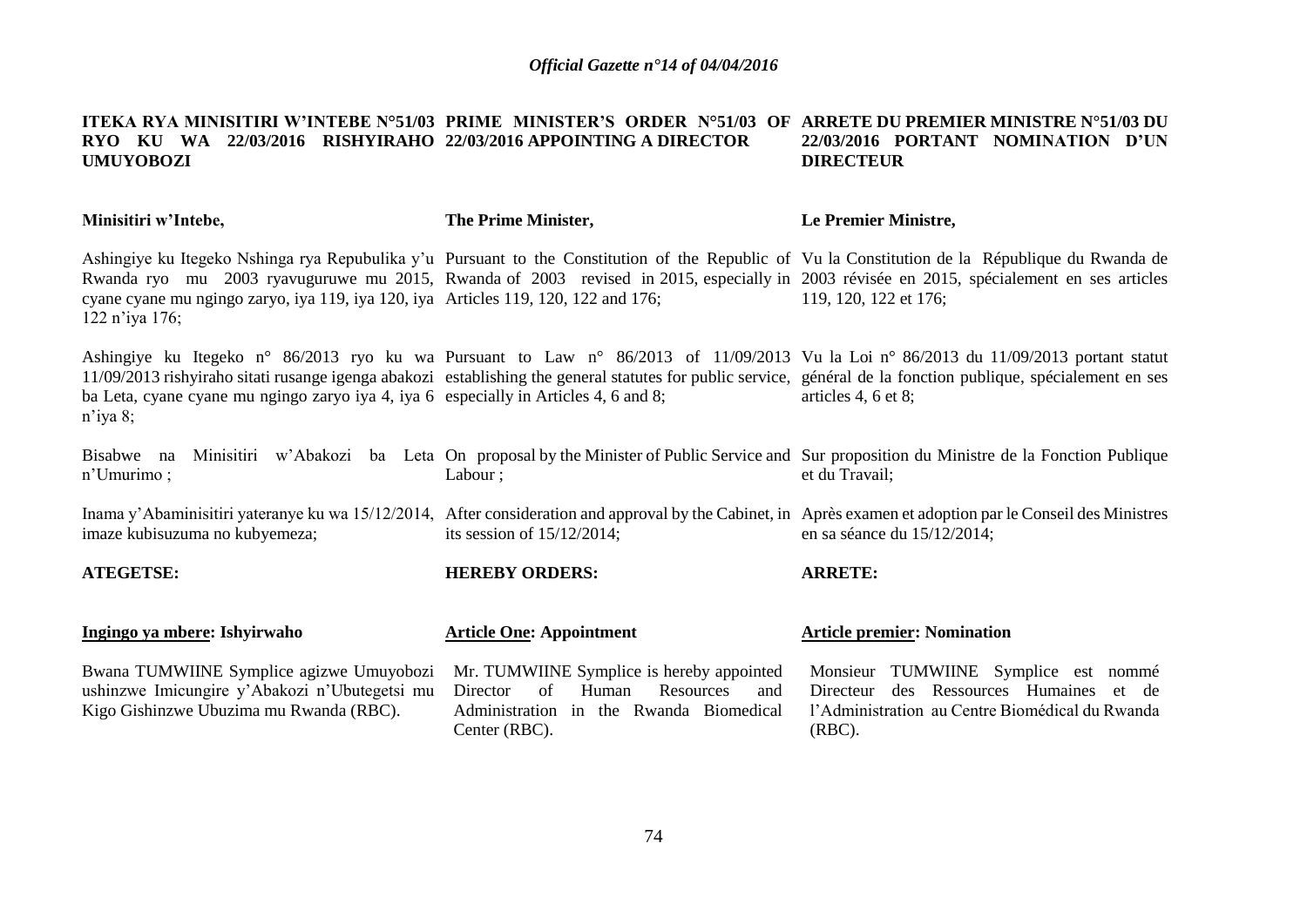| Ingingo ya 2: Abashinzwe kubahiriza iri teka                                                                                                                    | <b>Article 2:</b> Authorities responsible for the<br>implementation of this Order                                                                             | Article 2: Autorités chargées de l'exécution du<br>présent arrêté                                                                                                       |
|-----------------------------------------------------------------------------------------------------------------------------------------------------------------|---------------------------------------------------------------------------------------------------------------------------------------------------------------|-------------------------------------------------------------------------------------------------------------------------------------------------------------------------|
| Minisitiri w'Abakozi ba Leta n'Umurimo na<br>Minisitiri<br>n'Igenamigambi<br>w'Imari<br>basabwe<br>kubahiriza iri teka.                                         | The Minister of Public Service and Labour and<br>the Minister of Finance and Economic Planning<br>are entrusted with the implementation of this<br>Order.     | Le Ministre de la Fonction Publique et du Travail et<br>le Ministre des Finances et de la Planification<br>Economique sont chargés de l'exécution du présent<br>arrêté. |
| Ingingo ya 3: Ivanwaho ry'ingingo zinyuranyije<br>n'iri teka                                                                                                    | <b>Article 3: Repealing provision</b>                                                                                                                         | <b>Article 3: Disposition abrogatoire</b>                                                                                                                               |
| Ingingo zose z'amateka abanziriza iri kandi<br>zinyuranyije na ryo zivanyweho.                                                                                  | All prior provisions contrary to this Order are<br>hereby repealed.                                                                                           | Toutes les dispositions antérieures contraires au<br>présent arrêté sont abrogées.                                                                                      |
| Ingingo ya 4: Igihe iteka ritangira gukurikizwa                                                                                                                 | <b>Article 4: Commencement</b>                                                                                                                                | Article 4: Entrée en vigueur                                                                                                                                            |
| ritangira gukurikizwa<br>ku<br>Iri<br>teka<br>munsi<br>ritangarijweho mu Igazeti ya Leta ya Repubulika<br>y'u Rwanda. Agaciro karyo gahera ku wa<br>15/12/2014. | This Order shall come into force on the date of<br>its publication in the Official Gazette of the<br>Republic of Rwanda. It takes effect as of<br>15/12/2014. | Le présent arrêté entre en vigueur le jour de sa<br>publication au Journal Officiel de la République du<br>Rwanda. Il sort ses effets à partir du 15/12/2014.           |
| Kigali, ku wa 22/03/2016                                                                                                                                        | Kigali, on 22/03/2016                                                                                                                                         | Kigali, le 22/03/2016                                                                                                                                                   |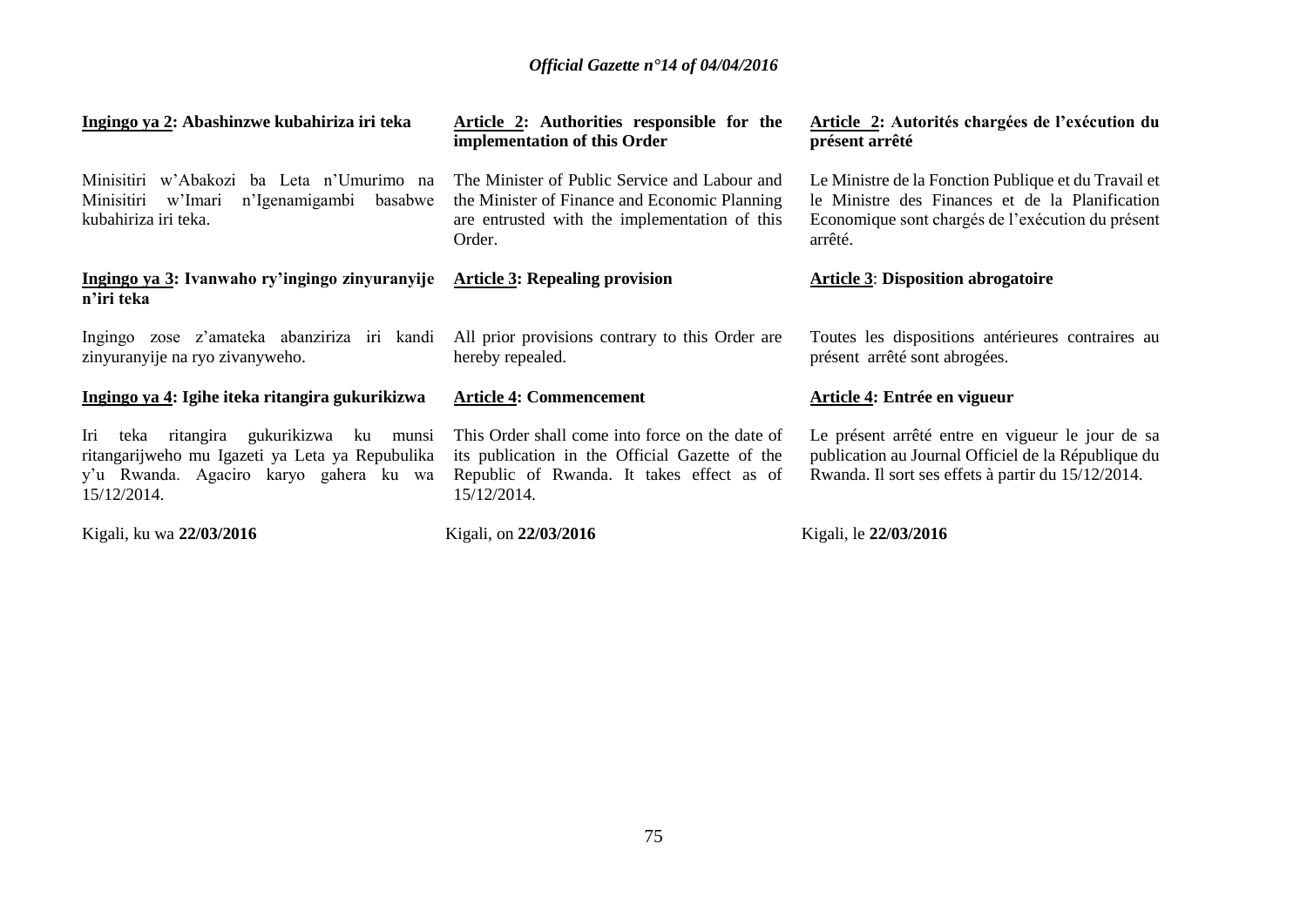**(sé) MUREKEZI Anastase** Minisitiri w'Intebe

**(sé) MUREKEZI Anastase** Prime Minister

**(sé)**

**UWIZEYE Judith** Minister of Public Service and Labour

**(sé) MUREKEZI Anastase** Premier Ministre

**(sé)**

**UWIZEYE Judith** Minisitiri w'Abakozi ba Leta n'Umurimo

**Bibonywe kandi bishyizweho Ikirango cya Repubulika:**

**Seen and sealed with the Seal of the Republic:**

**(sé) BUSINGYE Johnston** Minisitiri w'Ubutabera / Intumwa Nkuru ya Leta

**(sé) BUSINGYE Johnston** Minister of Justice /Attorney General

**(sé)**

**UWIZEYE Judith** Ministre de la Fonction Publique et du Travail

**Vu et scellé du Sceau de la République:**

**(sé) BUSINGYE Johnston** Ministre de la Justice / Garde des Sceaux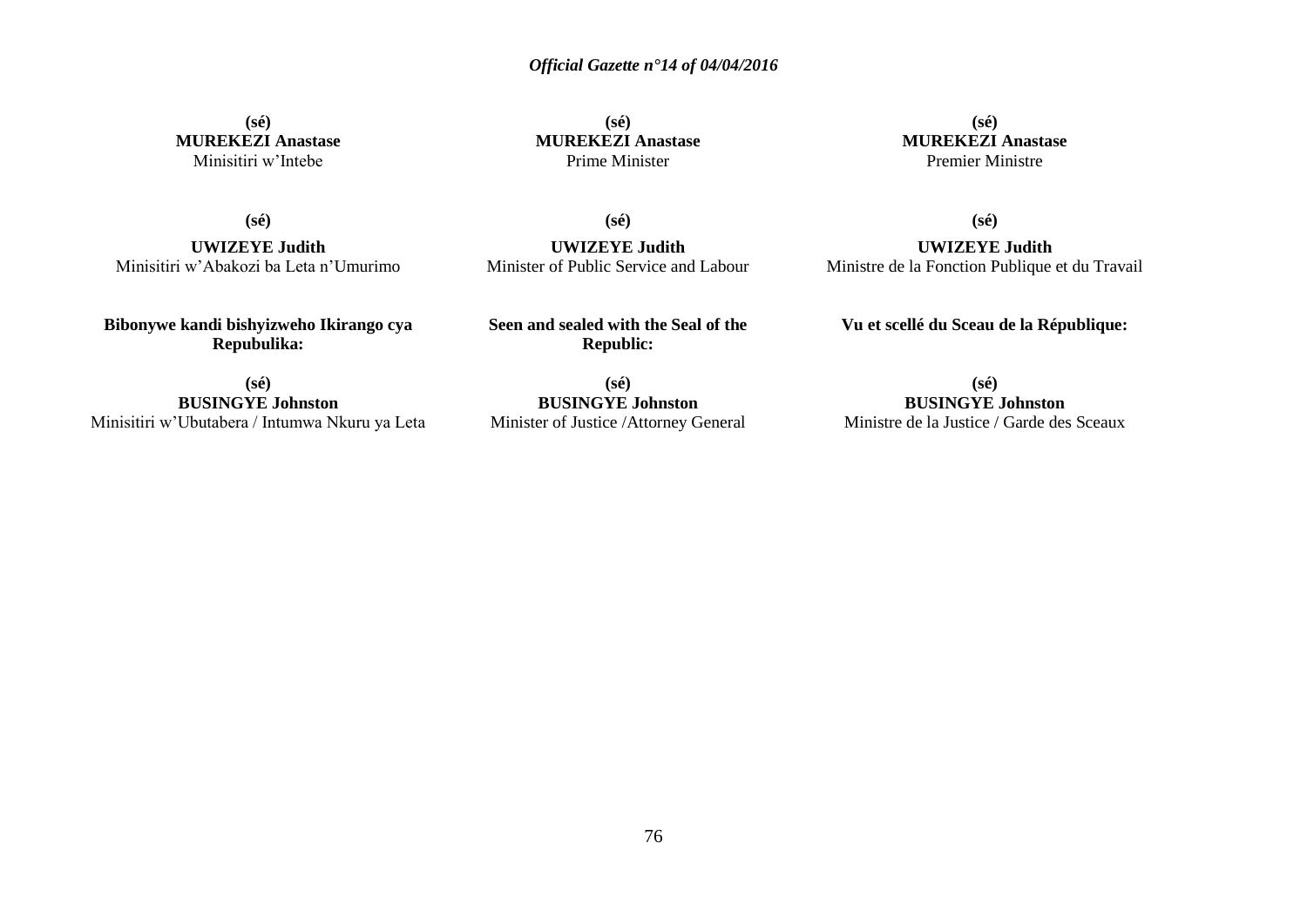## **ITEKA RYA MINISITIRI W'INTEBE PRIME MINISTER'S ORDER N°52/03 OF ARRETE DU PREMIER MINISTRE N°52/03 N°52/03 RYO KU WA 22/03/2016 22/03/2016 APPOINTING A DIRECTOR RISHYIRAHO UMUYOBOZI DU 22/03/2016 PORTANT NOMINATION D'UN DIRECTEUR**

| <b>ISHAKIRO</b>                                            | <b>TABLE OF CONTENTS</b>                                                   | <b>TABLE DES MATIERES</b>                                         |
|------------------------------------------------------------|----------------------------------------------------------------------------|-------------------------------------------------------------------|
| Ingingo ya mbere: Ishyirwaho                               | <b>Article One: Appointment</b>                                            | <b>Article premier: Nomination</b>                                |
| Ingingo ya 2: Abashinzwe kubahiriza iri teka               | Article 2: Authorities responsible for the<br>implementation of this Order | Article 2: Autorités chargées de l'exécution du<br>présent arrêté |
| Ingingo<br>ya $3$ :<br>Ivanwaho<br>zinyuranyije n'iri teka | ry'ingingo Article 3: Repealing provision                                  | <b>Article 3: Disposition abrogatoire</b>                         |
|                                                            |                                                                            |                                                                   |

**Ingingo ya 4**: **Igihe iteka ritangira gukurikizwa Article 4: Commencement**

**Article 4: Entrée en vigueur**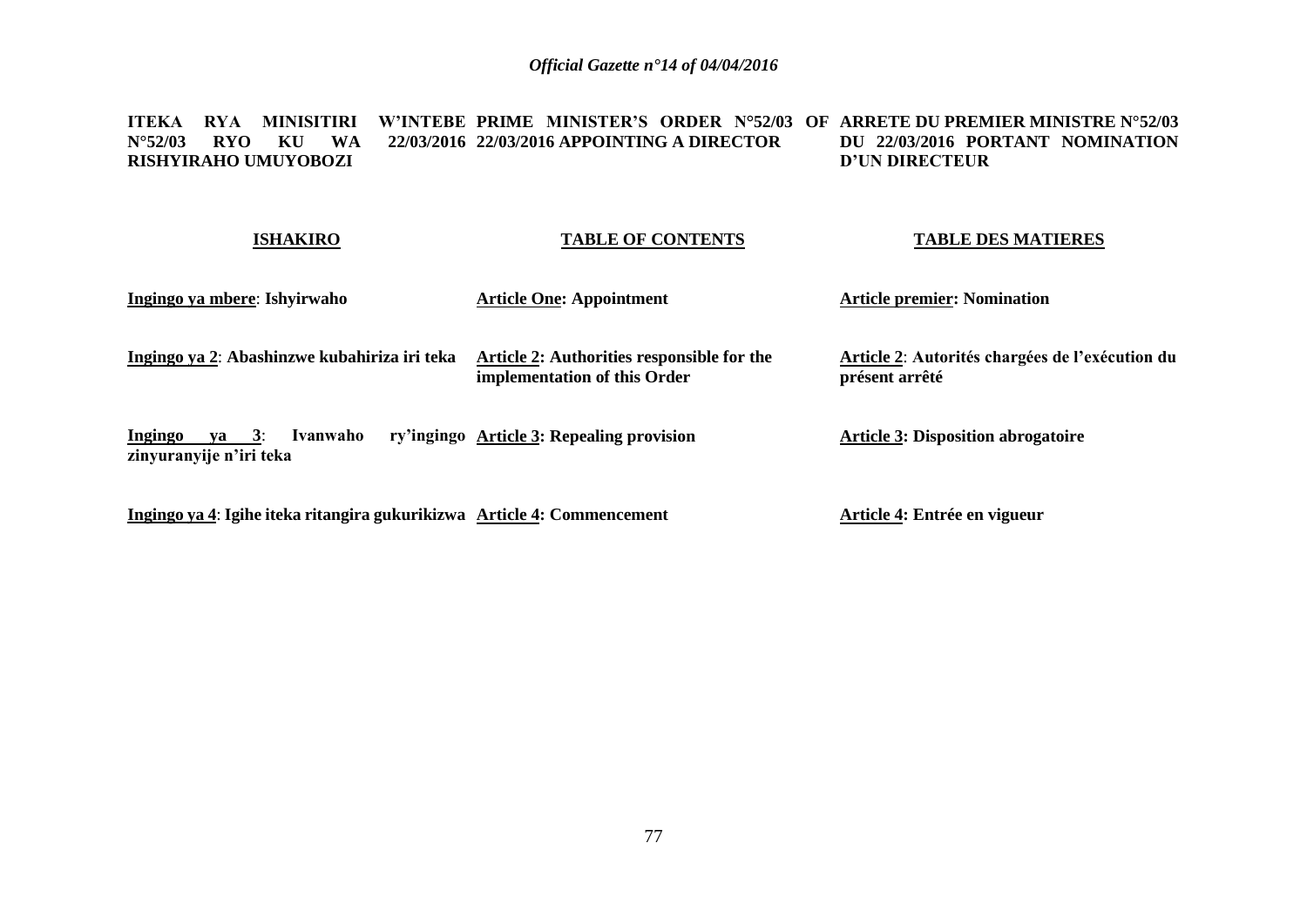## **ITEKA RYA MINISITIRI W'INTEBE N°52/03 PRIME MINISTER'S ORDER N°52/03 OF ARRETE DU PREMIER MINISTRE N°52/03 DU RYO KU WA 22/03/2016 RISHYIRAHO 22/03/2016 APPOINTING A DIRECTOR UMUYOBOZI PORTANT NOMINATION D'UN DIRECTEUR**

| Minisitiri w'Intebe,                                                                                                                                                                                      | The Prime Minister,                                                                                          | Le Premier Ministre,                                                                                                                                                                                                                                                                                                          |
|-----------------------------------------------------------------------------------------------------------------------------------------------------------------------------------------------------------|--------------------------------------------------------------------------------------------------------------|-------------------------------------------------------------------------------------------------------------------------------------------------------------------------------------------------------------------------------------------------------------------------------------------------------------------------------|
| cyane cyane mu ngingo zaryo, iya 119, iya 120, iya Articles 119, 120, 122 and 176;<br>122 n'iya 176;                                                                                                      |                                                                                                              | Ashingiye ku Itegeko Nshinga rya Repubulika y'u Pursuant to the Constitution of the Republic of Vu la Constitution de la République du Rwanda de<br>Rwanda ryo mu 2003 ryavuguruwe mu 2015, Rwanda of 2003 revised in 2015, especially in 2003 révisée en 2015, spécialement en ses articles<br>119, 120, 122 et 176;         |
| ba Leta, cyane cyane mu ngingo zaryo, iya 4, iya 6 especially in Articles 4, 6 and 8;<br>$n$ 'iya 8;                                                                                                      |                                                                                                              | Ashingiye ku Itegeko n° 86/2013 ryo ku wa Pursuant to Law n° 86/2013 of 11/09/2013 Vu la Loi n° 86/2013 du 11/09/2013 portant statut<br>11/09/2013 rishyiraho sitati rusange igenga abakozi establishing the general statutes for public service, général de la fonction publique, spécialement en ses<br>articles 4, 6 et 8; |
| Bisabwe na<br>$n'$ Umurimo;                                                                                                                                                                               | Labour ;                                                                                                     | Minisitiri w'Abakozi ba Leta On proposal by the Minister of Public Service and Sur proposition du Ministre de la Fonction Publique<br>et du Travail;                                                                                                                                                                          |
| imaze kubisuzuma no kubyemeza;                                                                                                                                                                            | its session of $15/12/2014$ ;                                                                                | Inama y'Abaminisitiri yateranye ku wa 15/12/2014, After consideration and approval by the Cabinet, in Après examen et adoption par le Conseil des Ministres<br>en sa séance du $15/12/2014$ ;                                                                                                                                 |
| <b>ATEGETSE:</b>                                                                                                                                                                                          | <b>HEREBY ORDERS:</b>                                                                                        | <b>ARRETE:</b>                                                                                                                                                                                                                                                                                                                |
| Ingingo ya mbere: Ishyirwaho                                                                                                                                                                              | <b>Article One: Appointment</b>                                                                              | <b>Article premier: Nomination</b>                                                                                                                                                                                                                                                                                            |
| Bwana TWAHIRWA John agizwe Umuyobozi Mr. TWAHIRWA John is hereby appointed<br>Igenamigambi,<br>Ubushakashatsi<br>ushinzwe<br>n'Iterambere mu Kigo cy'u Rwanda Gishinzwe<br>Guteza Imbere Imiturire (RHA). | Planning,<br>Director<br>of<br>Research<br>and<br>Development Unit in the Rwanda Housing<br>Authority (RHA). | Monsieur TWAHIRWA John est nommé Directeur<br>chargée de la Planification, de la Recherche et de<br>Développement à l'Office Rwandais pour la<br>Promotion de l'Habitat (RHA).                                                                                                                                                |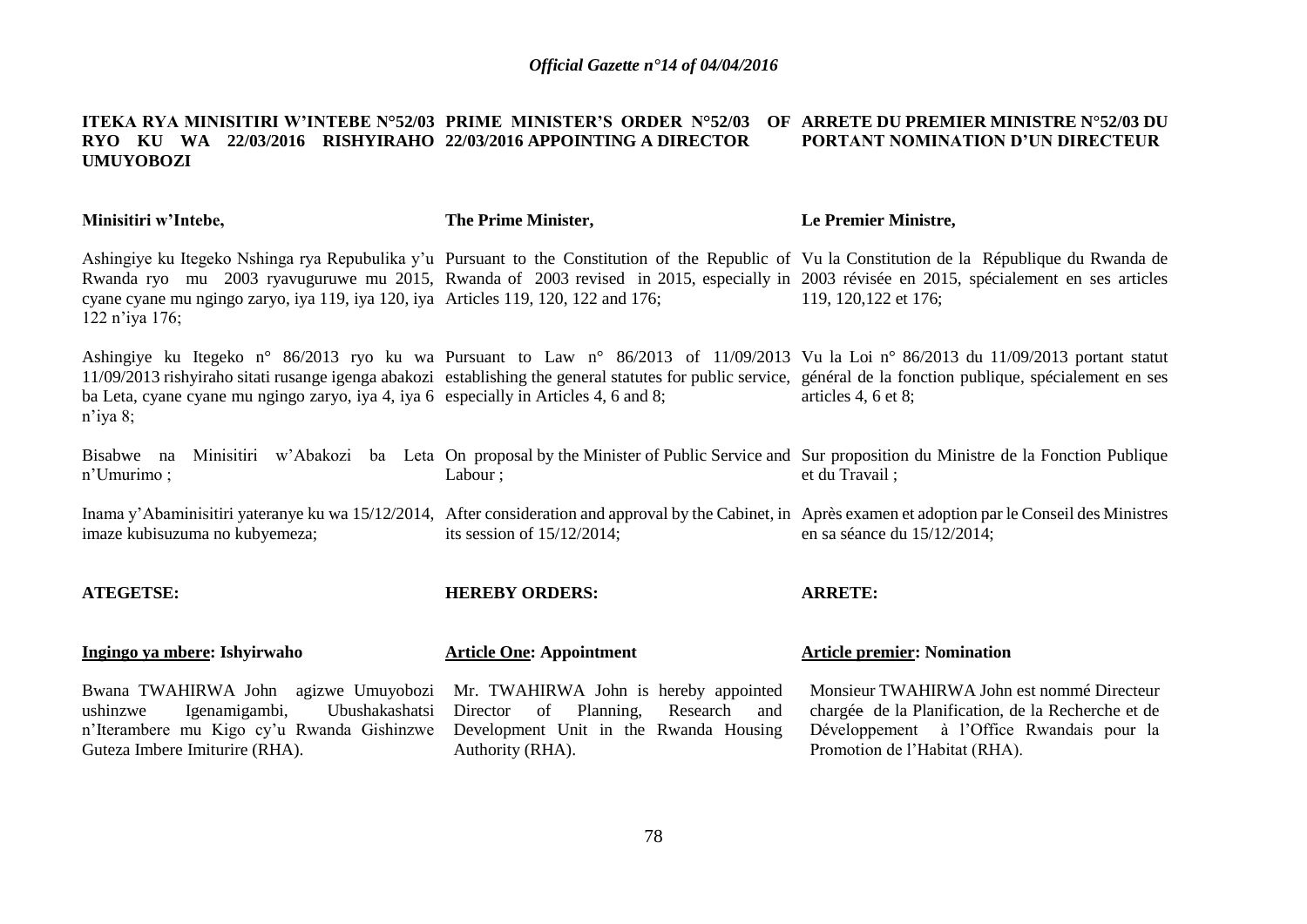| Ingingo ya 2: Abashinzwe kubahiriza iri teka                                                                                                                                                                             | Article 2: Authorities responsible for the<br>implementation of this Order                                                                                | Article 2: Autorités chargées de l'exécution du<br>présent arrêté                                                                                                       |
|--------------------------------------------------------------------------------------------------------------------------------------------------------------------------------------------------------------------------|-----------------------------------------------------------------------------------------------------------------------------------------------------------|-------------------------------------------------------------------------------------------------------------------------------------------------------------------------|
| Minisitiri w'Abakozi ba Leta n'Umurimo na<br>n'Igenamigambi<br>Minisitiri<br>w'Imari<br>basabwe<br>kubahiriza iri teka.                                                                                                  | The Minister of Public Service and Labour and<br>the Minister of Finance and Economic Planning<br>are entrusted with the implementation of this<br>Order. | Le Ministre de la Fonction Publique et du Travail et<br>le Ministre des Finances et de la Planification<br>Economique sont chargés de l'exécution du présent<br>arrêté. |
| Ingingo ya 3: Ivanwaho ry'ingingo zinyuranyije<br>n'iri teka                                                                                                                                                             | <b>Article 3: Repealing provision</b>                                                                                                                     | <b>Article 3: Disposition abrogatoire</b>                                                                                                                               |
| Ingingo zose z'amateka abanziriza iri kandi<br>zinyuranyije na ryo zivanyweho.                                                                                                                                           | All prior provisions contrary to this Order are<br>hereby repealed.                                                                                       | Toutes les dispositions antérieures contraires au<br>présent arrêté sont abrogées.                                                                                      |
| Ingingo ya 4: Igihe iteka ritangira gukurikizwa                                                                                                                                                                          | <b>Article 4: Commencement</b>                                                                                                                            | Article 4 : Entrée en vigueur                                                                                                                                           |
| Iri<br>teka<br>ritangarijweho mu Igazeti ya Leta ya Repubulika publication in the Official Gazette of the Republic<br>y'u Rwanda. Agaciro karyo gahera ku wa of Rwanda. It takes effect as of 15/12/2014.<br>15/12/2014. | ritangira gukurikizwa ku munsi This Order shall come into force on the date of its                                                                        | Le présent arrêté entre en vigueur le jour de sa<br>publication au Journal Officiel de la République du<br>Rwanda. Il sort ses effets à partir du 15/12/2014.           |
| Kigali, ku wa 22/03/2016                                                                                                                                                                                                 | Kigali, on 22/03/2016                                                                                                                                     | Kigali, le 22/03/2016                                                                                                                                                   |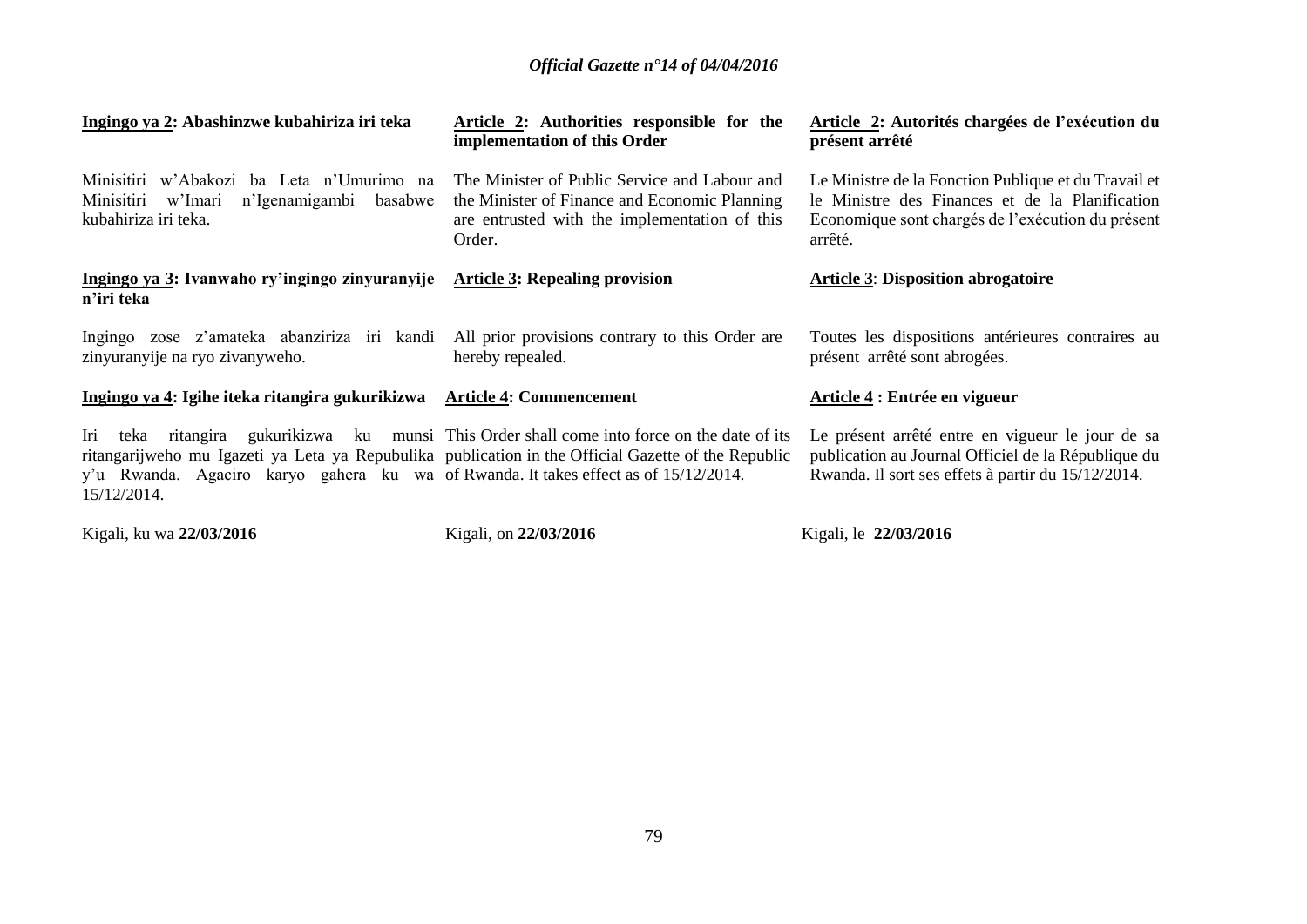**(sé) MUREKEZI Anastase** Minisitiri w'Intebe

**(sé) MUREKEZI Anastase** Prime Minister

**(sé) MUREKEZI Anastase** Premier Ministre

**(sé) UWIZEYE Judith** Minisitiri w'Abakozi ba Leta n'Umurimo

**(sé) UWIZEYE Judith** Minister of Public Service and Labour

**(sé) UWIZEYE Judith** Ministre de la Fonction Publique et du Travail

**Bibonywe kandi bishyizweho Ikirango cya Repubulika:**

**Seen and sealed with the Seal of the Republic:**

**(sé)**

**(sé) BUSINGYE Johnston** Minisitiri w'Ubutabera / Intumwa Nkuru ya Leta

**BUSINGYE Johnston** Minister of Justice /Attorney General

**(sé) BUSINGYE Johnston** Ministre de la Justice / Garde des Sceaux

**Vu et scellé du Sceau de la République:**

80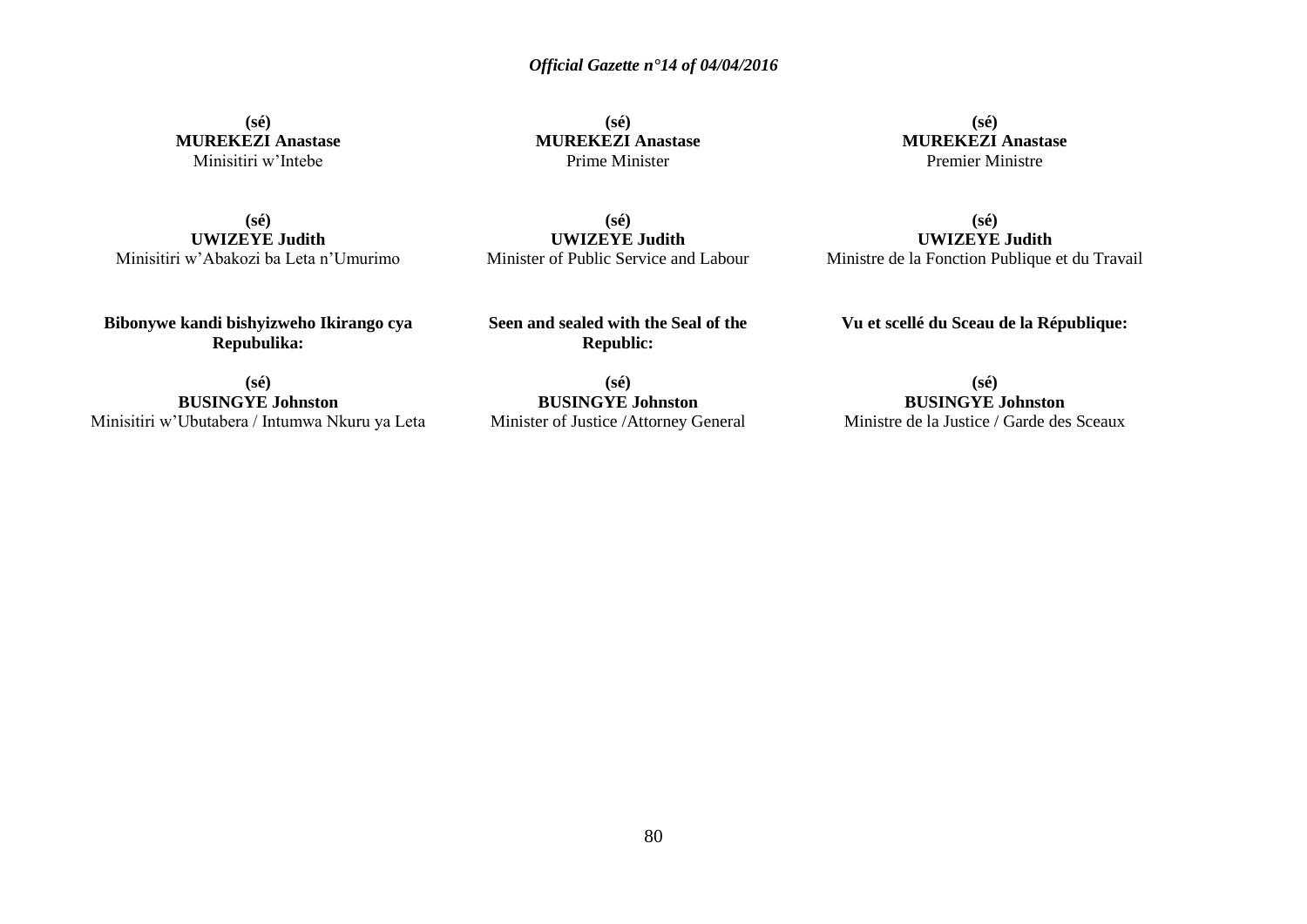## **ITEKA RYA MINISITIRI W'INTEBE PRIME MINISTER'S ORDER N°53/03 OF ARRETE DU PREMIER MINISTRE N°53/03 N°53/03 RYO KU WA 22/03/2016 22/03/2016 APPOINTING A DIRECTOR RISHYIRAHO UMUYOBOZI DU 22/03/2016 PORTANT NOMINATION D'UN DIRECTEUR**

| <b>ISHAKIRO</b>                                                 | <b>TABLE OF CONTENTS</b>                                                   | <b>TABLE DES MATIERES</b>                                         |
|-----------------------------------------------------------------|----------------------------------------------------------------------------|-------------------------------------------------------------------|
| Ingingo ya mbere: Ishyirwaho                                    | <b>Article One: Appointment</b>                                            | <b>Article premier: Nomination</b>                                |
| Ingingo ya 2: Abashinzwe kubahiriza iri teka                    | Article 2: Authorities responsible for the<br>implementation of this Order | Article 2: Autorités chargées de l'exécution du<br>présent arrêté |
| Ingingo<br>Ivanwaho<br>$ya \quad 3:$<br>zinyuranyije n'iri teka | ry'ingingo Article 3: Repealing provision                                  | <b>Article 3: Disposition abrogatoire</b>                         |
| Ingingo<br><b>Igihe</b><br>iteka<br>$ya = 4$ :                  | ritangira Article 4 : Commencement                                         | Article 4: Entrée en vigueur                                      |

**gukurikizwa**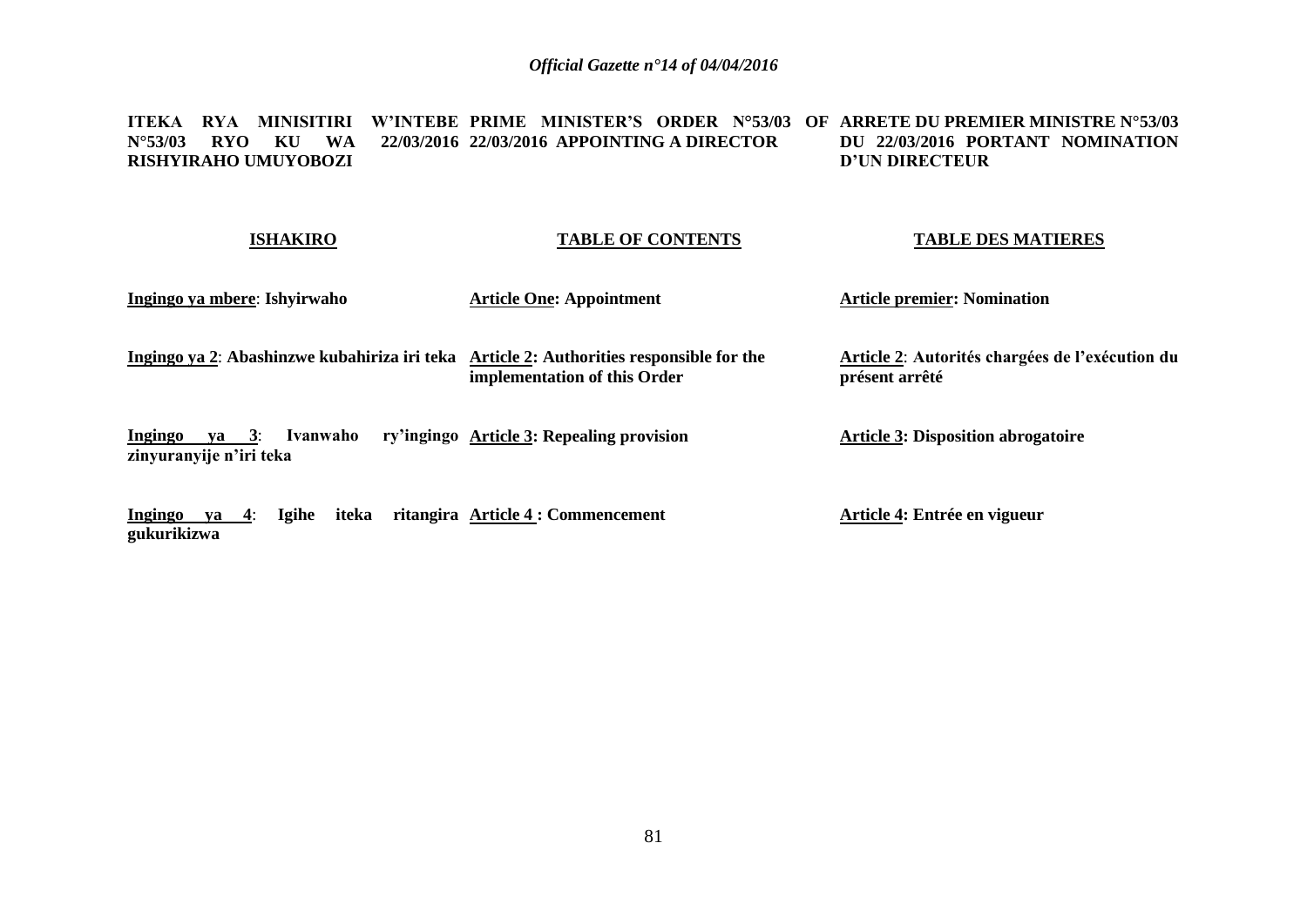## **ITEKA RYA MINISITIRI W'INTEBE N°53/03 PRIME MINISTER'S ORDER N°53/03 OF ARRETE DU PREMIER MINISTRE N°53/03 DU RYO KU WA 22/03/2016 RISHYIRAHO 22/03/2016 APPOINTING A DIRECTOR UMUYOBOZI 22/03/2016 PORTANT NOMINATION D'UN DIRECTEUR**

| Minisitiri w'Intebe,                                                                                                                                                    | The Prime Minister,                                                                                                                      | Le Premier Ministre,                                                                                                                                                                                                                                                                                                            |
|-------------------------------------------------------------------------------------------------------------------------------------------------------------------------|------------------------------------------------------------------------------------------------------------------------------------------|---------------------------------------------------------------------------------------------------------------------------------------------------------------------------------------------------------------------------------------------------------------------------------------------------------------------------------|
| cyane cyane mu ngingo zaryo iya 119, iya120, iya Articles 119, 120, 122 and 176;<br>122 n'iya 176;                                                                      |                                                                                                                                          | Ashingiye ku Itegeko Nshinga rya Repubulika y'u Pursuant to the Constitution of the Republic of Vu la Constitution de la République du Rwanda de<br>Rwanda ryo mu 2003 ryavuguruwe mu 2015, Rwanda of 2003 revised in 2015, especially in 2003 révisée en 2015, spécialement en ses articles<br>119, 120, 122 et 176;           |
| ba Leta, cyane cyane mu ngingo zaryo iya 4, iya 6 especially in Articles 4, 6 and 8;<br>$n$ <sup>'</sup> iya 8;                                                         |                                                                                                                                          | Ashingiye ku Itegeko n° 86/2013 ryo ku wa Pursuant to Law n° 86/2013 of 11/09/2013 Vu la Loi n° 86/2013 du 11/09/2013 portant statut<br>11/09/2013 rishyiraho sitati rusange igenga abakozi establishing the general statutes for public service, général de la fonction publique, spécialement en ses<br>articles 4, $6$ et 8; |
| Bisabwe na<br>n'Umurimo;                                                                                                                                                | Labour;                                                                                                                                  | Minisitiri w'Abakozi ba Leta On proposal by the Minister of Public Service and Sur proposition du Ministre de la Fonction Publique<br>et du Travail;                                                                                                                                                                            |
| imaze kubisuzuma no kubyemeza;                                                                                                                                          | its session of $15/12/2014$ ;                                                                                                            | Inama y'Abaminisitiri yateranye ku wa 15/12/2014, After consideration and approval by the Cabinet, in Après examen et adoption par le Conseil des Ministres<br>en sa séance du $15/12/2014$ ;                                                                                                                                   |
| <b>ATEGETSE:</b>                                                                                                                                                        | <b>HEREBY ORDERS:</b>                                                                                                                    | <b>ARRETE:</b>                                                                                                                                                                                                                                                                                                                  |
| Ingingo ya mbere: Ishyirwaho                                                                                                                                            | <b>Article One: Appointment</b>                                                                                                          | <b>Article premier: Nomination</b>                                                                                                                                                                                                                                                                                              |
| UNDOYENEZA<br>Madamu<br>Domina<br>agizwe<br>ushinzwe<br>Imicungire y'Abakozi<br>Umuyobozi<br>n'Ubutegetsi mu Kigo Gishinzwe Iterambere<br>ry'Ubuhinzi n'Ubworozi (RAB). | Mrs. UNDOYENEZA Domina is hereby<br>appointed Director of Human Resource and<br>Administration in the Rwanda Agriculture<br>Board (RAB). | Madame UNDOYENEZA Domina est nommée<br>Directeur des Ressources Humaines et<br>de<br>à l'Office<br>l'Administration<br>Rwandais<br>de<br>Développement Agricole (RAB).                                                                                                                                                          |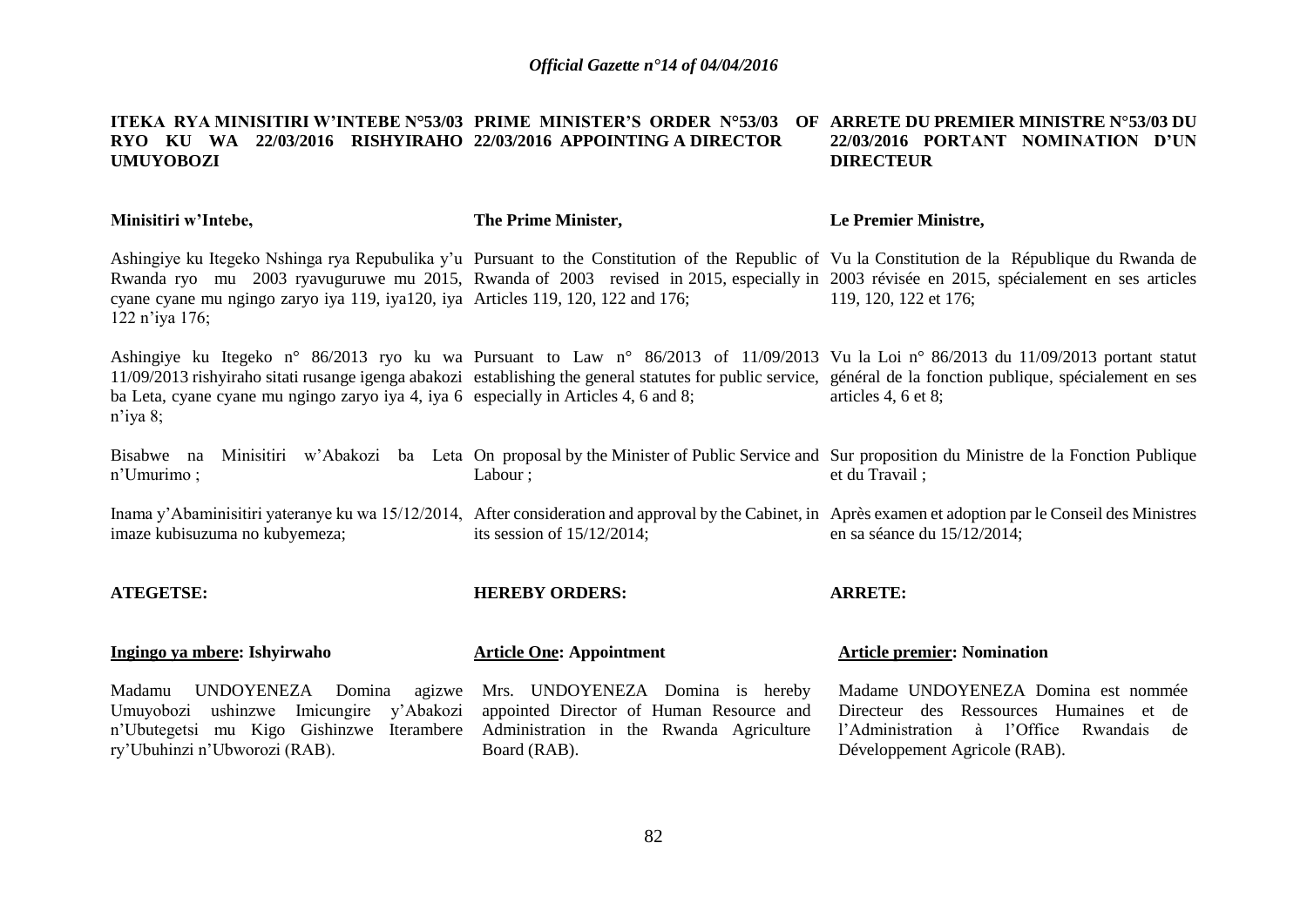| Ingingo ya 2: Abashinzwe kubahiriza iri teka                                                                                                              | Article 2: Authorities responsible for the<br>implementation of this Order                                                                                    | Article 2: Autorités chargées de l'exécution du<br>présent arrêté                                                                                                       |
|-----------------------------------------------------------------------------------------------------------------------------------------------------------|---------------------------------------------------------------------------------------------------------------------------------------------------------------|-------------------------------------------------------------------------------------------------------------------------------------------------------------------------|
| Minisitiri w'Abakozi ba Leta n'Umurimo na<br>n'Igenamigambi<br>Minisitiri<br>w'Imari<br>basabwe<br>kubahiriza iri teka.                                   | The Minister of Public Service and Labour and<br>the Minister of Finance and Economic Planning<br>are entrusted with the implementation of this<br>Order.     | Le Ministre de la Fonction Publique et du Travail et<br>le Ministre des Finances et de la Planification<br>Economique sont chargés de l'exécution du présent<br>arrêté. |
| Ingingo ya 3: Ivanwaho ry'ingingo zinyuranyije<br>n'iri teka                                                                                              | <b>Article 3: Repealing provision</b>                                                                                                                         | <b>Article 3: Disposition abrogatoire</b>                                                                                                                               |
| Ingingo zose z'amateka abanziriza iri kandi<br>zinyuranyije na ryo zivanyweho.                                                                            | All prior provisions contrary to this Order are<br>hereby repealed.                                                                                           | Toutes les dispositions antérieures contraires au<br>présent arrêté sont abrogées.                                                                                      |
| Ingingo ya 4: Igihe iteka ritangira gukurikizwa                                                                                                           | <b>Article 4: Commencement</b>                                                                                                                                | Article 4 : Entrée en vigueur                                                                                                                                           |
| teka ritangira gukurikizwa ku<br>Iri<br>munsi<br>ritangarijweho mu Igazeti ya Leta ya Repubulika<br>y'u Rwanda. Agaciro karyo gahera ku wa<br>15/12/2014. | This Order shall come into force on the date of<br>its publication in the Official Gazette of the<br>Republic of Rwanda. It takes effect as of<br>15/12/2014. | Le présent arrêté entre en vigueur le jour de sa<br>publication au Journal Officiel de la République du<br>Rwanda. Il sort ses effets à partir du 15/12/2014.           |
| Kigali, ku wa 22/03/2016                                                                                                                                  | Kigali, on 22/03/2016                                                                                                                                         | Kigali, le 22/03/2016                                                                                                                                                   |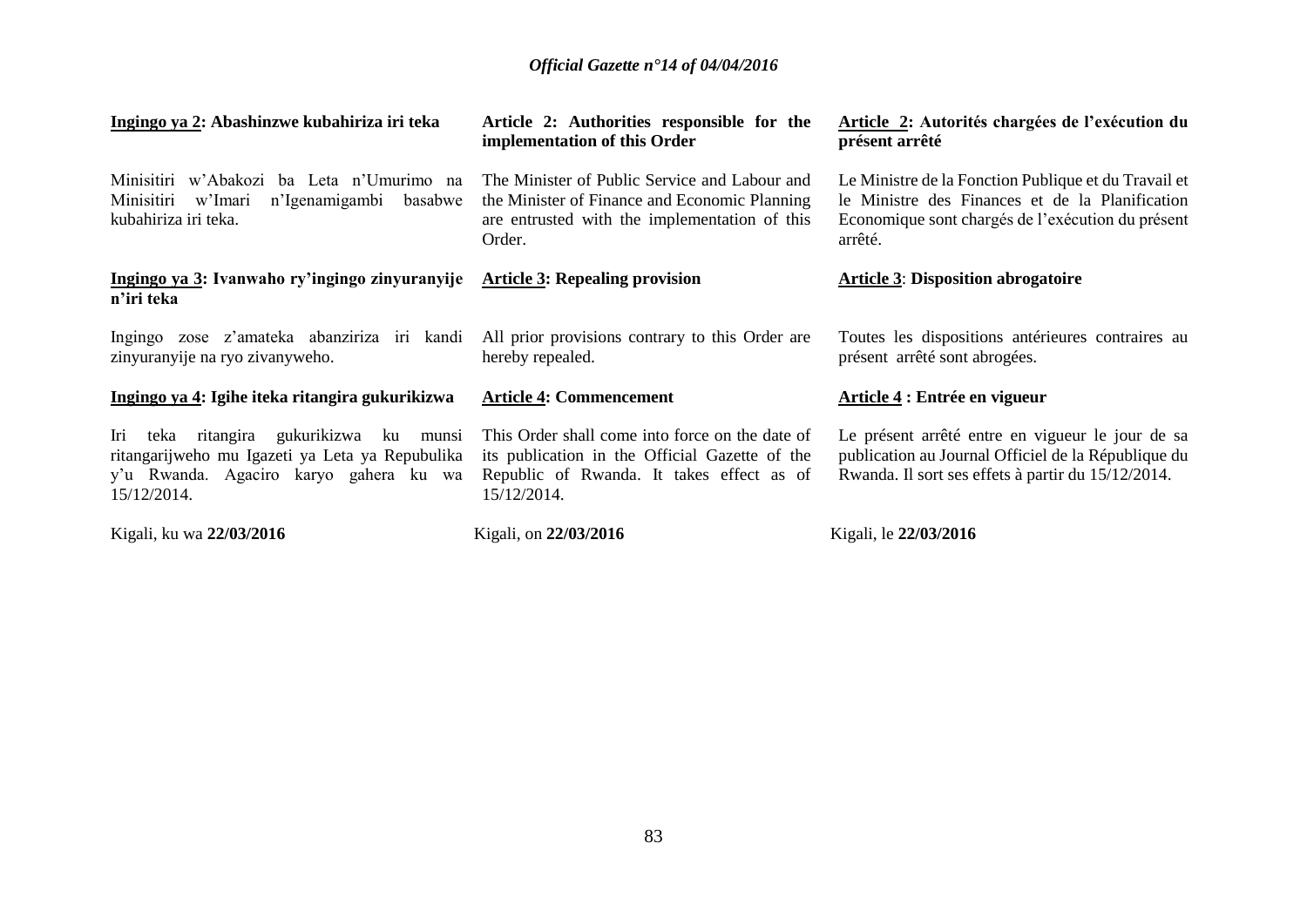**(sé) MUREKEZI Anastase** Minisitiri w'Intebe

**(sé) MUREKEZI Anastase** Prime Minister

**(sé) MUREKEZI Anastase** Premier Ministre

**(sé) UWIZEYE Judith** Minisitiri w'Abakozi ba Leta n'Umurimo

**Bibonywe kandi bishyizweho Ikirango cya Repubulika:**

**(sé) UWIZEYE Judith** Minister of Public Service and Labour

**Seen and sealed with the Seal of the Republic:**

**(sé) BUSINGYE Johnston** Minisitiri w'Ubutabera / Intumwa Nkuru ya Leta

**(sé) BUSINGYE Johnston** Minister of Justice /Attorney General

**UWIZEYE Judith** Ministre de la Fonction Publique et du Travail

**(sé)**

**Vu et scellé du Sceau de la République:**

**(sé) BUSINGYE Johnston** Ministre de la Justice / Garde des Sceaux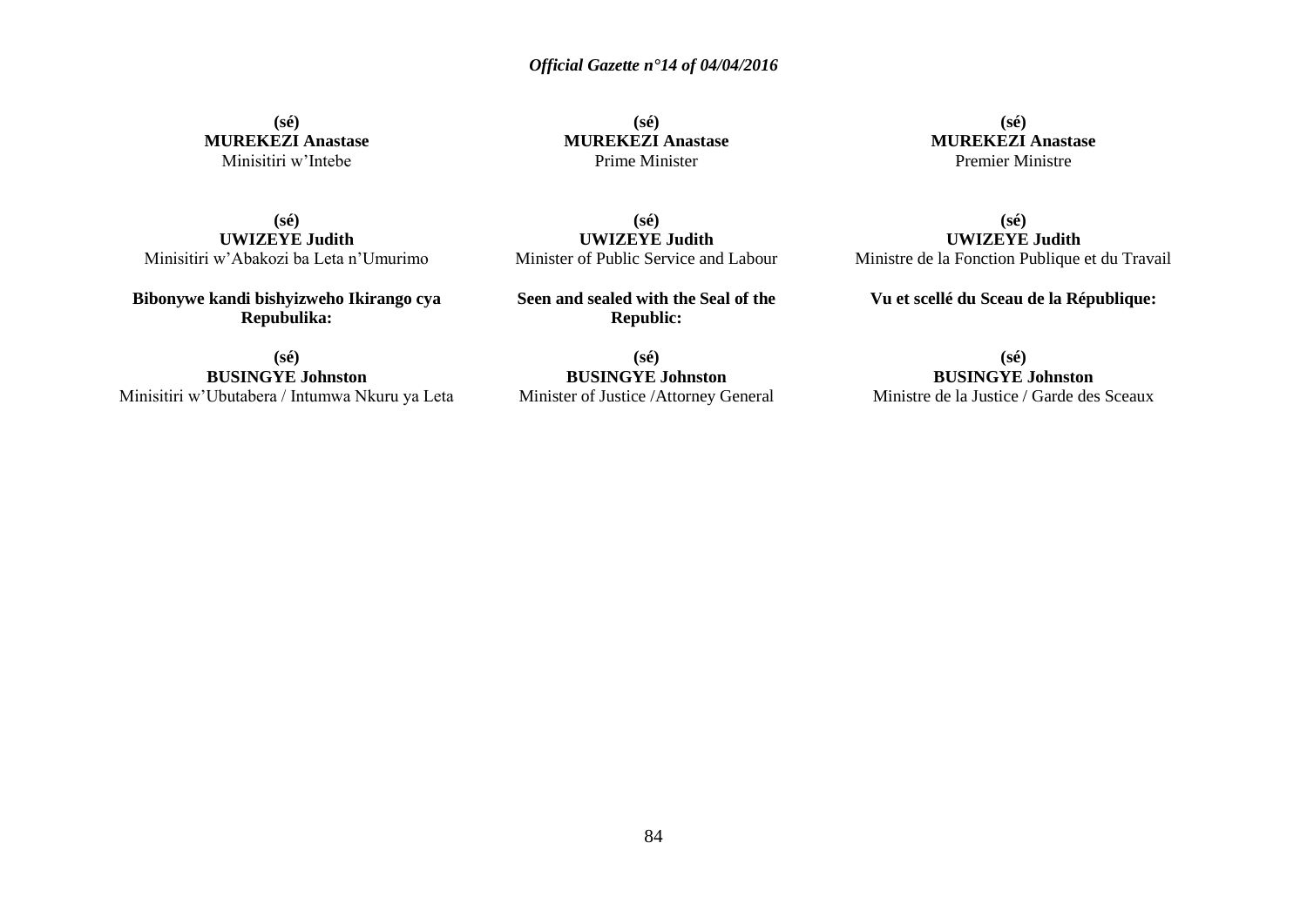#### **ITEKA RYA MINISITIRI W'INTEBE PRIME MINISTER'S ORDER N°54/03 OF ARRETE DU PREMIER MINISTRE N°54/03**  N°54/03 RYO KU WA **RISHYIRAHO UMUYOBOZI 22/03/2016 APPOINTING A DIRECTOR DU 22/03/2016 PORTANT NOMINATION D'UN DIRECTEUR**

# **ISHAKIRO Ingingo ya mbere**: **Ishyirwaho Ingingo 2**: **Abashinzwe kubahiriza iri teka Ingingo ya 3**: **Ivanwaho ry'ingingo Article 3: Repealing provision zinyuranyije n'iri teka TABLE OF CONTENTS Article One: Appointment Article 2: Authorities responsible for the Article 2** : **Autorités chargées de l'exécution du implementation of this Order TABLE DES MATIERES Article premier : Nomination présent arrêté Article 3 : Disposition abrogatoire**

**Ingingo ya 4**: **Igihe iteka ritangira gukurikizwa Article 4 : Commencement**

**Article 4 : Entrée en vigueur**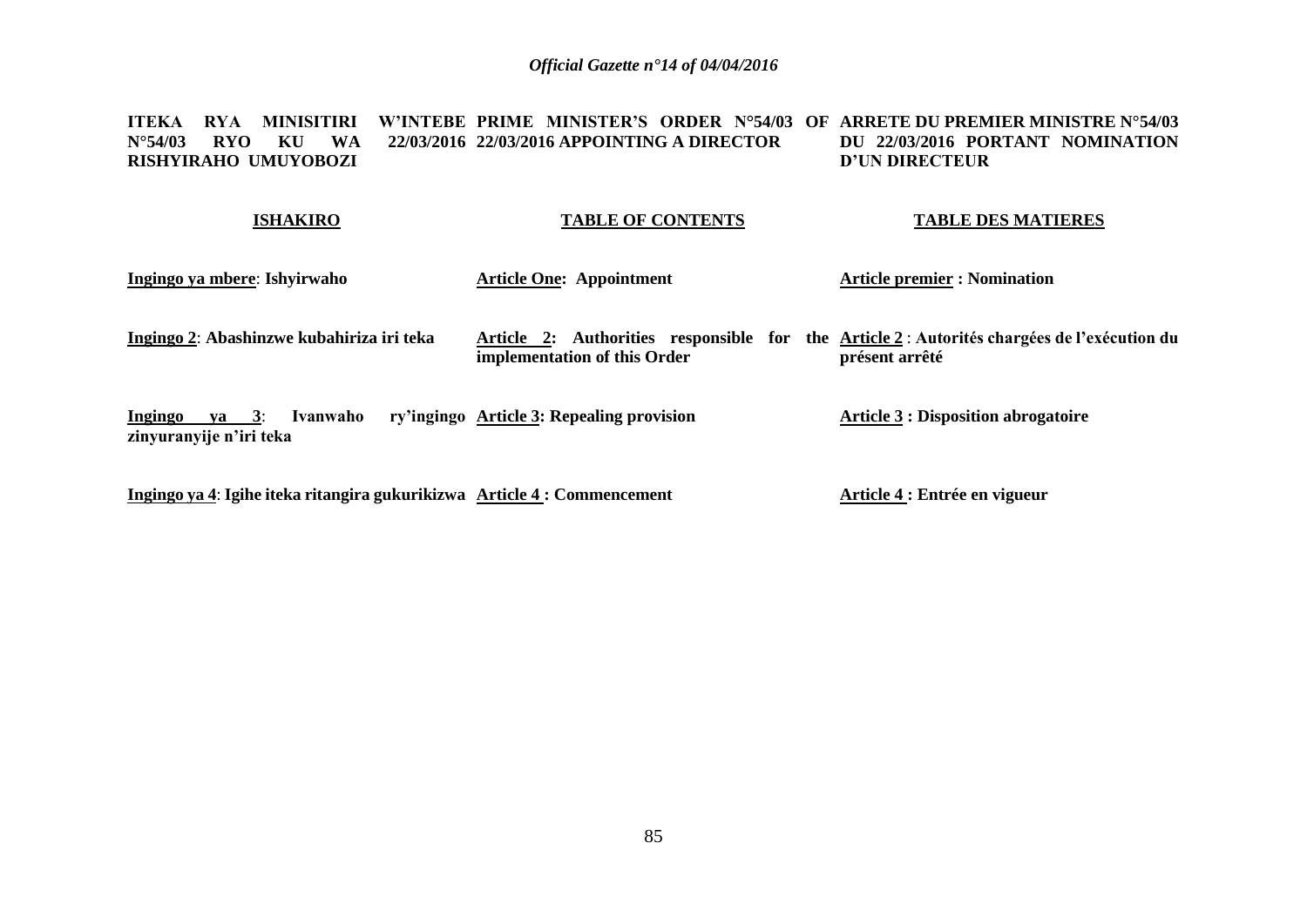## **ITEKA RYA MINISITIRI W'INTEBE N°54/03 PRIME MINISTER'S ORDER N°54/03 OF ARRETE DU PREMIER MINISTRE N°54/03 DU RYO KU WA 22/03/2016 RISHYIRAHO 22/03/2016 APPOINTING A DIRECTOR UMUYOBOZI 22/03/2016 PORTANT NOMINATION D'UN DIRECTEUR**

| Minisitiri w'Intebe,                                                                                                                                            | The Prime Minister,                                                                                                                                                            | Le Premier Ministre,                                                                                                                                                                                                                                                                                                          |
|-----------------------------------------------------------------------------------------------------------------------------------------------------------------|--------------------------------------------------------------------------------------------------------------------------------------------------------------------------------|-------------------------------------------------------------------------------------------------------------------------------------------------------------------------------------------------------------------------------------------------------------------------------------------------------------------------------|
| cyane cyane mu ngingo zaryo iya 119, iya-120, iya Articles 119, 120, 122 and 176;<br>122 n'iya 176;                                                             |                                                                                                                                                                                | Ashingiye ku Itegeko Nshinga rya Repubulika y'u Pursuant to the Constitution of the Republic of Vu la Constitution de la République du Rwanda de<br>Rwanda ryo mu 2003 ryavuguruwe mu 2015, Rwanda of 2003 revised in 2015, especially in 2003 révisée en 2015, spécialement en ses articles<br>119, 120, 122 et 176;         |
| ba Leta, cyane cyane mu ngingo zaryo iya 4, iya 6 especially in Articles 4, 6 and 8;<br>$n$ 'iya 8;                                                             |                                                                                                                                                                                | Ashingiye ku Itegeko n° 86/2013 ryo ku wa Pursuant to Law n° 86/2013 of 11/09/2013 Vu la Loi n° 86/2013 du 11/09/2013 portant statut<br>11/09/2013 rishyiraho sitati rusange igenga abakozi establishing the general statutes for public service, général de la fonction publique, spécialement en ses<br>articles 4, 6 et 8; |
| Bisabwe na<br>$n'$ Umurimo;                                                                                                                                     | Labour;                                                                                                                                                                        | Minisitiri w'Abakozi ba Leta On proposal by the Minister of Public Service and Sur proposition du Ministre de la Fonction Publique<br>et du Travail;                                                                                                                                                                          |
| imaze kubisuzuma no kubyemeza;                                                                                                                                  | its session of $15/12/2014$ ;                                                                                                                                                  | Inama y'Abaminisitiri yateranye ku wa 15/12/2014, After consideration and approval by the Cabinet, in Après examen et adoption par le Conseil des Ministres<br>en sa séance du $15/12/2014$ ;                                                                                                                                 |
| <b>ATEGETSE:</b>                                                                                                                                                | <b>HEREBY ORDERS:</b>                                                                                                                                                          | <b>ARRETE:</b>                                                                                                                                                                                                                                                                                                                |
| Ingingo ya mbere: Ishyirwaho                                                                                                                                    | <b>Article One: Appointment</b>                                                                                                                                                | <b>Article premier: Nomination</b>                                                                                                                                                                                                                                                                                            |
| Bwana UWAMAHORO Bonaventure<br>agizwe<br>Umuyobozi ushinzwe Kuvugurura no Kubyaza<br>Umusaruro Serivisi za Leta muri Minisiteri<br>y'Abakozi ba Leta n'Umurimo. | Mr. UWAMAHORO Bonaventure is hereby<br>appointed Director<br>of Public<br>Service<br>Modernization and Performance Management<br>in the Ministry of Public Service and Labour. | Monsieur<br><b>UWAMAHORO</b><br>Bonaventure<br>est<br>nommé Directeur chargé de la Modernisation de la<br>Fonction Publique et Gestion de Performance au<br>Ministère de la Fonction Publique et du Travail.                                                                                                                  |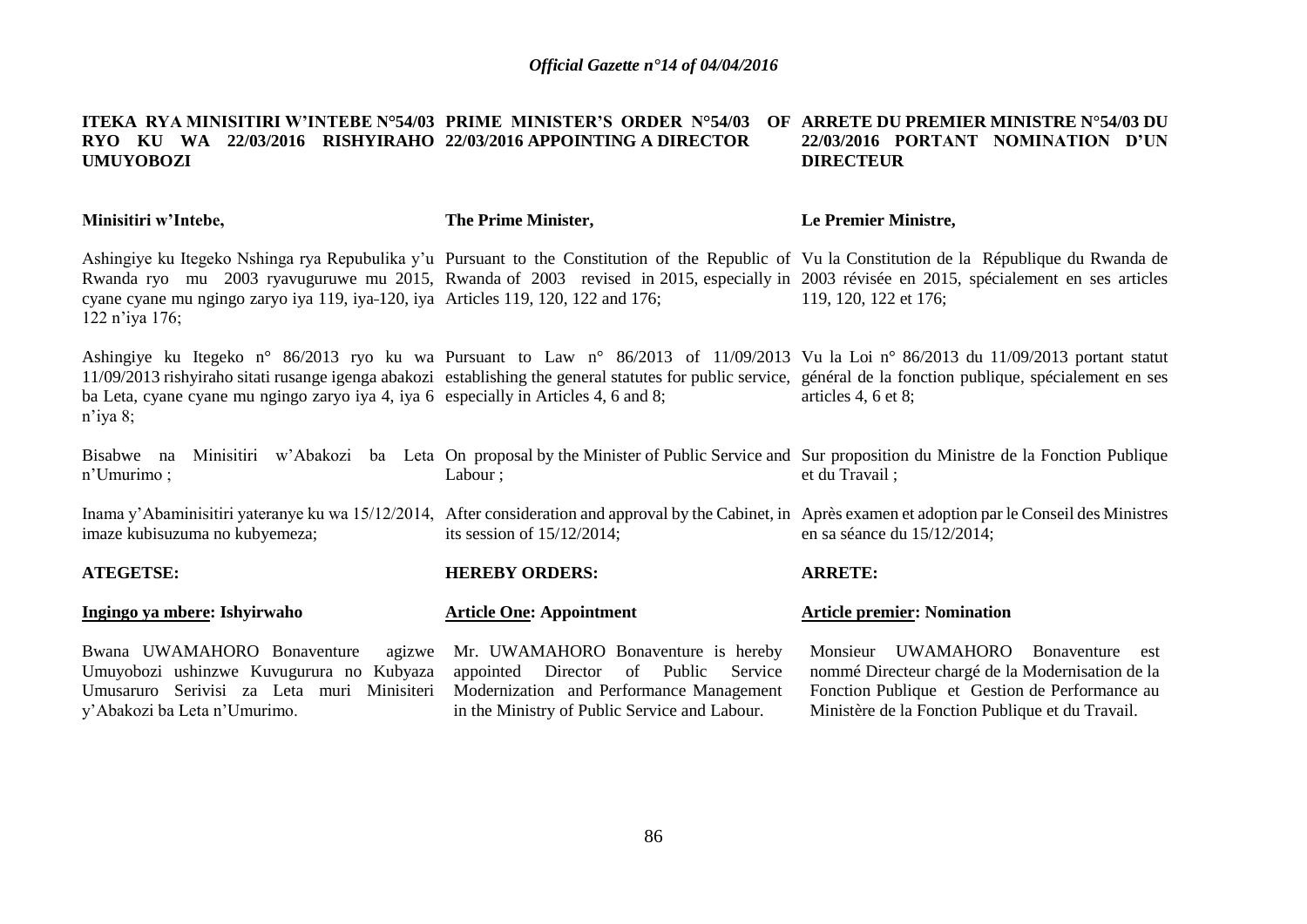| Ingingo ya 2: Abashinzwe kubahiriza iri teka                                                                                                                    | <b>Article 2:</b> Authorities responsible for the<br>implementation of this Order                                                                             | Article 2 : Autorités chargées de l'exécution du<br>présent arrêté                                                                                                      |
|-----------------------------------------------------------------------------------------------------------------------------------------------------------------|---------------------------------------------------------------------------------------------------------------------------------------------------------------|-------------------------------------------------------------------------------------------------------------------------------------------------------------------------|
| Minisitiri w'Abakozi ba Leta n'Umurimo na<br>n'Igenamigambi<br>Minisitiri<br>w'Imari<br>basabwe<br>kubahiriza iri teka.                                         | The Minister of Public Service and Labour and<br>the Minister of Finance and Economic Planning<br>are entrusted with the implementation of this<br>Order.     | Le Ministre de la Fonction Publique et du Travail et<br>le Ministre des Finances et de la Planification<br>Economique sont chargés de l'exécution du présent<br>arrêté. |
| Ingingo ya 3: Ivanwaho ry'ingingo zinyuranyije<br>n'iri teka                                                                                                    | <b>Article 3: Repealing provision</b>                                                                                                                         | <b>Article 3 : Disposition abrogatoire</b>                                                                                                                              |
| Ingingo zose z'amateka abanziriza iri kandi<br>zinyuranyije na ryo zivanyweho.                                                                                  | All prior provisions contrary to this Order are<br>hereby repealed.                                                                                           | Toutes les dispositions antérieures contraires au<br>présent arrêté sont abrogées.                                                                                      |
| Ingingo ya 4: Igihe iteka ritangira gukurikizwa                                                                                                                 | <b>Article 4: Commencement</b>                                                                                                                                | Article 4 : Entrée en vigueur                                                                                                                                           |
| ritangira gukurikizwa<br>Iri<br>teka<br>ku<br>munsi<br>ritangarijweho mu Igazeti ya Leta ya Repubulika<br>y'u Rwanda. Agaciro karyo gahera ku wa<br>15/12/2014. | This Order shall come into force on the date of<br>its publication in the Official Gazette of the<br>Republic of Rwanda. It takes effect as of<br>15/12/2014. | Le présent arrêté entre en vigueur le jour de sa<br>publication au Journal Officiel de la République du<br>Rwanda. Il sort ses effets à partir du 15/12/2014.           |
| Kigali, ku wa 22/03/2016                                                                                                                                        | Kigali, on 22/03/2016                                                                                                                                         | Kigali, le 22/03/2016                                                                                                                                                   |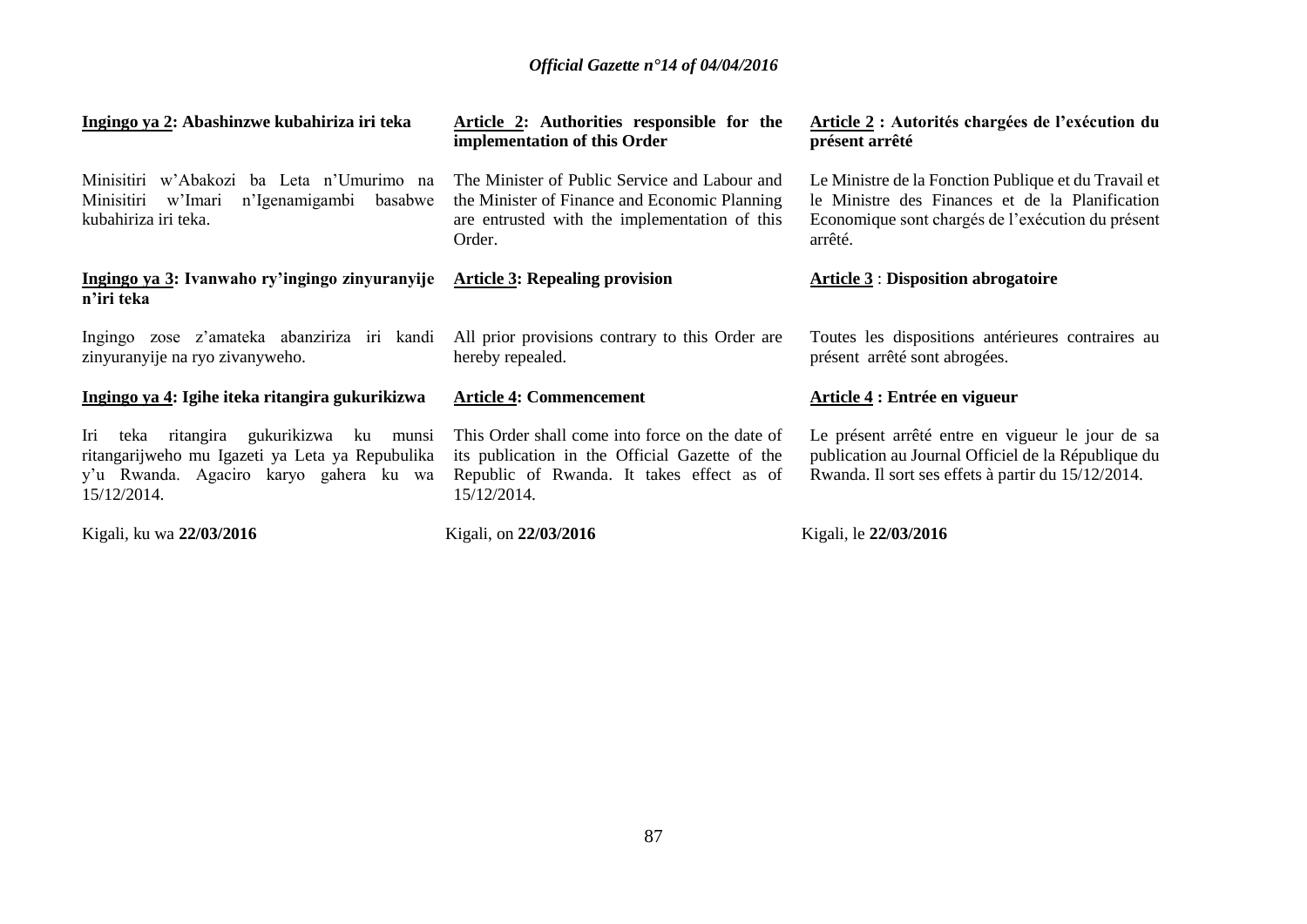**(sé) MUREKEZI Anastase** Minisitiri w'Intebe

**(sé) UWIZEYE Judith** Minisitiri w'Abakozi ba Leta n'Umurimo

**Bibonywe kandi bishyizweho Ikirango cya Repubulika:**

**(sé) BUSINGYE Johnston** Minisitiri w'Ubutabera / Intumwa Nkuru ya Leta

**(sé) MUREKEZI Anastase** Prime Minister

**(sé) UWIZEYE Judith** Minister of Public Service and Labour

**Seen and sealed with the Seal of the Republic:**

> **(sé) BUSINGYE Johnston** Minister of Justice /Attorney General

**(sé) MUREKEZI Anastase** Premier Ministre

**(sé) UWIZEYE Judith** Ministre de la Fonction Publique et du Travail

**Vu et scellé du Sceau de la République:**

**(sé)**

**BUSINGYE Johnston** Ministre de la Justice / Garde des Sceaux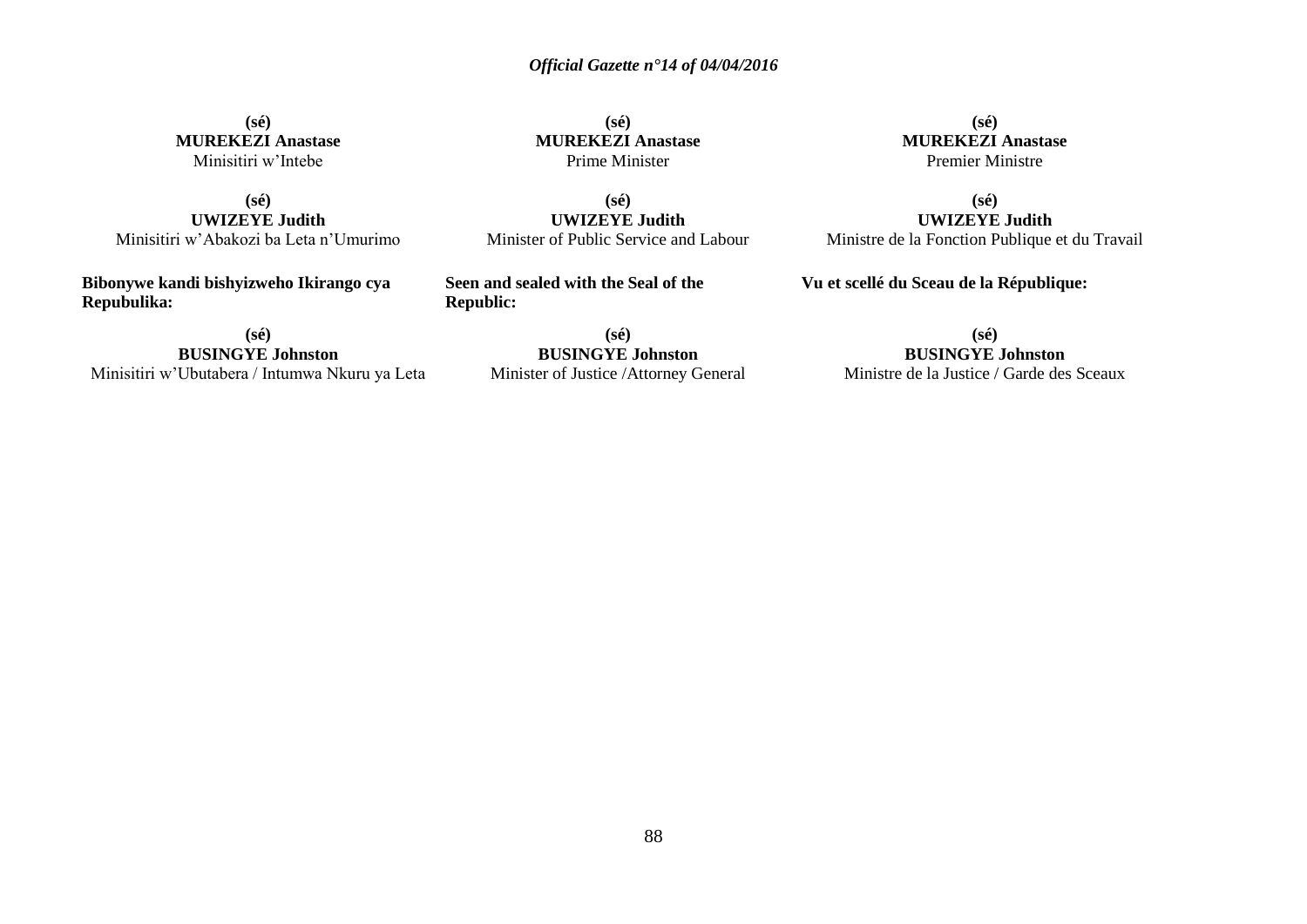**ITEKA RYA MINISITIRI W'INTEBE PRIME MINISTER'S ORDER N°55/03 OF ARRETE DU PREMIER MINISTRE N°55/03 DU N°55/03 RYO KU WA 22/03/2016 22/03/2016 APPOINTING A DIRECTOR RISHYIRAHO UMUYOBOZI 22/03/2016 PORTANT NOMINATION D'UN DIRECTEUR** 

| <b>TABLE OF CONTENTS</b>                                                   | <b>TABLE DES MATIERES</b>                                         |
|----------------------------------------------------------------------------|-------------------------------------------------------------------|
| <b>Article One: Appointment</b>                                            | <b>Article premier: Nomination</b>                                |
| Article 2: Authorities responsible for the<br>implementation of this Order | Article 2: Autorités chargées de l'exécution du<br>présent arrêté |
| ry'ingingo Article 3: Repealing provision                                  | <b>Article 3: Disposition abrogatoire</b>                         |
|                                                                            |                                                                   |

**Article 4: Entrée en vigueur**

**Ingingo ya 4**: **Igihe iteka ritangira Article 4: Commencement**

**gukurikizwa**

89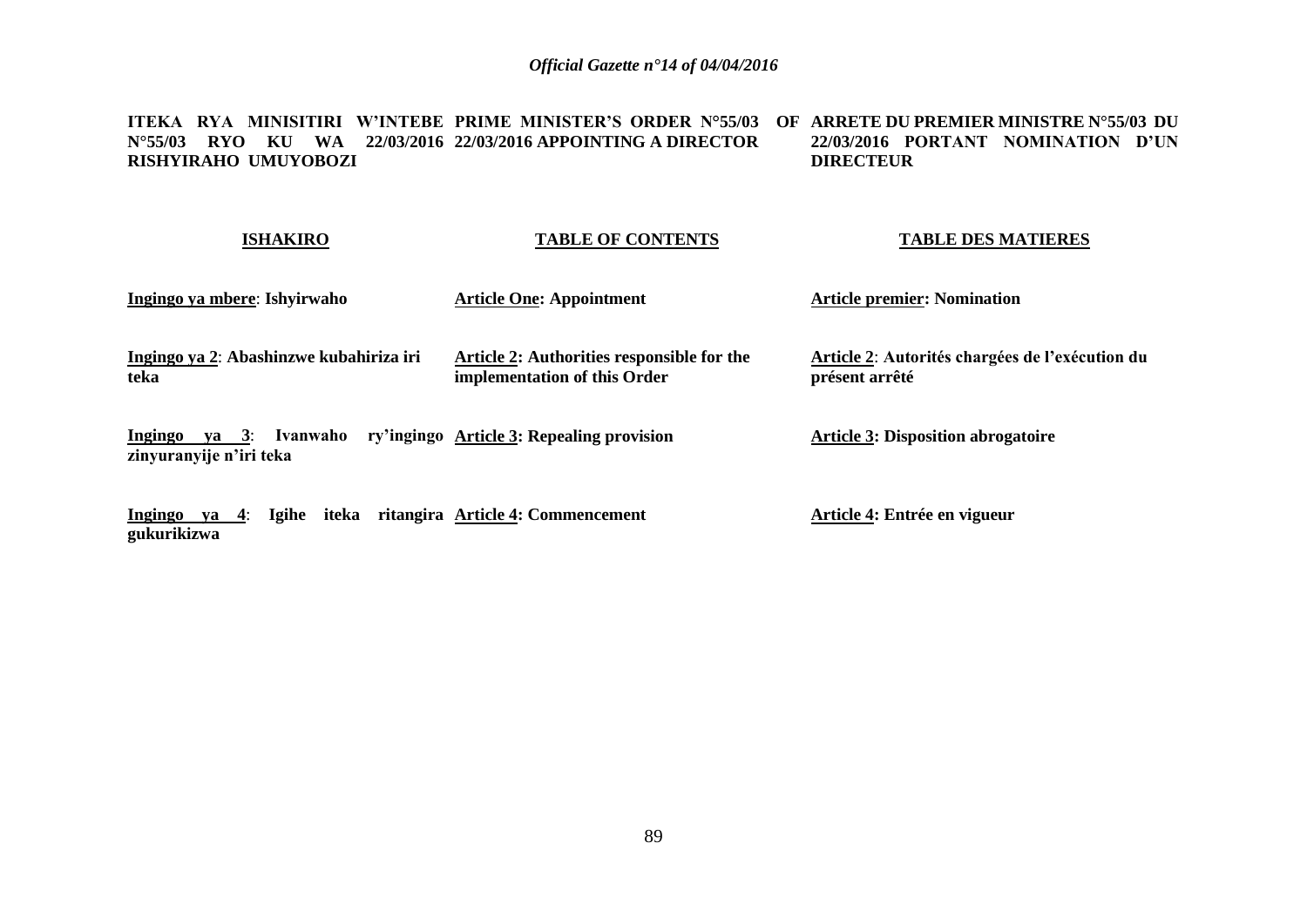## **ITEKA RYA MINISITIRI W'INTEBE PRIME MINISTER'S ORDER N°55/03 OF ARRETE DU PREMIER MINISTRE N°55/03 N°55/03 RYO KU WA 22/03/2016 22/03/2016 APPOINTING A DIRECTOR RISHYIRAHO UMUYOBOZI DU 22/03/2016 PORTANT NOMINATION D'UN DIRECTEUR**

| Minisitiri w'Intebe,                                                                                                                                                                     | The Prime Minister,                                                                                                                          | Le Premier Ministre,                                                                                                                                                                                                                                                                                                    |
|------------------------------------------------------------------------------------------------------------------------------------------------------------------------------------------|----------------------------------------------------------------------------------------------------------------------------------------------|-------------------------------------------------------------------------------------------------------------------------------------------------------------------------------------------------------------------------------------------------------------------------------------------------------------------------|
| 2015, cyane cyane mu ngingo zaryo, iya 119, Articles 119, 120, 122 and 176;<br>iya 120, iya 122 n'iya 176;                                                                               |                                                                                                                                              | Ashingiye ku Itegeko Nshinga rya Repubulika Pursuant to the Constitution of the Republic of Vu la Constitution de la République du Rwanda de<br>y'u Rwanda ryo mu 2003 ryavuguruwe mu Rwanda of 2003 revised in 2015, especially in 2003 révisée en 2015, spécialement en ses articles<br>119, 120, 122 et 176;         |
| abakozi ba Leta, cyane cyane mu ngingo zaryo, especially in Articles 4, 6 and 8;<br>iya 4, iya 6 n'iya 8;                                                                                |                                                                                                                                              | Ashingiye ku Itegeko n° 86/2013 ryo ku wa Pursuant to Law n° 86/2013 of 11/09/2013 Vu la Loi n° 86/2013 du 11/09/2013 portant statut<br>11/09/2013 rishyiraho sitati rusange igenga establishing the general statutes for public service, général de la fonction publique, spécialement en ses<br>articles 4, $6$ et 8; |
| n'Umurimo;                                                                                                                                                                               | Labour;                                                                                                                                      | Bisabwe na Minisitiri w'Abakozi ba Leta On proposal by the Minister of Public Service and Sur proposition du Ministre de la Fonction Publique<br>et du Travail;                                                                                                                                                         |
| 15/12/2014, imaze kubisuzuma no kubyemeza; its session of 15/12/2014;                                                                                                                    |                                                                                                                                              | Inama y'Abaminisitiri yateranye ku wa After consideration and approval by the Cabinet, in Après examen et adoption par le Conseil des Ministres<br>en sa séance du 15/12/2014;                                                                                                                                          |
| <b>ATEGETSE:</b>                                                                                                                                                                         | <b>HEREBY ORDERS:</b>                                                                                                                        | <b>ARRETE:</b>                                                                                                                                                                                                                                                                                                          |
| Ingingo ya mbere: Ishyirwaho                                                                                                                                                             | <b>Article One: Appointment</b>                                                                                                              | <b>Article premier: Nomination</b>                                                                                                                                                                                                                                                                                      |
| Bwana NIYITEGEKA Jean Pierre agizwe<br>Umuyobozi ushinzwe<br>Imibereho Myiza<br>Minisiteri<br>n'Imiyoborere muri<br>ishinzwe<br>w'Ibihugu<br>by'Afurika<br>Umuryango<br>y'Iburasirazuba. | Mr. NIYITEGEKA Jean Pierre is hereby<br>appointed Director of Social and Governance<br>Affairs in the Ministry of East African<br>Community. | Monsieur NIYITEGEKA Jean Pierre est nommé<br>Directeur des Affaires Sociales et Gouvernance au<br>Ministère de la Communauté des Etats d'Afrique de<br>l'Est.                                                                                                                                                           |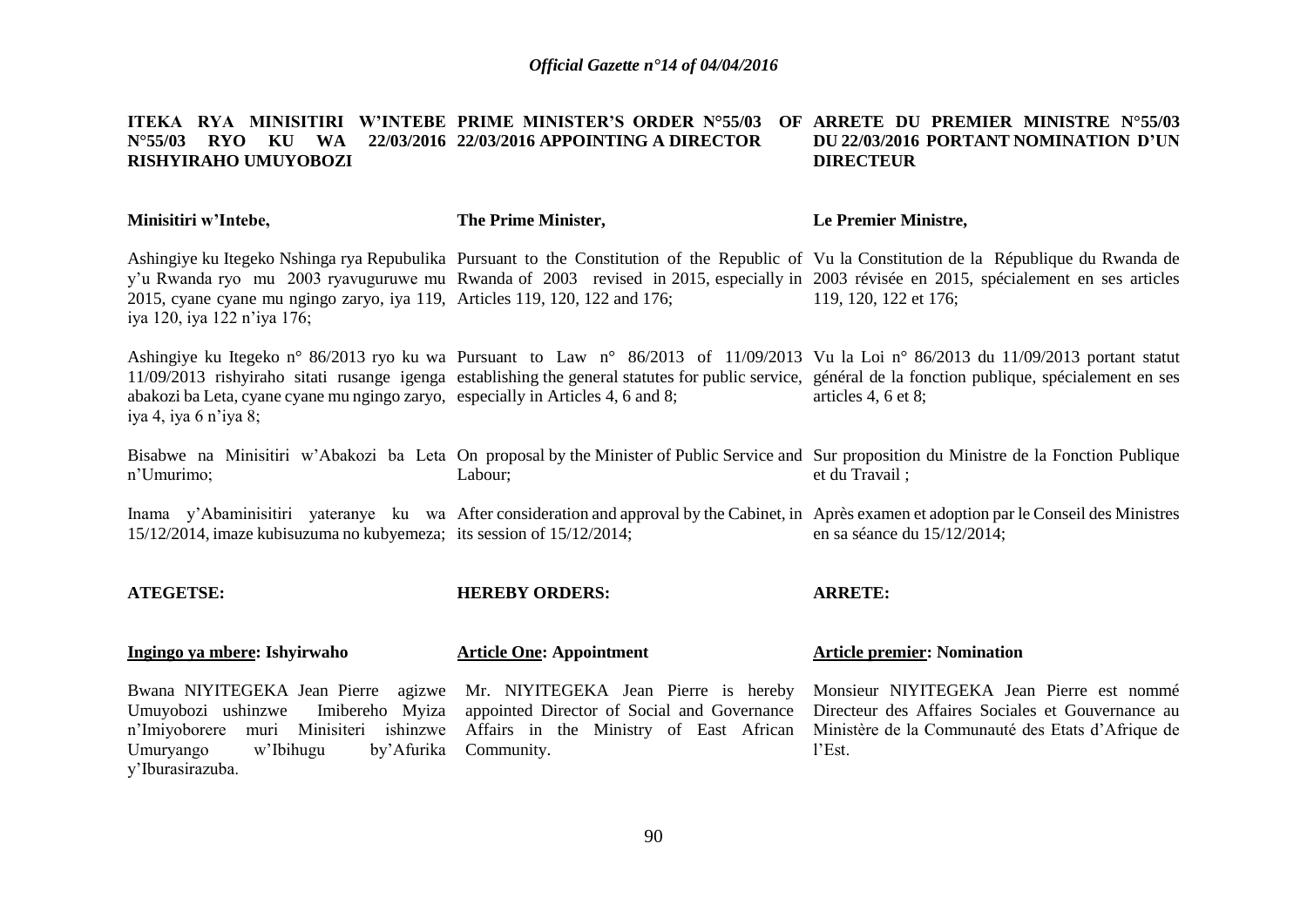| Ingingo ya 2: Abashinzwe kubahiriza iri<br>teka                                                               | Article 2: Authorities responsible for the<br>implementation of this Order                                                                                                                                                                 | Article 2 : Autorités chargées de l'exécution<br>du présent arrêté                                                                                                      |
|---------------------------------------------------------------------------------------------------------------|--------------------------------------------------------------------------------------------------------------------------------------------------------------------------------------------------------------------------------------------|-------------------------------------------------------------------------------------------------------------------------------------------------------------------------|
| kubahiriza iri teka.                                                                                          | Minisitiri w'Abakozi ba Leta n'Umurimo na The Minister of Public Service and Labour and the<br>Minisitiri w'Imari n'Igenamigambi basabwe Minister of Finance and Economic Planning are<br>entrusted with the implementation of this Order. | Le Ministre de la Fonction Publique et du Travail<br>et le Ministre des Finances et de la Planification<br>Economique sont chargés de l'exécution du<br>présent arrêté. |
| Ingingo ya 3: Ivanwaho ry'ingingo Article 3: Repealing provision<br>zinyuranyije n'iri teka                   |                                                                                                                                                                                                                                            | <b>Article 3: Disposition abrogatoire</b>                                                                                                                               |
| zinyuranyije na ryo zivanyweho.                                                                               | Ingingo zose z'amateka abanziriza iri kandi All prior provisions contrary to this Order are<br>hereby repealed.                                                                                                                            | Toutes les dispositions antérieures contraires au<br>présent arrêté sont abrogées.                                                                                      |
| Ingingo ya 4: Igihe iteka ritangira Article 4: Commencement<br>gukurikizwa                                    |                                                                                                                                                                                                                                            | <b>Article 4: Entrée en vigueur</b>                                                                                                                                     |
| Repubulika y'u Rwanda. Agaciro karyo gahera of Rwanda. It takes effect as of 15/12/2014.<br>ku wa 15/12/2014. | Iri teka ritangira gukurikizwa ku munsi This Order shall come into force on the date of its<br>ritangarijweho mu Igazeti ya Leta ya publication in the Official Gazette of the Republic                                                    | Le présent arrêté entre en vigueur le jour de sa<br>publication au Journal Officiel de la République du<br>Rwanda. Il sort ses effets à partir du 15/12/2014.           |
| Kigali, ku wa 22/03/2016                                                                                      | Kigali, on 22/03/2016                                                                                                                                                                                                                      | Kigali, le 22/03/2016                                                                                                                                                   |